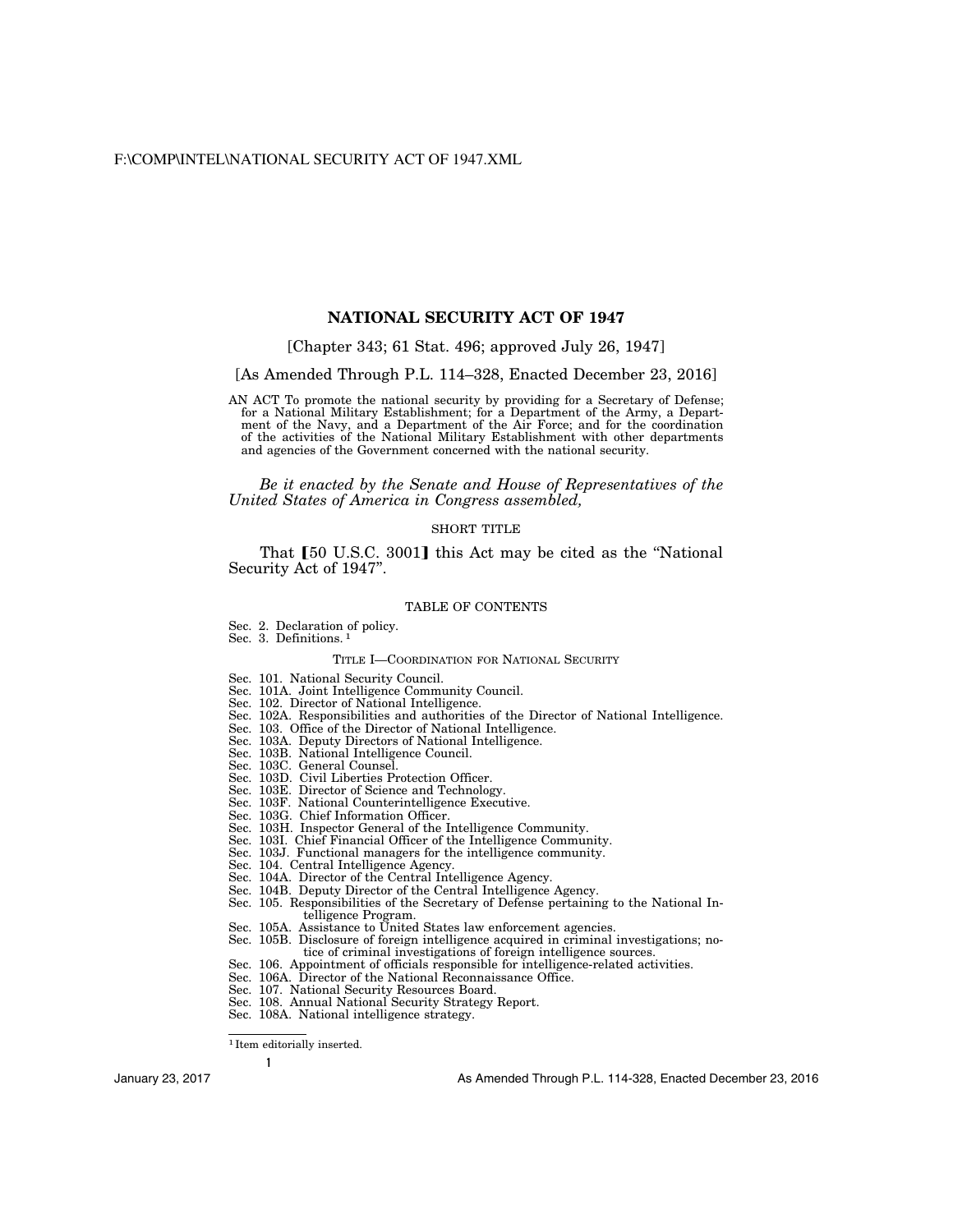- Sec. 109. Software licensing.
- Sec. 110. National mission of National Geospatial-Intelligence Agency. 2
- Sec. 112. Restrictions on intelligence sharing with the United Nations.
- Sec. 113. Detail of intelligence community personnel—intelligence community assignment program.
- Sec. 113A. Non-reimbursable detail of other personnel.
- Sec. 114. Annual report on hiring and retention of minority employees.
- Sec. 115. Limitation on establishment or operation of diplomatic intelligence support centers.
- Sec. 116. Travel on any common carrier for certain intelligence collection personnel.
- Sec. 117. POW/MIA analytic capability.
- Sec. 118. Annual report on financial intelligence on terrorist assets.
- Sec. 119. National Counterterrorism Center.
- Sec. 119A. National Counter Proliferation Center.
- Sec. 119B. National intelligence centers.

#### TITLE II—THE DEPARTMENT OF DEFENSE

- Sec. 201. Department of Defense.<br>Sec. 202. Secretary of Defense.<sup>3</sup>
- Secretary of Defense. 3
- Sec. 203. Military Assistants to the Secretary. 3
- Sec. 204. Civilian personnel.<sup>3</sup>
- Sec. 205. Department of the Army.
- Sec. 206. Department of the Navy.
- Sec. 207. Department of the Air Force.
- Sec. 208. United States Air Force. 3
- Sec. 209. Effective date of transfers. 3
- Sec. 210. War Council. 3
- Sec. 211. Joint Chiefs of Staff. 3
- Sec. 212. Joint Staff. 3
- Sec. 213. Munitions Board.<sup>3</sup>
- Sec. 214. Research and Development Board. 3

#### TITLE III—MISCELLANEOUS

- Sec. 301. National Security Agency voluntary separation.
- Sec. 302. Authority of Federal Bureau of Investigation to award personal services contracts.
- Sec. 303. Advisory committees and personnel.
- Sec. 304. Reporting of certain employment activities by former intelligence officers and employees.
- Sec. 307. Authorization for appropriations.
- Sec. 308. Definitions.
- Sec. 309. Separability.
- Sec. 310. Effective date.
- Sec. 311. Succession to the Presidency.
- Sec. 411. Repealing and saving provisions. 4

#### TITLE V—ACCOUNTABILITY FOR INTELLIGENCE ACTIVITIES

- Sec. 501. General congressional oversight provisions.
- Sec. 502. Reporting of intelligence activities other than covert actions.
- Sec. 503. Presidential approval and reporting of covert actions.
- Sec. 504. Funding of intelligence activities.
- Sec. 505. Notice to Congress of certain transfers of defense articles and defense services.

4 Item editorially inserted.

January 23, 2017

<sup>&</sup>lt;sup>2</sup>The item for section 109 was repealed by section  $347(i)(1)(A)$  of Public Law 111–259. <sup>3</sup> Section repealed without amending table of contents.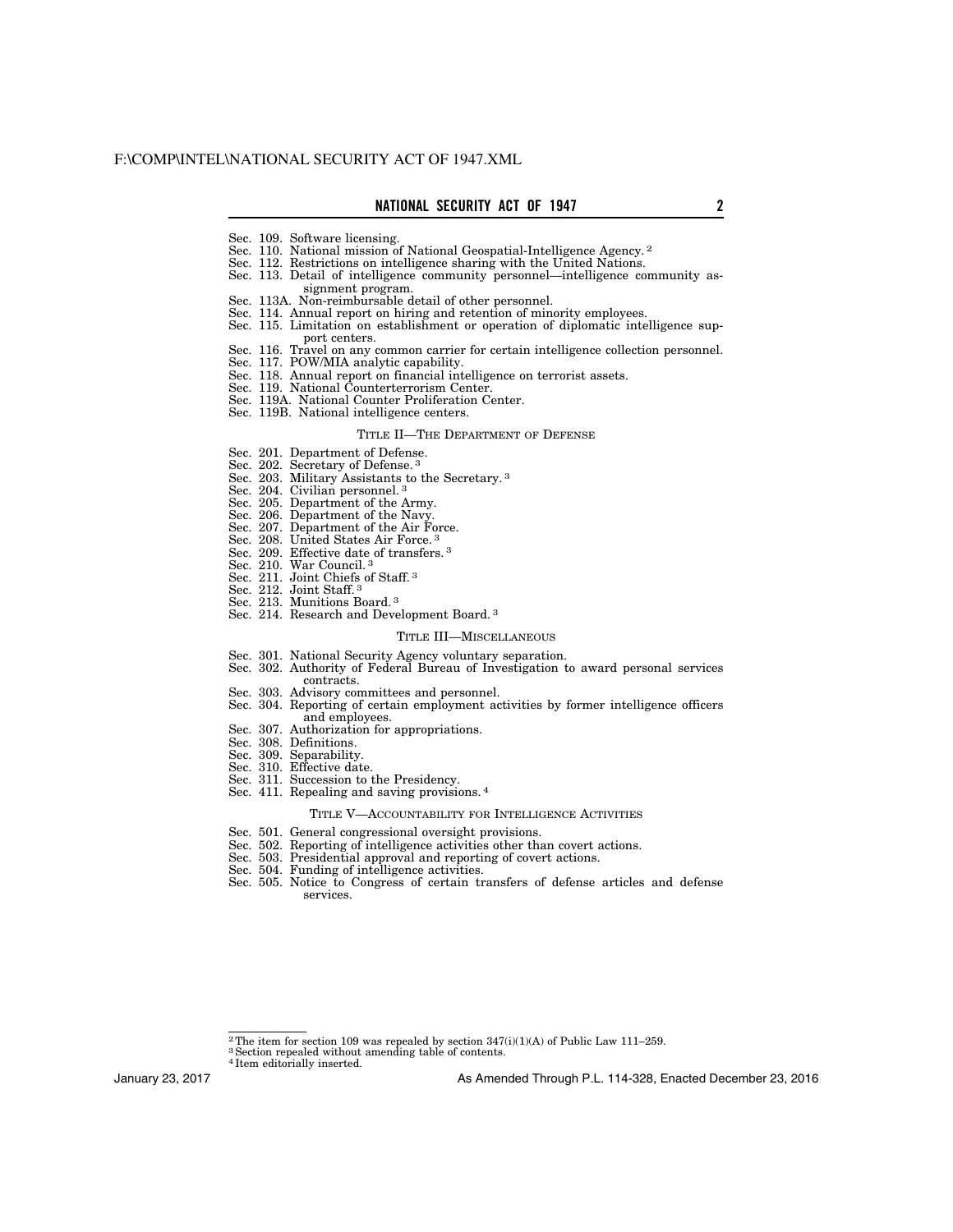# **3 NATIONAL SECURITY ACT OF 1947**

- Sec. 506. Specificity of National Intelligence Program budget amounts for counterterrorism, counterproliferation, counternarcotics, and counterintelligence.
- Sec. 506A. Budget treatment of costs of acquisition of major systems by the intelligence community.
- Sec. 506B. Annual personnel level assessments for the intelligence community.
- Sec. 506C. Vulnerability assessments of major systems.
- Sec. 506D. Intelligence community business system transformation.
- Sec. 506E. Reports on the acquisition of major systems.
- Sec. 506F. Critical cost growth in major systems.
- Sec. 506G. Future budget projections. Sec. 506H. Reports on security clearances.
- Sec. 506I. Summary of intelligence relating to terrorist recidivism of detainees held
- at United States Naval Station, Guantanamo Bay, Cuba.
- Sec. 506J. Annual assessment of intelligence community performance by function. Sec. 507. Dates for submittal of various annual and semiannual reports to the con
	- gressional intelligence committees.
- Sec. 508. Certification of compliance with oversight requirements.
- Sec. 509. Auditability of certain elements of the intelligence community.
- Sec. 510. Significant interpretations of law concerning intelligence activities.
- Sec. 511. Annual report on violations of law or executive order.

#### TITLE VI—PROTECTION OF CERTAIN NATIONAL SECURITY INFORMATION

- Sec. 601. Protection of identities of certain United States undercover intelligence officers, agents, informants, and sources.
- Sec. 602. Defenses and exceptions.
- Sec. 603. Extraterritorial jurisdiction.
- Sec. 604. Providing information to Congress. Sec. 605. Definitions.

#### TITLE VII—PROTECTION OF OPERATIONAL FILES

- Sec. 701. Operational files of the Central Intelligence Agency.
- Sec. 702. Operational files of the National Geospatial-Intelligence Agency.
- Sec. 703. Operational files of the National Reconnaissance Office.
- 
- Sec. 704. Operational files of the National Security Agency. Operational files of the Defense Intelligence Agency.
- Sec. 706. Protection of certain files of the Office of the Director of National Intelligence.

# TITLE VIII—ACCESS TO CLASSIFIED INFORMATION

- Sec. 801. Procedures.
- Sec. 802. Requests by authorized investigative agencies.
- Sec. 803. Exceptions.
- Sec. 804. Definitions.

#### TITLE IX—APPLICATION OF SANCTIONS LAWS TO INTELLIGENCE ACTIVITIES

- Sec. 901. Stay of sanctions.
- Sec. 902. Extension of stay.
- Sec. 903. Reports.
- Sec. 904. Laws subject to stay.

#### TITLE X—EDUCATION IN SUPPORT OF NATIONAL INTELLIGENCE

#### Subtitle A—Science and Technology

- Sec. 1001. Scholarships and work-study for pursuit of graduate degrees in science
- and technology.
- Sec. 1002. Framework for cross-disciplinary education and training.

### Subtitle B—Foreign Languages Program

- Sec. 1011. Program on advancement of foreign languages critical to the intelligence
	- community.
- Sec. 1012. Education partnerships. Sec. 1013. Voluntary services.
- 
- Sec. 1014. Regulations.
- Sec. 1015. Definitions.

January 23, 2017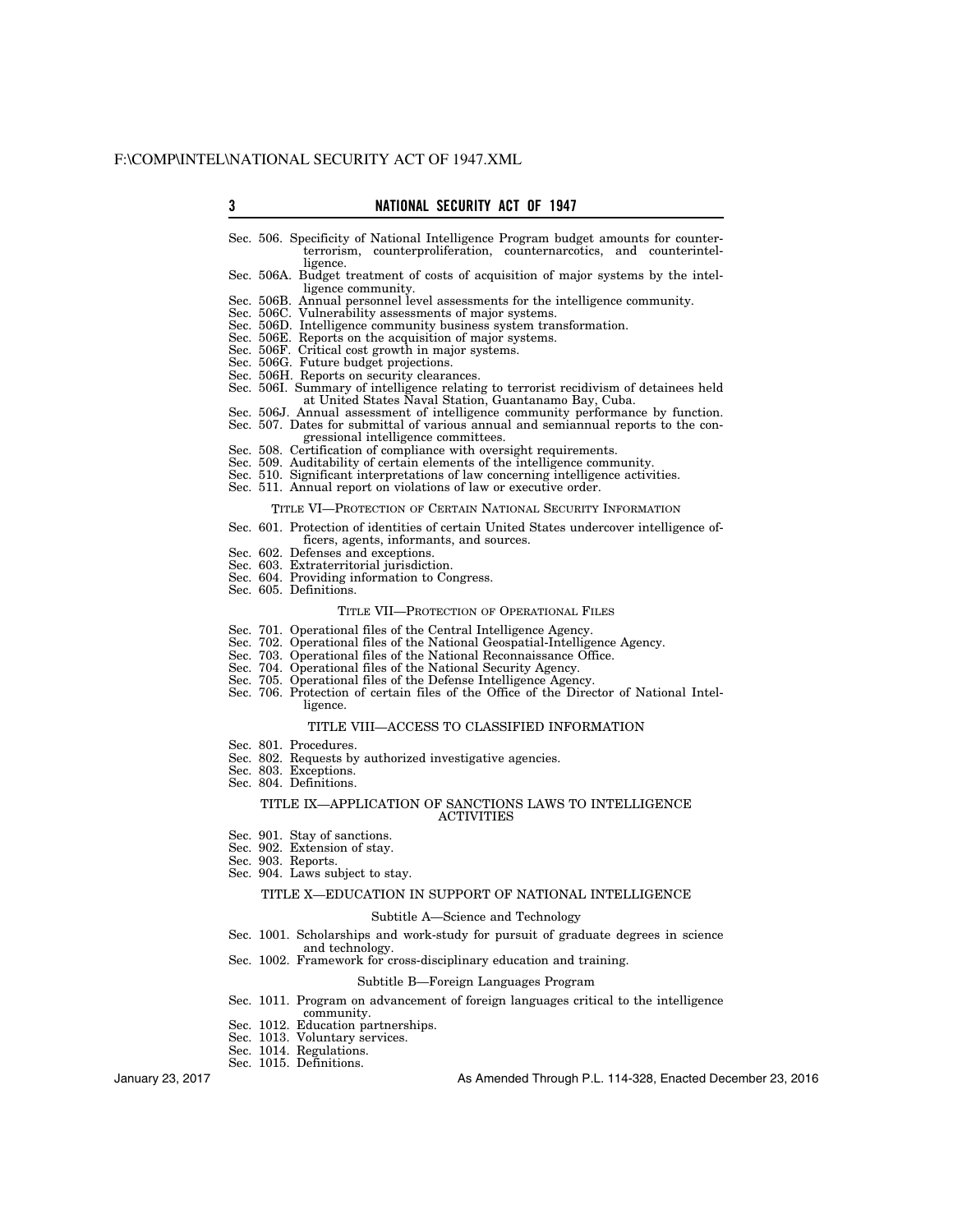#### Subtitle C—Additional Education Provisions

Sec. 1021. Assignment of intelligence community personnel as language students.

Sec. 1022. Program on recruitment and training.

Sec. 1023. Educational scholarship program.

Sec. 1024. Intelligence officer training program.

### TITLE XI—OTHER PROVISIONS

- Sec. 1101. Applicability to United States intelligence activities of Federal laws implementing international treaties and agreements.
- Sec. 1102. Counterintelligence initiatives.

Sec. 1103. Misuse of the Office of the Director of National Intelligence name, initials, or seal.

Sec. 1104. Prohibited personnel practices in the intelligence community.

# DECLARATION OF POLICY

SEC. 2.  $[50 \text{ U.S.C. } 3002]$  In enacting this legislation, it is the intent of Congress to provide a comprehensive program for the future security of the United States; to provide for the establishment of integrated policies and procedures for the departments, agencies, and functions of the Government relating to the national security; to provide a Department of Defense, including the three military Departments of the Army, the Navy (including naval aviation and the United States Marine Corps), and the Air Force under the direction, authority, and control of the Secretary of Defense; to provide that each military department shall be separately organized under its own Secretary and shall function under the direction, authority, and control of the Secretary of Defense; to provide for their unified direction under civilian control of the Secretary of Defense but not to merge these departments or services; to provide for the establishment of unified or specified combatant commands, and a clear and direct line of command to such commands; to eliminate unnecessary duplication in the Department of Defense, and particularly in the field of research and engineering by vesting its overall direction and control in the Secretary of Defense; to provide more effective, efficient, and economical administration in the Department of Defense; to provide for the unified strategic direction of the combatant forces, for their operation under unified command, and for their integration into an efficient team of land, naval, and air forces but not to establish a single Chief of Staff over the armed forces nor an overall armed forces general staff.

#### **DEFINITIONS**

SEC. 3. [50 U.S.C. 3003] As used in this Act:

(1) The term ''intelligence'' includes foreign intelligence and counterintelligence.

(2) The term ''foreign intelligence'' means information relating to the capabilities, intentions, or activities of foreign governments or elements thereof, foreign organizations, or foreign persons, or international terrorist activities.

(3) The term ''counterintelligence'' means information gathered, and activities conducted, to protect against espionage, other intelligence activities, sabotage, or assassinations conducted by or on behalf of foreign governments or elements thereof, foreign organizations, or foreign persons, or international terrorist activities.

As Amended Through P.L. 114-328, Enacted December 23, 2016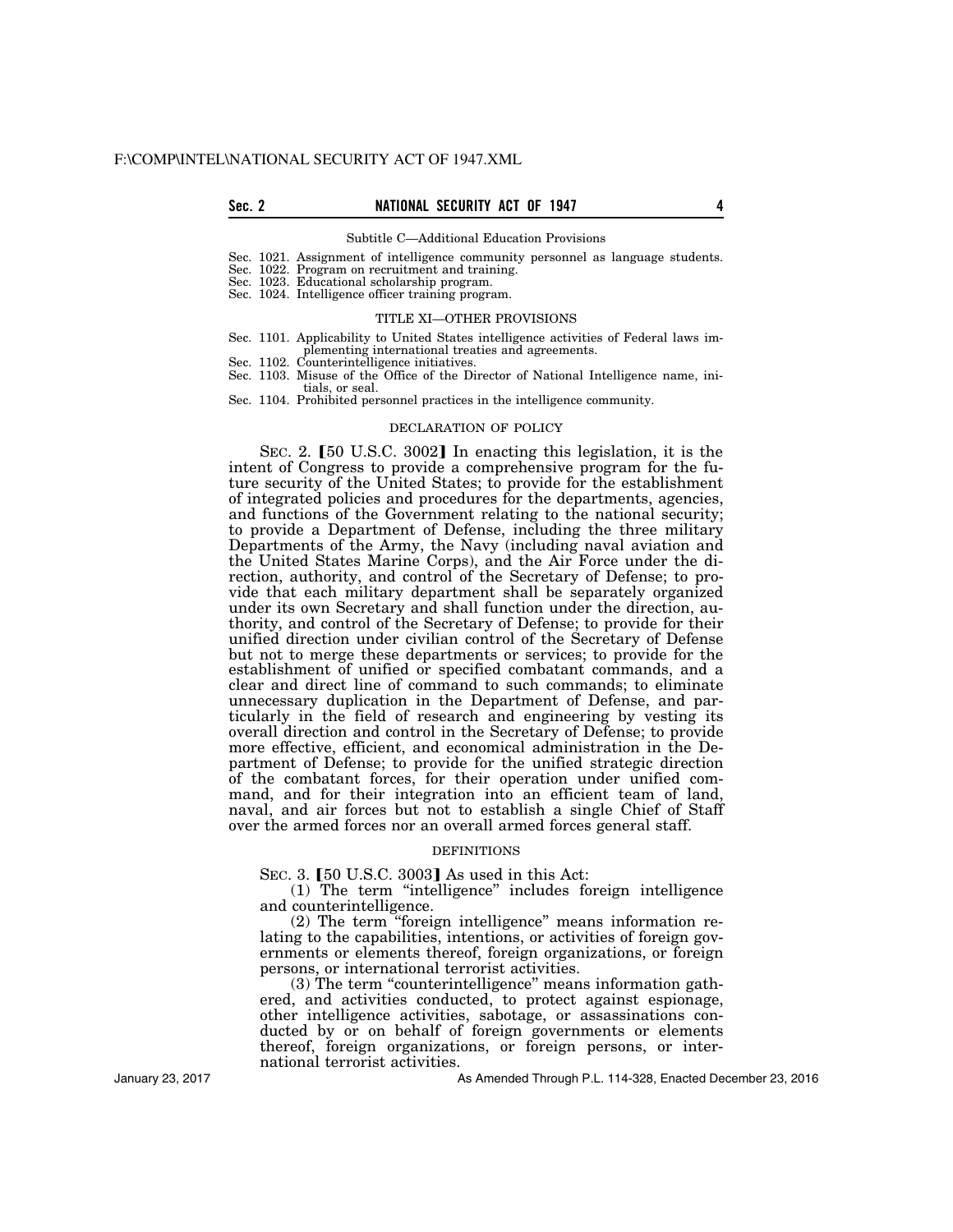(4) The term ''intelligence community'' includes the following:

(A) The Office of the Director of National Intelligence.

(B) The Central Intelligence Agency.

(C) The National Security Agency.

(D) The Defense Intelligence Agency.

(E) The National Geospatial-Intelligence Agency.

(F) The National Reconnaissance Office.

(G) Other offices within the Department of Defense for the collection of specialized national intelligence through reconnaissance programs.

(H) The intelligence elements of the Army, the Navy, the Air Force, the Marine Corps, the Coast Guard, the Federal Bureau of Investigation, the Drug Enforcement Administration, and the Department of Energy.

(I) The Bureau of Intelligence and Research of the Department of State.

(J) The Office of Intelligence and Analysis of the Department of the Treasury.

(K) The Office of Intelligence and Analysis of the Department of Homeland Security.

(L) Such other elements of any department or agency as may be designated by the President, or designated jointly by the Director of National Intelligence and the head of the department or agency concerned, as an element of the intelligence community.

(5) The terms ''national intelligence'' and ''intelligence related to national security'' refer to all intelligence, regardless of the source from which derived and including information gathered within or outside the United States, that—

(A) pertains, as determined consistent with any guidance issued by the President, to more than one United States Government agency; and

(B) that involves—

(i) threats to the United States, its people, property, or interests;

(ii) the development, proliferation, or use of weapons of mass destruction; or

(iii) any other matter bearing on United States national or homeland security.

(6) The term ''National Intelligence Program'' refers to all programs, projects, and activities of the intelligence community, as well as any other programs of the intelligence community designated jointly by the Director of National Intelligence and the head of a United States department or agency or by the President. Such term does not include programs, projects, or activities of the military departments to acquire intelligence solely for the planning and conduct of tactical military operations by United States Armed Forces.

(7) The term ''congressional intelligence committees'' means—

(A) the Select Committee on Intelligence of the Senate; and

January 23, 2017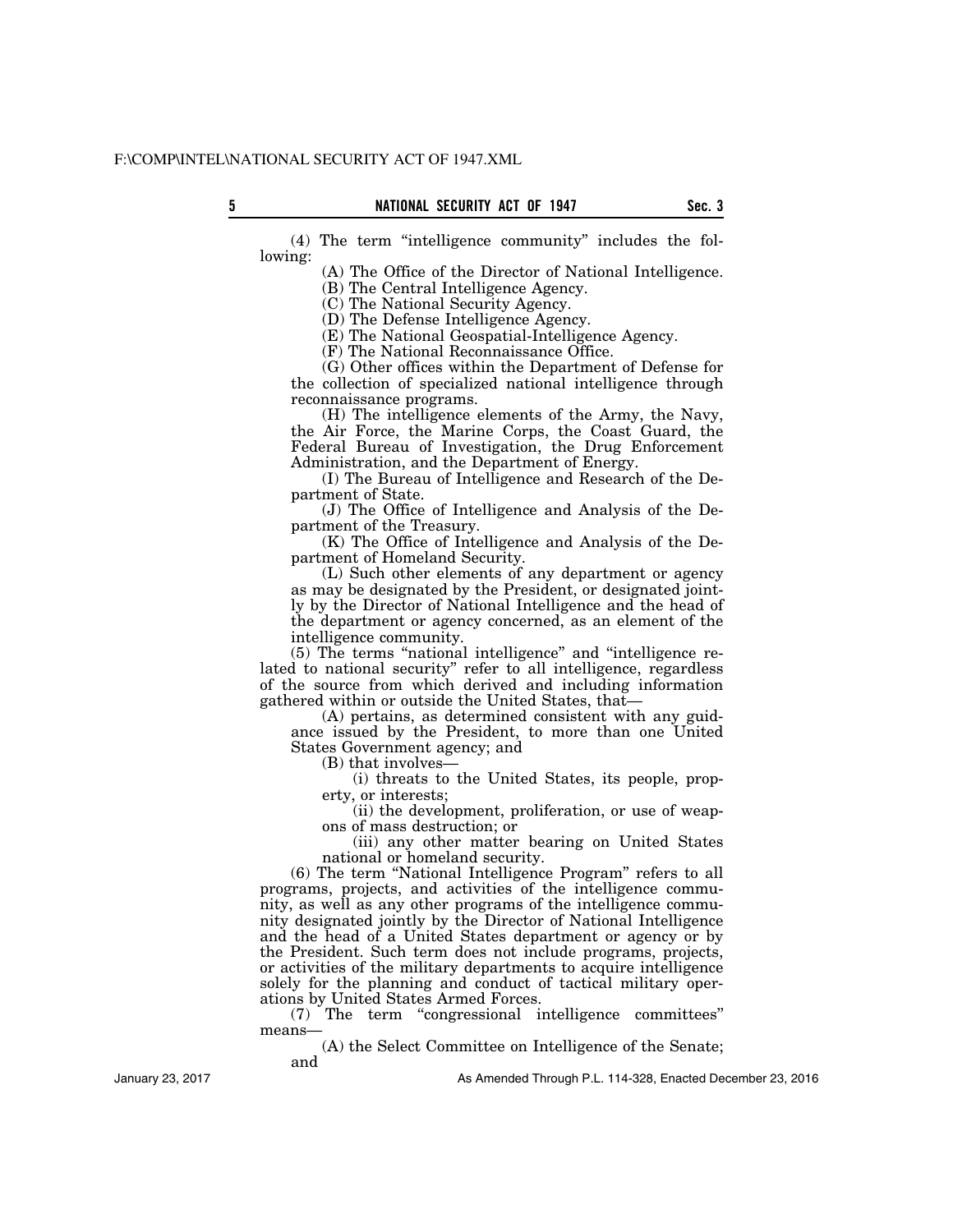(B) the Permanent Select Committee on Intelligence of the House of Representatives.

# TITLE I—COORDINATION FOR NATIONAL SECURITY

# **SEC. 101. [50 U.S.C. 3021] NATIONAL SECURITY COUNCIL.**

(a) NATIONAL SECURITY COUNCIL.—There is a council known as the National Security Council (in this section referred to as the ''Council'').

(b) FUNCTIONS.—Consistent with the direction of the President, the functions of the Council shall be to—

(1) advise the President with respect to the integration of domestic, foreign, and military policies relating to the national security so as to enable the Armed Forces and the other departments and agencies of the United States Government to cooperate more effectively in matters involving the national security;

(2) assess and appraise the objectives, commitments, and risks of the United States in relation to the actual and potential military power of the United States, and make recommendations thereon to the President; and

(3) make recommendations to the President concerning policies on matters of common interest to the departments and agencies of the United States Government concerned with the national security.

(c) MEMBERSHIP.— (1) IN GENERAL.—The Council consists of the President, the Vice President, the Secretary of State, the Secretary of Defense, the Secretary of Energy, and such other officers of the United States Government as the President may designate.

(2) ATTENDANCE AND PARTICIPATION IN MEETINGS.—The President may designate such other officers of the United States Government as the President considers appropriate, including the Director of National Intelligence, the Director of National Drug Control Policy, and the Chairman of the Joint Chiefs of Staff, to attend and participate in meetings of the Council.

(d) PRESIDING OFFICERS.—At meetings of the Council, the President shall preside or, in the absence of the President, a member of the Council designated by the President shall preside.

 $(e)$  STAFF.

(1) IN GENERAL.—The Council shall have a staff headed by a civilian executive secretary appointed by the President.

(2) STAFF.—Consistent with the direction of the President and subject to paragraph (3), the executive secretary may, subject to the civil service laws and chapter 51 and subchapter III of chapter 53 of title 5, United States Code, appoint and fix the compensation of such personnel as may be necessary to perform such duties as may be prescribed by the President in connection with performance of the functions of the Council.

(3) 7 NUMBER OF PROFESSIONAL STAFF.—The professional staff for which this subsection provides shall not exceed 200

7Section 1085(b) of division A of Public Law 114-328 states ''The limitation on the number

of professional staff of the National Security Council specified in subsection (e)(3) of section 101

As Amended Through P.L. 114-328, Enacted December 23, 2016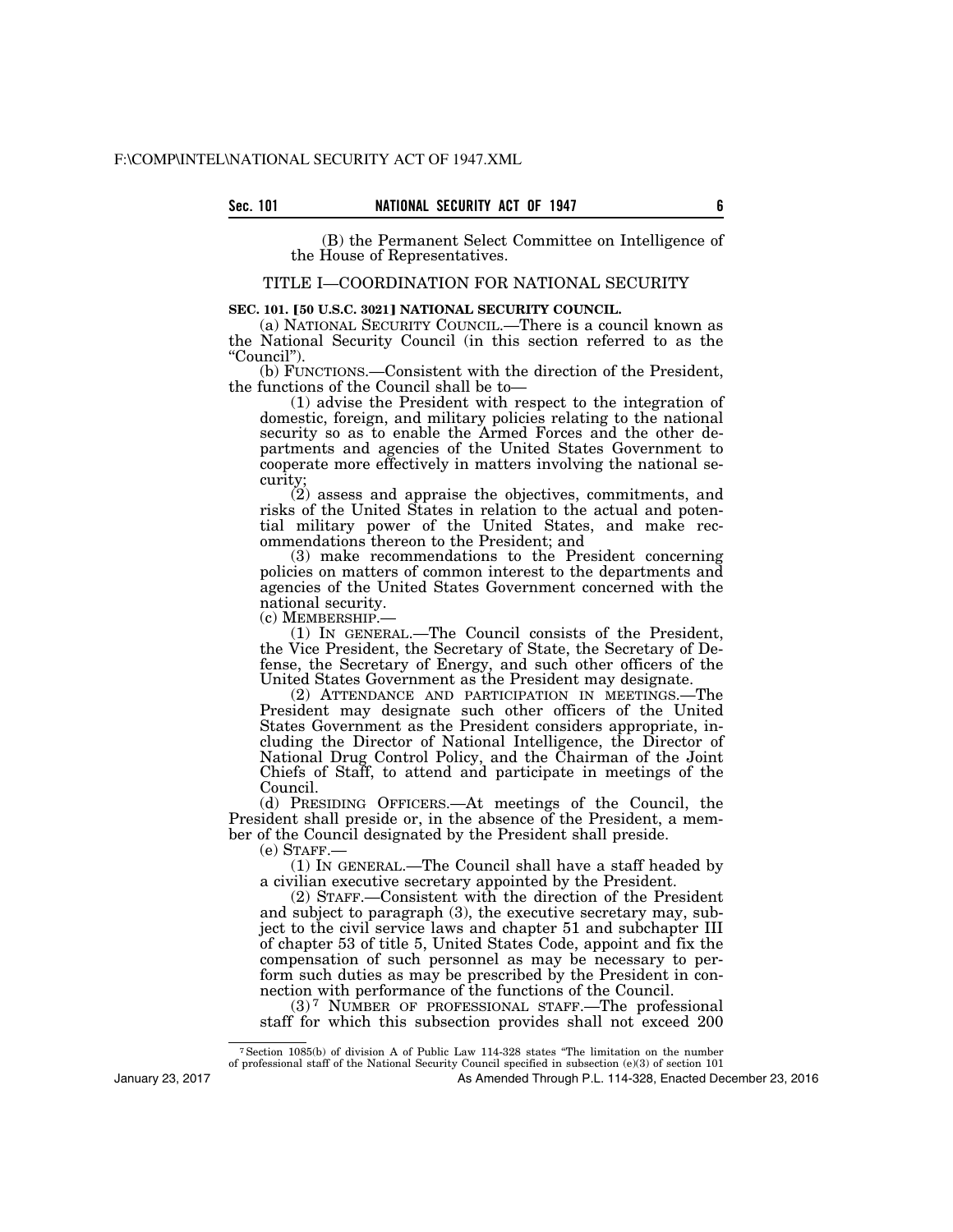persons, including persons employed by, assigned to, detailed to, under contract to serve on, or otherwise serving or affiliated with the staff. The limitation in this paragraph does not apply to personnel serving substantially in support or administrative positions.

(f) SPECIAL ADVISOR TO THE PRESIDENT ON INTERNATIONAL RE- LIGIOUS FREEDOM.—It is the sense of Congress that there should be within the staff of the Council a Special Adviser to the President on International Religious Freedom, whose position should be comparable to that of a director within the Executive Office of the President. The Special Adviser should serve as a resource for executive branch officials, compiling and maintaining information on the facts and circumstances of violations of religious freedom (as defined in section 3 of the International Religious Freedom Act of 1998 (22 U.S.C. 6402)), and making policy recommendations. The Special Adviser should serve as liaison with the Ambassador at Large for International Religious Freedom, the United States Commission on International Religious Freedom, Congress and, as advisable, religious nongovernmental organizations.

### JOINT INTELLIGENCE COMMUNITY COUNCIL

SEC. 101A.  $[50 \text{ U.S.C. } 3022]$  (a) JOINT INTELLIGENCE COMMU-NITY COUNCIL.—There is a Joint Intelligence Community Council.

(b) MEMBERSHIP.—The Joint Intelligence Community Council shall consist of the following:

(1) The Director of National Intelligence, who shall chair the Council.

(2) The Secretary of State.

(3) The Secretary of the Treasury.

(4) The Secretary of Defense.

(5) The Attorney General.

(6) The Secretary of Energy.

(7) The Secretary of Homeland Security.

(8) Such other officers of the United States Government as

the President may designate from time to time.

(c) FUNCTIONS.—The Joint Intelligence Community Council shall assist the Director of National Intelligence in developing and implementing a joint, unified national intelligence effort to protect national security by—

(1) advising the Director on establishing requirements, developing budgets, financial management, and monitoring and evaluating the performance of the intelligence community, and on such other matters as the Director may request; and

(2) ensuring the timely execution of programs, policies, and directives established or developed by the Director.

(d) MEETINGS.—The Director of National Intelligence shall convene regular meetings of the Joint Intelligence Community Council.

(e) ADVICE AND OPINIONS OF MEMBERS OTHER THAN CHAIR-MAN.—(1) A member of the Joint Intelligence Community Council (other than the Chairman) may submit to the Chairman advice or

January 23, 2017

of the National Security Act of 1947, as amended by subsection (a) of this section, shall take effect on the date that is 18 months after the date of the enactment of this Act.''.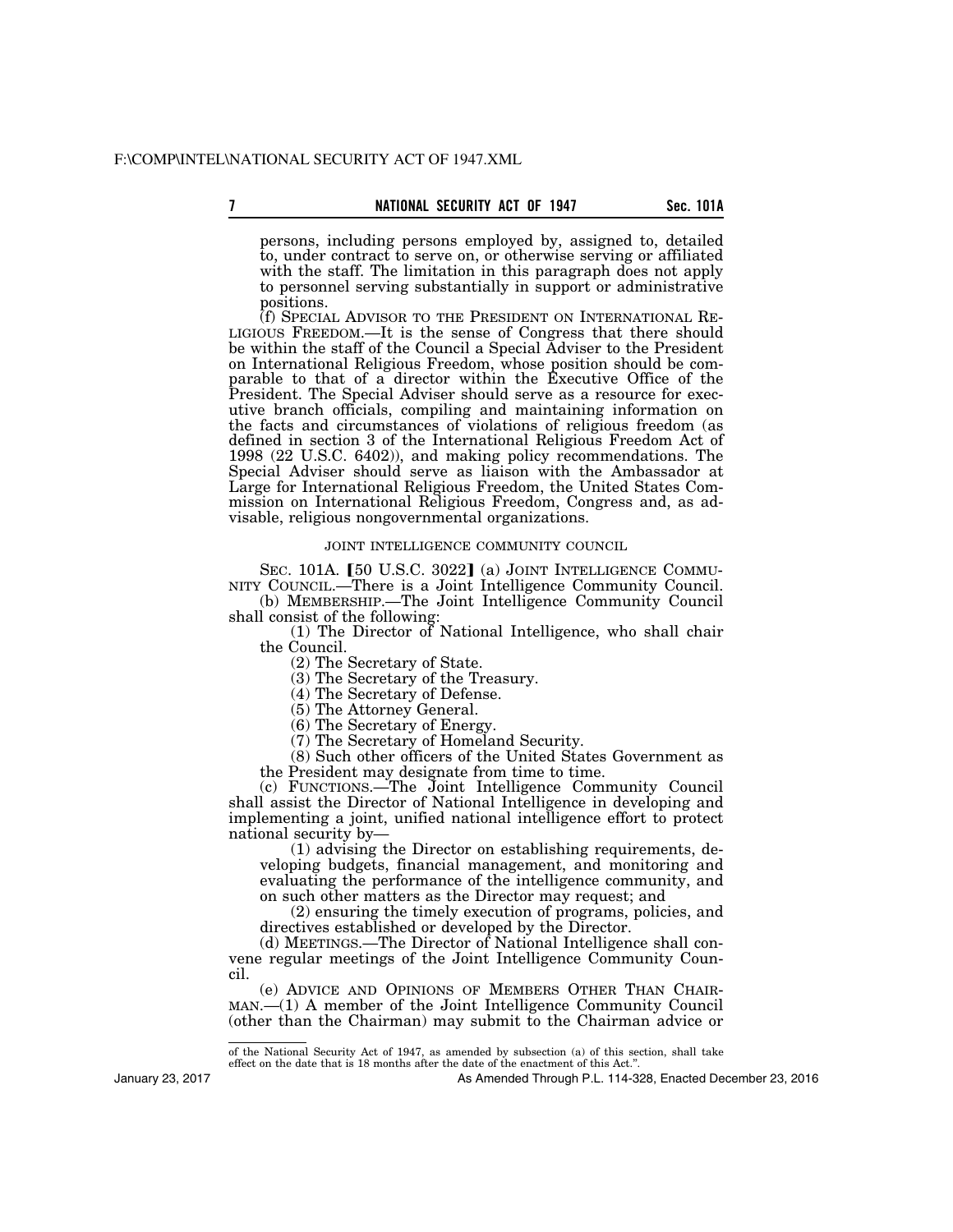an opinion in disagreement with, or advice or an opinion in addition to, the advice presented by the Director of National Intelligence to the President or the National Security Council, in the role of the Chairman as Chairman of the Joint Intelligence Community Council. If a member submits such advice or opinion, the Chairman shall present the advice or opinion of such member at the same time the Chairman presents the advice of the Chairman to the President or the National Security Council, as the case may be.

(2) The Chairman shall establish procedures to ensure that the presentation of the advice of the Chairman to the President or the National Security Council is not unduly delayed by reason of the submission of the individual advice or opinion of another member of the Council.

(f) RECOMMENDATIONS TO CONGRESS.—Any member of the Joint Intelligence Community Council may make such recommendations to Congress relating to the intelligence community as such member considers appropriate.

# DIRECTOR OF NATIONAL INTELLIGENCE

SEC. 102. [50 U.S.C. 3023] (a) DIRECTOR OF NATIONAL INTEL-LIGENCE.—(1) There is a Director of National Intelligence who shall be appointed by the President, by and with the advice and consent of the Senate. Any individual nominated for appointment as Director of National Intelligence shall have extensive national security expertise.

(2) The Director of National Intelligence shall not be located within the Executive Office of the President.

(b) PRINCIPAL RESPONSIBILITY.—Subject to the authority, direction, and control of the President, the Director of National Intelligence shall—

(1) serve as head of the intelligence community;

(2) act as the principal adviser to the President, to the National Security Council, and the Homeland Security Council for intelligence matters related to the national security; and

(3) consistent with section 1018 of the National Security Intelligence Reform Act of 2004, oversee and direct the implementation of the National Intelligence Program.

(c) PROHIBITION ON DUAL SERVICE.—The individual serving in the position of Director of National Intelligence shall not, while so serving, also serve as the Director of the Central Intelligence Agency or as the head of any other element of the intelligence community.

# RESPONSIBILITIES AND AUTHORITIES OF THE DIRECTOR OF NATIONAL INTELLIGENCE

SEC.  $102A.$  [50 U.S.C.  $3024$ ] (a) Provision of Intel-LIGENCE.—(1) The Director of National Intelligence shall be responsible for ensuring that national intelligence is provided—

(A) to the President;

(B) to the heads of departments and agencies of the executive branch;

January 23, 2017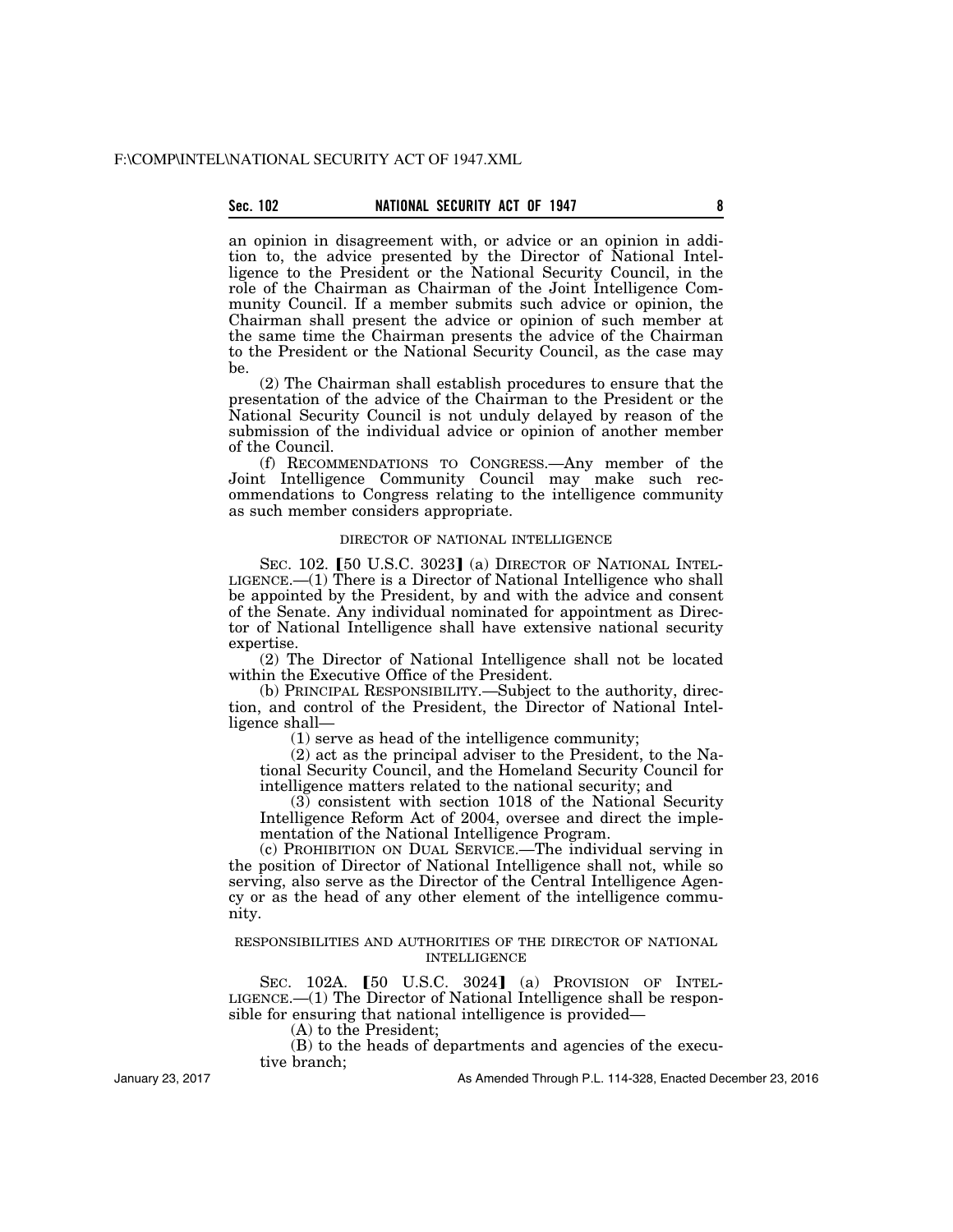(C) to the Chairman of the Joint Chiefs of Staff and senior military commanders;

(D) to the Senate and House of Representatives and the committees thereof; and

(E) to such other persons as the Director of National Intelligence determines to be appropriate.

 $(2)$  Such national intelligence should be timely, objective, independent of political considerations, and based upon all sources available to the intelligence community and other appropriate entities.

(b) ACCESS TO INTELLIGENCE.—Unless otherwise directed by the President, the Director of National Intelligence shall have access to all national intelligence and intelligence related to the national security which is collected by any Federal department, agency, or other entity, except as otherwise provided by law or, as appropriate, under guidelines agreed upon by the Attorney General and the Director of National Intelligence.

(c) BUDGET AUTHORITIES.—(1) With respect to budget requests and appropriations for the National Intelligence Program, the Director of National Intelligence shall—

(A) based on intelligence priorities set by the President, provide to the heads of departments containing agencies or organizations within the intelligence community, and to the heads of such agencies and organizations, guidance for developing the National Intelligence Program budget pertaining to such agencies and organizations;

(B) based on budget proposals provided to the Director of National Intelligence by the heads of agencies and organizations within the intelligence community and the heads of their respective departments and, as appropriate, after obtaining the advice of the Joint Intelligence Community Council, develop and determine an annual consolidated National Intelligence Program budget; and

(C) present such consolidated National Intelligence Program budget, together with any comments from the heads of departments containing agencies or organizations within the intelligence community, to the President for approval.

(2) In addition to the information provided under paragraph (1)(B), the heads of agencies and organizations within the intelligence community shall provide the Director of National Intelligence such other information as the Director shall request for the purpose of determining the annual consolidated National Intelligence Program budget under that paragraph.

(3)(A) The Director of National Intelligence shall participate in the development by the Secretary of Defense of the annual budget for the Military Intelligence Program or any successor program or programs.

(B) The Director of National Intelligence shall provide guidance for the development of the annual budget for each element of the intelligence community that is not within the National Intelligence Program.

(4) The Director of National Intelligence shall ensure the effective execution of the annual budget for intelligence and intelligence-related activities.

January 23, 2017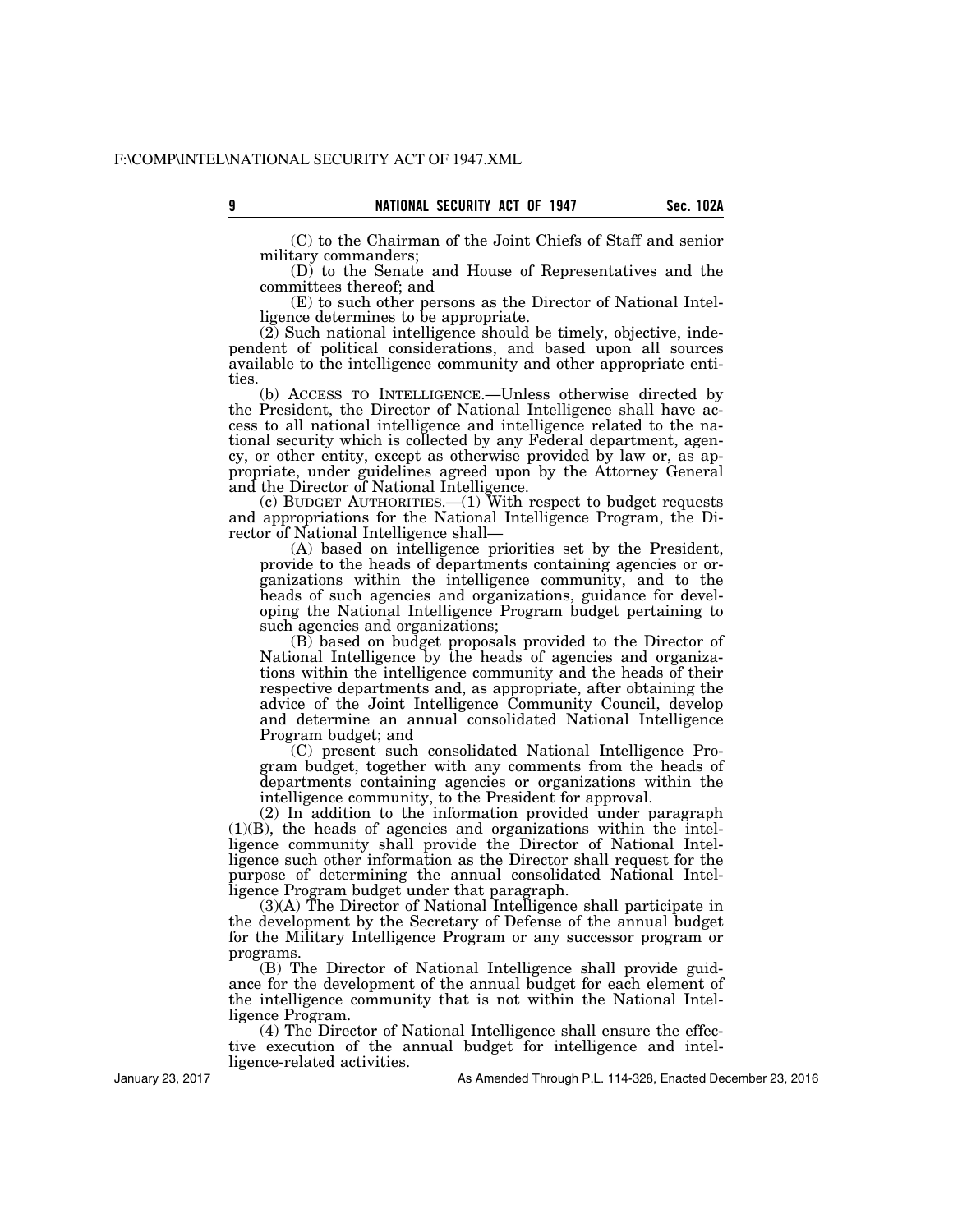# Sec. 102A **NATIONAL SECURITY ACT OF 1947**

(5)(A) The Director of National Intelligence shall be responsible for managing appropriations for the National Intelligence Program by directing the allotment or allocation of such appropriations through the heads of the departments containing agencies or organizations within the intelligence community and the Director of the Central Intelligence Agency, with prior notice (including the provision of appropriate supporting information) to the head of the department containing an agency or organization receiving any such allocation or allotment or the Director of the Central Intelligence Agency.

(B) Notwithstanding any other provision of law, pursuant to relevant appropriations Acts for the National Intelligence Program, the Director of the Office of Management and Budget shall exercise the authority of the Director of the Office of Management and Budget to apportion funds, at the exclusive direction of the Director of National Intelligence, for allocation to the elements of the intelligence community through the relevant host executive departments and the Central Intelligence Agency. Department comptrollers or appropriate budget execution officers shall allot, allocate, reprogram, or transfer funds appropriated for the National Intelligence Program in an expeditious manner.

(C) The Director of National Intelligence shall monitor the implementation and execution of the National Intelligence Program by the heads of the elements of the intelligence community that manage programs and activities that are part of the National Intelligence Program, which may include audits and evaluations.

(6) Apportionment and allotment of funds under this subsection shall be subject to chapter 13 and section 1517 of title 31, United States Code, and the Congressional Budget and Impoundment Control Act of 1974 (2 U.S.C. 621 et seq.).

(7)(A) The Director of National Intelligence shall provide a semi-annual report, beginning April 1, 2005, and ending April 1, 2007, to the President and the Congress regarding implementation of this section.

(B) The Director of National Intelligence shall report to the President and the Congress not later than 15 days after learning of any instance in which a departmental comptroller acts in a manner inconsistent with the law (including permanent statutes, authorization Acts, and appropriations Acts), or the direction of the Director of National Intelligence, in carrying out the National Intelligence Program.

(d) ROLE OF DIRECTOR OF NATIONAL INTELLIGENCE IN TRANS-FER AND REPROGRAMMING OF FUNDS.  $-(1)(A)$  No funds made available under the National Intelligence Program may be transferred or reprogrammed without the prior approval of the Director of National Intelligence, except in accordance with procedures prescribed by the Director of National Intelligence.

(B) The Secretary of Defense shall consult with the Director of National Intelligence before transferring or reprogramming funds made available under the Military Intelligence Program or any successor program or programs.

(2) Subject to the succeeding provisions of this subsection, the Director of National Intelligence may transfer or reprogram funds

As Amended Through P.L. 114-328, Enacted December 23, 2016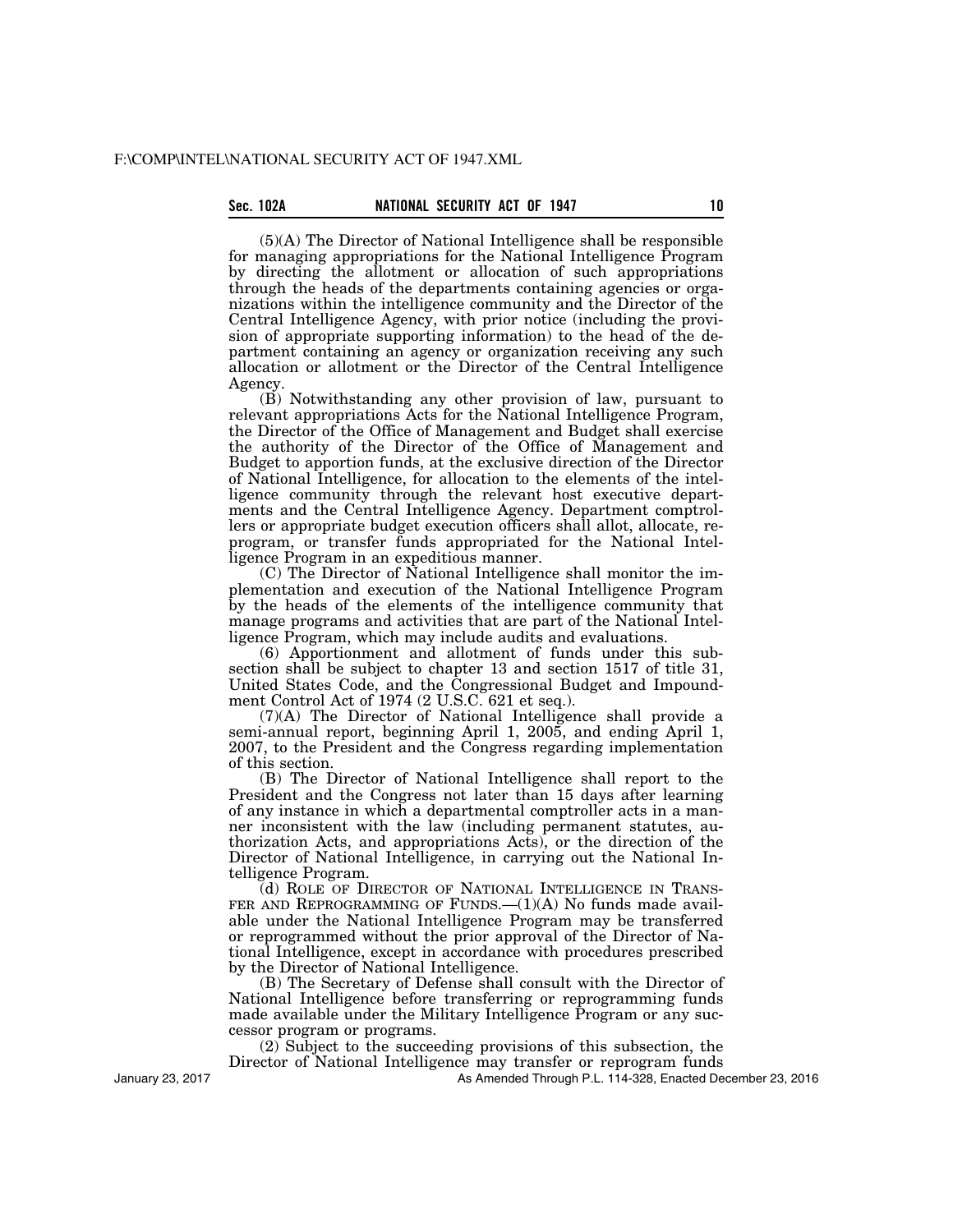appropriated for a program within the National Intelligence Program—

(A) to another such program;

(B) to other departments or agencies of the United States Government for the development and fielding of systems of common concern related to the collection, processing, analysis, exploitation, and dissemination of intelligence information; or

(C) to a program funded by appropriations not within the National Intelligence Program to address critical gaps in intelligence information sharing or access capabilities.

(3) The Director of National Intelligence may only transfer or reprogram funds referred to in paragraph  $(1)(A)$ 

(A) with the approval of the Director of the Office of Management and Budget; and

(B) after consultation with the heads of departments containing agencies or organizations within the intelligence community to the extent such agencies or organizations are affected, and, in the case of the Central Intelligence Agency, after consultation with the Director of the Central Intelligence Agency.

(4) The amounts available for transfer or reprogramming in the National Intelligence Program in any given fiscal year, and the terms and conditions governing such transfers and reprogrammings, are subject to the provisions of annual appropriations Acts and this subsection.

(5)(A) A transfer or reprogramming of funds may be made under this subsection only if—

(i) the funds are being transferred to an activity that is a higher priority intelligence activity;

(ii) the transfer or reprogramming supports an emergent need, improves program effectiveness, or increases efficiency;

(iii) the transfer or reprogramming does not involve a transfer or reprogramming of funds to a Reserve for Contingencies of the Director of National Intelligence or the Reserve for Contingencies of the Central Intelligence Agency;

(iv) the transfer or reprogramming results in a cumulative transfer or reprogramming of funds out of any department or agency, as appropriate, funded in the National Intelligence

I) that is less than  $$150,000,000$ , and

(II) that is less than 5 percent of amounts available to a department or agency under the National Intelligence Program; and

(v) the transfer or reprogramming does not terminate an acquisition program.

(B) A transfer or reprogramming may be made without regard to a limitation set forth in clause (iv) or  $(v)$  of subparagraph  $(A)$  if the transfer has the concurrence of the head of the department involved or the Director of the Central Intelligence Agency (in the case of the Central Intelligence Agency). The authority to provide such concurrence may only be delegated by the head of the department involved or the Director of the Central Intelligence Agency (in the case of the Central Intelligence Agency) to the deputy of such officer.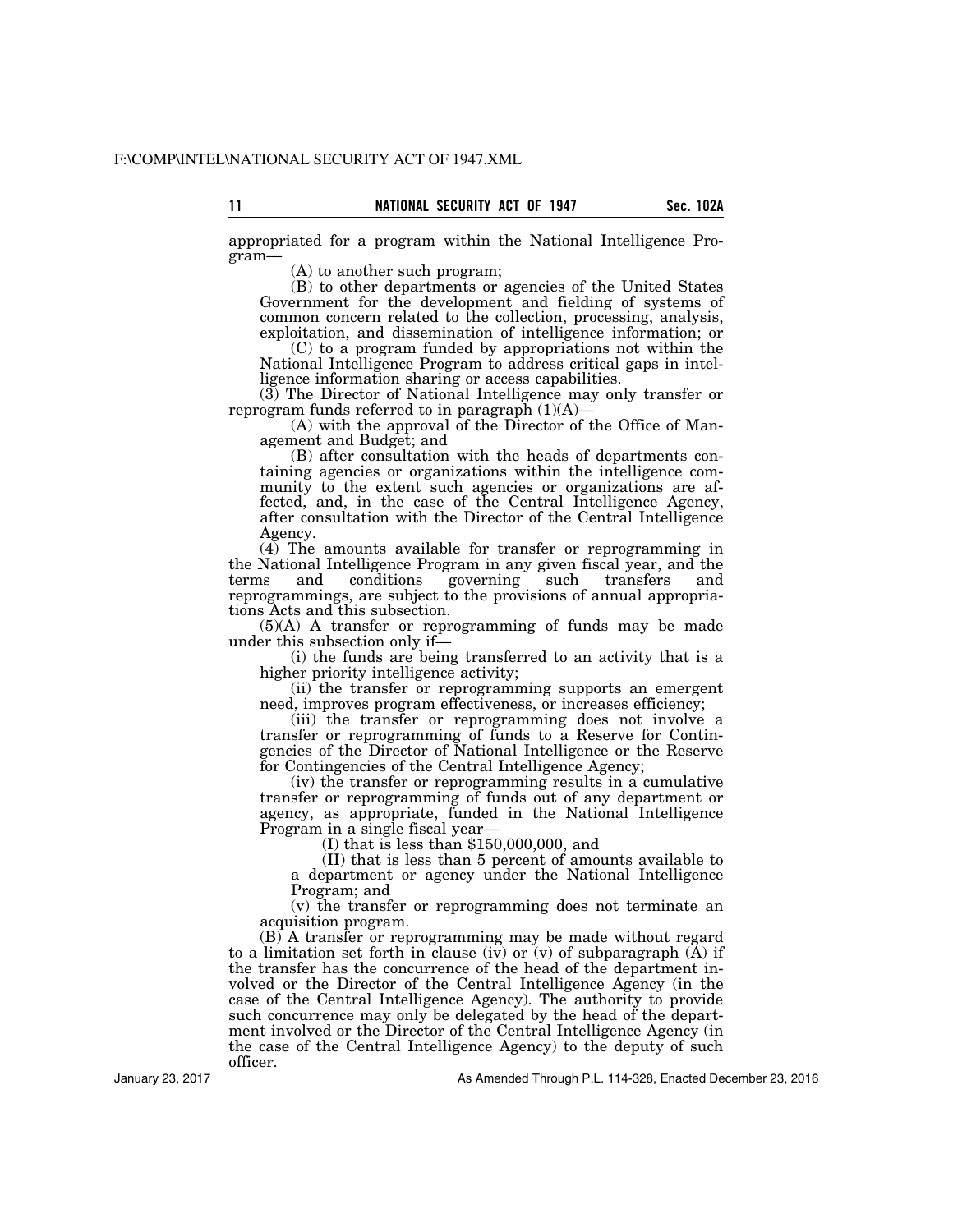(6) Funds transferred or reprogrammed under this subsection shall remain available for the same period as the appropriations account to which transferred or reprogrammed.

(7) Any transfer or reprogramming of funds under this subsection shall be carried out in accordance with existing procedures applicable to reprogramming notifications for the appropriate congressional committees. Any proposed transfer or reprogramming for which notice is given to the appropriate congressional committees shall be accompanied by a report explaining the nature of the proposed transfer or reprogramming and how it satisfies the requirements of this subsection. In addition, the congressional intelligence committees shall be promptly notified of any transfer or reprogramming of funds made pursuant to this subsection in any case in which the transfer or reprogramming would not have otherwise required reprogramming notification under procedures in effect as of the date of the enactment of this subsection.

(e) TRANSFER OF PERSONNEL. $-(1)(A)$  In addition to any other authorities available under law for such purposes, in the first twelve months after establishment of a new national intelligence center, the Director of National Intelligence, with the approval of the Director of the Office of Management and Budget and in consultation with the congressional committees of jurisdiction referred to in subparagraph (B), may transfer not more than 100 personnel authorized for elements of the intelligence community to such center.

(B) The Director of National Intelligence shall promptly provide notice of any transfer of personnel made pursuant to this paragraph to—

(i) the congressional intelligence committees;

(ii) the Committees on Appropriations of the Senate and the House of Representatives;

(iii) in the case of the transfer of personnel to or from the Department of Defense, the Committees on Armed Services of the Senate and the House of Representatives; and

(iv) in the case of the transfer of personnel to or from the Department of Justice, to the Committees on the Judiciary of the Senate and the House of Representatives.

(C) The Director shall include in any notice under subparagraph (B) an explanation of the nature of the transfer and how it satisfies the requirements of this subsection.

(2)(A) The Director of National Intelligence, with the approval of the Director of the Office of Management and Budget and in accordance with procedures to be developed by the Director of National Intelligence and the heads of the departments and agencies concerned, may transfer personnel authorized for an element of the intelligence community to another such element for a period of not more than 2 years.

(B) A transfer of personnel may be made under this paragraph only if—

(i) the personnel are being transferred to an activity that is a higher priority intelligence activity; and

(ii) the transfer supports an emergent need, improves program effectiveness, or increases efficiency.

January 23, 2017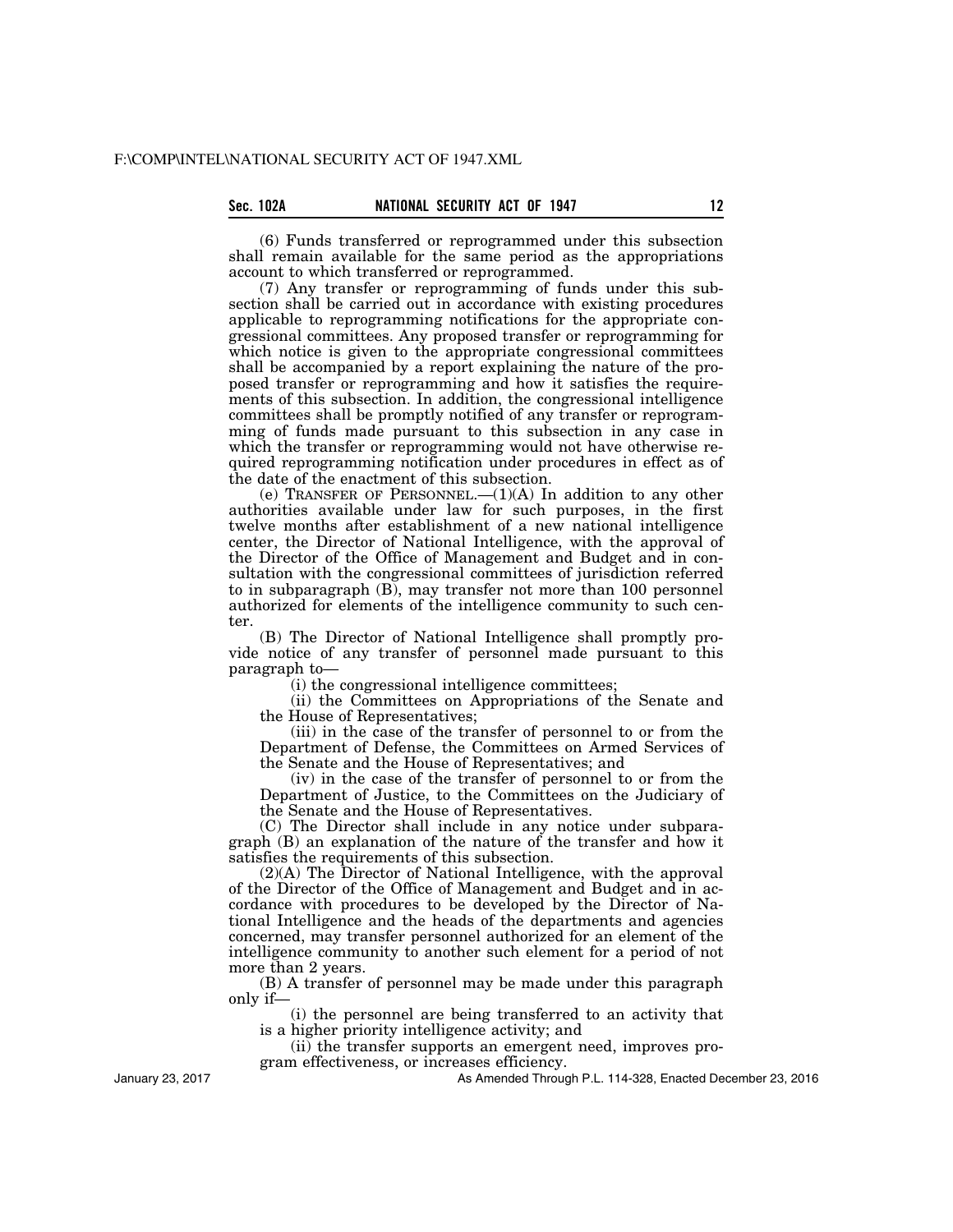13 **Sec. 102A NATIONAL SECURITY ACT OF 1947** Sec. 102A

(C) The Director of National Intelligence shall promptly provide notice of any transfer of personnel made pursuant to this paragraph to—

(i) the congressional intelligence committees;

(ii) in the case of the transfer of personnel to or from the Department of Defense, the Committees on Armed Services of the Senate and the House of Representatives; and

(iii) in the case of the transfer of personnel to or from the Department of Justice, to the Committees on the Judiciary of the Senate and the House of Representatives.

(D) The Director shall include in any notice under subparagraph (C) an explanation of the nature of the transfer and how it satisfies the requirements of this paragraph.

 $(3)(A)$  In addition to the number of full-time equivalent positions authorized for the Office of the Director of National Intelligence for a fiscal year, there is authorized for such Office for each fiscal year an additional 100 full-time equivalent positions that may be used only for the purposes described in subparagraph (B).

(B) Except as provided in subparagraph (C), the Director of National Intelligence may use a full-time equivalent position authorized under subparagraph (A) only for the purpose of providing a temporary transfer of personnel made in accordance with paragraph (2) to an element of the intelligence community to enable such element to increase the total number of personnel authorized for such element, on a temporary basis—

(i) during a period in which a permanent employee of such element is absent to participate in critical language training; or

(ii) to accept a permanent employee of another element of the intelligence community to provide language-capable services.

(C) Paragraph (2)(B) shall not apply with respect to a transfer of personnel made under subparagraph (B).

(D) For each of the fiscal years 2010, 2011, and 2012, the Director of National Intelligence shall submit to the congressional intelligence committees an annual report on the use of authorities under this paragraph. Each such report shall include a description of—

(i) the number of transfers of personnel made by the Director pursuant to subparagraph (B), disaggregated by each element of the intelligence community;

(ii) the critical language needs that were fulfilled or partially fulfilled through the use of such transfers; and

(iii) the cost to carry out subparagraph (B).

(4) It is the sense of Congress that—

(A) the nature of the national security threats facing the United States will continue to challenge the intelligence community to respond rapidly and flexibly to bring analytic resources to bear against emerging and unforeseen requirements;

(B) both the Office of the Director of National Intelligence and any analytic centers determined to be necessary should be fully and properly supported with appropriate levels of personnel resources and that the President's yearly budget requests adequately support those needs; and

As Amended Through P.L. 114-328, Enacted December 23, 2016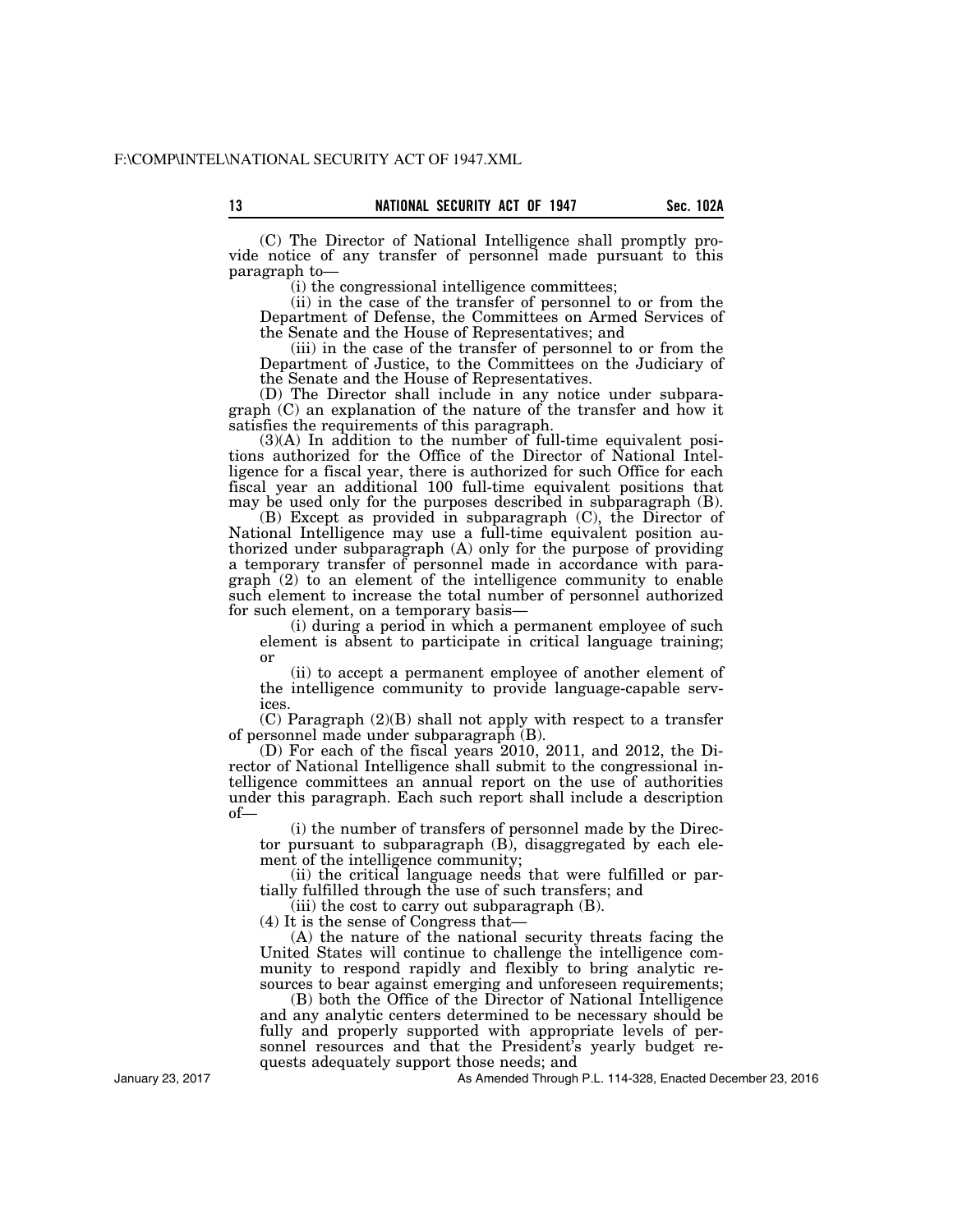(C) the President should utilize all legal and administrative discretion to ensure that the Director of National Intelligence and all other elements of the intelligence community have the necessary resources and procedures to respond promptly and effectively to emerging and unforeseen national security challenges.

(f) TASKING AND OTHER AUTHORITIES.  $-(1)(A)$  The Director of National Intelligence shall—

(i) establish objectives, priorities, and guidance for the intelligence community to ensure timely and effective collection, processing, analysis, and dissemination (including access by users to collected data consistent with applicable law and, as appropriate, the guidelines referred to in subsection (b) and analytic products generated by or within the intelligence community) of national intelligence;

(ii) determine requirements and priorities for, and manage and direct the tasking of, collection, analysis, production, and dissemination of national intelligence by elements of the intelligence community, including—

(I) approving requirements (including those requirements responding to needs provided by consumers) for collection and analysis; and

(II) resolving conflicts in collection requirements and in the tasking of national collection assets of the elements of the intelligence community; and

(iii) provide advisory tasking to intelligence elements of those agencies and departments not within the National Intelligence Program.

(B) The authority of the Director of National Intelligence under subparagraph (A) shall not apply—

(i) insofar as the President so directs;

(ii) with respect to clause (ii) of subparagraph (A), insofar as the Secretary of Defense exercises tasking authority under plans or arrangements agreed upon by the Secretary of Defense and the Director of National Intelligence; or

(iii) to the direct dissemination of information to State government and local government officials and private sector entities pursuant to sections 201 and 892 of the Homeland Security Act of 2002 (6 U.S.C. 121, 482).

(2) The Director of National Intelligence shall oversee the National Counterterrorism Center and may establish such other national intelligence centers as the Director determines necessary.

(3)(A) The Director of National Intelligence shall prescribe, in consultation with the heads of other agencies or elements of the intelligence community, and the heads of their respective departments, personnel policies and programs applicable to the intelligence community that—

(i) encourage and facilitate assignments and details of personnel to national intelligence centers, and between elements of the intelligence community;

(ii) set standards for education, training, and career development of personnel of the intelligence community;

As Amended Through P.L. 114-328, Enacted December 23, 2016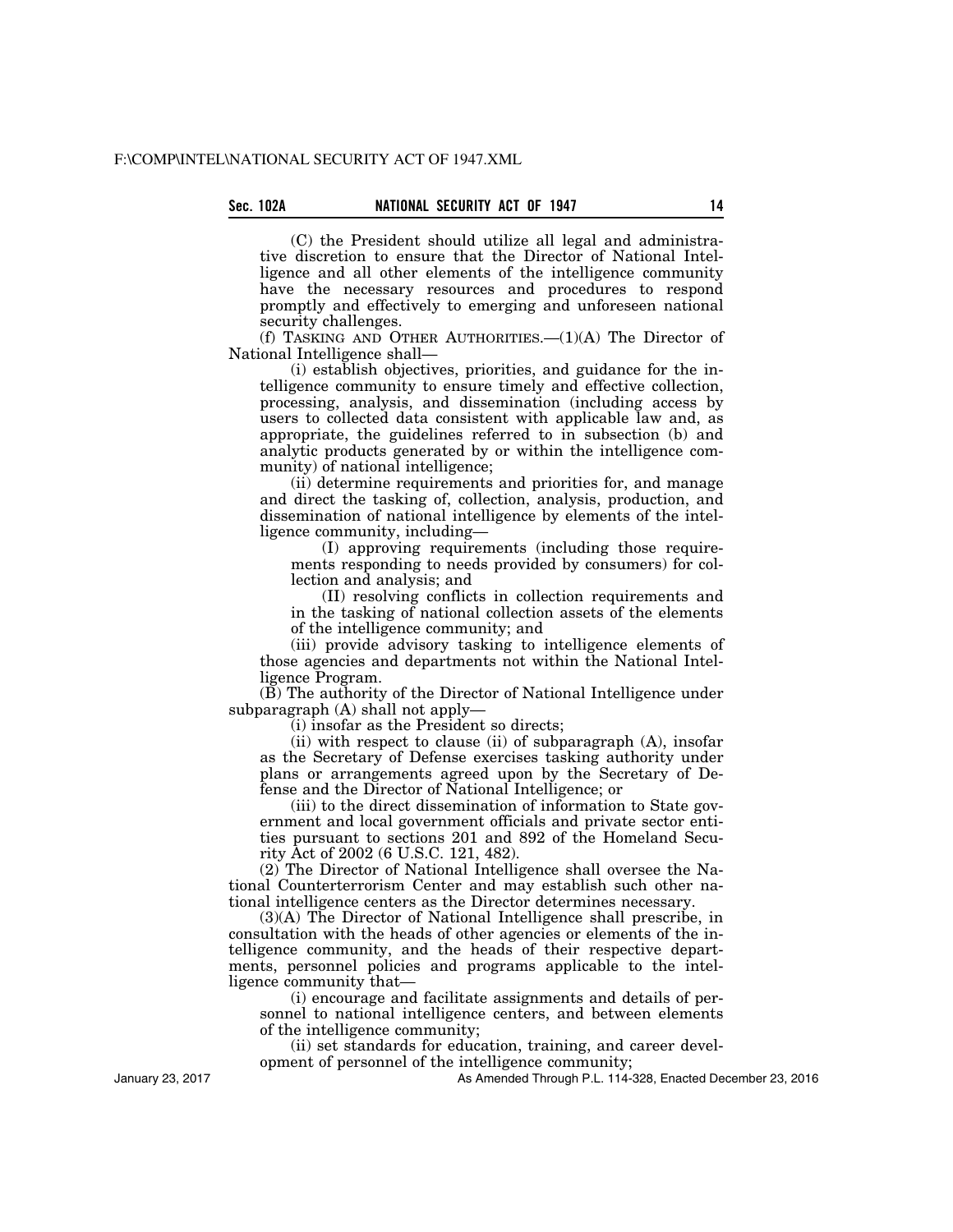(iii) encourage and facilitate the recruitment and retention by the intelligence community of highly qualified individuals

for the effective conduct of intelligence activities; (iv) ensure that the personnel of the intelligence community are sufficiently diverse for purposes of the collection and analysis of intelligence through the recruitment and training of women, minorities, and individuals with diverse ethnic, cultural, and linguistic backgrounds;

(v) make service in more than one element of the intelligence community a condition of promotion to such positions within the intelligence community as the Director shall specify; and

(vi) ensure the effective management of intelligence community personnel who are responsible for intelligence community-wide matters.

(B) Policies prescribed under subparagraph (A) shall not be inconsistent with the personnel policies otherwise applicable to members of the uniformed services.

(4) The Director of National Intelligence shall ensure compliance with the Constitution and laws of the United States by the Central Intelligence Agency and shall ensure such compliance by other elements of the intelligence community through the host executive departments that manage the programs and activities that are part of the National Intelligence Program.

(5) The Director of National Intelligence shall ensure the elimination of waste and unnecessary duplication within the intelligence community.

(6) The Director of National Intelligence shall establish requirements and priorities for foreign intelligence information to be collected under the Foreign Intelligence Surveillance Act of 1978 (50 U.S.C. 1801 et seq.), and provide assistance to the Attorney General to ensure that information derived from electronic surveillance or physical searches under that Act is disseminated so it may be used efficiently and effectively for national intelligence purposes, except that the Director shall have no authority to direct or undertake electronic surveillance or physical search operations pursuant to that Act unless authorized by statute or Executive order.

(7)(A) The Director of National Intelligence shall, if the Director determines it is necessary, or may, if requested by a congressional intelligence committee, conduct an accountability review of an element of the intelligence community or the personnel of such element in relation to a failure or deficiency within the intelligence community.

(B) The Director of National Intelligence, in consultation with the Attorney General, shall establish guidelines and procedures for conducting an accountability review under subparagraph (A).

(C)(i) The Director of National Intelligence shall provide the findings of an accountability review conducted under subparagraph (A) and the Director's recommendations for corrective or punitive action, if any, to the head of the applicable element of the intelligence community. Such recommendations may include a recommendation for dismissal of personnel.

(ii) If the head of such element does not implement a recommendation made by the Director under clause (i), the head of

As Amended Through P.L. 114-328, Enacted December 23, 2016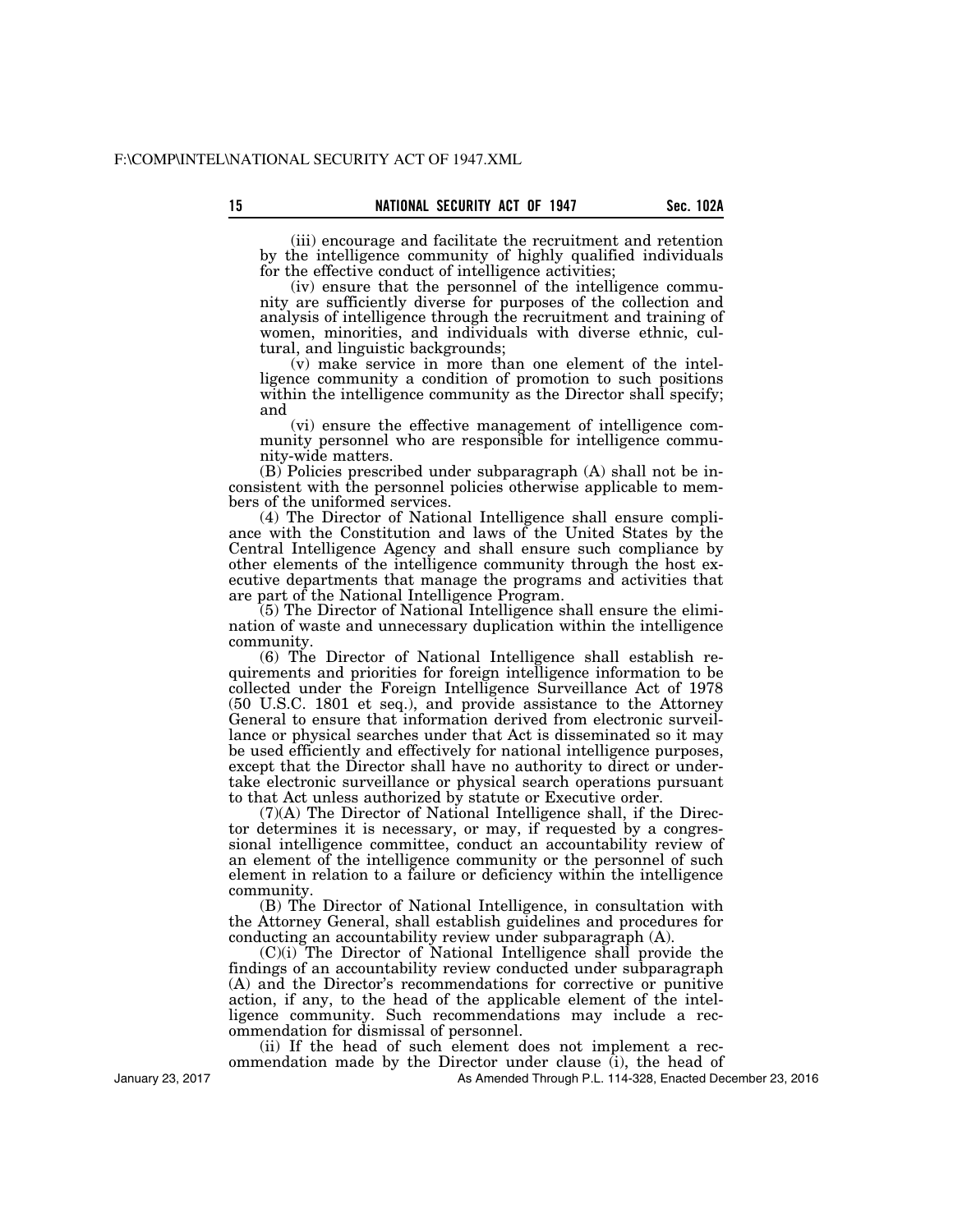such element shall submit to the congressional intelligence committees a notice of the determination not to implement the recommendation, including the reasons for the determination.

(D) The requirements of this paragraph shall not be construed to limit any authority of the Director of National Intelligence under subsection (m) or with respect to supervision of the Central Intelligence Agency.

(8) The Director of National Intelligence shall perform such other functions as the President may direct.

(9) Nothing in this title shall be construed as affecting the role of the Department of Justice or the Attorney General under the Foreign Intelligence Surveillance Act of 1978.

(g) INTELLIGENCE INFORMATION SHARING.—(1) The Director of National Intelligence shall have principal authority to ensure maximum availability of and access to intelligence information within the intelligence community consistent with national security requirements. The Director of National Intelligence shall—

(A) establish uniform security standards and procedures;

(B) establish common information technology standards, protocols, and interfaces;

(C) ensure development of information technology systems that include multi-level security and intelligence integration capabilities;

(D) establish policies and procedures to resolve conflicts between the need to share intelligence information and the need to protect intelligence sources and methods;

(E) develop an enterprise architecture for the intelligence community and ensure that elements of the intelligence community comply with such architecture;

(F) have procurement approval authority over all enterprise architecture-related information technology items funded in the National Intelligence Program; and

(G) 8 in accordance with Executive Order No. 13526 (75 Fed. Reg. 707; relating to classified national security information) (or any subsequent corresponding executive order), and part 2001 of title 32, Code of Federal Regulations (or any subsequent corresponding regulation), establish—

(i) guidance to standardize, in appropriate cases, the formats for classified and unclassified intelligence products created by elements of the intelligence community for purposes of promoting the sharing of intelligence products; and

(ii) policies and procedures requiring the increased use, in appropriate cases, and including portion markings, of the classification of portions of information within one intelligence product.

(2) The President shall ensure that the Director of National Intelligence has all necessary support and authorities to fully and effectively implement paragraph (1).

(3) Except as otherwise directed by the President or with the specific written agreement of the head of the department or agency

8Margin so in law.

January 23, 2017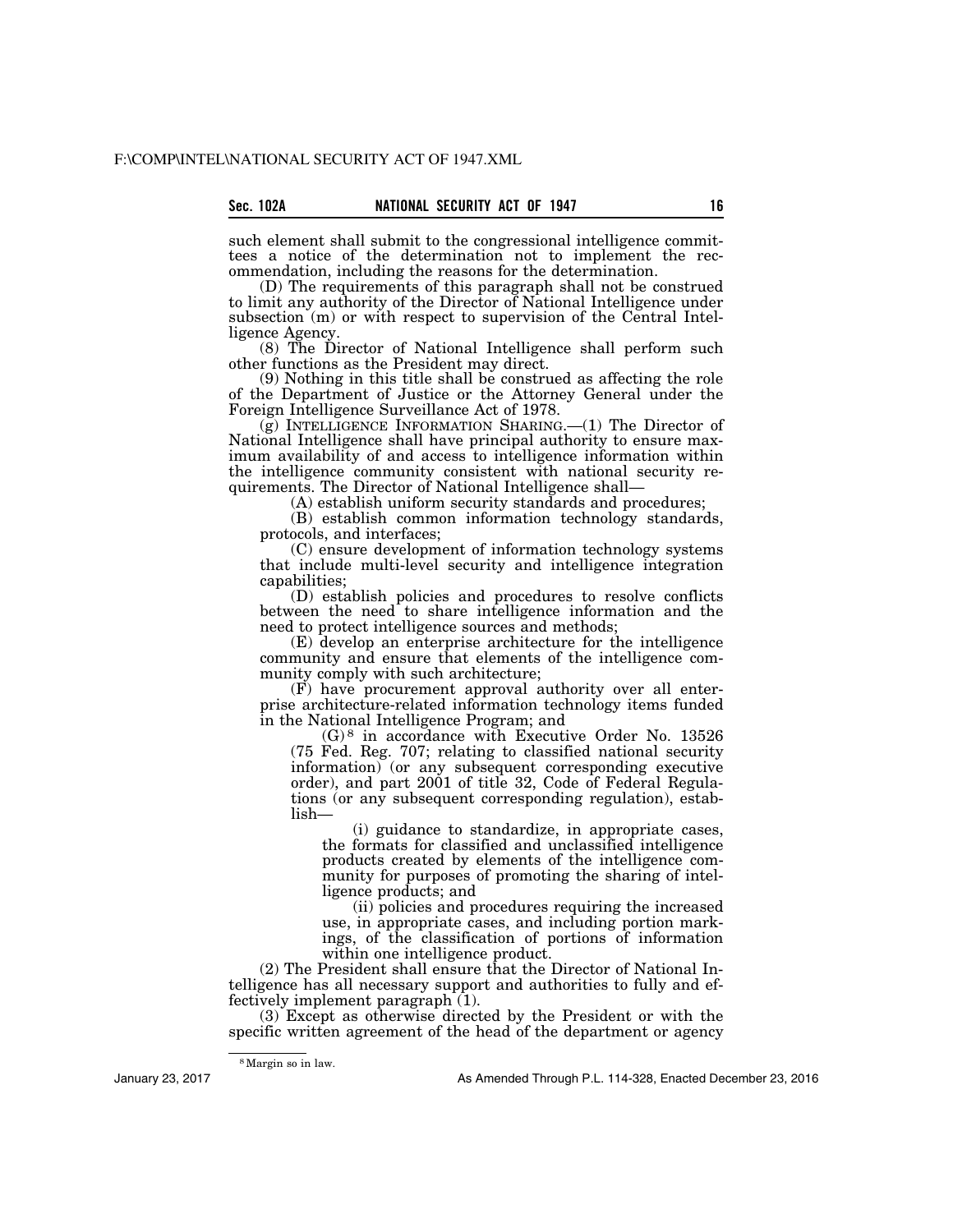in question, a Federal agency or official shall not be considered to have met any obligation to provide any information, report, assessment, or other material (including unevaluated intelligence information) to that department or agency solely by virtue of having provided that information, report, assessment, or other material to the Director of National Intelligence or the National Counterterrorism Center.

(4) The Director of National Intelligence shall, in a timely manner, report to Congress any statute, regulation, policy, or practice that the Director believes impedes the ability of the Director to fully and effectively ensure maximum availability of access to intelligence information within the intelligence community consistent with the protection of the national security of the United States.

(h) ANALYSIS.—To ensure the most accurate analysis of intelligence is derived from all sources to support national security needs, the Director of National Intelligence shall—

(1) implement policies and procedures—

(A) to encourage sound analytic methods and tradecraft throughout the elements of the intelligence community;

(B) to ensure that analysis is based upon all sources available; and

(C) to ensure that the elements of the intelligence community regularly conduct competitive analysis of analytic products, whether such products are produced by or disseminated to such elements;

(2) ensure that resource allocation for intelligence analysis is appropriately proportional to resource allocation for intelligence collection systems and operations in order to maximize analysis of all collected data;

(3) ensure that differences in analytic judgment are fully considered and brought to the attention of policymakers; and

(4) ensure that sufficient relationships are established between intelligence collectors and analysts to facilitate greater understanding of the needs of analysts.

(i) PROTECTION OF INTELLIGENCE SOURCES AND METHODS.—(1) The Director of National Intelligence shall protect intelligence sources and methods from unauthorized disclosure.

(2) Consistent with paragraph (1), in order to maximize the dissemination of intelligence, the Director of National Intelligence shall establish and implement guidelines for the intelligence community for the following purposes:

(A) Classification of information under applicable law, Executive orders, or other Presidential directives.

(B) Access to and dissemination of intelligence, both in final form and in the form when initially gathered.

(C) Preparation of intelligence products in such a way that source information is removed to allow for dissemination at the lowest level of classification possible or in unclassified form to the extent practicable.

(3) The Director may only delegate a duty or authority given the Director under this subsection to the Principal Deputy Director of National Intelligence.

January 23, 2017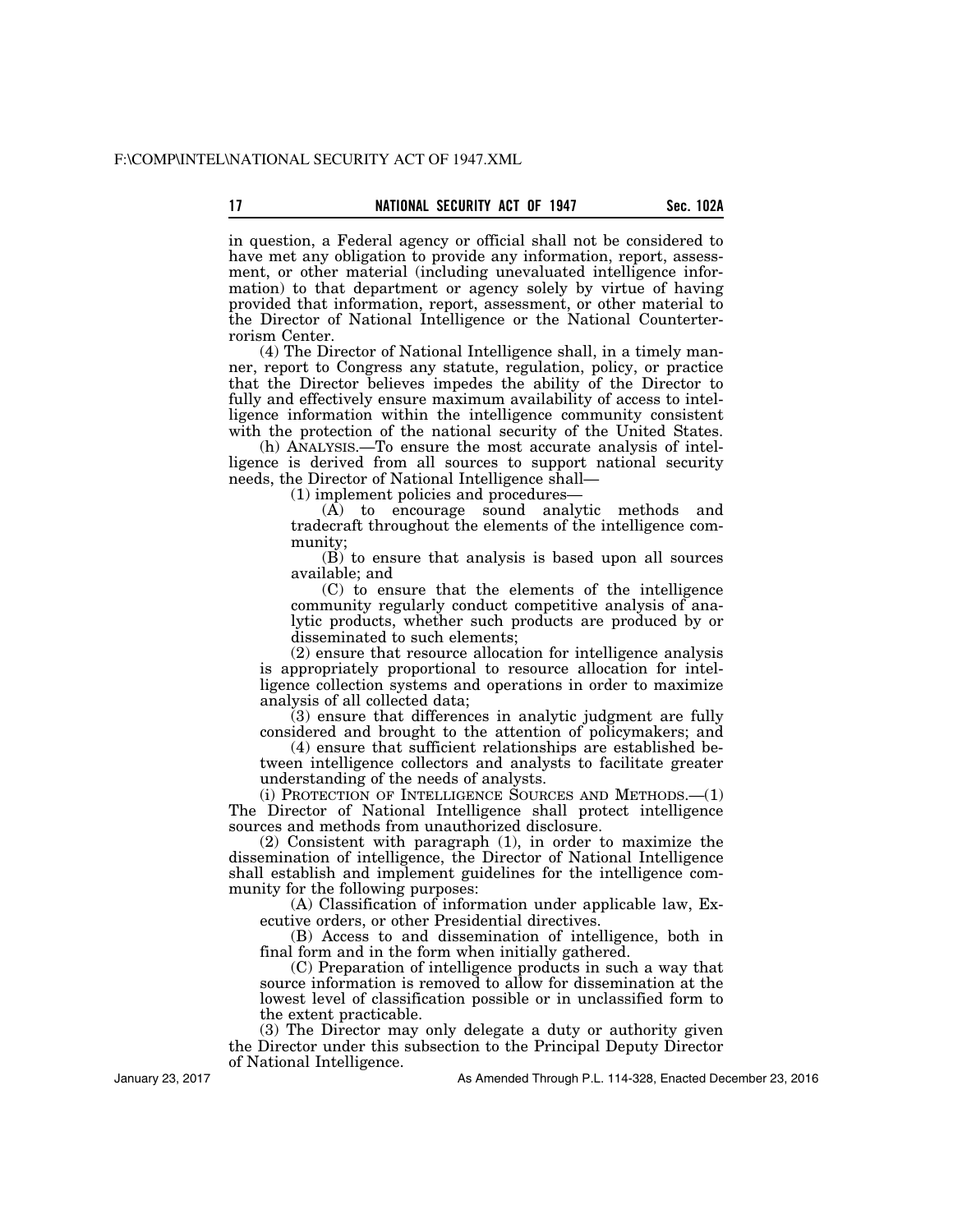(j) UNIFORM PROCEDURES FOR CLASSIFIED INFORMATION.—The Director of National Intelligence, subject to the direction of the President, shall—

(1) establish uniform standards and procedures for the grant of access to sensitive compartmented information to any officer or employee of any agency or department of the United States and to employees of contractors of those agencies or departments;

(2) ensure the consistent implementation of those standards and procedures throughout such agencies and departments;

(3) ensure that security clearances granted by individual elements of the intelligence community are recognized by all elements of the intelligence community, and under contracts entered into by those agencies;

(4) ensure that the process for investigation and adjudication of an application for access to sensitive compartmented information is performed in the most expeditious manner possible consistent with applicable standards for national security;

(5) ensure that the background of each employee or officer of an element of the intelligence community, each contractor to an element of the intelligence community, and each individual employee of such a contractor who has been determined to be eligible for access to classified information is monitored on a continual basis under standards developed by the Director, including with respect to the frequency of evaluation, during the period of eligibility of such employee or officer of an element of the intelligence community, such contractor, or such individual employee to such a contractor to determine whether such employee or officer of an element of the intelligence community, such contractor, and such individual employee of such a contractor continues to meet the requirements for eligibility for access to classified information; and

(6) develop procedures to require information sharing between elements of the intelligence community concerning potentially derogatory security information regarding an employee or officer of an element of the intelligence community, a contractor to an element of the intelligence community, or an individual employee of such a contractor that may impact the eligibility of such employee or officer of an element of the intelligence community, such contractor, or such individual employee of such a contractor for a security clearance.

(k) COORDINATION WITH FOREIGN GOVERNMENTS.—Under the direction of the President and in a manner consistent with section 207 of the Foreign Service Act of 1980 (22 U.S.C. 3927), the Director of National Intelligence shall oversee the coordination of the relationships between elements of the intelligence community and the intelligence or security services of foreign governments or international organizations on all matters involving intelligence related to the national security or involving intelligence acquired through clandestine means.

(l) ENHANCED PERSONNEL MANAGEMENT.—(1)(A) The Director of National Intelligence shall, under regulations prescribed by the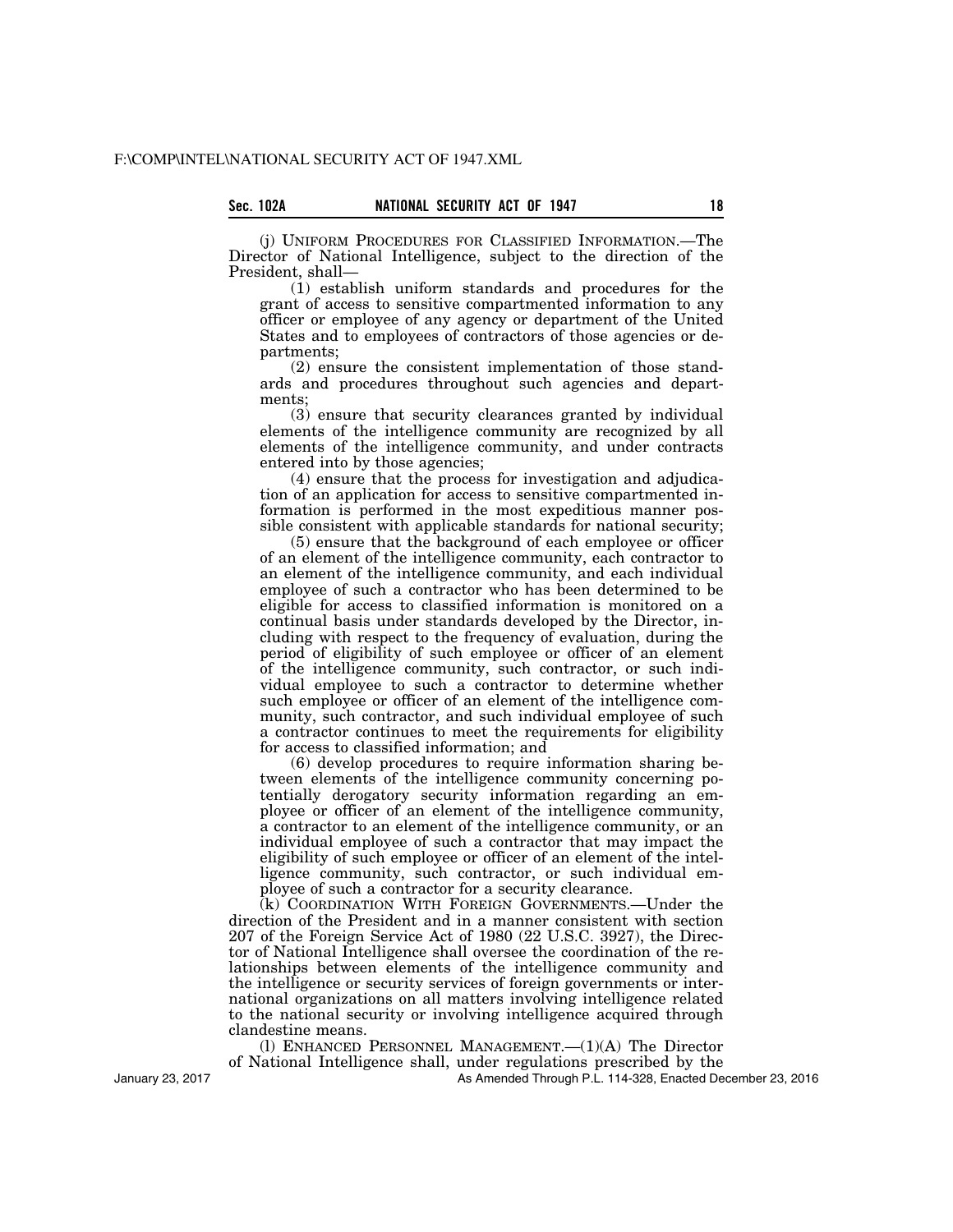Director, provide incentives for personnel of elements of the intelligence community to serve—

(i) on the staff of the Director of National Intelligence;

(ii) on the staff of the national intelligence centers;

(iii) on the staff of the National Counterterrorism Center; and

(iv) in other positions in support of the intelligence community management functions of the Director.

(B) Incentives under subparagraph (A) may include financial incentives, bonuses, and such other awards and incentives as the Director considers appropriate.

(2)(A) Notwithstanding any other provision of law, the personnel of an element of the intelligence community who are assigned or detailed under paragraph  $(1)(A)$  to service under the Director of National Intelligence shall be promoted at rates equivalent to or better than personnel of such element who are not so assigned or detailed.

(B) The Director may prescribe regulations to carry out this paragraph.

(3)(A) The Director of National Intelligence shall prescribe mechanisms to facilitate the rotation of personnel of the intelligence community through various elements of the intelligence community in the course of their careers in order to facilitate the widest possible understanding by such personnel of the variety of intelligence requirements, methods, users, and capabilities.

(B) The mechanisms prescribed under subparagraph (A) may include the following:

(i) The establishment of special occupational categories involving service, over the course of a career, in more than one element of the intelligence community.

(ii) The provision of rewards for service in positions undertaking analysis and planning of operations involving two or more elements of the intelligence community.

(iii) The establishment of requirements for education, training, service, and evaluation for service involving more than one element of the intelligence community.

(C) It is the sense of Congress that the mechanisms prescribed under this subsection should, to the extent practical, seek to duplicate for civilian personnel within the intelligence community the joint officer management policies established by chapter 38 of title 10, United States Code, and the other amendments made by title IV of the Goldwater-Nichols Department of Defense Reorganization Act of 1986 (Public Law 99–433).

(4)(A) Except as provided in subparagraph (B) and subparagraph (D), this subsection shall not apply with respect to personnel of the elements of the intelligence community who are members of the uniformed services.

(B) Mechanisms that establish requirements for education and training pursuant to paragraph  $(3)(B)$ (iii) may apply with respect to members of the uniformed services who are assigned to an element of the intelligence community funded through the National Intelligence Program, but such mechanisms shall not be inconsistent with personnel policies and education and training requirements otherwise applicable to members of the uniformed services.

As Amended Through P.L. 114-328, Enacted December 23, 2016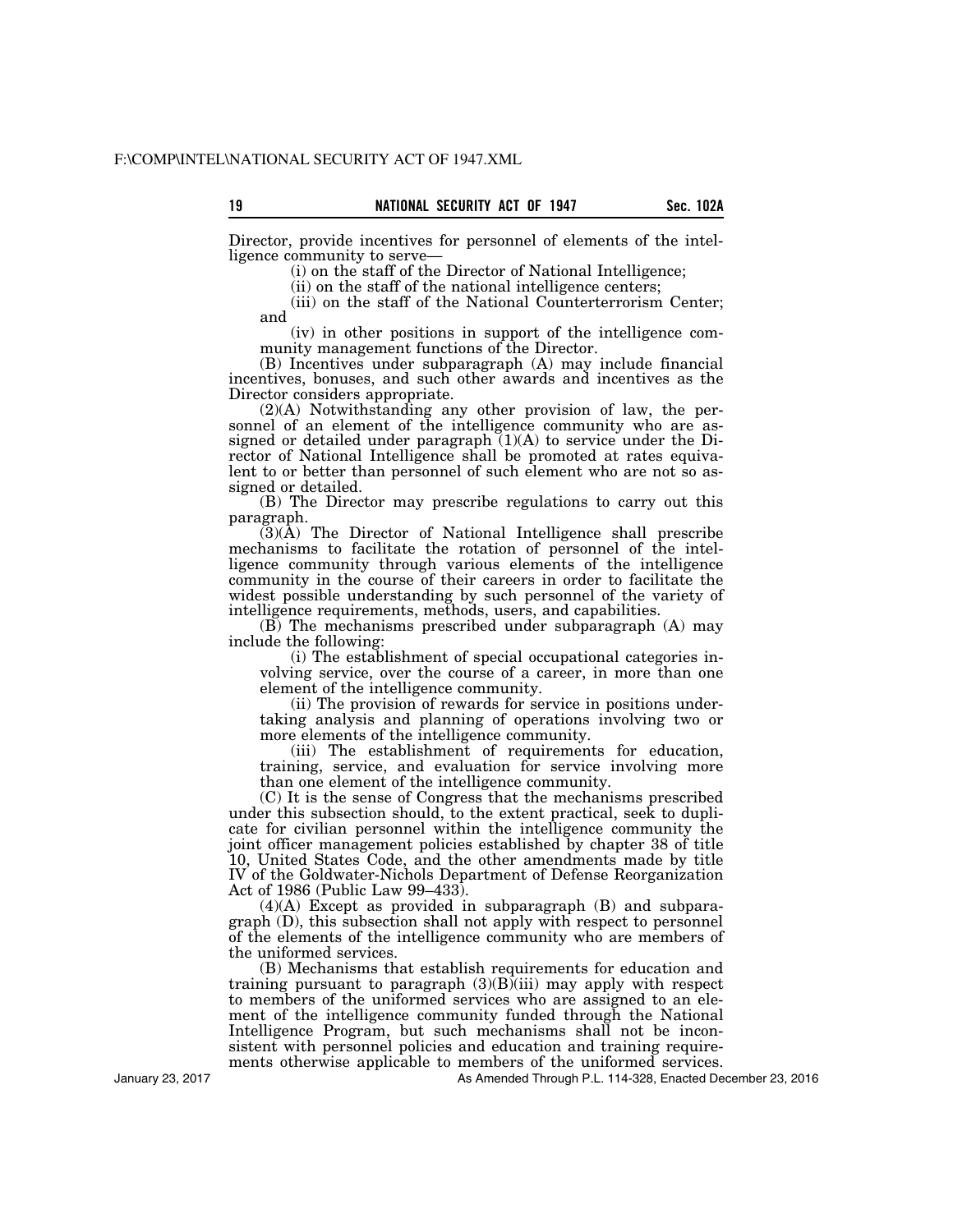# **Sec. 102A NATIONAL SECURITY ACT OF 1947 20**

(C) The personnel policies and programs developed and implemented under this subsection with respect to law enforcement officers (as that term is defined in section 5541(3) of title 5, United States Code) shall not affect the ability of law enforcement entities to conduct operations or, through the applicable chain of command, to control the activities of such law enforcement officers.

(D) Assignment to the Office of the Director of National Intelligence of commissioned officers of the Armed Forces shall be considered a joint-duty assignment for purposes of the joint officer management policies prescribed by chapter 38 of title 10, United States Code, and other provisions of that title.

(m) ADDITIONAL AUTHORITY WITH RESPECT TO PERSONNEL.—  $(1)$  In addition to the authorities under subsection  $(f)(3)$ , the Director of National Intelligence may exercise with respect to the personnel of the Office of the Director of National Intelligence any authority of the Director of the Central Intelligence Agency with respect to the personnel of the Central Intelligence Agency under the Central Intelligence Agency Act of 1949 (50 U.S.C. 403a et seq.), and other applicable provisions of law, as of the date of the enactment of this subsection to the same extent, and subject to the same conditions and limitations, that the Director of the Central Intelligence Agency may exercise such authority with respect to personnel of the Central Intelligence Agency.

(2) Employees and applicants for employment of the Office of the Director of National Intelligence shall have the same rights and protections under the Office of the Director of National Intelligence as employees of the Central Intelligence Agency have under the Central Intelligence Agency Act of 1949, and other applicable provisions of law, as of the date of the enactment of this subsection.

(n) ACQUISITION AND OTHER AUTHORITIES.—(1) In carrying out the responsibilities and authorities under this section, the Director of National Intelligence may exercise the acquisition and appropriations authorities referred to in the Central Intelligence Agency Act of 1949 (50 U.S.C. 403a et seq.) other than the authorities referred to in section  $8(b)$  of that Act  $(50 \text{ U.S.C. } 403j(b))$ .

(2) For the purpose of the exercise of any authority referred to in paragraph  $(1)$ , a reference to the head of an agency shall be deemed to be a reference to the Director of National Intelligence or the Principal Deputy Director of National Intelligence.

(3)(A) Any determination or decision to be made under an authority referred to in paragraph (1) by the head of an agency may be made with respect to individual purchases and contracts or with respect to classes of purchases or contracts, and shall be final.

(B) Except as provided in subparagraph (C), the Director of National Intelligence or the Principal Deputy Director of National Intelligence may, in such official's discretion, delegate to any officer or other official of the Office of the Director of National Intelligence any authority to make a determination or decision as the head of the agency under an authority referred to in paragraph (1).

 $(C)$  The limitations and conditions set forth in section 3(d) of the Central Intelligence Agency Act of 1949 (50 U.S.C. 403c(d)) shall apply to the exercise by the Director of National Intelligence of an authority referred to in paragraph (1).

January 23, 2017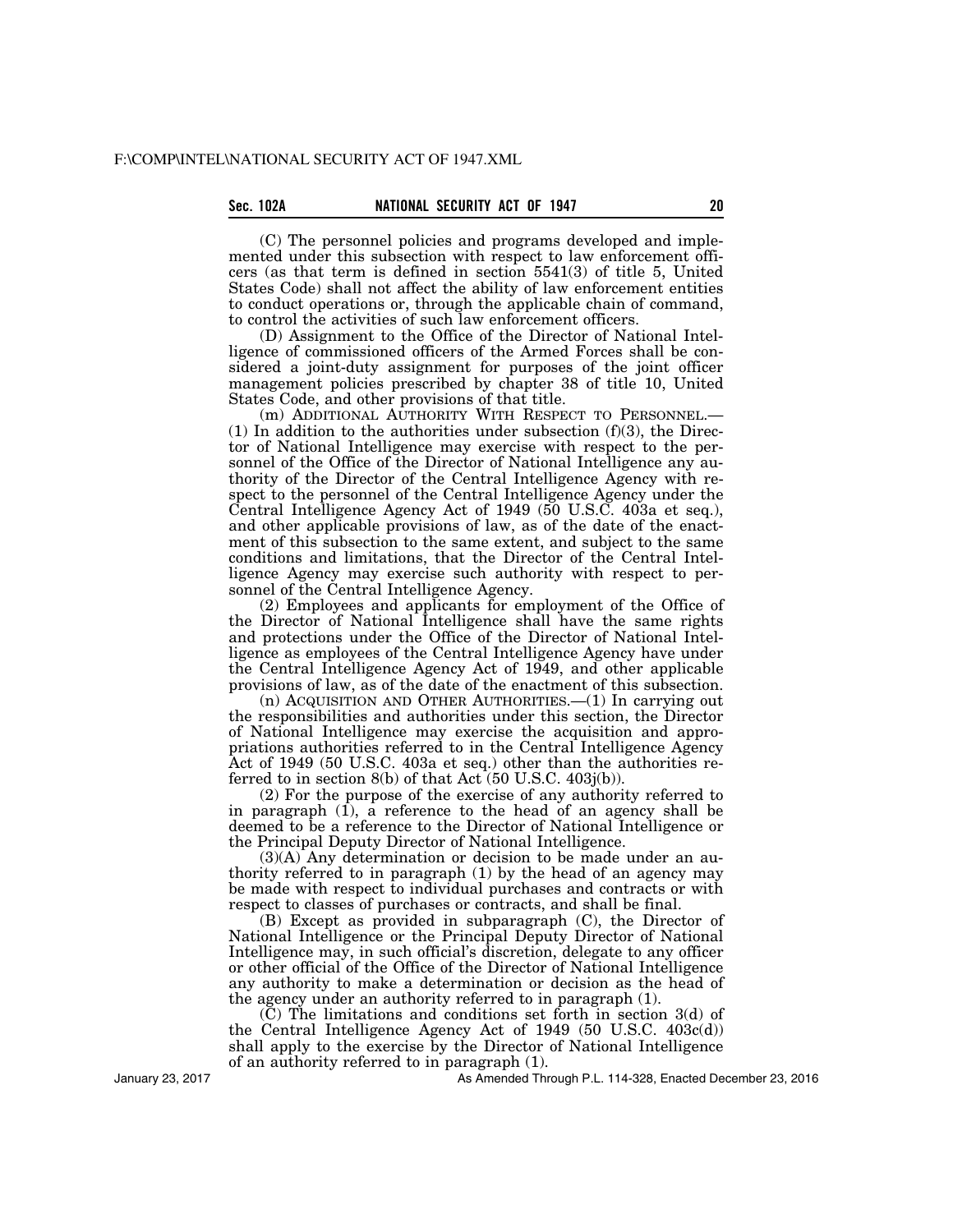(D) Each determination or decision required by an authority referred to in the second sentence of section 3(d) of the Central Intelligence Agency Act of 1949 shall be based upon written findings made by the official making such determination or decision, which findings shall be final and shall be available within the Office of the Director of National Intelligence for a period of at least six years following the date of such determination or decision.

 $(4)(A)$  In addition to the authority referred to in paragraph  $(1)$ , the Director of National Intelligence may authorize the head of an element of the intelligence community to exercise an acquisition authority referred to in section 3 or  $8(a)$  of the Central Intelligence Agency Act of 1949 (50 U.S.C. 403c and 403j(a)) for an acquisition by such element that is more than 50 percent funded under the National Intelligence Program.

(B) The head of an element of the intelligence community may not exercise an authority referred to in subparagraph (A) until—

(i) the head of such element (without delegation) submits to the Director of National Intelligence a written request that includes—

(I) a description of such authority requested to be exercised;

(II) an explanation of the need for such authority, including an explanation of the reasons that other authorities are insufficient; and

(III) a certification that the mission of such element would be—

> (aa) impaired if such authority is not exercised; or (bb) significantly and measurably enhanced if

such authority is exercised; and

(ii) the Director of National Intelligence issues a written authorization that includes—

(I) a description of the authority referred to in subparagraph (A) that is authorized to be exercised; and

(II) a justification to support the exercise of such authority.

(C) A request and authorization to exercise an authority referred to in subparagraph (A) may be made with respect to an individual acquisition or with respect to a specific class of acquisitions described in the request and authorization referred to in subparagraph (B).

(D)(i) A request from a head of an element of the intelligence community located within one of the departments described in clause (ii) to exercise an authority referred to in subparagraph (A) shall be submitted to the Director of National Intelligence in accordance with any procedures established by the head of such department.

(ii) The departments described in this clause are the Department of Defense, the Department of Energy, the Department of Homeland Security, the Department of Justice, the Department of State, and the Department of the Treasury.

(E)(i) The head of an element of the intelligence community may not be authorized to utilize an authority referred to in subparagraph (A) for a class of acquisitions for a period of more than 3 years, except that the Director of National Intelligence (without

As Amended Through P.L. 114-328, Enacted December 23, 2016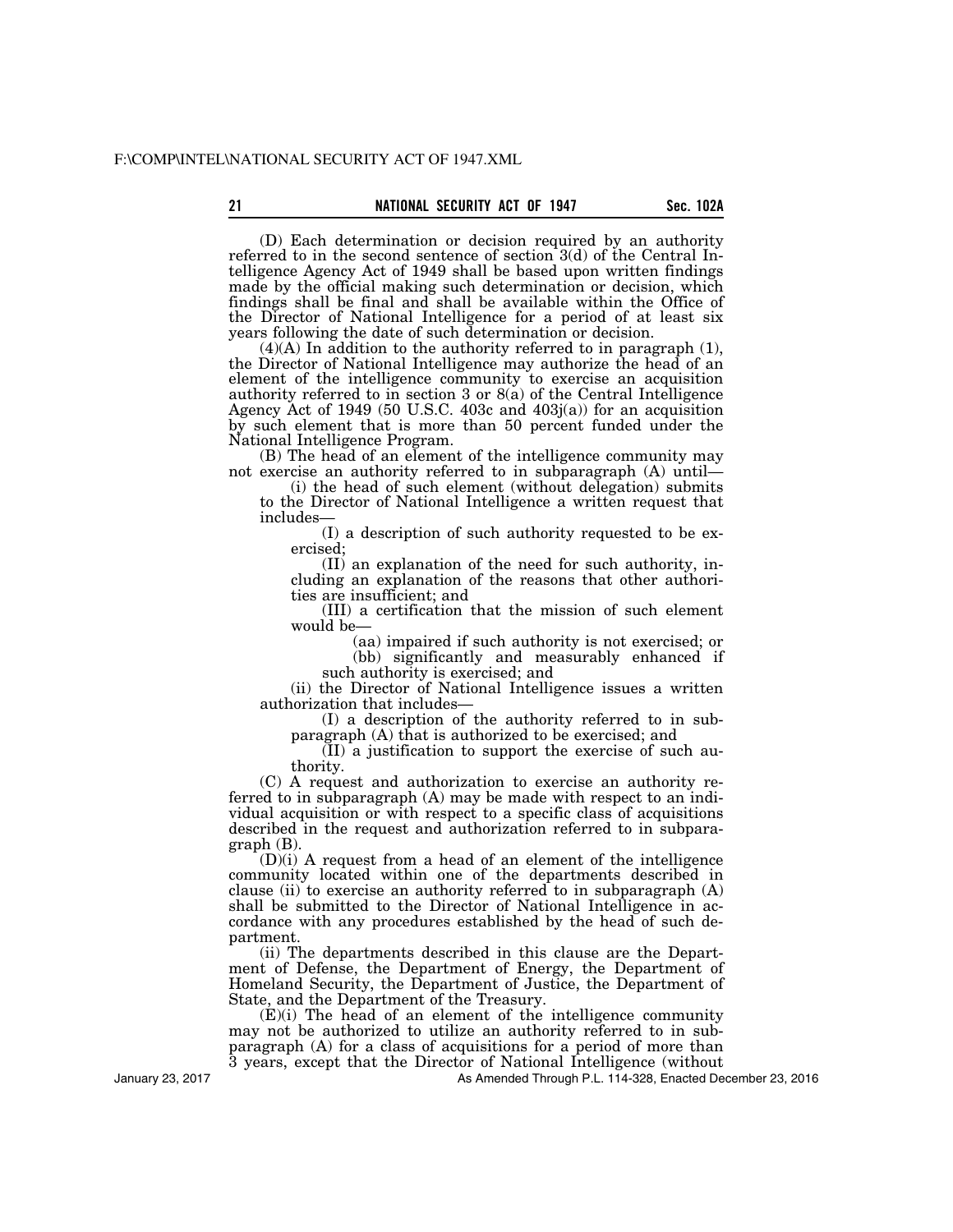delegation) may authorize the use of such an authority for not more than 6 years.

(ii) Each authorization to utilize an authority referred to in subparagraph (A) may be extended in accordance with the requirements of subparagraph (B) for successive periods of not more than 3 years, except that the Director of National Intelligence (without delegation) may authorize an extension period of not more than 6 years.

(F) Subject to clauses (i) and (ii) of subparagraph (E), the Director of National Intelligence may only delegate the authority of the Director under subparagraphs (A) through (E) to the Principal Deputy Director of National Intelligence or a Deputy Director of National Intelligence.

(G) The Director of National Intelligence shall submit—

(i) to the congressional intelligence committees a notification of an authorization to exercise an authority referred to in subparagraph (A) or an extension of such authorization that includes the written authorization referred to in subparagraph  $(B)(ii)$ ; and

(ii) to the Director of the Office of Management and Budget a notification of an authorization to exercise an authority referred to in subparagraph (A) for an acquisition or class of acquisitions that will exceed \$50,000,000 annually.

(H) Requests and authorizations to exercise an authority referred to in subparagraph (A) shall remain available within the Office of the Director of National Intelligence for a period of at least 6 years following the date of such request or authorization.

(I) Nothing in this paragraph may be construed to alter or otherwise limit the authority of the Central Intelligence Agency to independently exercise an authority under section 3 or 8(a) of the Central Intelligence Agency Act of 1949 (50 U.S.C. 403c and  $403j(a)$ ).

(o) CONSIDERATION OF VIEWS OF ELEMENTS OF INTELLIGENCE COMMUNITY.—In carrying out the duties and responsibilities under this section, the Director of National Intelligence shall take into account the views of a head of a department containing an element of the intelligence community and of the Director of the Central Intelligence Agency.

(p) RESPONSIBILITY OF DIRECTOR OF NATIONAL INTELLIGENCE REGARDING NATIONAL INTELLIGENCE PROGRAM BUDGET CON-CERNING THE DEPARTMENT OF DEFENSE.—Subject to the direction of the President, the Director of National Intelligence shall, after consultation with the Secretary of Defense, ensure that the National Intelligence Program budgets for the elements of the intelligence community that are within the Department of Defense are adequate to satisfy the national intelligence needs of the Department of Defense, including the needs of the Chairman of the Joint Chiefs of Staff and the commanders of the unified and specified commands, and wherever such elements are performing Government-wide functions, the needs of other Federal departments and agencies.

(q) ACQUISITIONS OF MAJOR SYSTEMS.—(1) For each intelligence program within the National Intelligence Program for the

As Amended Through P.L. 114-328, Enacted December 23, 2016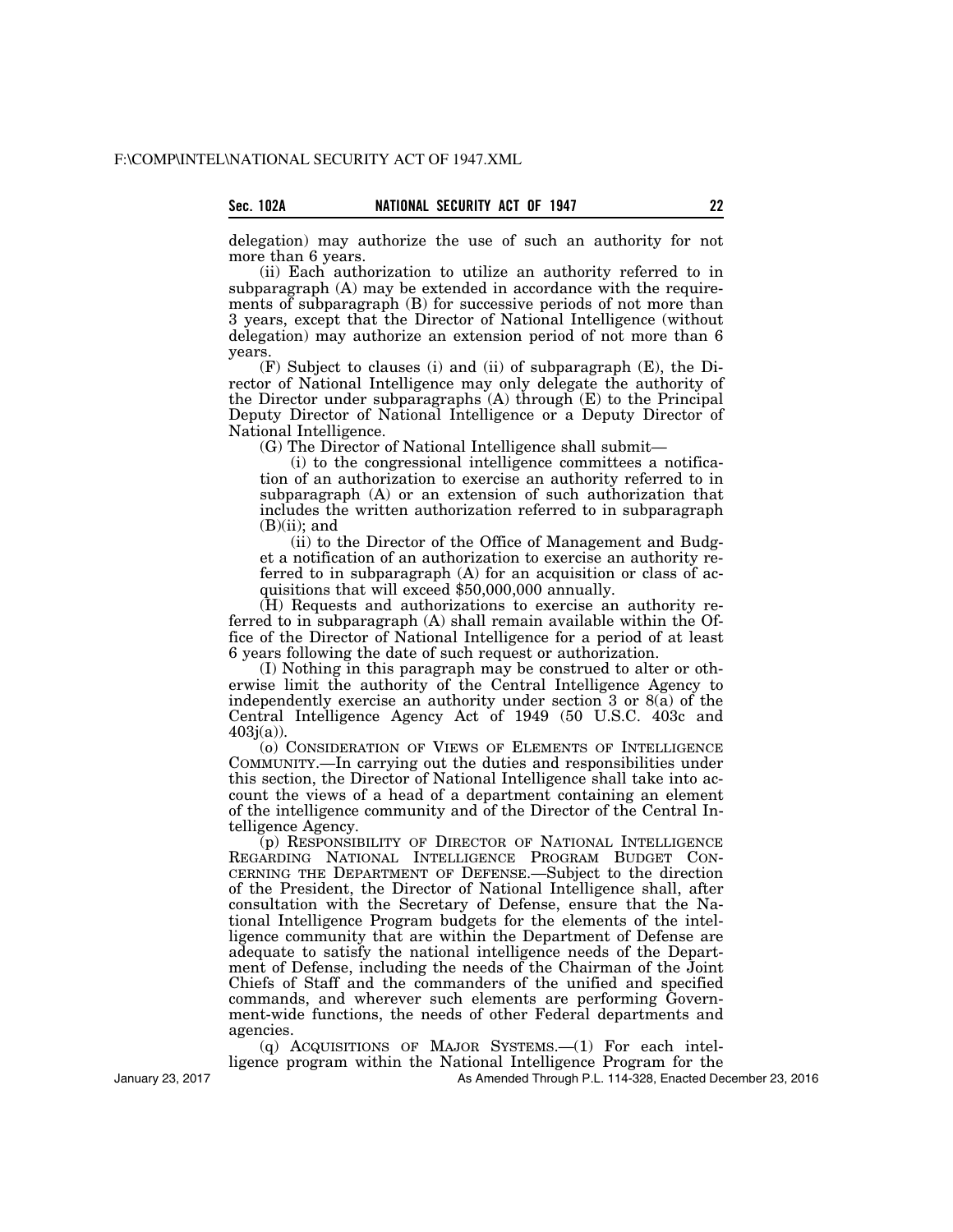**23 Sec. 102A NATIONAL SECURITY ACT OF 1947** 

acquisition of a major system, the Director of National Intelligence shall—

(A) require the development and implementation of a program management plan that includes cost, schedule, and performance goals and program milestone criteria, except that with respect to Department of Defense programs the Director shall consult with the Secretary of Defense;

(B) serve as exclusive milestone decision authority, except that with respect to Department of Defense programs the Director shall serve as milestone decision authority jointly with the Secretary of Defense or the designee of the Secretary; and (C) periodically—

(i) review and assess the progress made toward the achievement of the goals and milestones established in such plan; and

(ii) submit to Congress a report on the results of such review and assessment.

(2) If the Director of National Intelligence and the Secretary of Defense are unable to reach an agreement on a milestone decision under paragraph (1)(B), the President shall resolve the conflict.

(3) Nothing in this subsection may be construed to limit the authority of the Director of National Intelligence to delegate to any other official any authority to perform the responsibilities of the Director under this subsection.

(4) In this subsection:

(A) The term ''intelligence program'', with respect to the acquisition of a major system, means a program that—

(i) is carried out to acquire such major system for an element of the intelligence community; and

(ii) is funded in whole out of amounts available for the National Intelligence Program.

(B) The term "major system" has the meaning given such term in section 4(9) of the Federal Property and Administrative Services Act of 1949 (41 U.S.C. 403(9)).

(r) PERFORMANCE OF COMMON SERVICES.—The Director of National Intelligence shall, in consultation with the heads of departments and agencies of the United States Government containing elements within the intelligence community and with the Director of the Central Intelligence Agency, coordinate the performance by the elements of the intelligence community within the National Intelligence Program of such services as are of common concern to the intelligence community, which services the Director of National Intelligence determines can be more efficiently accomplished in a consolidated manner.

(s) PAY AUTHORITY FOR CRITICAL POSITIONS.—(1) Notwithstanding any pay limitation established under any other provision of law applicable to employees in elements of the intelligence community, the Director of National Intelligence may, in coordination with the Director of the Office of Personnel Management and the Director of the Office of Management and Budget, grant authority to the head of a department or agency to fix the rate of basic pay for one or more positions within the intelligence community at a rate in excess of any applicable limitation, subject to the provisions of this subsection. The exercise of authority so granted is at the

As Amended Through P.L. 114-328, Enacted December 23, 2016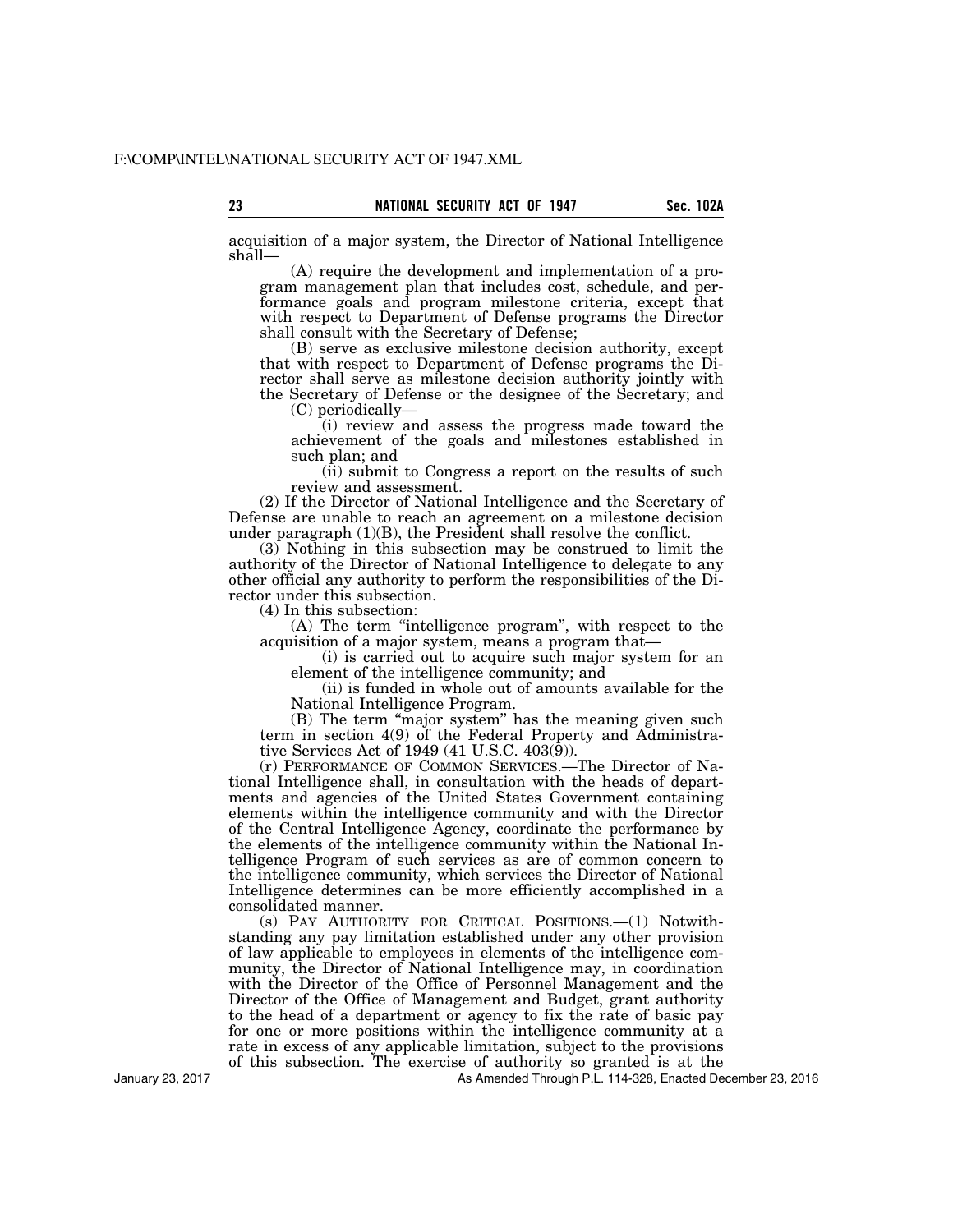discretion of the head of the department or agency employing the individual in a position covered by such authority, subject to the provisions of this subsection and any conditions established by the Director of National Intelligence when granting such authority.

(2) Authority under this subsection may be granted or exercised only—

(A) with respect to a position that requires an extremely high level of expertise and is critical to successful accomplishment of an important mission; and

(B) to the extent necessary to recruit or retain an individual exceptionally well qualified for the position.

(3) The head of a department or agency may not fix a rate of basic pay under this subsection at a rate greater than the rate payable for level II of the Executive Schedule under section 5313 of title 5, United States Code, except upon written approval of the Director of National Intelligence or as otherwise authorized by law.

(4) The head of a department or agency may not fix a rate of basic pay under this subsection at a rate greater than the rate payable for level I of the Executive Schedule under section 5312 of title 5, United States Code, except upon written approval of the President in response to a request by the Director of National Intelligence or as otherwise authorized by law.

(5) Any grant of authority under this subsection for a position shall terminate at the discretion of the Director of National Intelligence.

(6)(A) The Director of National Intelligence shall notify the congressional intelligence committees not later than 30 days after the date on which the Director grants authority to the head of a department or agency under this subsection.

(B) The head of a department or agency to which the Director of National Intelligence grants authority under this subsection shall notify the congressional intelligence committees and the Director of the exercise of such authority not later than 30 days after the date on which such head exercises such authority.

(t) AWARD OF RANK TO MEMBERS OF THE SENIOR NATIONAL IN-TELLIGENCE SERVICE.—(1) The President, based on the recommendation of the Director of National Intelligence, may award a rank to a member of the Senior National Intelligence Service or other intelligence community senior civilian officer not already covered by such a rank award program in the same manner in which a career appointee of an agency may be awarded a rank under section 4507 of title 5, United States Code.

(2) The President may establish procedures to award a rank under paragraph (1) to a member of the Senior National Intelligence Service or a senior civilian officer of the intelligence community whose identity as such a member or officer is classified information (as defined in section 606(1)).

(u) CONFLICT OF INTEREST REGULATIONS.—The Director of National Intelligence, in consultation with the Director of the Office of Government Ethics, shall issue regulations prohibiting an officer or employee of an element of the intelligence community from engaging in outside employment if such employment creates a conflict of interest or appearance thereof.

January 23, 2017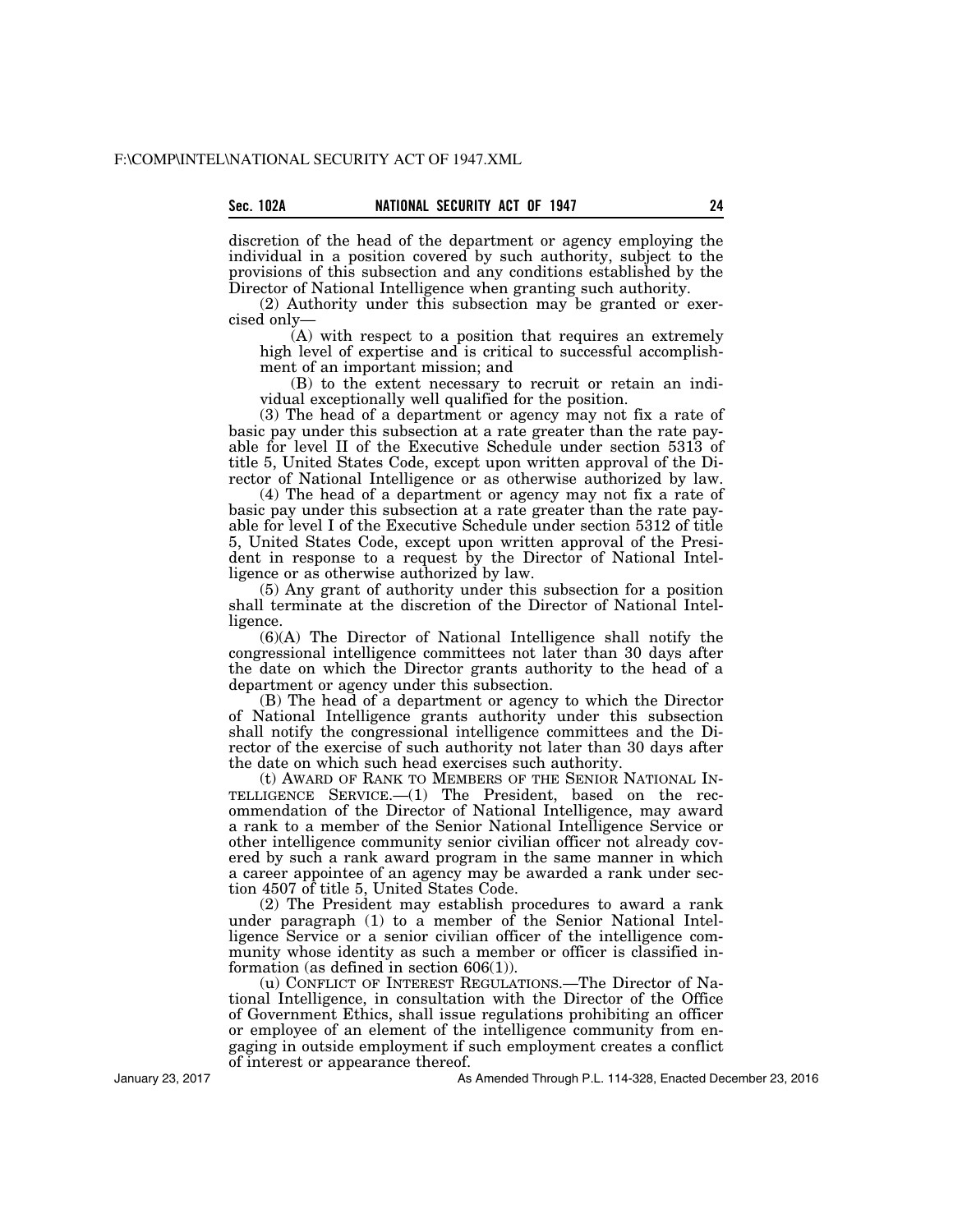(v) AUTHORITY TO ESTABLISH POSITIONS IN EXCEPTED SERV-ICE.—(1) The Director of National Intelligence, with the concurrence of the head of the covered department concerned and in consultation with the Director of the Office of Personnel Management, may—

(A) convert competitive service positions, and the incumbents of such positions, within an element of the intelligence community in such department, to excepted service positions as the Director of National Intelligence determines necessary to carry out the intelligence functions of such element; and

(B) establish new positions in the excepted service within an element of the intelligence community in such department, if the Director of National Intelligence determines such positions are necessary to carry out the intelligence functions of such element.

(2) An incumbent occupying a position on the date of the enactment of the Intelligence Authorization Act for Fiscal Year 2012 selected to be converted to the excepted service under this section shall have the right to refuse such conversion. Once such individual no longer occupies the position, the position may be converted to the excepted service.

 $(3)$ <sup>9</sup> A covered department may appoint an individual to a position converted or established pursuant to this subsection without regard to the civil-service laws, including parts II and III of title 5, United States Code.

(4) In this subsection, the term "covered department" means the Department of Energy, the Department of Homeland Security, the Department of State, or the Department of the Treasury.

(w) NUCLEAR PROLIFERATION ASSESSMENT STATEMENTS INTEL-LIGENCE COMMUNITY ADDENDUM.—The Director of National Intelligence, in consultation with the heads of the appropriate elements of the intelligence community and the Secretary of State, shall provide to the President, the congressional intelligence committees, the Committee on Foreign Affairs of the House of Representatives, and the Committee on Foreign Relations of the Senate an addendum to each Nuclear Proliferation Assessment Statement accompanying a civilian nuclear cooperation agreement, containing a comprehensive analysis of the country's export control system with respect to nuclear-related matters, including interactions with other countries of proliferation concern and the actual or suspected nuclear, dual-use, or missile-related transfers to such countries.

(x) REQUIREMENTS FOR INTELLIGENCE COMMUNITY CONTRAC-TORS.—The Director of National Intelligence, in consultation with the head of each department of the Federal Government that contains an element of the intelligence community and the Director of the Central Intelligence Agency, shall—

(1) ensure that—

(A) any contractor to an element of the intelligence community with access to a classified network or classified information develops and operates a security plan that is consistent with standards established by the Director of

<sup>9</sup>Margin of paragraph (3) is so in law.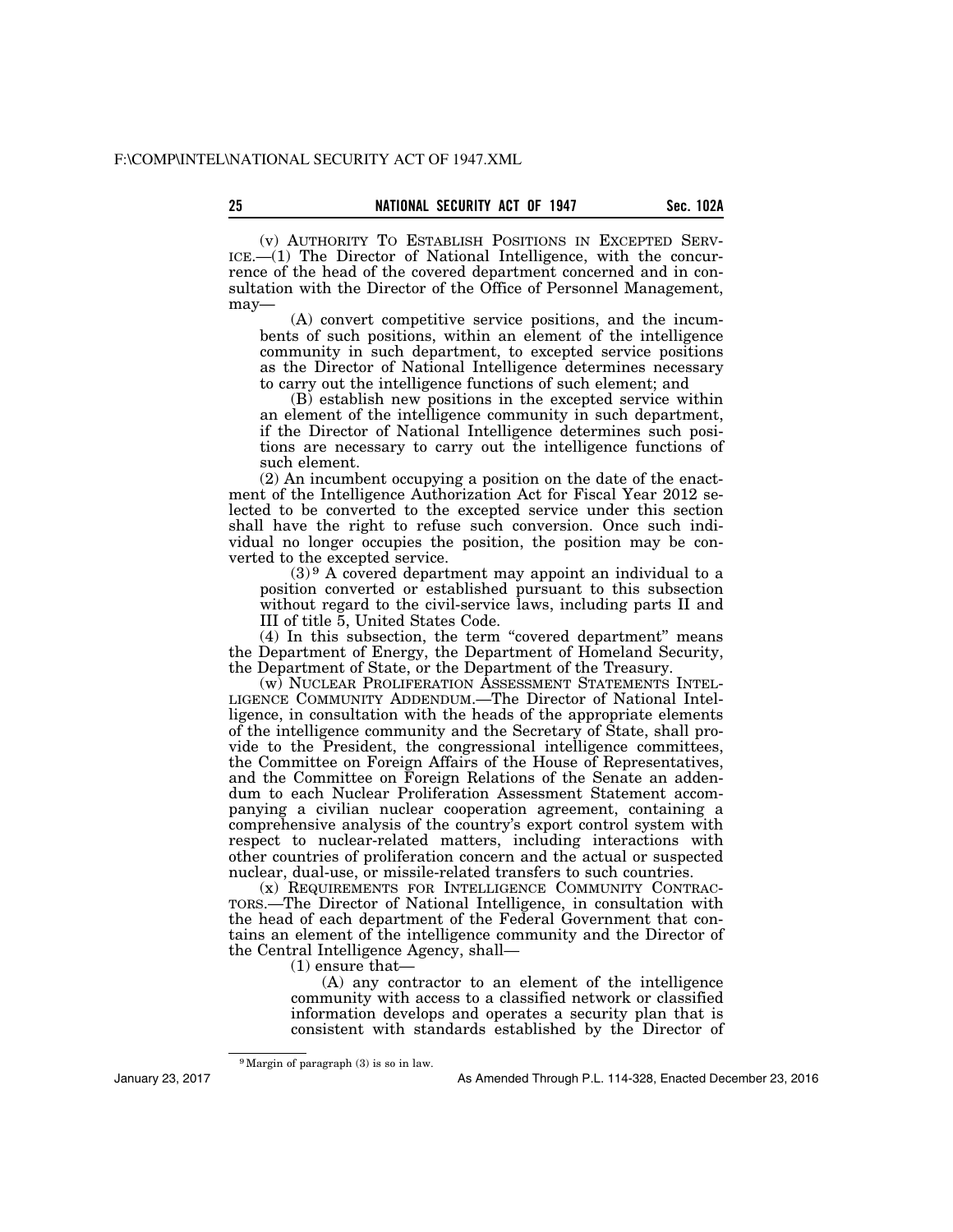National Intelligence for intelligence community networks; and

(B) each contract awarded by an element of the intelligence community includes provisions requiring the contractor comply with such plan and such standards;

(2) conduct periodic assessments of each security plan required under paragraph  $(1)(A)$  to ensure such security plan complies with the requirements of such paragraph; and

(3) ensure that the insider threat detection capabilities and insider threat policies of the intelligence community apply to facilities of contractors with access to a classified network.

#### OFFICE OF THE DIRECTOR OF NATIONAL INTELLIGENCE

SEC. 103.  $[50 \text{ U.S.C. } 3025]$  (a) OFFICE OF DIRECTOR OF NA-TIONAL INTELLIGENCE.—There is an Office of the Director of National Intelligence.

(b) FUNCTION.—The function of the Office of the Director of National Intelligence is to assist the Director of National Intelligence in carrying out the duties and responsibilities of the Director under this Act and other applicable provisions of law, and to carry out such other duties as may be prescribed by the President or by law.

(c) COMPOSITION.—The Office of the Director of National Intelligence is composed of the following:

(1) The Director of National Intelligence.

(2) The Principal Deputy Director of National Intelligence. (3) Any Deputy Director of National Intelligence appointed

under section 103A. (4) The National Intelligence Council.

(5) The General Counsel.

(6) The Civil Liberties Protection Officer.

(7) The Director of Science and Technology.

(8) The National Counterintelligence Executive (including the Office of the National Counterintelligence Executive).

(9) The Chief Information Officer of the Intelligence Community.

(10) The Inspector General of the Intelligence Community.

(11) The Director of the National Counterterrorism Center.

(12) The Director of the National Counter Proliferation Center.

(13) The Chief Financial Officer of the Intelligence Community.

(14) Such other offices and officials as may be established by law or the Director may establish or designate in the Office, including national intelligence centers.

(d) STAFF.—(1) To assist the Director of National Intelligence in fulfilling the duties and responsibilities of the Director, the Director shall employ and utilize in the Office of the Director of National Intelligence a professional staff having an expertise in matters relating to such duties and responsibilities, and may establish permanent positions and appropriate rates of pay with respect to that staff.

(2) The staff of the Office of the Director of National Intel-

ligence under paragraph (1) shall include the staff of the Office of

As Amended Through P.L. 114-328, Enacted December 23, 2016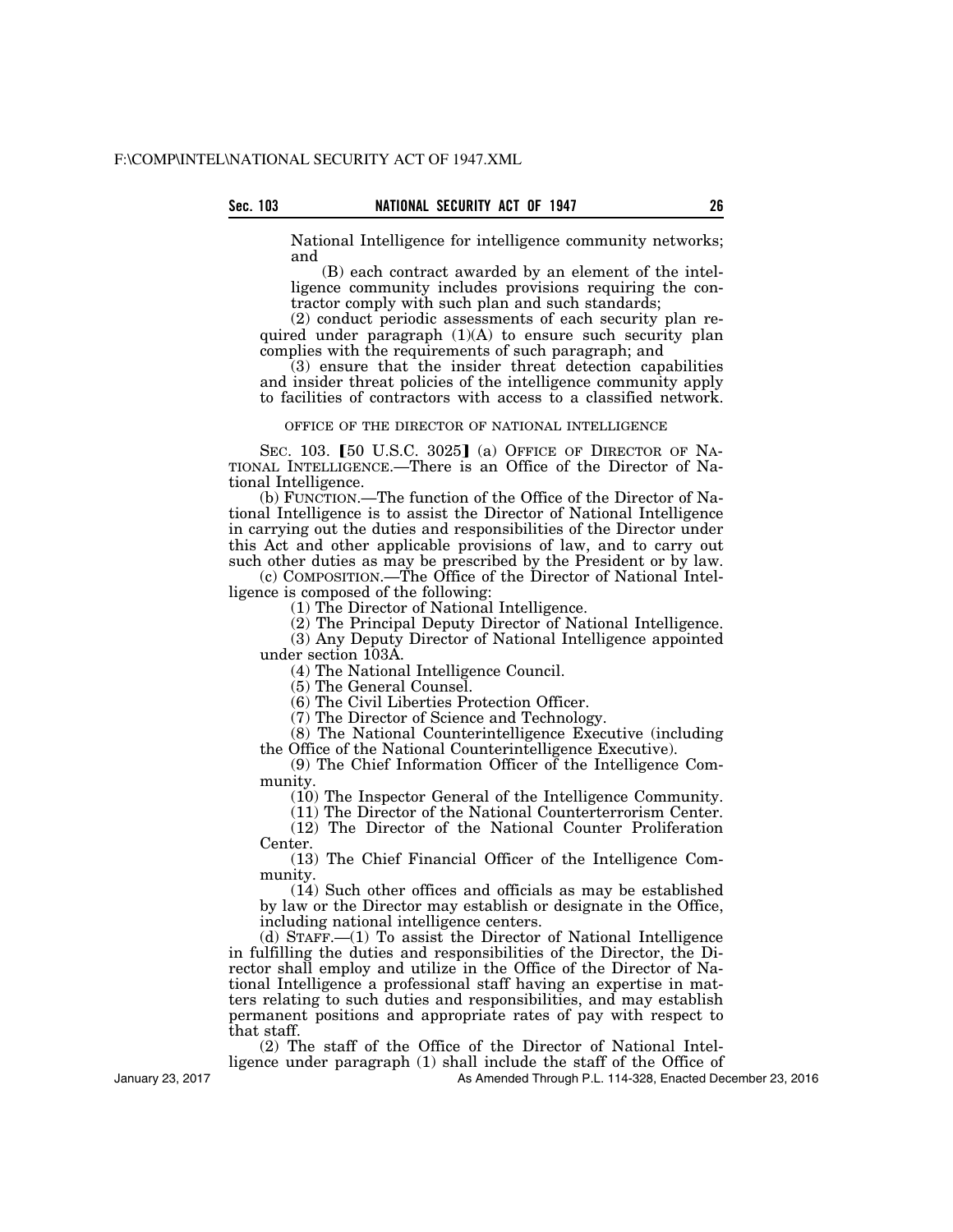the Deputy Director of Central Intelligence for Community Management that is transferred to the Office of the Director of National Intelligence under section 1091 of the National Security Intelligence Reform Act of 2004.

(e) TEMPORARY FILLING OF VACANCIES.—With respect to filling temporarily a vacancy in an office within the Office of the Director of National Intelligence (other than that of the Director of National Intelligence), section 3345(a)(3) of title 5, United States Code, may be applied—

(1) in the matter preceding subparagraph (A), by substituting "an element of the intelligence community, as that term is defined in section 3(4) of the National Security Act of 1947 (50 U.S.C. 401a(4))," for "such Executive agency"; and

(2) in subparagraph (A), by substituting ''the intelligence community" for "such agency".

(f) LOCATION OF THE OFFICE OF THE DIRECTOR OF NATIONAL INTELLIGENCE.—The headquarters of the Office of the Director of National Intelligence may be located in the Washington metropolitan region, as that term is defined in section 8301 of title 40, United States Code.

### DEPUTY DIRECTORS OF NATIONAL INTELLIGENCE

SEC. 103A. [50 U.S.C. 3026] (a) PRINCIPAL DEPUTY DIRECTOR OF NATIONAL INTELLIGENCE.—(1) There is a Principal Deputy Director of National Intelligence who shall be appointed by the President, by and with the advice and consent of the Senate.

(2) In the event of a vacancy in the position of Principal Deputy Director of National Intelligence, the Director of National Intelligence shall recommend to the President an individual for appointment as Principal Deputy Director of National Intelligence.

(3) Any individual nominated for appointment as Principal Deputy Director of National Intelligence shall have extensive national security experience and management expertise.

(4) The individual serving as Principal Deputy Director of National Intelligence shall not, while so serving, serve in any capacity in any other element of the intelligence community.

(5) The Principal Deputy Director of National Intelligence shall assist the Director of National Intelligence in carrying out the duties and responsibilities of the Director.

(6) The Principal Deputy Director of National Intelligence shall act for, and exercise the powers of, the Director of National Intelligence during the absence or disability of the Director of National Intelligence or during a vacancy in the position of Director of National Intelligence.

(b) DEPUTY DIRECTORS OF NATIONAL INTELLIGENCE.—(1) There may be not more than four Deputy Directors of National Intelligence who shall be appointed by the Director of National Intelligence.

(2) Each Deputy Director of National Intelligence appointed under this subsection shall have such duties, responsibilities, and authorities as the Director of National Intelligence may assign or are specified by law.

As Amended Through P.L. 114-328, Enacted December 23, 2016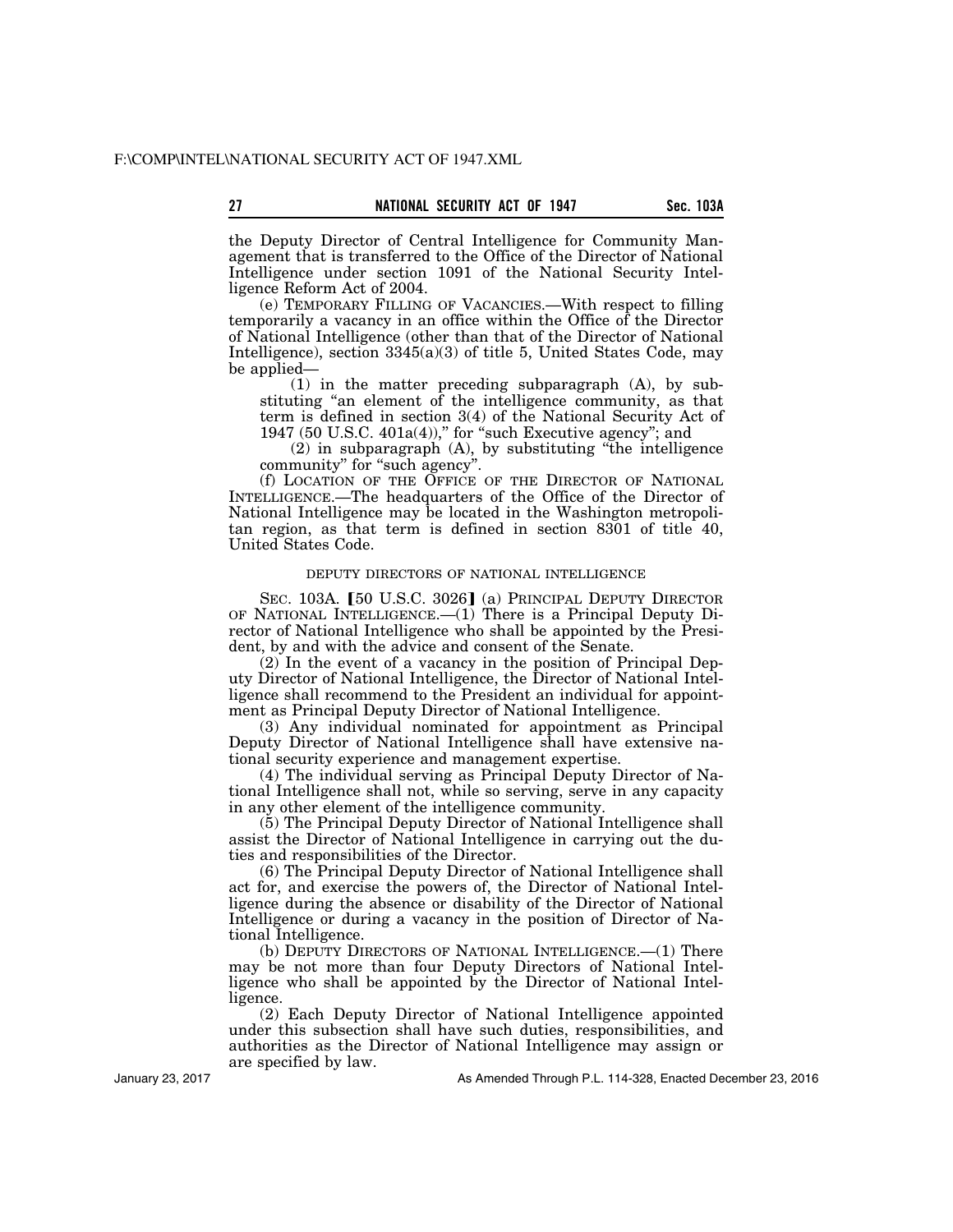# **Sec. 103B NATIONAL SECURITY ACT OF 1947 28**

(c) MILITARY STATUS OF DIRECTOR OF NATIONAL INTELLIGENCE AND PRINCIPAL DEPUTY DIRECTOR OF NATIONAL INTELLIGENCE.—(1) Not more than one of the individuals serving in the positions specified in paragraph (2) may be a commissioned officer of the Armed Forces in active status.

(2) The positions referred to in this paragraph are the following:

(A) The Director of National Intelligence.

(B) The Principal Deputy Director of National Intelligence. (3) It is the sense of Congress that, under ordinary circumstances, it is desirable that one of the individuals serving in the positions specified in paragraph (2)—

(A) be a commissioned officer of the Armed Forces, in active status; or

(B) have, by training or experience, an appreciation of military intelligence activities and requirements.

(4) A commissioned officer of the Armed Forces, while serving in a position specified in paragraph (2)—

(A) shall not be subject to supervision or control by the Secretary of Defense or by any officer or employee of the Department of Defense;

(B) shall not exercise, by reason of the officer's status as a commissioned officer, any supervision or control with respect to any of the military or civilian personnel of the Department of Defense except as otherwise authorized by law; and

(C) shall not be counted against the numbers and percentages of commissioned officers of the rank and grade of such officer authorized for the military department of that officer.

(5) Except as provided in subparagraph (A) or (B) of paragraph (4), the appointment of an officer of the Armed Forces to a position specified in paragraph (2) shall not affect the status, position, rank, or grade of such officer in the Armed Forces, or any emolument, perquisite, right, privilege, or benefit incident to or arising out of such status, position, rank, or grade.

(6) A commissioned officer of the Armed Forces on active duty who is appointed to a position specified in paragraph (2), while serving in such position and while remaining on active duty, shall continue to receive military pay and allowances and shall not receive the pay prescribed for such position. Funds from which such pay and allowances are paid shall be reimbursed from funds available to the Director of National Intelligence.

# NATIONAL INTELLIGENCE COUNCIL

SEC. 103B. [50 U.S.C. 3027] (a) NATIONAL INTELLIGENCE COUNCIL.—There is a National Intelligence Council.

(b) COMPOSITION.—(1) The National Intelligence Council shall be composed of senior analysts within the intelligence community and substantive experts from the public and private sector, who shall be appointed by, report to, and serve at the pleasure of, the Director of National Intelligence.

(2) The Director shall prescribe appropriate security requirements for personnel appointed from the private sector as a condition of service on the Council, or as contractors of the Council or

As Amended Through P.L. 114-328, Enacted December 23, 2016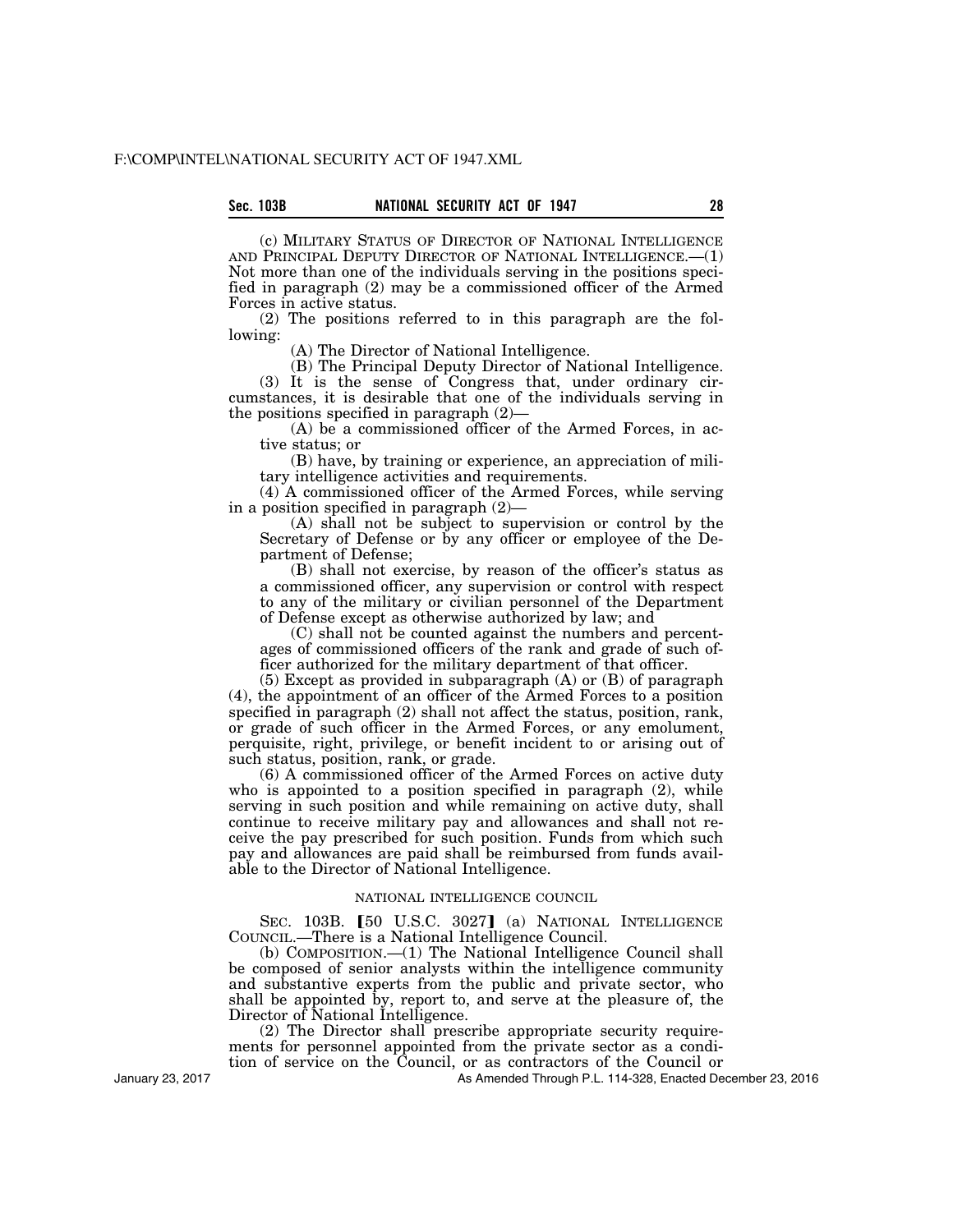employees of such contractors, to ensure the protection of intelligence sources and methods while avoiding, wherever possible, unduly intrusive requirements which the Director considers to be unnecessary for this purpose.

(c) DUTIES AND RESPONSIBILITIES.—(1) The National Intelligence Council shall—

(A) produce national intelligence estimates for the United States Government, including alternative views held by elements of the intelligence community and other information as specified in paragraph (2);

(B) evaluate community-wide collection and production of intelligence by the intelligence community and the requirements and resources of such collection and production; and

(C) otherwise assist the Director of National Intelligence in carrying out the responsibilities of the Director under section 102A.

(2) The Director of National Intelligence shall ensure that the Council satisfies the needs of policymakers and other consumers of intelligence.

(d) SERVICE AS SENIOR INTELLIGENCE ADVISERS.—Within their respective areas of expertise and under the direction of the Director of National Intelligence, the members of the National Intelligence Council shall constitute the senior intelligence advisers of the intelligence community for purposes of representing the views of the intelligence community within the United States Government.

(e) AUTHORITY TO CONTRACT.—Subject to the direction and control of the Director of National Intelligence, the National Intelligence Council may carry out its responsibilities under this section by contract, including contracts for substantive experts necessary to assist the Council with particular assessments under this section.

(f) STAFF.—The Director of National Intelligence shall make available to the National Intelligence Council such staff as may be necessary to permit the Council to carry out its responsibilities under this section.

(g) AVAILABILITY OF COUNCIL AND STAFF.—(1) The Director of National Intelligence shall take appropriate measures to ensure that the National Intelligence Council and its staff satisfy the needs of policymaking officials and other consumers of intelligence.

(2) The Council shall be readily accessible to policymaking officials and other appropriate individuals not otherwise associated with the intelligence community.

(h) SUPPORT.—The heads of the elements of the intelligence community shall, as appropriate, furnish such support to the National Intelligence Council, including the preparation of intelligence analyses, as may be required by the Director of National Intelligence.

(i) NATIONAL INTELLIGENCE COUNCIL PRODUCT.—For purposes of this section, the term ''National Intelligence Council product'' includes a National Intelligence Estimate and any other intelligence community assessment that sets forth the judgment of the intelligence community as a whole on a matter covered by such product.

As Amended Through P.L. 114-328, Enacted December 23, 2016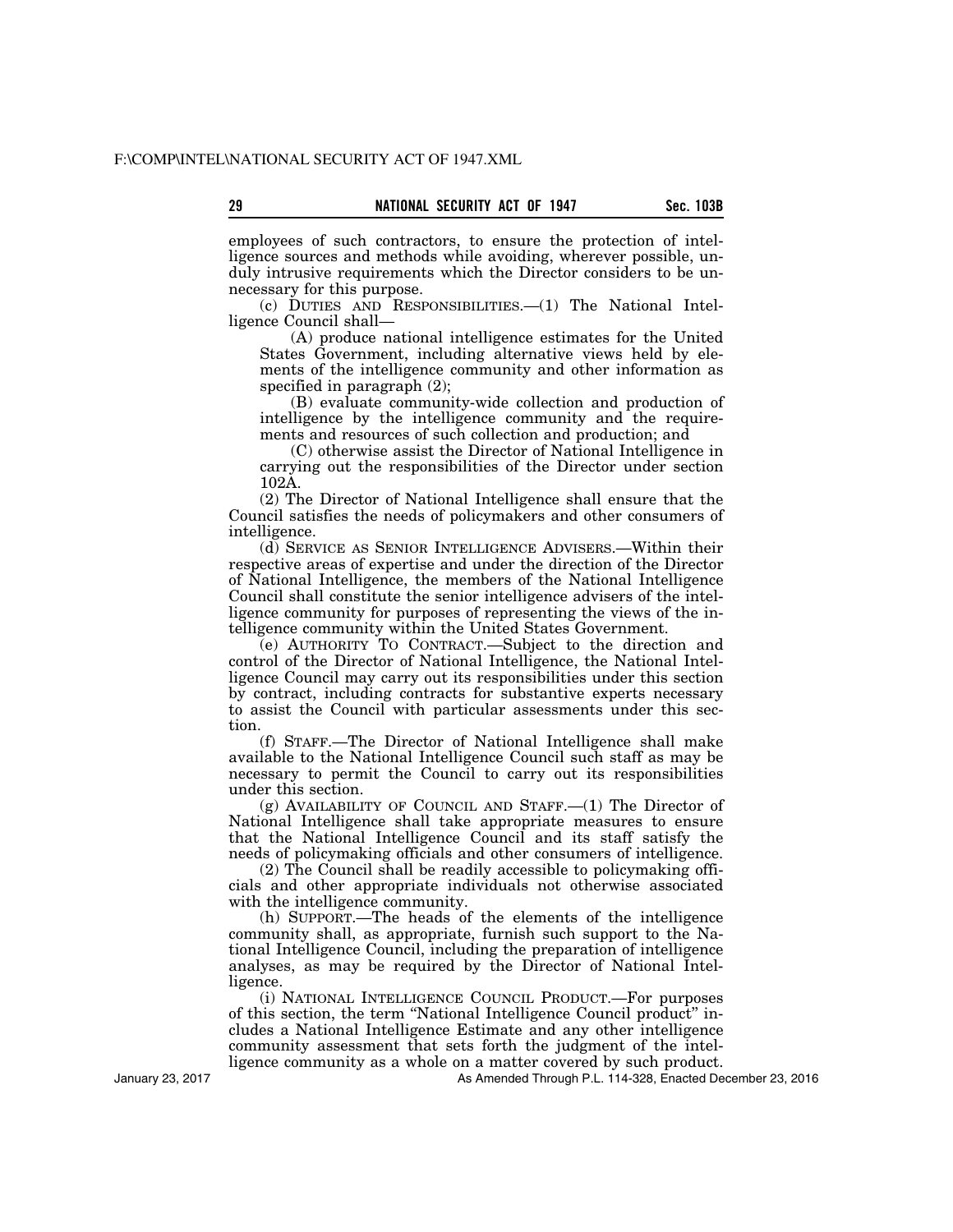# **Sec. 103C NATIONAL SECURITY ACT OF 1947 30**

# GENERAL COUNSEL

SEC. 103C. [50 U.S.C. 3028] (a) GENERAL COUNSEL.—There is a General Counsel of the Office of the Director of National Intelligence who shall be appointed by the President, by and with the advice and consent of the Senate.

(b) PROHIBITION ON DUAL SERVICE AS GENERAL COUNSEL OF ANOTHER AGENCY.—The individual serving in the position of General Counsel may not, while so serving, also serve as the General Counsel of any other department, agency, or element of the United States Government.

(c) SCOPE OF POSITION.—The General Counsel is the chief legal officer of the Office of the Director of National Intelligence.

(d) FUNCTIONS.—The General Counsel shall perform such functions as the Director of National Intelligence may prescribe.

# CIVIL LIBERTIES PROTECTION OFFICER

SEC. 103D. [50 U.S.C. 3029] (a) CIVIL LIBERTIES PROTECTION OFFICER.—(1) Within the Office of the Director of National Intelligence, there is a Civil Liberties Protection Officer who shall be appointed by the Director of National Intelligence.

(2) The Civil Liberties Protection Officer shall report directly to the Director of National Intelligence.

(b) DUTIES.—The Civil Liberties Protection Officer shall—

(1) ensure that the protection of civil liberties and privacy is appropriately incorporated in the policies and procedures developed for and implemented by the Office of the Director of National Intelligence and the elements of the intelligence community within the National Intelligence Program;

(2) oversee compliance by the Office and the Director of National Intelligence with requirements under the Constitution and all laws, regulations, Executive orders, and implementing guidelines relating to civil liberties and privacy;

(3) review and assess complaints and other information indicating possible abuses of civil liberties and privacy in the administration of the programs and operations of the Office and the Director of National Intelligence and, as appropriate, investigate any such complaint or information;

(4) ensure that the use of technologies sustain, and do not erode, privacy protections relating to the use, collection, and disclosure of personal information;

(5) ensure that personal information contained in a system of records subject to section 552a of title 5, United States Code (popularly referred to as the ''Privacy Act''), is handled in full compliance with fair information practices as set out in that section;

(6) conduct privacy impact assessments when appropriate or as required by law; and

(7) perform such other duties as may be prescribed by the Director of National Intelligence or specified by law.

(c) USE OF AGENCY INSPECTORS GENERAL.—When appropriate, the Civil Liberties Protection Officer may refer complaints to the

Office of Inspector General having responsibility for the affected

As Amended Through P.L. 114-328, Enacted December 23, 2016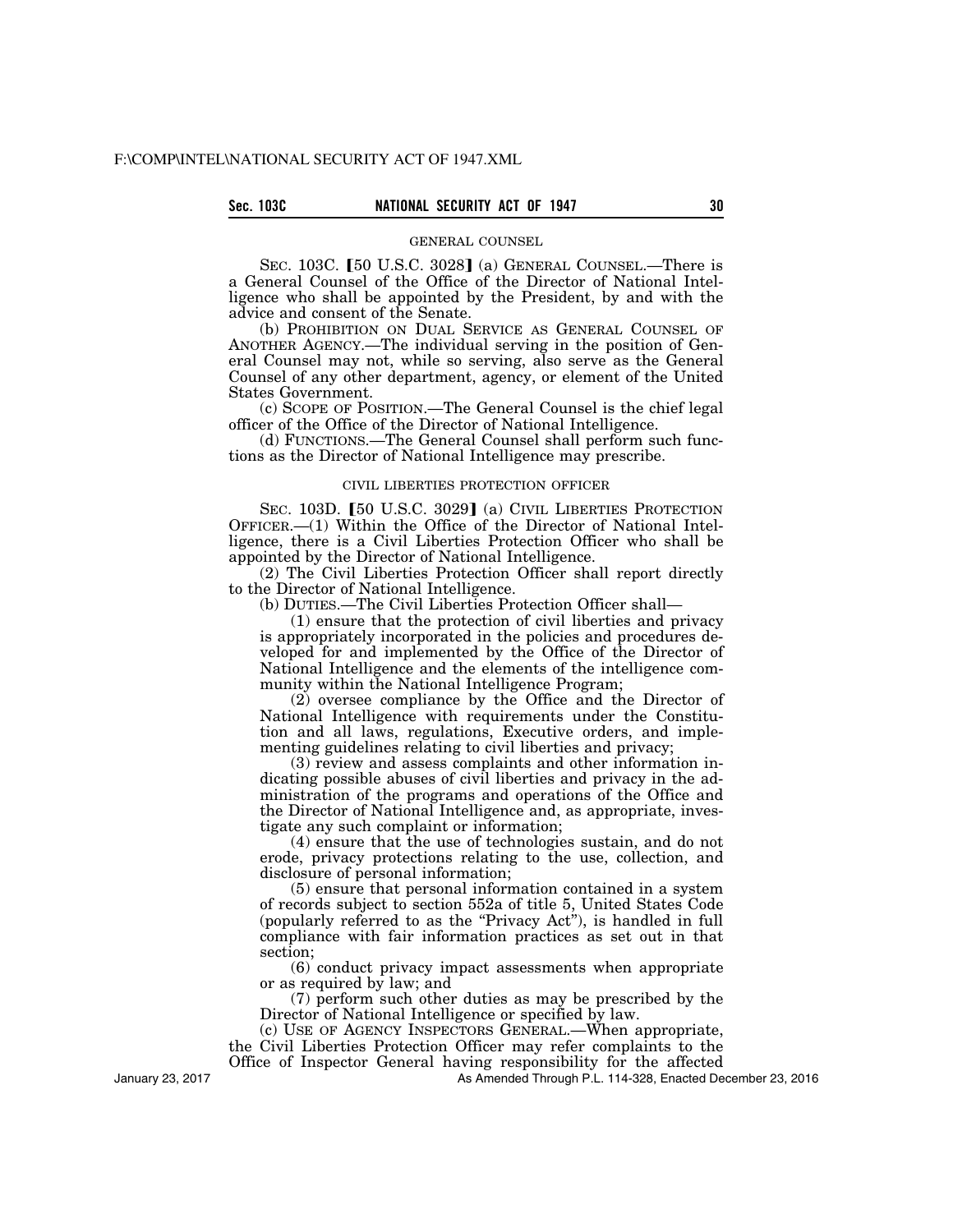element of the department or agency of the intelligence community to conduct an investigation under paragraph (3) of subsection (b).

# DIRECTOR OF SCIENCE AND TECHNOLOGY

SEC.  $103E$ . [50 U.S.C. 3030] (a) DIRECTOR OF SCIENCE AND TECHNOLOGY.—There is a Director of Science and Technology within the Office of the Director of National Intelligence who shall be appointed by the Director of National Intelligence.

(b) REQUIREMENT RELATING TO APPOINTMENT.—An individual appointed as Director of Science and Technology shall have a professional background and experience appropriate for the duties of the Director of Science and Technology.

(c) DUTIES.—The Director of Science and Technology shall—

(1) act as the chief representative of the Director of National Intelligence for science and technology;

(2) chair the Director of National Intelligence Science and Technology Committee under subsection (d);

(3) assist the Director in formulating a long-term strategy for scientific advances in the field of intelligence;

(4) assist the Director on the science and technology elements of the budget of the Office of the Director of National Intelligence; and

(5) perform other such duties as may be prescribed by the Director of National Intelligence or specified by law.

(d) DIRECTOR OF NATIONAL INTELLIGENCE SCIENCE AND TECH-NOLOGY COMMITTEE.—(1) There is within the Office of the Director of Science and Technology a Director of National Intelligence Science and Technology Committee.

(2) The Committee shall be composed of the principal science officers of the National Intelligence Program.

(3) The Committee shall—

(A) coordinate advances in research and development related to intelligence; and

(B) perform such other functions as the Director of Science and Technology shall prescribe.

# NATIONAL COUNTERINTELLIGENCE EXECUTIVE

SEC. 103F. [50 U.S.C. 3031] (a) NATIONAL COUNTERINTEL-LIGENCE EXECUTIVE.—The National Counterintelligence Executive under section 902 of the Counterintelligence Enhancement Act of 2002 (title IX of Public Law 107–306; 50 U.S.C. 402b et seq.) is a component of the Office of the Director of National Intelligence.

(b) DUTIES.—The National Counterintelligence Executive shall perform the duties provided in the Counterintelligence Enhancement Act of 2002 and such other duties as may be prescribed by the Director of National Intelligence or specified by law.

# CHIEF INFORMATION OFFICER

SEC. 103G. [50 U.S.C. 3032] (a) CHIEF INFORMATION OFFI-CER.—To assist the Director of National Intelligence in carrying out the responsibilities of the Director under this Act and other applicable provisions of law, there shall be within the Office of the Di-

As Amended Through P.L. 114-328, Enacted December 23, 2016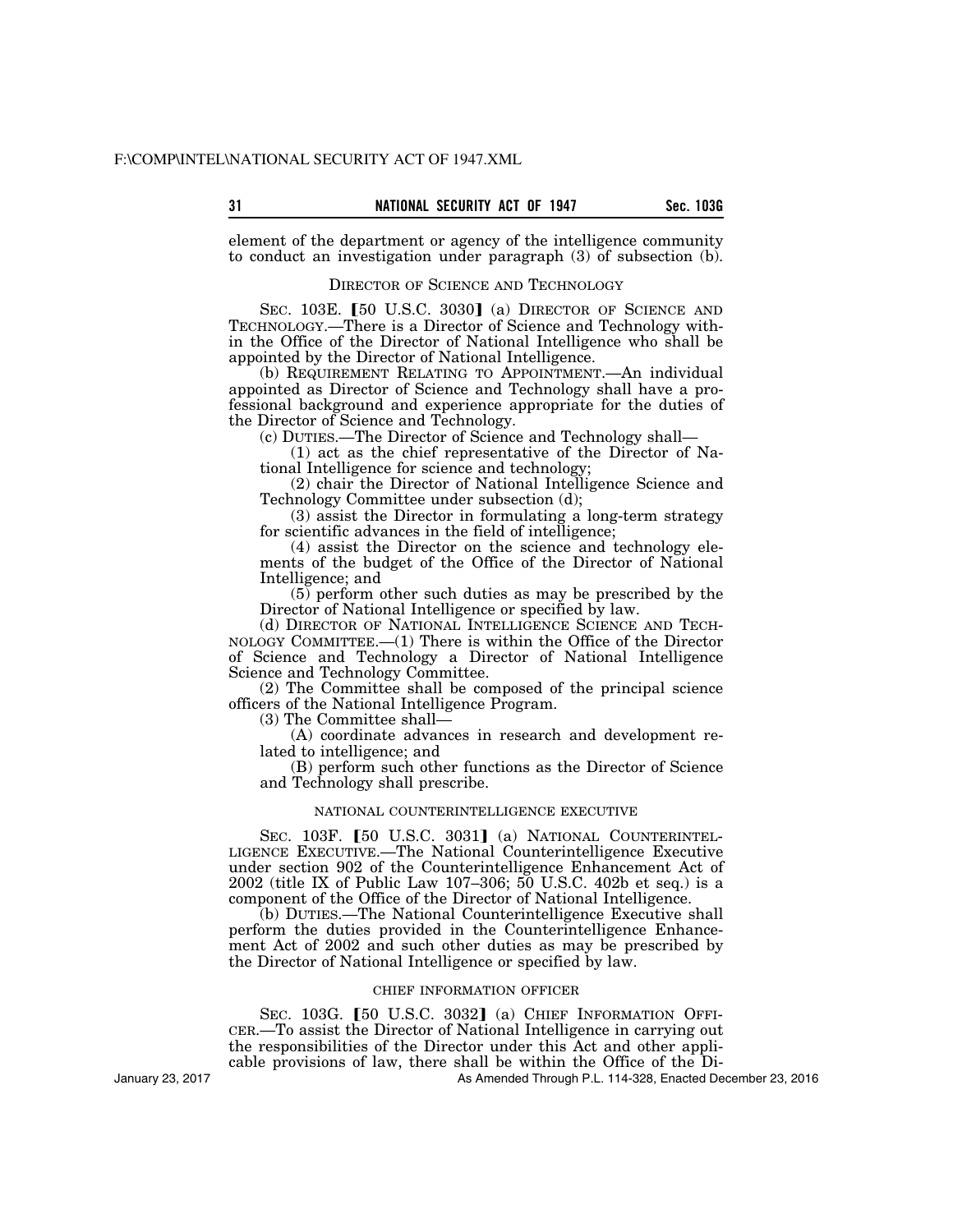| sec. | 103H |  |
|------|------|--|
|      |      |  |

rector of National Intelligence a Chief Information Officer of the Intelligence Community who shall be appointed by the President.

(b) DUTIES AND RESPONSIBILITIES.—Subject to the direction of the Director of National Intelligence, the Chief Information Officer of the Intelligence Community shall—

(1) manage activities relating to the information technology infrastructure and enterprise architecture requirements of the intelligence community;

(2) have procurement approval authority over all information technology items related to the enterprise architectures of all intelligence community components;

(3) direct and manage all information technology-related procurement for the intelligence community; and

(4) ensure that all expenditures for information technology and research and development activities are consistent with the intelligence community enterprise architecture and the strategy of the Director for such architecture.

(c) PROHIBITION ON SIMULTANEOUS SERVICE AS OTHER CHIEF INFORMATION OFFICER.—An individual serving in the position of Chief Information Officer of the Intelligence Community may not, while so serving, serve as the chief information officer of any other department or agency, or component thereof, of the United States Government.

# INSPECTOR GENERAL OF THE INTELLIGENCE COMMUNITY

SEC. 103H. [50 U.S.C. 3033] (a) OFFICE OF INSPECTOR GEN-ERAL OF THE INTELLIGENCE COMMUNITY.—There is within the Office of the Director of National Intelligence an Office of the Inspector General of the Intelligence Community.

(b) PURPOSE.—The purpose of the Office of the Inspector General of the Intelligence Community is—

(1) to create an objective and effective office, appropriately accountable to Congress, to initiate and conduct independent investigations, inspections, audits, and reviews on programs and activities within the responsibility and authority of the Director of National Intelligence;

(2) to provide leadership and coordination and recommend policies for activities designed—

(A) to promote economy, efficiency, and effectiveness in the administration and implementation of such programs and activities; and

(B) to prevent and detect fraud and abuse in such programs and activities;

(3) to provide a means for keeping the Director of National Intelligence fully and currently informed about—

(A) problems and deficiencies relating to the administration of programs and activities within the responsibility and authority of the Director of National Intelligence; and

(B) the necessity for, and the progress of, corrective actions; and

(4) in the manner prescribed by this section, to ensure that the congressional intelligence committees are kept similarly informed of—

January 23, 2017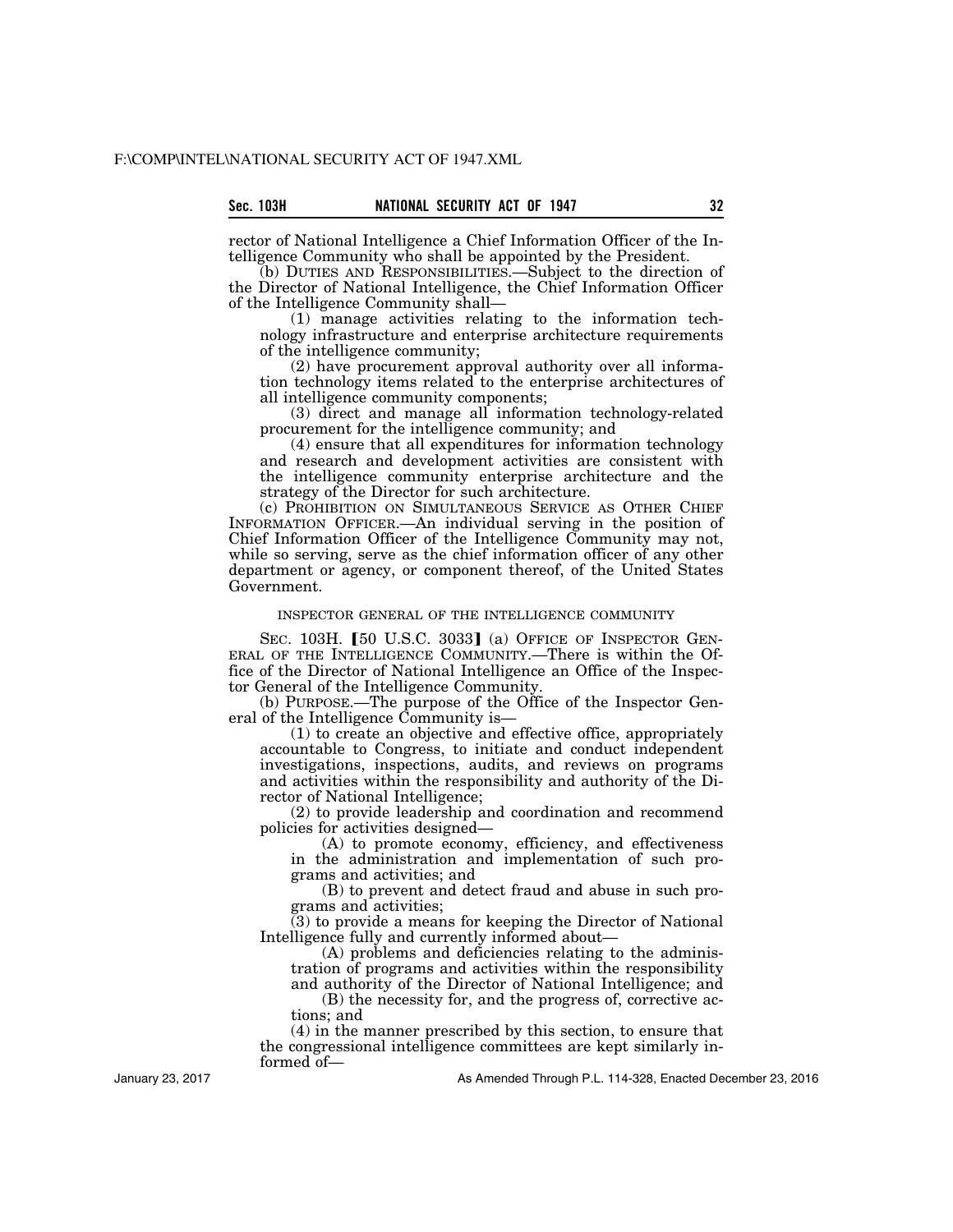(A) significant problems and deficiencies relating to programs and activities within the responsibility and authority of the Director of National Intelligence; and

(B) the necessity for, and the progress of, corrective ac-

tions.<br>(c) INSPECTOR GENERAL OF THE INTELLIGENCE COMMUNITY.— (1) There is an Inspector General of the Intelligence Community, who shall be the head of the Office of the Inspector General of the Intelligence Community, who shall be appointed by the President, by and with the advice and consent of the Senate.

(2) The nomination of an individual for appointment as Inspector General shall be made-

(A) without regard to political affiliation;

(B) on the basis of integrity, compliance with security standards of the intelligence community, and prior experience in the field of intelligence or national security; and

(C) on the basis of demonstrated ability in accounting, financial analysis, law, management analysis, public administration, or investigations.

(3) The Inspector General shall report directly to and be under the general supervision of the Director of National Intelligence.

(4) The Inspector General may be removed from office only by the President. The President shall communicate in writing to the congressional intelligence committees the reasons for the removal not later than 30 days prior to the effective date of such removal. Nothing in this paragraph shall be construed to prohibit a personnel action otherwise authorized by law, other than transfer or removal.

(d) ASSISTANT INSPECTORS GENERAL.—Subject to the policies of the Director of National Intelligence, the Inspector General of the Intelligence Community shall—

(1) appoint an Assistant Inspector General for Audit who shall have the responsibility for supervising the performance of auditing activities relating to programs and activities within the responsibility and authority of the Director;

(2) appoint an Assistant Inspector General for Investigations who shall have the responsibility for supervising the performance of investigative activities relating to such programs and activities; and

(3) appoint other Assistant Inspectors General that, in the judgment of the Inspector General, are necessary to carry out the duties of the Inspector General.

(e) DUTIES AND RESPONSIBILITIES.—It shall be the duty and responsibility of the Inspector General of the Intelligence Community—

(1) to provide policy direction for, and to plan, conduct, supervise, and coordinate independently, the investigations, inspections, audits, and reviews relating to programs and activities within the responsibility and authority of the Director of National Intelligence;

(2) to keep the Director of National Intelligence fully and currently informed concerning violations of law and regulations, fraud, and other serious problems, abuses, and deficiencies relating to the programs and activities within the re-

As Amended Through P.L. 114-328, Enacted December 23, 2016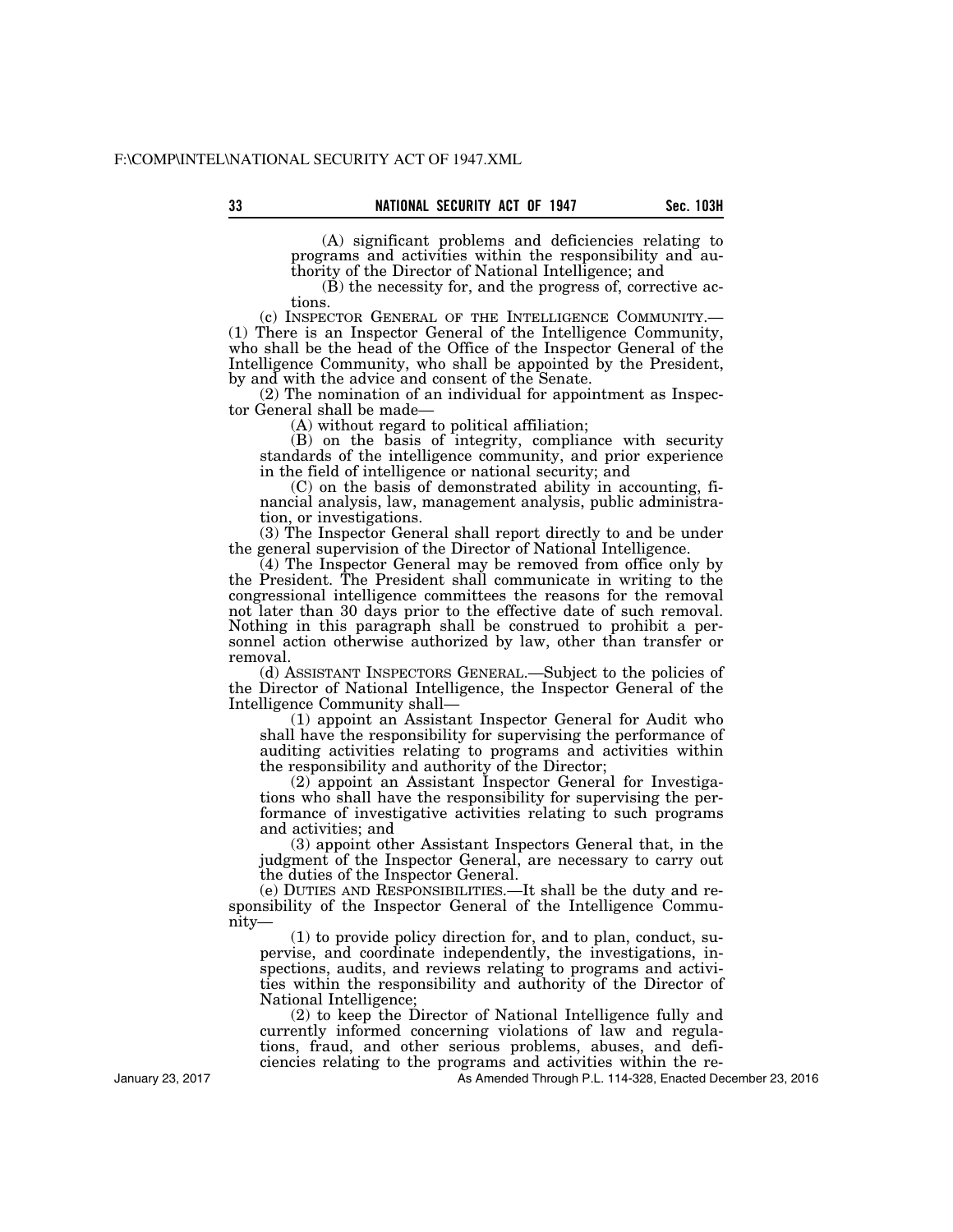sponsibility and authority of the Director, to recommend corrective action concerning such problems, and to report on the progress made in implementing such corrective action;

(3) to take due regard for the protection of intelligence sources and methods in the preparation of all reports issued by the Inspector General, and, to the extent consistent with the purpose and objective of such reports, take such measures as may be appropriate to minimize the disclosure of intelligence sources and methods described in such reports; and

(4) in the execution of the duties and responsibilities under this section, to comply with generally accepted government auditing.

(f) LIMITATIONS ON ACTIVITIES.—(1) The Director of National Intelligence may prohibit the Inspector General of the Intelligence Community from initiating, carrying out, or completing any investigation, inspection, audit, or review if the Director determines that such prohibition is necessary to protect vital national security interests of the United States.

(2) Not later than seven days after the date on which the Director exercises the authority under paragraph (1), the Director shall submit to the congressional intelligence committees an appropriately classified statement of the reasons for the exercise of such authority.

(3) The Director shall advise the Inspector General at the time a statement under paragraph (2) is submitted, and, to the extent consistent with the protection of intelligence sources and methods, provide the Inspector General with a copy of such statement.

(4) The Inspector General may submit to the congressional intelligence committees any comments on the statement of which the Inspector General has notice under paragraph (3) that the Inspector General considers appropriate.

(g) AUTHORITIES.— $(\overline{1})$  The Inspector General of the Intelligence Community shall have direct and prompt access to the Director of National Intelligence when necessary for any purpose pertaining to the performance of the duties of the Inspector General.

(2)(A) The Inspector General shall, subject to the limitations in subsection (f), make such investigations and reports relating to the administration of the programs and activities within the authorities and responsibilities of the Director as are, in the judgment of the Inspector General, necessary or desirable.

(B) The Inspector General shall have access to any employee, or any employee of a contractor, of any element of the intelligence community needed for the performance of the duties of the Inspector General.

(C) The Inspector General shall have direct access to all records, reports, audits, reviews, documents, papers, recommendations, or other materials that relate to the programs and activities with respect to which the Inspector General has responsibilities under this section.

(D) The level of classification or compartmentation of information shall not, in and of itself, provide a sufficient rationale for denying the Inspector General access to any materials under subparagraph (C).

January 23, 2017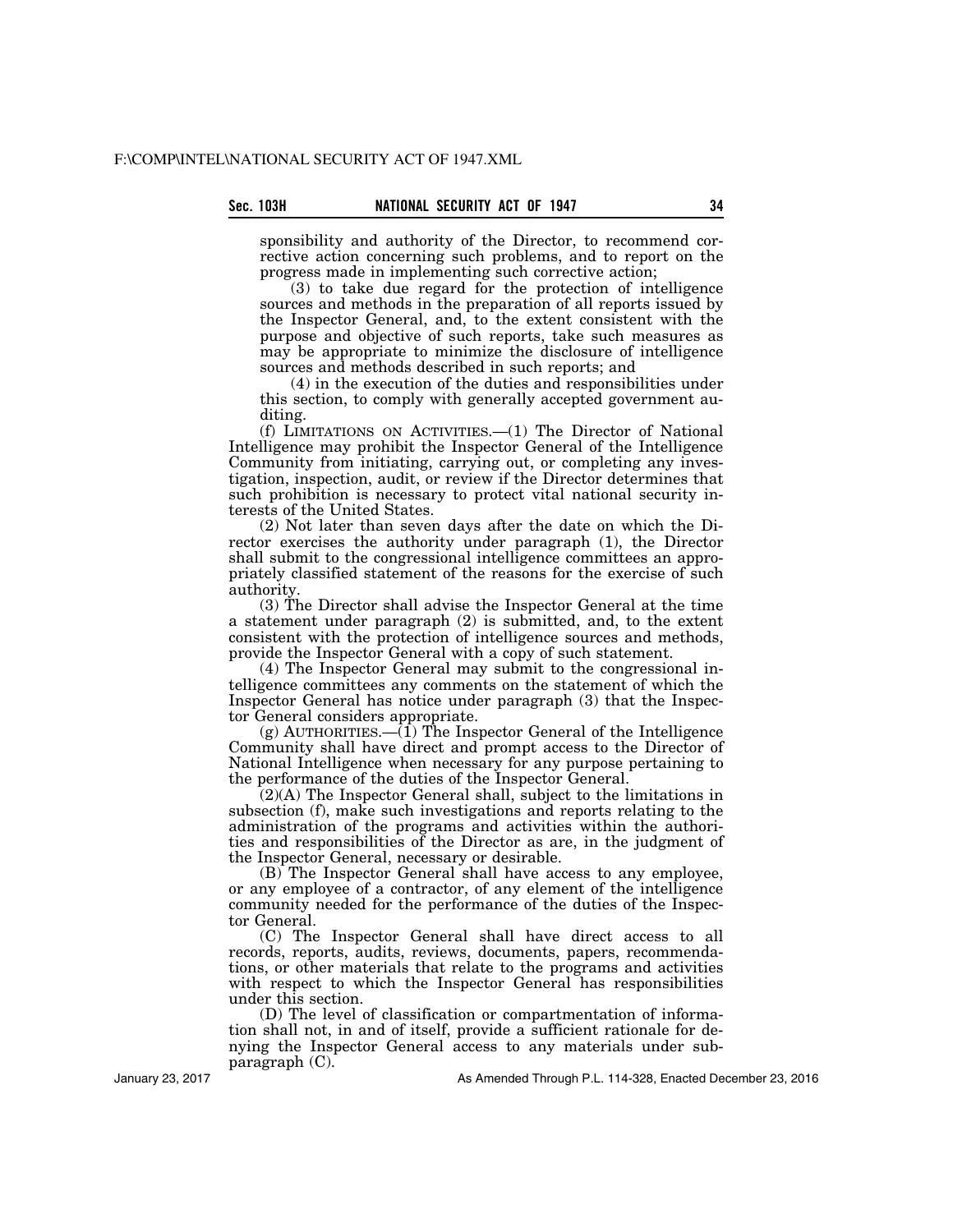(E) The Director, or on the recommendation of the Director, another appropriate official of the intelligence community, shall take appropriate administrative actions against an employee, or an employee of a contractor, of an element of the intelligence community that fails to cooperate with the Inspector General. Such administrative action may include loss of employment or the termination of an existing contractual relationship.

(3) The Inspector General is authorized to receive and investigate, pursuant to subsection (h), complaints or information from any person concerning the existence of an activity within the authorities and responsibilities of the Director of National Intelligence constituting a violation of laws, rules, or regulations, or mismanagement, gross waste of funds, abuse of authority, or a substantial and specific danger to the public health and safety. Once such complaint or information has been received from an employee of the intelligence community—

(A) the Inspector General shall not disclose the identity of the employee without the consent of the employee, unless the Inspector General determines that such disclosure is unavoidable during the course of the investigation or the disclosure is made to an official of the Department of Justice responsible for determining whether a prosecution should be undertaken, and this provision shall qualify as a withholding statute pursuant to subsection  $(b)(3)$  of section 552 of title 5, United States Code (commonly known as the ''Freedom of Information Act''); and

(B) no action constituting a reprisal, or threat of reprisal, for making such complaint or disclosing such information to the Inspector General may be taken by any employee in a position to take such actions, unless the complaint was made or the information was disclosed with the knowledge that it was false or with willful disregard for its truth or falsity.

(4) The Inspector General shall have the authority to administer to or take from any person an oath, affirmation, or affidavit, whenever necessary in the performance of the duties of the Inspector General, which oath, affirmation, or affidavit when administered or taken by or before an employee of the Office of the Inspector General of the Intelligence Community designated by the Inspector General shall have the same force and effect as if administered or taken by, or before, an officer having a seal.

(5)(A) Except as provided in subparagraph (B), the Inspector General is authorized to require by subpoena the production of all information, documents, reports, answers, records, accounts, papers, and other data in any medium (including electronically stored information, as well as any tangible thing) and documentary evidence necessary in the performance of the duties and responsibilities of the Inspector General.

(B) In the case of departments, agencies, and other elements of the United States Government, the Inspector General shall obtain information, documents, reports, answers, records, accounts, papers, and other data and evidence for the purpose specified in subparagraph (A) using procedures other than by subpoenas.

(C) The Inspector General may not issue a subpoena for, or on behalf of, any component of the Office of the Director of National

As Amended Through P.L. 114-328, Enacted December 23, 2016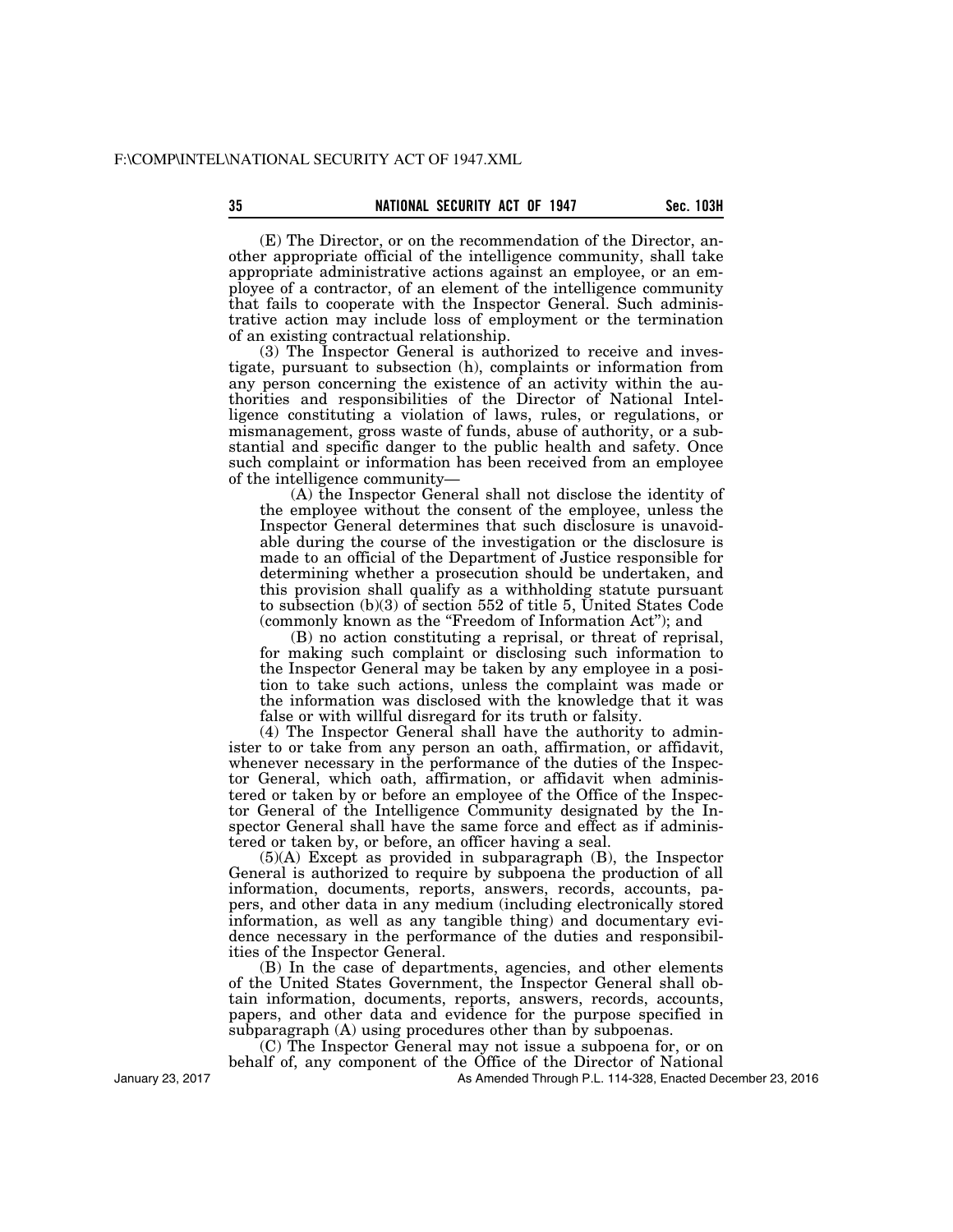| Sec. |  | 103H |  |
|------|--|------|--|
|      |  |      |  |
|      |  |      |  |

Intelligence or any element of the intelligence community, including the Office of the Director of National Intelligence.

(D) In the case of contumacy or refusal to obey a subpoena issued under this paragraph, the subpoena shall be enforceable by order of any appropriate district court of the United States.

(6) The Inspector General may obtain services as authorized by section 3109 of title 5, United States Code, at rates for individuals not to exceed the daily equivalent of the maximum annual rate of basic pay payable for grade GS–15 of the General Schedule under section 5332 of title 5, United States Code.

(7) The Inspector General may, to the extent and in such amounts as may be provided in appropriations, enter into contracts and other arrangements for audits, studies, analyses, and other services with public agencies and with private persons, and to make such payments as may be necessary to carry out the provisions of this section.

(h) COORDINATION AMONG INSPECTORS GENERAL.—(1)(A) In the event of a matter within the jurisdiction of the Inspector General of the Intelligence Community that may be subject to an investigation, inspection, audit, or review by both the Inspector General of the Intelligence Community and an inspector general with oversight responsibility for an element of the intelligence community, the Inspector General of the Intelligence Community and such other inspector general shall expeditiously resolve the question of which inspector general shall conduct such investigation, inspection, audit, or review to avoid unnecessary duplication of the activities of the inspectors general.

(B) In attempting to resolve a question under subparagraph (A), the inspectors general concerned may request the assistance of the Intelligence Community Inspectors General Forum established under paragraph (2). In the event of a dispute between an inspector general within a department or agency of the United States Government and the Inspector General of the Intelligence Community that has not been resolved with the assistance of such Forum, the inspectors general shall submit the question to the Director of National Intelligence and the head of the affected department or agency for resolution.

 $(2)$ (A) There is established the Intelligence Community Inspectors General Forum, which shall consist of all statutory or administrative inspectors general with oversight responsibility for an element of the intelligence community.

(B) The Inspector General of the Intelligence Community shall serve as the Chair of the Forum established under subparagraph (A). The Forum shall have no administrative authority over any inspector general, but shall serve as a mechanism for informing its members of the work of individual members of the Forum that may be of common interest and discussing questions about jurisdiction or access to employees, employees of contract personnel, records, audits, reviews, documents, recommendations, or other materials that may involve or be of assistance to more than one of its members.

(3) The inspector general conducting an investigation, inspection, audit, or review covered by paragraph (1) shall submit the results of such investigation, inspection, audit, or review to any other

As Amended Through P.L. 114-328, Enacted December 23, 2016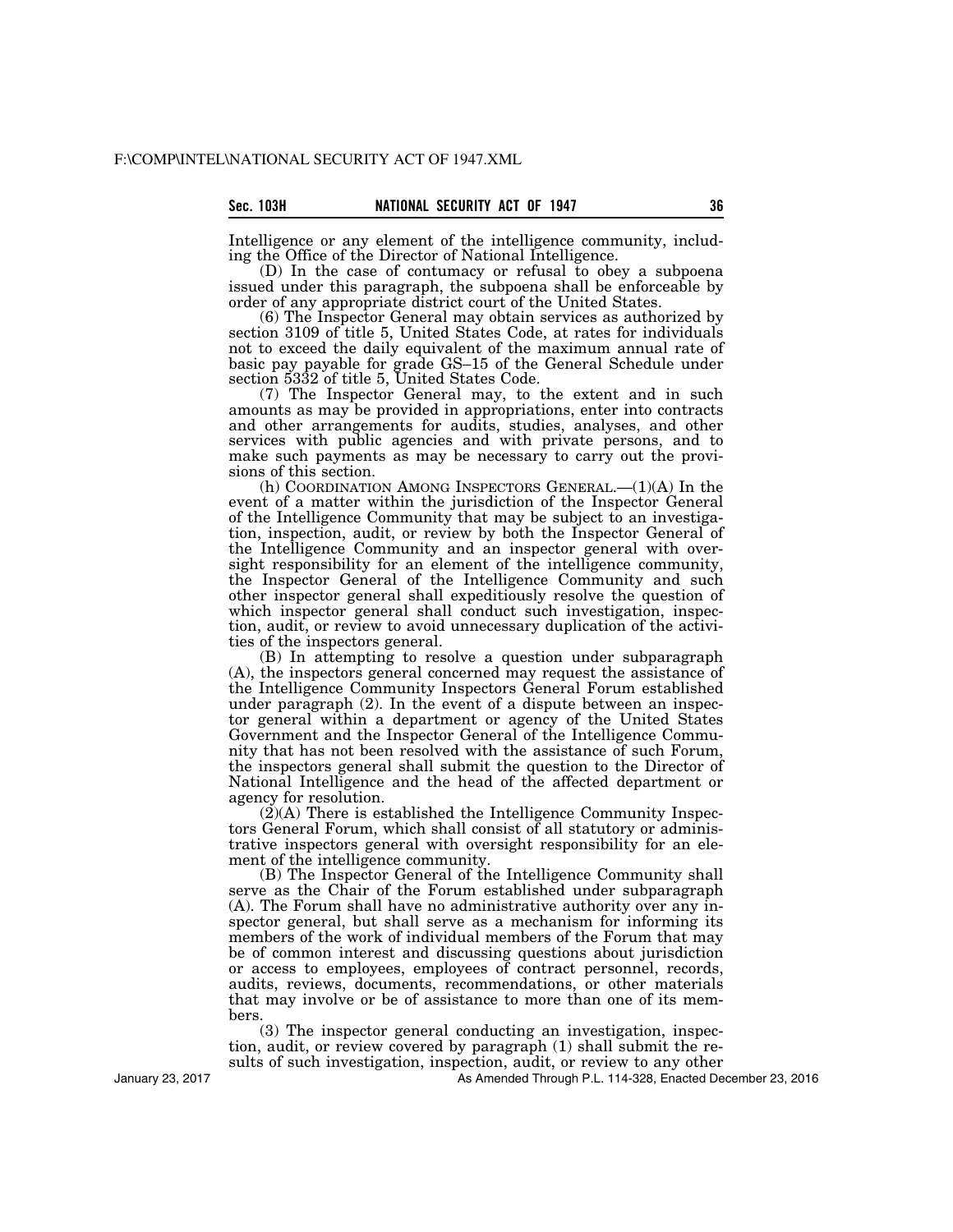**37** Sec. 103H **NATIONAL SECURITY ACT OF 1947** Sec. 103H inspector general, including the Inspector General of the Intelligence Community, with jurisdiction to conduct such investigation,

inspection, audit, or review. (i) COUNSEL TO THE INSPECTOR GENERAL.—(1) The Inspector General of the Intelligence Community shall—

inspection, audit, or review who did not conduct such investigation,

(A) appoint a Counsel to the Inspector General who shall report to the Inspector General; or

(B) obtain the services of a counsel appointed by and directly reporting to another inspector general or the Council of the Inspectors General on Integrity and Efficiency on a reimbursable basis.

(2) The counsel appointed or obtained under paragraph (1) shall perform such functions as the Inspector General may prescribe.

(j) STAFF AND OTHER SUPPORT.—(1) The Director of National Intelligence shall provide the Inspector General of the Intelligence Community with appropriate and adequate office space at central and field office locations, together with such equipment, office supplies, maintenance services, and communications facilities and services as may be necessary for the operation of such offices.

(2)(A) Subject to applicable law and the policies of the Director of National Intelligence, the Inspector General shall select, appoint, and employ such officers and employees as may be necessary to carry out the functions, powers, and duties of the Inspector General. The Inspector General shall ensure that any officer or employee so selected, appointed, or employed has security clearances appropriate for the assigned duties of such officer or employee.

(B) In making selections under subparagraph (A), the Inspector General shall ensure that such officers and employees have the requisite training and experience to enable the Inspector General to carry out the duties of the Inspector General effectively.

(C) In meeting the requirements of this paragraph, the Inspector General shall create within the Office of the Inspector General of the Intelligence Community a career cadre of sufficient size to provide appropriate continuity and objectivity needed for the effective performance of the duties of the Inspector General.

(3) Consistent with budgetary and personnel resources allocated by the Director of National Intelligence, the Inspector General has final approval of—

(A) the selection of internal and external candidates for employment with the Office of the Inspector General; and

(B) all other personnel decisions concerning personnel permanently assigned to the Office of the Inspector General, including selection and appointment to the Senior Intelligence Service, but excluding all security-based determinations that are not within the authority of a head of a component of the Office of the Director of National Intelligence.

(4)(A) Subject to the concurrence of the Director of National Intelligence, the Inspector General may request such information or assistance as may be necessary for carrying out the duties and responsibilities of the Inspector General from any Federal, State (as defined in section 804), or local governmental agency or unit thereof.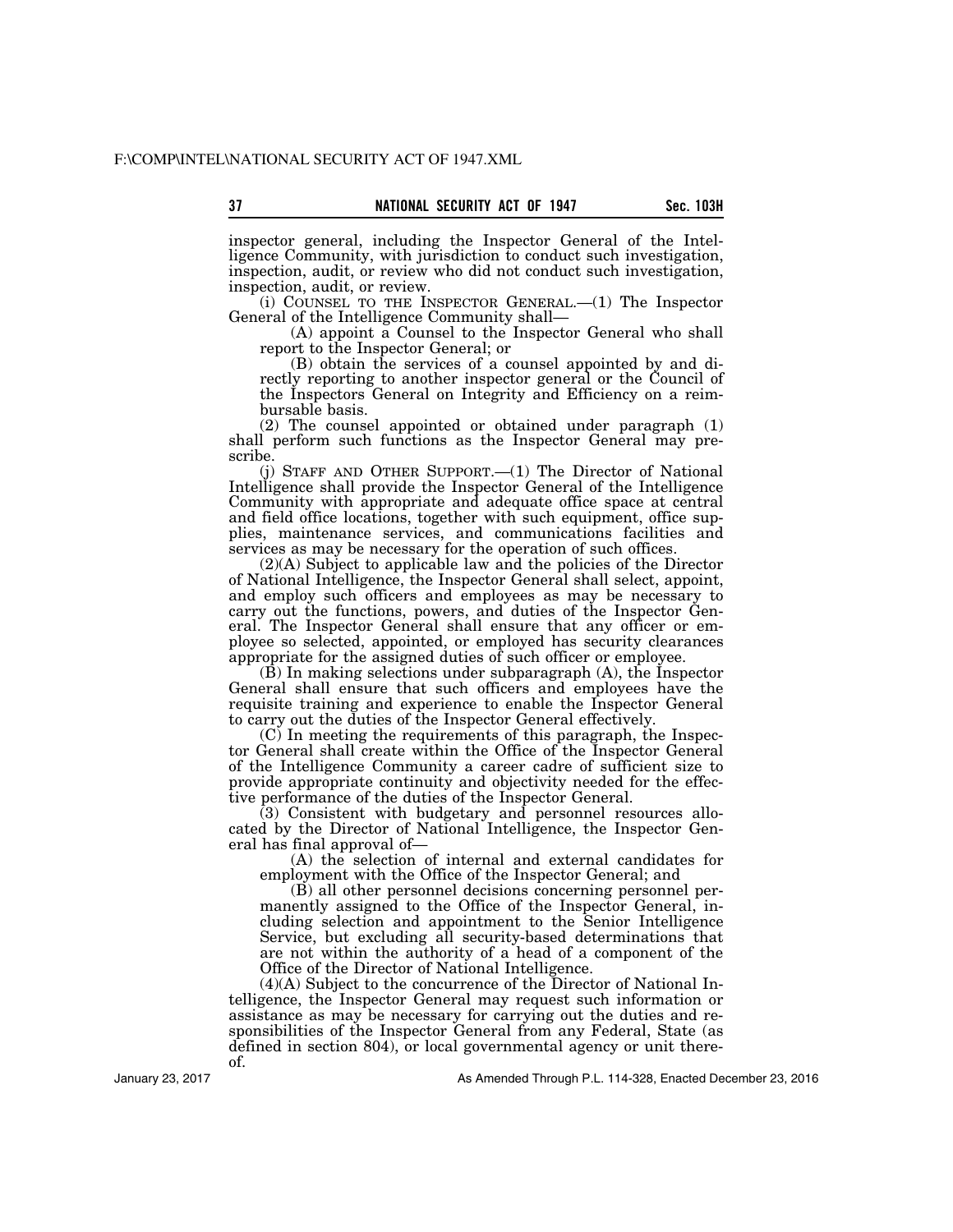# **Sec. 103H NATIONAL SECURITY ACT OF 1947 38**

(B) Upon request of the Inspector General for information or assistance from a department, agency, or element of the Federal Government under subparagraph (A), the head of the department, agency, or element concerned shall, insofar as is practicable and not in contravention of any existing statutory restriction or regulation of the department, agency, or element, furnish to the Inspector General, such information or assistance.

(C) The Inspector General of the Intelligence Community may, upon reasonable notice to the head of any element of the intelligence community and in coordination with that element's inspector general pursuant to subsection (h), conduct, as authorized by this section, an investigation, inspection, audit, or review of such element and may enter into any place occupied by such element for purposes of the performance of the duties of the Inspector General.

(k) REPORTS.—(1)(A) The Inspector General of the Intelligence Community shall, not later than October 31 and April 30 of each year, prepare and submit to the Director of National Intelligence a classified, and, as appropriate, unclassified semiannual report summarizing the activities of the Office of the Inspector General of the Intelligence Community during the immediately preceding 6 month period ending September 30 and March 31, respectively. The Inspector General of the Intelligence Community shall provide any portion of the report involving a component of a department of the United States Government to the head of that department simultaneously with submission of the report to the Director of National Intelligence.

(B) Each report under this paragraph shall include, at a minimum, the following:

 $(i)$  A list of the title or subject of each investigation, inspection, audit, or review conducted during the period covered by such report.

(ii) A description of significant problems, abuses, and deficiencies relating to the administration of programs and activities of the intelligence community within the responsibility and authority of the Director of National Intelligence, and in the relationships between elements of the intelligence community, identified by the Inspector General during the period covered by such report.

(iii) A description of the recommendations for corrective action made by the Inspector General during the period covered by such report with respect to significant problems, abuses, or deficiencies identified in clause (ii).

(iv) A statement of whether or not corrective action has been completed on each significant recommendation described in previous semiannual reports, and, in a case where corrective action has been completed, a description of such corrective action.

(v) A certification of whether or not the Inspector General has had full and direct access to all information relevant to the performance of the functions of the Inspector General.

(vi) A description of the exercise of the subpoena authority under subsection  $(g)(5)$  by the Inspector General during the period covered by such report.

As Amended Through P.L. 114-328, Enacted December 23, 2016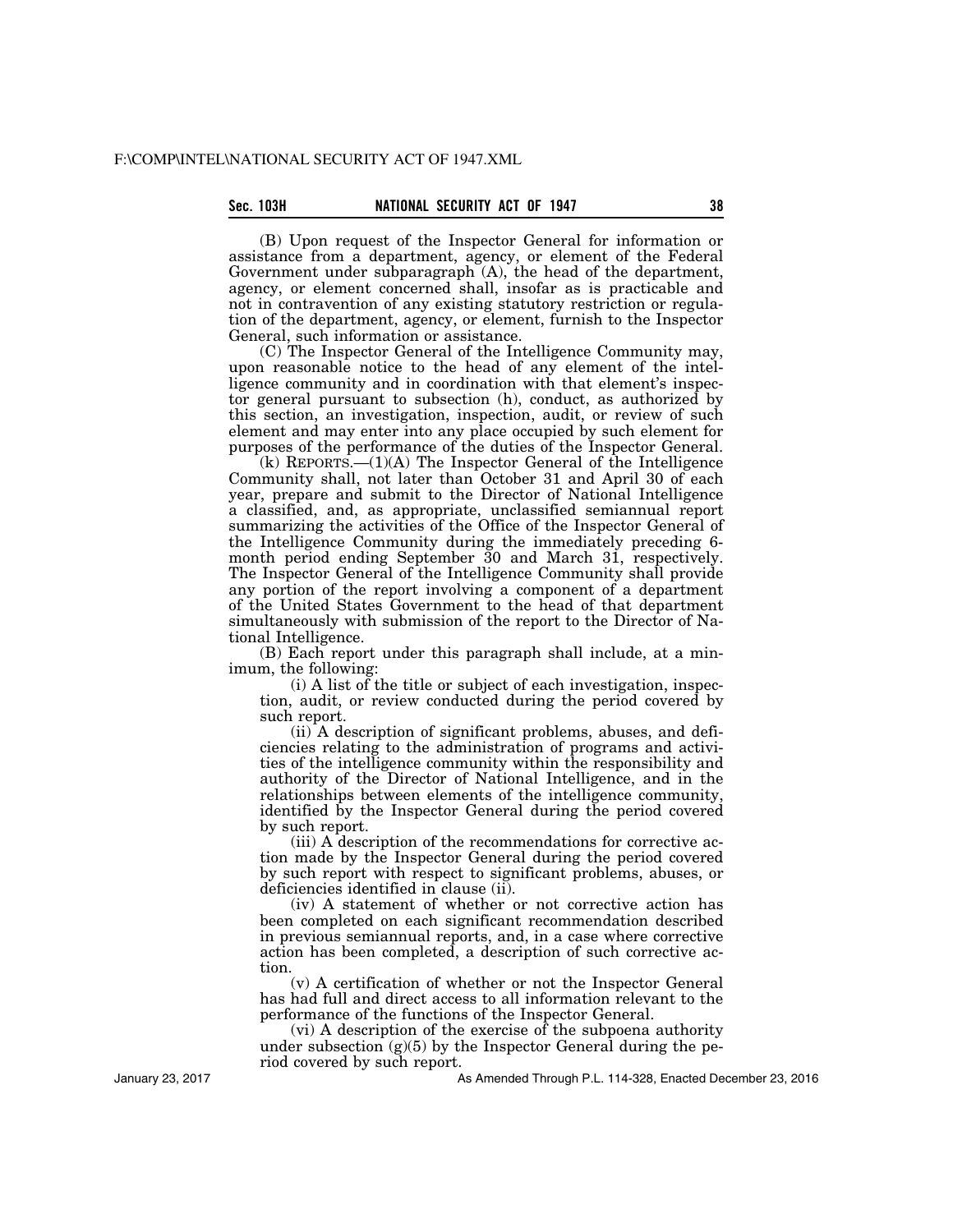# **39 Sec. 103H NATIONAL SECURITY ACT OF 1947** Sec. 103H

(vii) Such recommendations as the Inspector General considers appropriate for legislation to promote economy, efficiency, and effectiveness in the administration and implementation of programs and activities within the responsibility and authority of the Director of National Intelligence, and to detect and eliminate fraud and abuse in such programs and activities.

(C) Not later than 30 days after the date of receipt of a report under subparagraph (A), the Director shall transmit the report to the congressional intelligence committees together with any comments the Director considers appropriate. The Director shall transmit to the committees of the Senate and of the House of Representatives with jurisdiction over a department of the United States Government any portion of the report involving a component of such department simultaneously with submission of the report to the congressional intelligence committees.

(2)(A) The Inspector General shall report immediately to the Director whenever the Inspector General becomes aware of particularly serious or flagrant problems, abuses, or deficiencies relating to programs and activities within the responsibility and authority of the Director of National Intelligence.

(B) The Director shall transmit to the congressional intelligence committees each report under subparagraph (A) within 7 calendar days of receipt of such report, together with such comments as the Director considers appropriate. The Director shall transmit to the committees of the Senate and of the House of Representatives with jurisdiction over a department of the United States Government any portion of each report under subparagraph (A) that involves a problem, abuse, or deficiency related to a component of such department simultaneously with transmission of the report to the congressional intelligence committees.

 $(3)(A)$  In the event that-

(i) the Inspector General is unable to resolve any differences with the Director affecting the execution of the duties or responsibilities of the Inspector General;

(ii) an investigation, inspection, audit, or review carried out by the Inspector General focuses on any current or former intelligence community official who—

(I) holds or held a position in an element of the intelligence community that is subject to appointment by the President, whether or not by and with the advice and consent of the Senate, including such a position held on an acting basis;

 $(\overline{II})$  holds or held a position in an element of the intelligence community, including a position held on an acting basis, that is appointed by the Director of National Intelligence; or

(III) holds or held a position as head of an element of the intelligence community or a position covered by subsection (b) or (c) of section 106;

(iii) a matter requires a report by the Inspector General to the Department of Justice on possible criminal conduct by a current or former official described in clause (ii);

(iv) the Inspector General receives notice from the Department of Justice declining or approving prosecution of possible

As Amended Through P.L. 114-328, Enacted December 23, 2016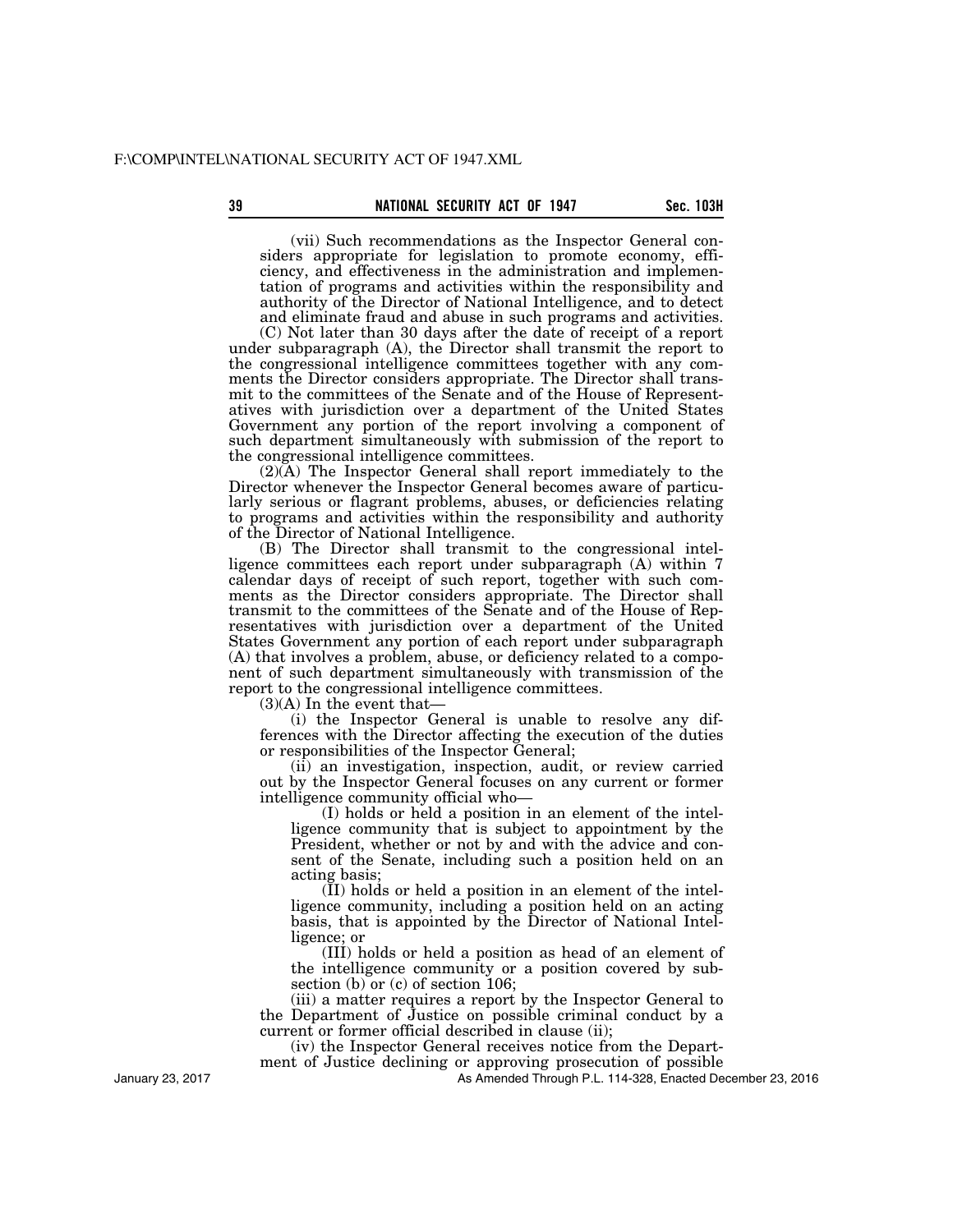criminal conduct of any current or former official described in clause (ii); or

(v) the Inspector General, after exhausting all possible alternatives, is unable to obtain significant documentary information in the course of an investigation, inspection, audit, or review,

the Inspector General shall immediately notify, and submit a report to, the congressional intelligence committees on such matter.

(B) The Inspector General shall submit to the committees of the Senate and of the House of Representatives with jurisdiction over a department of the United States Government any portion of each report under subparagraph (A) that involves an investigation, inspection, audit, or review carried out by the Inspector General focused on any current or former official of a component of such department simultaneously with submission of the report to the congressional intelligence committees.

(4) The Director shall submit to the congressional intelligence committees any report or findings and recommendations of an investigation, inspection, audit, or review conducted by the office which has been requested by the Chairman or Vice Chairman or ranking minority member of either committee.

 $(5)$  $(A)$  An employee of an element of the intelligence community, an employee assigned or detailed to an element of the intelligence community, or an employee of a contractor to the intelligence community who intends to report to Congress a complaint or information with respect to an urgent concern may report such complaint or information to the Inspector General.

(B) Not later than the end of the 14-calendar-day period beginning on the date of receipt from an employee of a complaint or information under subparagraph (A), the Inspector General shall determine whether the complaint or information appears credible. Upon making such a determination, the Inspector General shall transmit to the Director a notice of that determination, together with the complaint or information.

(C) Upon receipt of a transmittal from the Inspector General under subparagraph  $(B)$ , the Director shall, within  $\bar{T}$  calendar days of such receipt, forward such transmittal to the congressional intelligence committees, together with any comments the Director considers appropriate.

(D)(i) If the Inspector General does not find credible under subparagraph (B) a complaint or information submitted under subparagraph (A), or does not transmit the complaint or information to the Director in accurate form under subparagraph (B), the employee (subject to clause (ii)) may submit the complaint or information to Congress by contacting either or both of the congressional intelligence committees directly.

(ii) An employee may contact the congressional intelligence committees directly as described in clause (i) only if the employee—

(I) before making such a contact, furnishes to the Director, through the Inspector General, a statement of the employee's complaint or information and notice of the employee's intent to contact the congressional intelligence committees directly; and

(II) obtains and follows from the Director, through the Inspector General, direction on how to contact the congressional

As Amended Through P.L. 114-328, Enacted December 23, 2016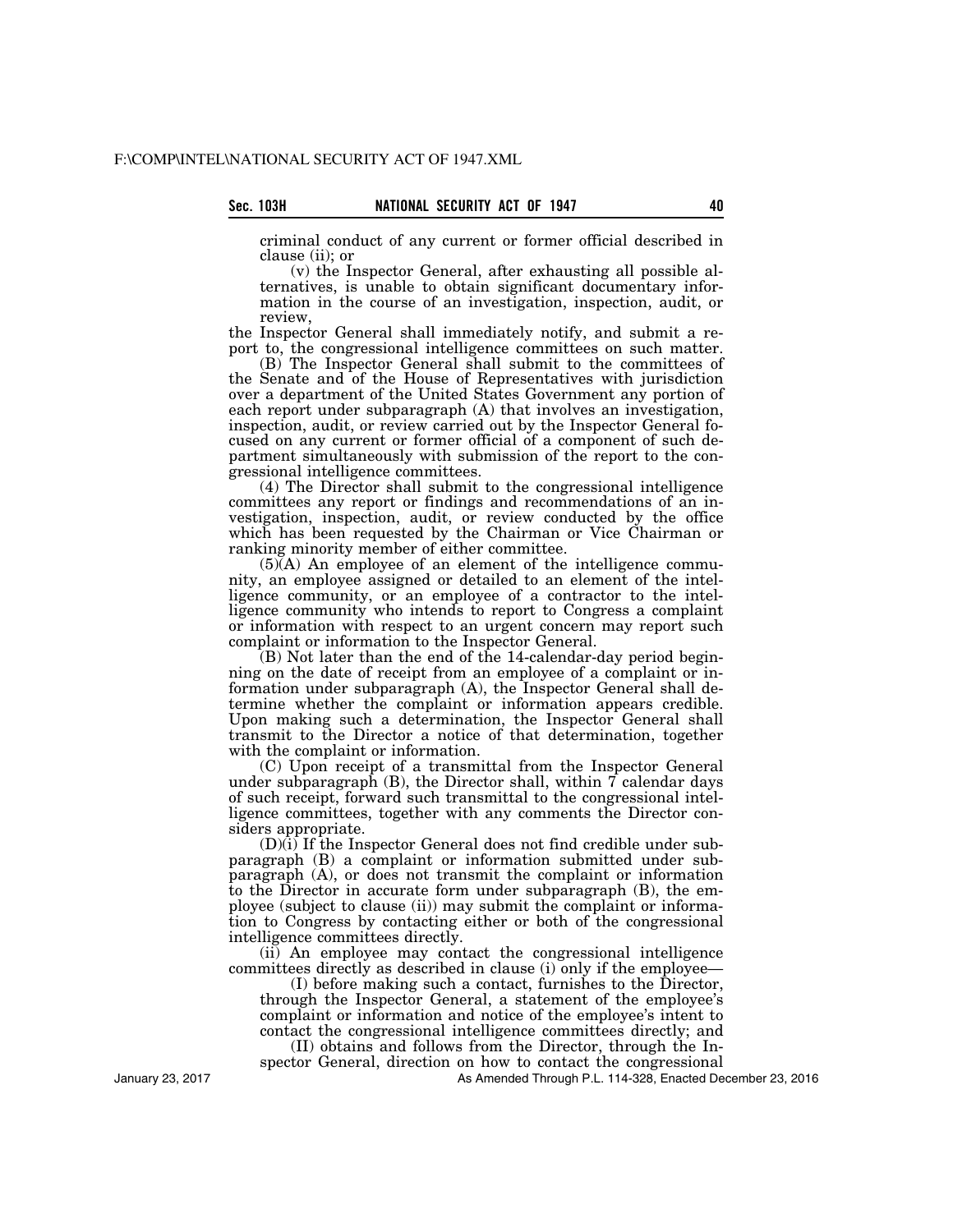intelligence committees in accordance with appropriate security practices.

(iii) A member or employee of one of the congressional intelligence committees who receives a complaint or information under this subparagraph does so in that member or employee's official capacity as a member or employee of such committee.

(E) The Inspector General shall notify an employee who reports a complaint or information to the Inspector General under this paragraph of each action taken under this paragraph with respect to the complaint or information. Such notice shall be provided not later than 3 days after any such action is taken.

(F) An action taken by the Director or the Inspector General under this paragraph shall not be subject to judicial review.

(G) In this paragraph, the term ''urgent concern'' means any of the following:

(i) A serious or flagrant problem, abuse, violation of law or Executive order, or deficiency relating to the funding, administration, or operation of an intelligence activity within the responsibility and authority of the Director of National Intelligence involving classified information, but does not include differences of opinions concerning public policy matters.

(ii) A false statement to Congress, or a willful withholding from Congress, on an issue of material fact relating to the funding, administration, or operation of an intelligence activity.

(iii) An action, including a personnel action described in section  $2302(a)(2)(A)$  of title 5, United States Code, constituting reprisal or threat of reprisal prohibited under subsection  $(g)(3)(B)$  of this section in response to an employee's reporting an urgent concern in accordance with this paragraph.

(H) Nothing in this section shall be construed to limit the protections afforded to an employee under section 17(d) of the Central Intelligence Agency Act of  $1\dot{9}49$  (50 U.S.C.  $403q(d)$ ) or section 8H of the Inspector General Act of 1978 (5 U.S.C. App.).

(I) An individual who has submitted a complaint or information to the Inspector General under this section may notify any member of either of the congressional intelligence committees, or a staff member of either of such committees, of the fact that such individual has made a submission to the Inspector General, and of the date on which such submission was made.

(6) In accordance with section 535 of title 28, United States Code, the Inspector General shall expeditiously report to the Attorney General any information, allegation, or complaint received by the Inspector General relating to violations of Federal criminal law that involves a program or operation of an element of the intelligence community, or in the relationships between the elements of the intelligence community, consistent with such guidelines as may be issued by the Attorney General pursuant to subsection (b)(2) of such section. A copy of each such report shall be furnished to the Director.

(l) CONSTRUCTION OF DUTIES REGARDING ELEMENTS OF INTEL-LIGENCE COMMUNITY.—Except as resolved pursuant to subsection (h), the performance by the Inspector General of the Intelligence Community of any duty, responsibility, or function regarding an

As Amended Through P.L. 114-328, Enacted December 23, 2016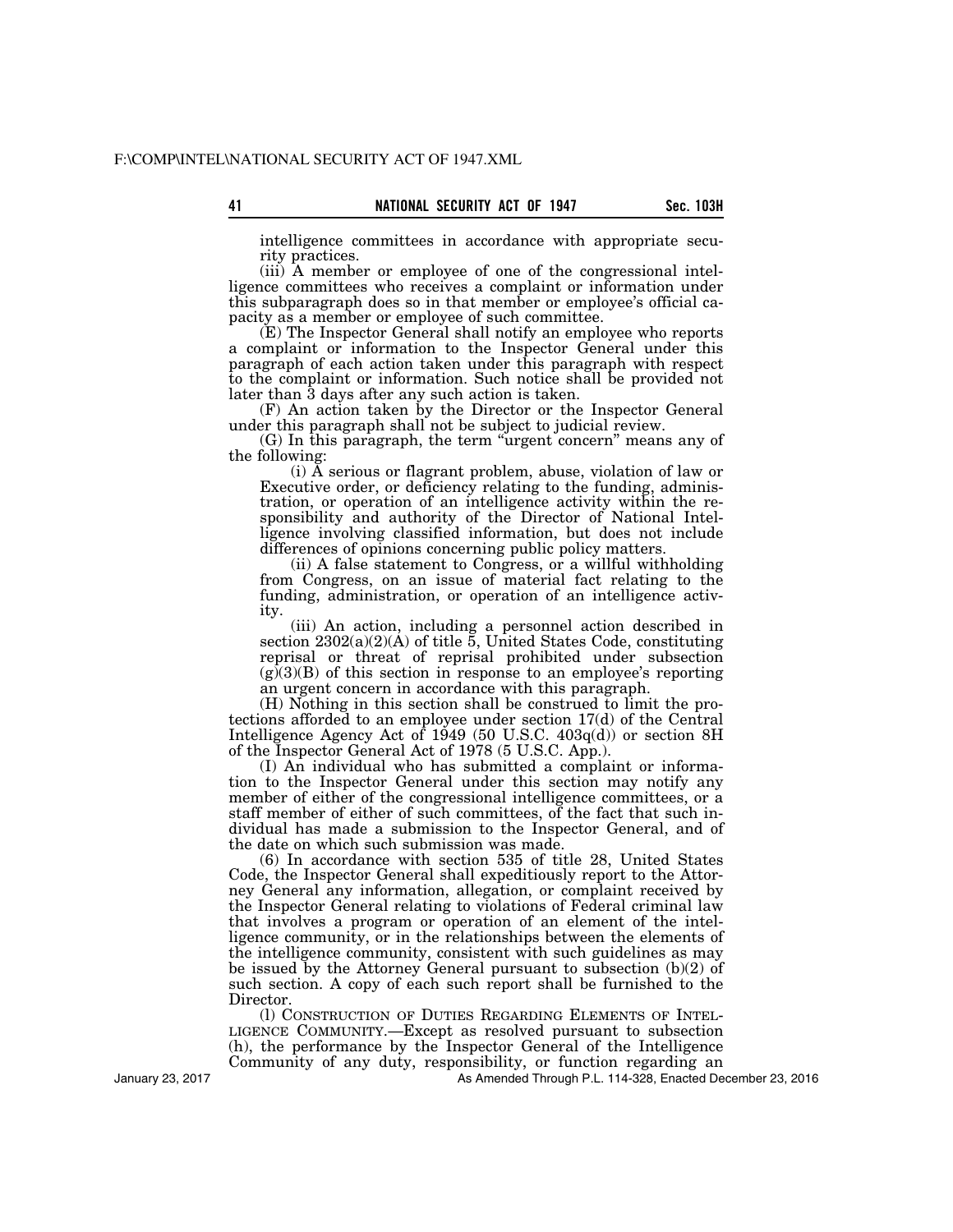element of the intelligence community shall not be construed to modify or affect the duties and responsibilities of any other inspector general having duties and responsibilities relating to such element.

(m) SEPARATE BUDGET ACCOUNT.—The Director of National Intelligence shall, in accordance with procedures issued by the Director in consultation with the congressional intelligence committees, include in the National Intelligence Program budget a separate account for the Office of the Inspector General of the Intelligence Community.

(n) BUDGET.—(1) For each fiscal year, the Inspector General of the Intelligence Community shall transmit a budget estimate and request to the Director of National Intelligence that specifies for such fiscal year—

(A) the aggregate amount requested for the operations of the Inspector General;

(B) the amount requested for all training requirements of the Inspector General, including a certification from the Inspector General that the amount requested is sufficient to fund all training requirements for the Office of the Inspector General; and

(C) the amount requested to support the Council of the Inspectors General on Integrity and Efficiency, including a justification for such amount.

(2) In transmitting a proposed budget to the President for a fiscal year, the Director of National Intelligence shall include for such fiscal year—

(A) the aggregate amount requested for the Inspector General of the Intelligence Community;

(B) the amount requested for Inspector General training; (C) the amount requested to support the Council of the In-

spectors General on Integrity and Efficiency; and (D) the comments of the Inspector General, if any, with re-

spect to such proposed budget.

(3) The Director of National Intelligence shall submit to the congressional intelligence committees, the Committee on Appropriations of the Senate, and the Committee on Appropriations of the House of Representatives for each fiscal year—

(A) a separate statement of the budget estimate transmitted pursuant to paragraph (1);

(B) the amount requested by the Director for the Inspector General pursuant to paragraph  $(2)(A)$ ;

(C) the amount requested by the Director for the training of personnel of the Office of the Inspector General pursuant to paragraph  $(2)(B)$ ;

(D) the amount requested by the Director for support for the Council of the Inspectors General on Integrity and Efficiency pursuant to paragraph  $(2)(C)$ ; and

(E) the comments of the Inspector General under paragraph (2)(D), if any, on the amounts requested pursuant to paragraph (2), including whether such amounts would substantially inhibit the Inspector General from performing the duties of the Office of the Inspector General.

As Amended Through P.L. 114-328, Enacted December 23, 2016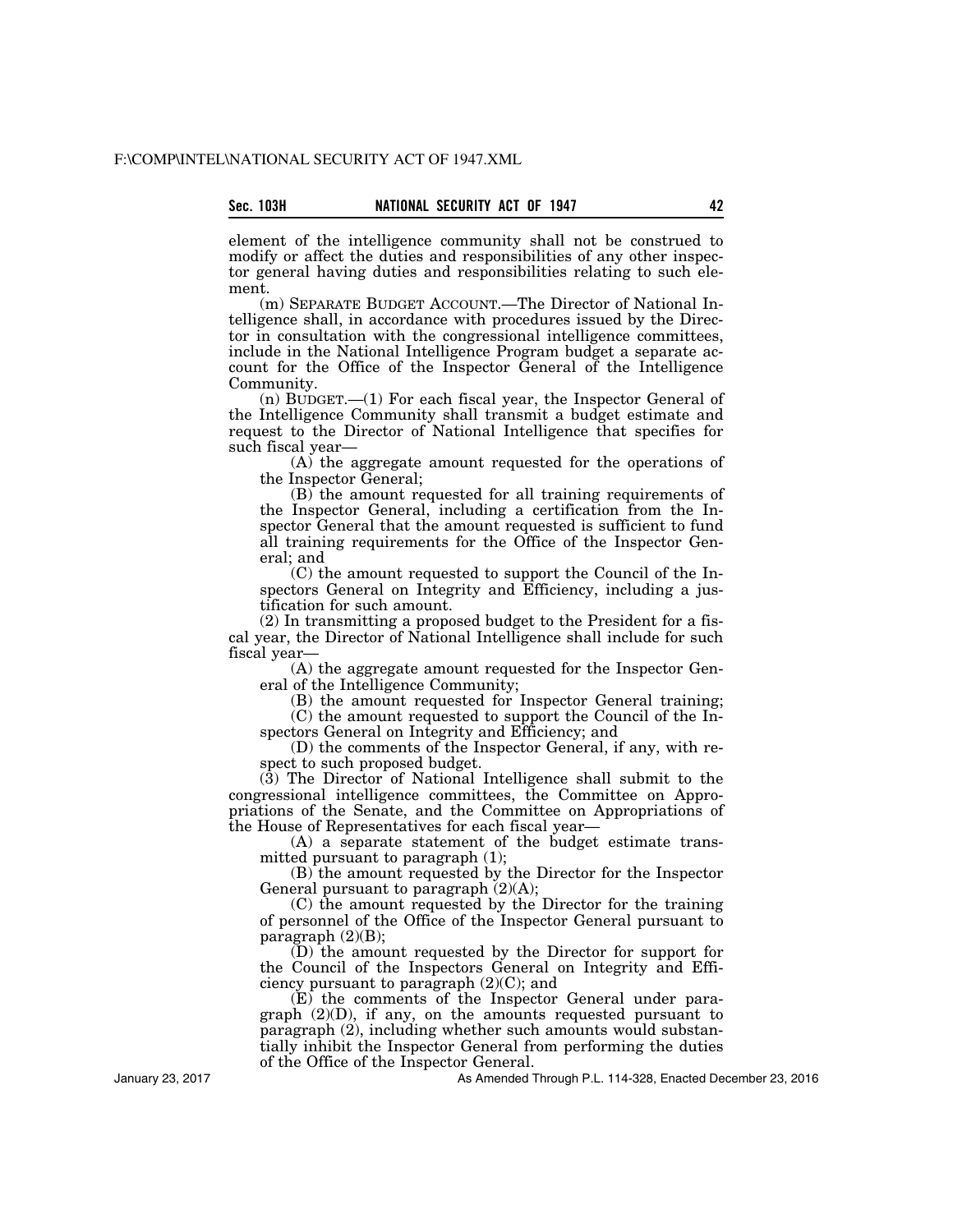(o) INFORMATION ON WEBSITE.—(1) The Director of National Intelligence shall establish and maintain on the homepage of the publicly accessible website of the Office of the Director of National Intelligence information relating to the Office of the Inspector General of the Intelligence Community including methods to contact the Inspector General.

 $(2)$  The information referred to in paragraph  $(1)$  shall be obvious and facilitate accessibility to the information related to the Office of the Inspector General of the Intelligence Community.

## CHIEF FINANCIAL OFFICER OF THE INTELLIGENCE COMMUNITY

SEC. 103I. [50 U.S.C. 3034] (a) CHIEF FINANCIAL OFFICER OF THE INTELLIGENCE COMMUNITY.—To assist the Director of National Intelligence in carrying out the responsibilities of the Director under this Act and other applicable provisions of law, there is within the Office of the Director of National Intelligence a Chief Financial Officer of the Intelligence Community who shall be appointed by the Director.

(b) DUTIES AND RESPONSIBILITIES.—Subject to the direction of the Director of National Intelligence, the Chief Financial Officer of the Intelligence Community shall—

(1) serve as the principal advisor to the Director of National Intelligence and the Principal Deputy Director of National Intelligence on the management and allocation of intelligence community budgetary resources;

(2) participate in overseeing a comprehensive and integrated strategic process for resource management within the intelligence community;

(3) ensure that the strategic plan of the Director of National Intelligence—

(A) is based on budgetary constraints as specified in the Future Year Intelligence Plans and Long-term Budget Projections required under section 506G; and

(B) contains specific goals and objectives to support a performance-based budget;

(4) prior to the obligation or expenditure of funds for the acquisition of any major system pursuant to a Milestone A or Milestone B decision, receive verification from appropriate authorities that the national requirements for meeting the strategic plan of the Director have been established, and that such requirements are prioritized based on budgetary constraints as specified in the Future Year Intelligence Plans and the Longterm Budget Projections for such major system required under section 506G;

(5) ensure that the collection architectures of the Director are based on budgetary constraints as specified in the Future Year Intelligence Plans and the Long-term Budget Projections required under section 506G;

(6) coordinate or approve representations made to Congress by the intelligence community regarding National Intelligence Program budgetary resources;

As Amended Through P.L. 114-328, Enacted December 23, 2016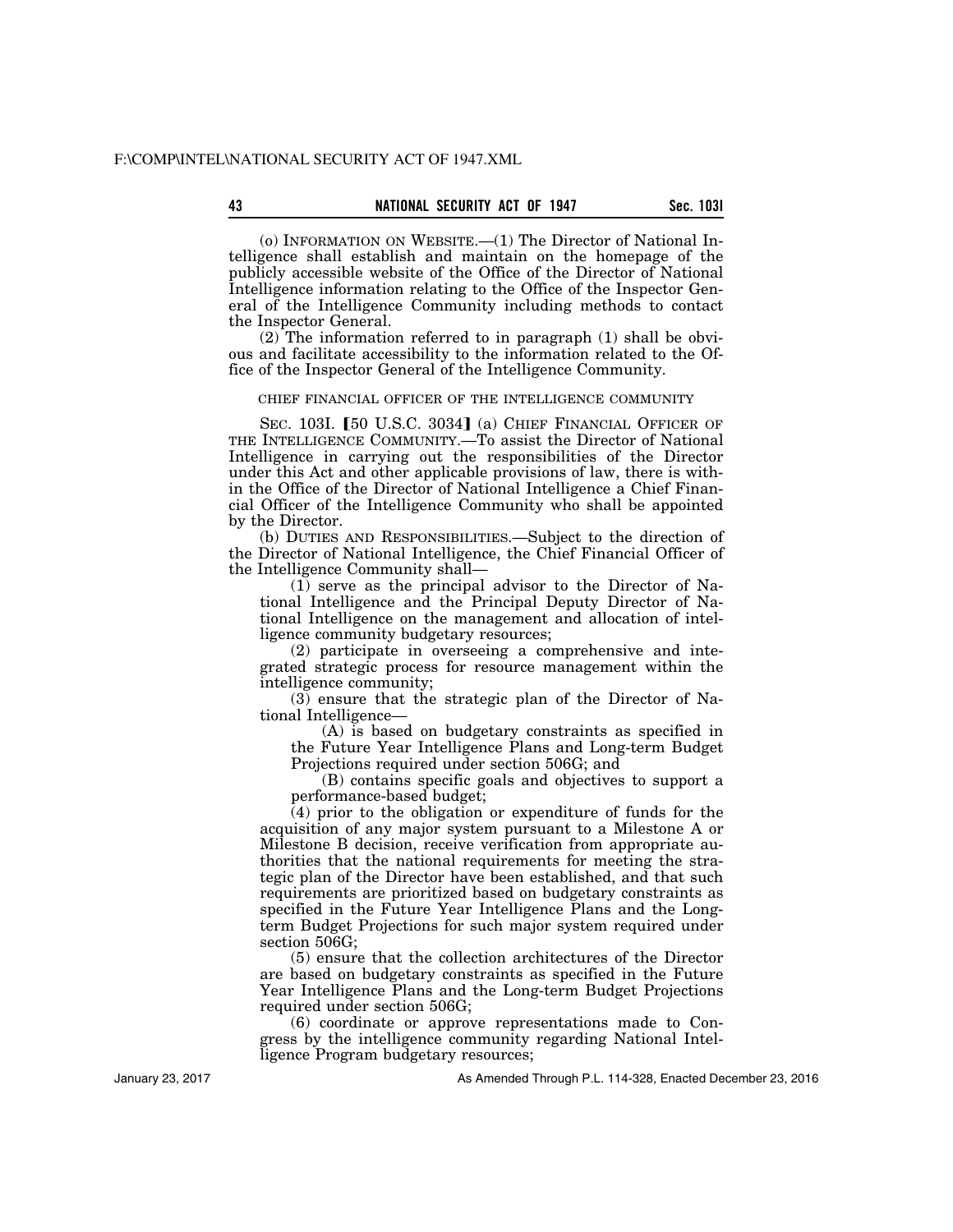(7) participate in key mission requirements, acquisitions, or architectural boards formed within or by the Office of the Director of National Intelligence; and

(8) perform such other duties as may be prescribed by the Director of National Intelligence.

(c) OTHER LAW.—The Chief Financial Officer of the Intelligence Community shall serve as the Chief Financial Officer of the intelligence community and, to the extent applicable, shall have the duties, responsibilities, and authorities specified in chapter 9 of title 31, United States Code.

(d) PROHIBITION ON SIMULTANEOUS SERVICE AS OTHER CHIEF FINANCIAL OFFICER.—An individual serving in the position of Chief Financial Officer of the Intelligence Community may not, while so serving, serve as the chief financial officer of any other department or agency, or component thereof, of the United States Government.

(e) DEFINITIONS.—In this section:

(1) The term ''major system'' has the meaning given that term in section 506A(e).

(2) The term ''Milestone A'' has the meaning given that term in section 506G(f).

(3) The term ''Milestone B'' has the meaning given that term in section 506C(e).

### SEC. 103J. [50 U.S.C. 3034a] FUNCTIONAL MANAGERS FOR THE INTEL-**LIGENCE COMMUNITY.**

(a) FUNCTIONAL MANAGERS AUTHORIZED.—The Director of National Intelligence may establish within the intelligence community one or more positions of manager of an intelligence function. Any position so established may be known as the ''Functional Manager'' of the intelligence function concerned.

(b) PERSONNEL.—The Director shall designate individuals to serve as manager of intelligence functions established under subsection (a) from among officers and employees of elements of the intelligence community.

(c) DUTIES.—Each manager of an intelligence function established under subsection (a) shall have the duties as follows:

(1) To act as principal advisor to the Director on the intelligence function.

(2) To carry out such other responsibilities with respect to the intelligence function as the Director may specify for purposes of this section.

# CENTRAL INTELLIGENCE AGENCY

SEC. 104. [50 U.S.C. 3035] (a) CENTRAL INTELLIGENCE AGEN-CY.—There is a Central Intelligence Agency.

(b) FUNCTION.—The function of the Central Intelligence Agency is to assist the Director of the Central Intelligence Agency in carrying out the responsibilities specified in section  $104A(c)$ .

## DIRECTOR OF THE CENTRAL INTELLIGENCE AGENCY

SEC. 104A. [50 U.S.C. 3036] (a) DIRECTOR OF CENTRAL INTEL-LIGENCE AGENCY.—There is a Director of the Central Intelligence Agency who shall be appointed by the President, by and with the advice and consent of the Senate.

January 23, 2017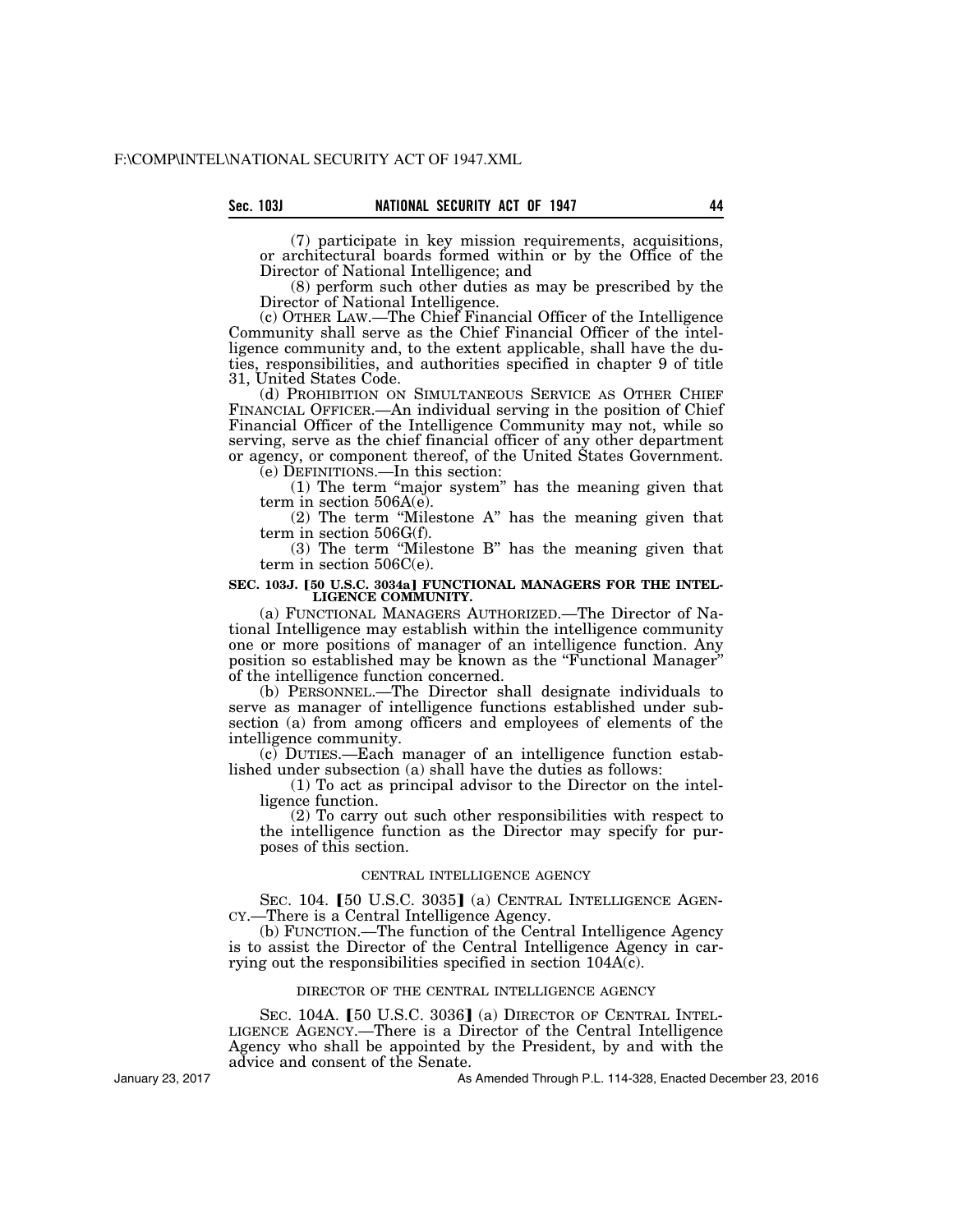(b) SUPERVISION.—The Director of the Central Intelligence Agency shall report to the Director of National Intelligence regarding the activities of the Central Intelligence Agency.

(c) DUTIES.—The Director of the Central Intelligence Agency shall—

(1) serve as the head of the Central Intelligence Agency; and

(2) carry out the responsibilities specified in subsection (d). (d) RESPONSIBILITIES.—The Director of the Central Intelligence Agency shall—

(1) collect intelligence through human sources and by other appropriate means, except that the Director of the Central Intelligence Agency shall have no police, subpoena, or law enforcement powers or internal security functions;

(2) correlate and evaluate intelligence related to the national security and provide appropriate dissemination of such intelligence;

(3) provide overall direction for and coordination of the collection of national intelligence outside the United States through human sources by elements of the intelligence community authorized to undertake such collection and, in coordination with other departments, agencies, or elements of the United States Government which are authorized to undertake such collection, ensure that the most effective use is made of resources and that appropriate account is taken of the risks to the United States and those involved in such collection; and

(4) perform such other functions and duties related to intelligence affecting the national security as the President or the Director of National Intelligence may direct.

(e) TERMINATION OF EMPLOYMENT OF CIA EMPLOYEES.—(1) Notwithstanding the provisions of any other law, the Director of the Central Intelligence Agency may, in the discretion of the Director, terminate the employment of any officer or employee of the Central Intelligence Agency whenever the Director deems the termination of employment of such officer or employee necessary or advisable in the interests of the United States.

(2) Any termination of employment of an officer or employee under paragraph (1) shall not affect the right of the officer or employee to seek or accept employment in any other department, agency, or element of the United States Government if declared eligible for such employment by the Office of Personnel Management.

(f) COORDINATION WITH FOREIGN GOVERNMENTS.—Under the direction of the Director of National Intelligence and in a manner consistent with section 207 of the Foreign Service Act of 1980 (22 U.S.C. 3927), the Director of the Central Intelligence Agency shall coordinate the relationships between elements of the intelligence community and the intelligence or security services of foreign governments or international organizations on all matters involving intelligence related to the national security or involving intelligence acquired through clandestine means.

(g) FOREIGN LANGUAGE PROFICIENCY FOR CERTAIN SENIOR LEVEL POSITIONS IN CENTRAL INTELLIGENCE AGENCY.—(1) Except as provided pursuant to paragraph (2), an individual in the Directorate of Intelligence career service or the National Clandestine

As Amended Through P.L. 114-328, Enacted December 23, 2016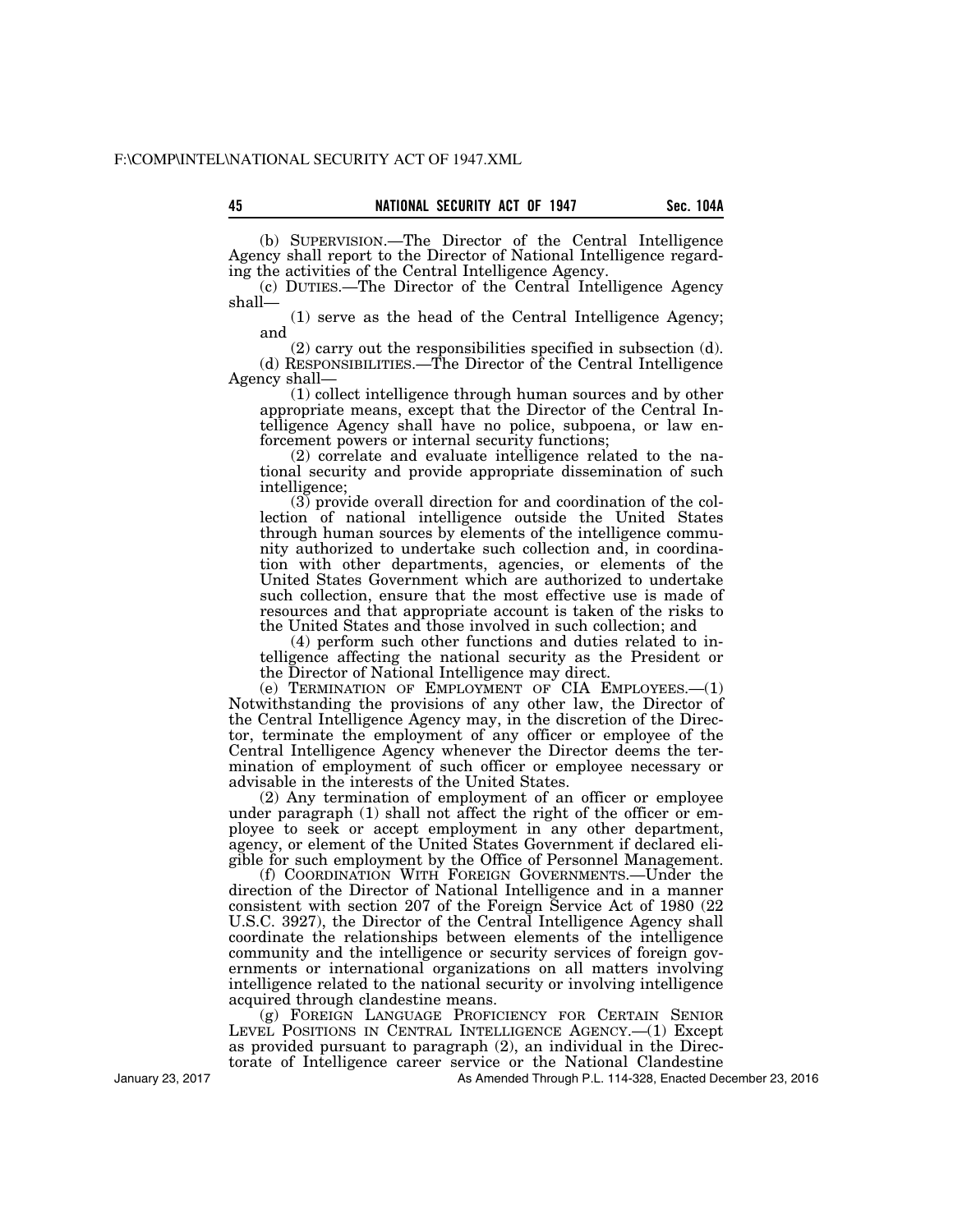# **Sec. 104B NATIONAL SECURITY ACT OF 1947 46**

Service career service may not be appointed or promoted to a position in the Senior Intelligence Service in the Directorate of Intelligence or the National Clandestine Service of the Central Intelligence Agency unless the Director of the Central Intelligence Agency determines that the individual has been certified as having a professional speaking and reading proficiency in a foreign language, such proficiency being at least level 3 on the Interagency Language Roundtable Language Skills Level or commensurate proficiency level using such other indicator of proficiency as the Director of the Central Intelligence Agency considers appropriate.

(2) The Director of the Central Intelligence Agency may, in the discretion of the Director, waive the application of paragraph (1) to any position, category of positions, or occupation otherwise covered by that paragraph if the Director determines that foreign language proficiency is not necessary for the successful performance of the duties and responsibilities of such position, category of positions, or occupation.

## DEPUTY DIRECTOR OF THE CENTRAL INTELLIGENCE AGENCY

SEC. 104B.  $[50 \text{ U.S.C. } 3037]$  (a) DEPUTY DIRECTOR OF THE CENTRAL INTELLIGENCE AGENCY.—There is a Deputy Director of the Central Intelligence Agency who shall be appointed by the President.

(b) DUTIES.—The Deputy Director of the Central Intelligence Agency shall—

(1) assist the Director of the Central Intelligence Agency in carrying out the duties and responsibilities of the Director of the Central Intelligence Agency; and

(2) during the absence or disability of the Director of the Central Intelligence Agency, or during a vacancy in the position of Director of the Central Intelligence Agency, act for and exercise the powers of the Director of the Central Intelligence Agency.

## RESPONSIBILITIES OF THE SECRETARY OF DEFENSE PERTAINING TO THE NATIONAL INTELLIGENCE PROGRAM

SEC. 105.  $[50 \text{ U.S.C. } 3038]$  (a) In GENERAL.—Consistent with sections 102 and 102A, the Secretary of Defense, in consultation with the Director of National Intelligence, shall-

(1) ensure that the budgets of the elements of the intelligence community within the Department of Defense are adequate to satisfy the overall intelligence needs of the Department of Defense, including the needs of the chairman of the Joint Chiefs of Staff and the commanders of the unified and specified commands and, wherever such elements are performing governmentwide functions, the needs of other departments and agencies;

(2) ensure appropriate implementation of the policies and resource decisions of the Director by elements of the Department of Defense within the National Intelligence Program;

(3) ensure that the tactical intelligence activities of the Department of Defense complement and are compatible with intelligence activities under the National Intelligence Program;

As Amended Through P.L. 114-328, Enacted December 23, 2016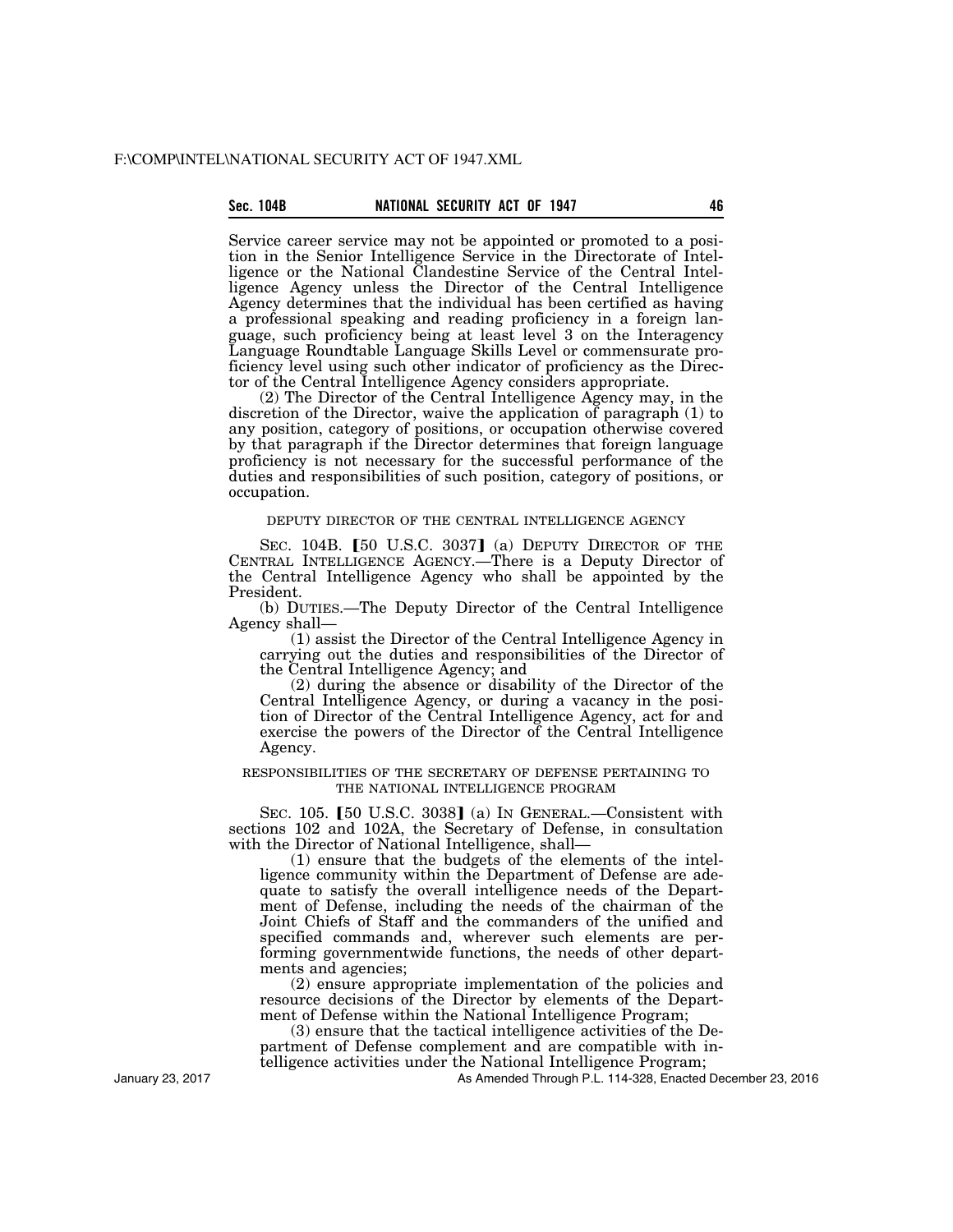**47 Sec. 105 NATIONAL SECURITY ACT OF 1947** 

(4) ensure that the elements of the intelligence community within the Department of Defense are responsive and timely with respect to satisfying the needs of operational military forces;

(5) eliminate waste and unnecessary duplication among the intelligence activities of the Department of Defense; and

(6) ensure that intelligence activities of the Department of Defense are conducted jointly where appropriate.<br>(b) RESPONSIBILITY FOR THE PERFORMANCE OF SPECIFIC FUNC-

TIONS.—Consistent with sections 102 and 102A of this Act, the Secretary of Defense shall ensure—

(1) through the National Security Agency (except as otherwise directed by the President or the National Security Council), the continued operation of an effective unified organization for the conduct of signals intelligence activities and shall ensure that the product is disseminated in a timely manner to authorized recipients;

(2) through the National Geospatial-Intelligence Agency (except as otherwise directed by the President or the National Security Council), with appropriate representation from the intelligence community, the continued operation of an effective unified organization within the Department of Defense—

 $(\overline{A})$  for carrying out tasking of imagery collection;

(B) for the coordination of imagery processing and exploitation activities;

(C) for ensuring the dissemination of imagery in a timely manner to authorized recipients; and

(D) notwithstanding any other provision of law, for—

(i) prescribing technical architecture and standards related to imagery intelligence and geospatial information and ensuring compliance with such architecture and standards; and

(ii) developing and fielding systems of common concern related to imagery intelligence and geospatial information;

(3) through the National Reconnaissance Office (except as otherwise directed by the President or the National Security Council), the continued operation of an effective unified organization for the research and development, acquisition, and operation of overhead reconnaissance systems necessary to satisfy the requirements of all elements of the intelligence community;

(4) through the Defense Intelligence Agency (except as otherwise directed by the President or the National Security Council), the continued operation of an effective unified system within the Department of Defense for the production of timely, objective military and military-related intelligence, based upon all sources available to the intelligence community, and shall ensure the appropriate dissemination of such intelligence to authorized recipients;

(5) through the Defense Intelligence Agency (except as otherwise directed by the President or the National Security Council), effective management of Department of Defense human intelligence and counterintelligence activities, including defense attaches; and

As Amended Through P.L. 114-328, Enacted December 23, 2016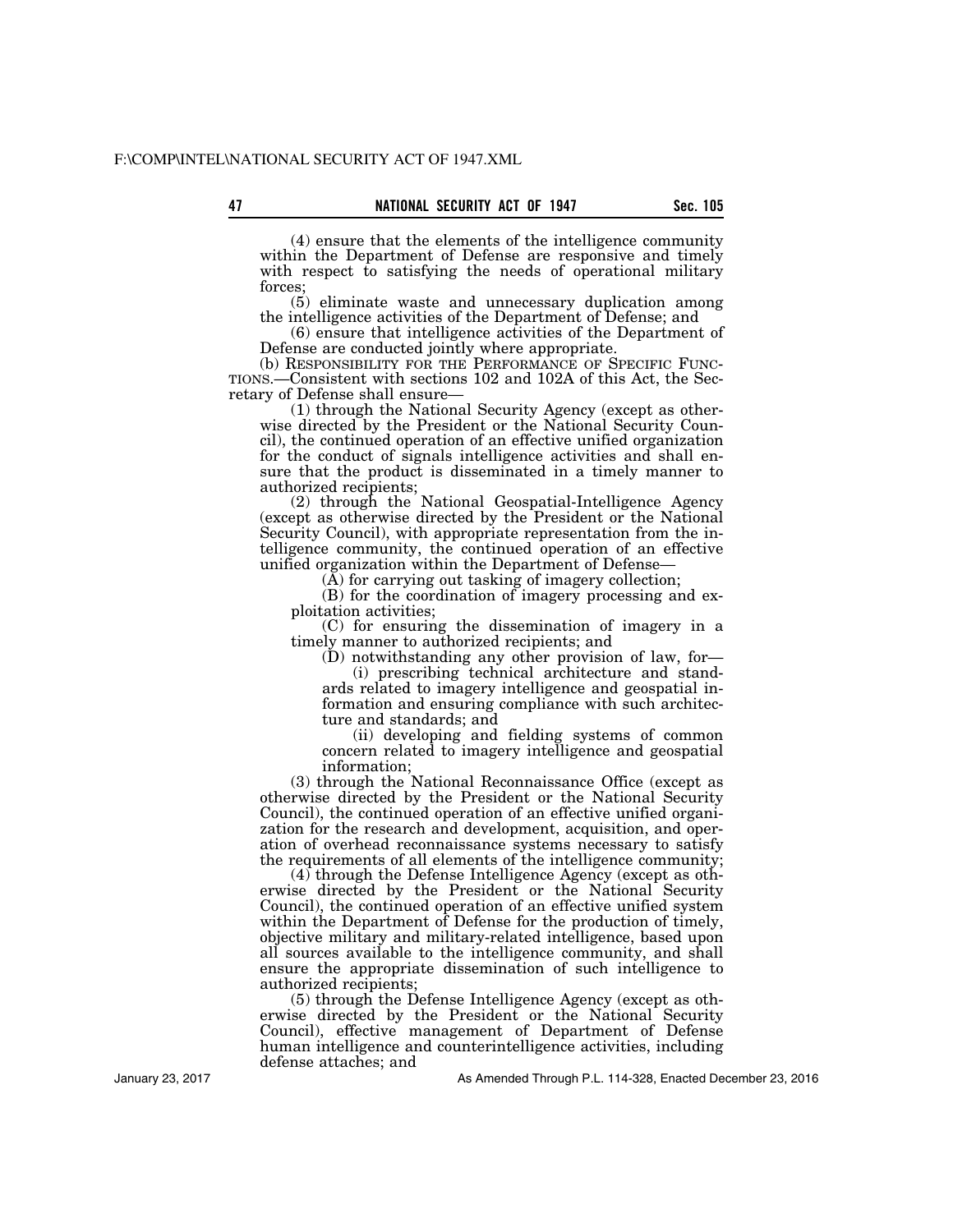(6) that the military departments maintain sufficient capabilities to collect and produce intelligence to meet—

(A) the requirements of the Director of National Intelligence;

(B) the requirements of the Secretary of Defense or the Chairman of the Joint Chiefs of Staff;

(C) the requirements of the unified and specified combatant commands and of joint operations; and

(D) the specialized requirements of the military departments for intelligence necessary to support tactical commanders, military planners, the research and development process, the acquisition of military equipment, and training and doctrine.

(c) EXPENDITURE OF FUNDS BY THE DEFENSE INTELLIGENCE AGENCY.—(1) Subject to paragraphs (2) and (3), the Director of the Defense Intelligence Agency may expend amounts made available to the Director under the National Intelligence Program for human intelligence and counterintelligence activities for objects of a confidential, extraordinary, or emergency nature, without regard to the provisions of law or regulation relating to the expenditure of Government funds.

(2) The Director of the Defense Intelligence Agency may not expend more than five percent of the amounts made available to the Director under the National Intelligence Program for human intelligence and counterintelligence activities for a fiscal year for objects of a confidential, extraordinary, or emergency nature in accordance with paragraph (1) during such fiscal year unless—

(A) the Director notifies the congressional intelligence committees, the Committee on Armed Services of the Senate, and the Committee on Armed Services of the House of Representatives of the intent to expend the amounts; and

(B) 30 days have elapsed from the date on which the Director notifies the congressional intelligence committees, the Committee on Armed Services of the Senate, and the Committee on Armed Services of the House of Representatives in accordance with subparagraph (A).

(3) For each expenditure referred to in paragraph (1), the Director shall certify that such expenditure was made for an object of a confidential, extraordinary, or emergency nature.

(4) Not later than December 31 of each year, the Director of the Defense Intelligence Agency shall submit to the congressional intelligence committees, the Committee on Armed Services of the Senate, and the Committee on Armed Services of the House of Representatives a report on any expenditures made during the preceding fiscal year in accordance with paragraph (1).

(d) USE OF ELEMENTS OF DEPARTMENT OF DEFENSE.—The Secretary of Defense, in carrying out the functions described in this section, may use such elements of the Department of Defense as may be appropriate for the execution of those functions, in addition to, or in lieu of, the elements identified in this section.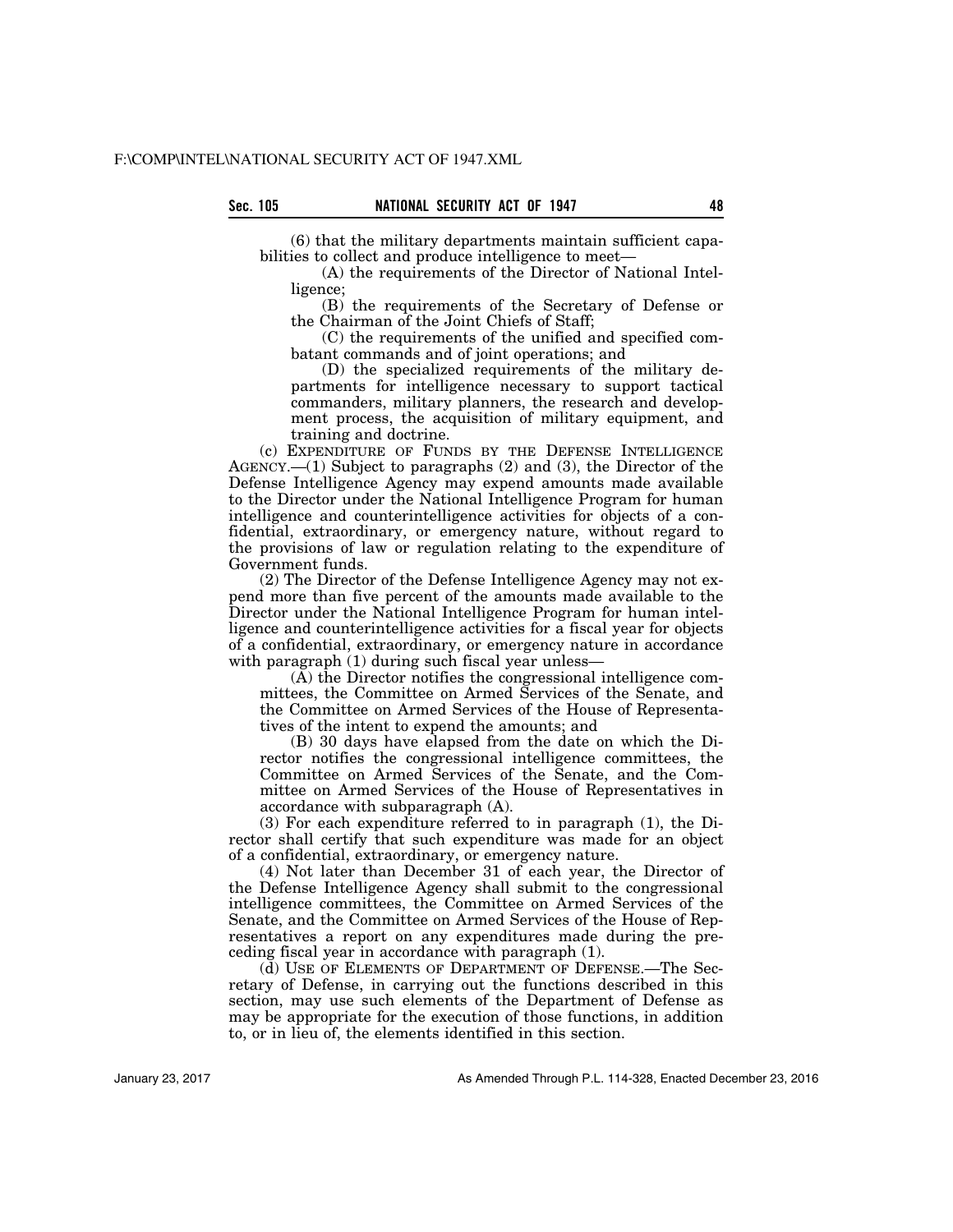# **49 Sec. 105B NATIONAL SECURITY ACT OF 1947**

ASSISTANCE TO UNITED STATES LAW ENFORCEMENT AGENCIES

SEC. 105A. [50 U.S.C. 3039] (a) AUTHORITY TO PROVIDE AS-<br>SISTANCE.—Subject to subsection (b), elements of the intelligence community may, upon the request of a United States law enforcement agency, collect information outside the United States about individuals who are not United States persons. Such elements may collect such information notwithstanding that the law enforcement agency intends to use the information collected for purposes of a law enforcement investigation or counterintelligence investigation.

(b) LIMITATION ON ASSISTANCE BY ELEMENTS OF DEPARTMENT OF DEFENSE.—(1) With respect to elements within the Department of Defense, the authority in subsection (a) applies only to the following:

(A) The National Security Agency.

(B) The National Reconnaissance Office.

(C) The National Geospatial-Intelligence Agency.

(D) The Defense Intelligence Agency.

(2) Assistance provided under this section by elements of the Department of Defense may not include the direct participation of a member of the Army, Navy, Air Force, or Marine Corps in an arrest or similar activity.

(3) Assistance may not be provided under this section by an element of the Department of Defense if the provision of such assistance will adversely affect the military preparedness of the United States.

(4) The Secretary of Defense shall prescribe regulations governing the exercise of authority under this section by elements of the Department of Defense, including regulations relating to the protection of sources and methods in the exercise of such authority.

(c) DEFINITIONS.—For purposes of subsection (a):

(1) The term ''United States law enforcement agency'' means any department or agency of the Federal Government that the Attorney General designates as law enforcement agency for purposes of this section.

(2) The term ''United States person'' means the following: (A) A United States citizen.

(B) An alien known by the intelligence agency concerned to be a permanent resident alien.

(C) An unincorporated association substantially composed of United States citizens or permanent resident aliens.

(D) A corporation incorporated in the United States, except for a corporation directed and controlled by a foreign government or governments.

DISCLOSURE OF FOREIGN INTELLIGENCE ACQUIRED IN CRIMINAL IN- VESTIGATIONS; NOTICE OF CRIMINAL INVESTIGATIONS OF FOREIGN INTELLIGENCE SOURCES

SEC. 105B. [50 U.S.C. 3040] (a) DISCLOSURE OF FOREIGN INTELLIGENCE.—(1) Except as otherwise provided by law and subject to paragraph (2), the Attorney General, or the head of any other department or agency of the Federal Government with law enforcement responsibilities, shall expeditiously disclose to the Director of

As Amended Through P.L. 114-328, Enacted December 23, 2016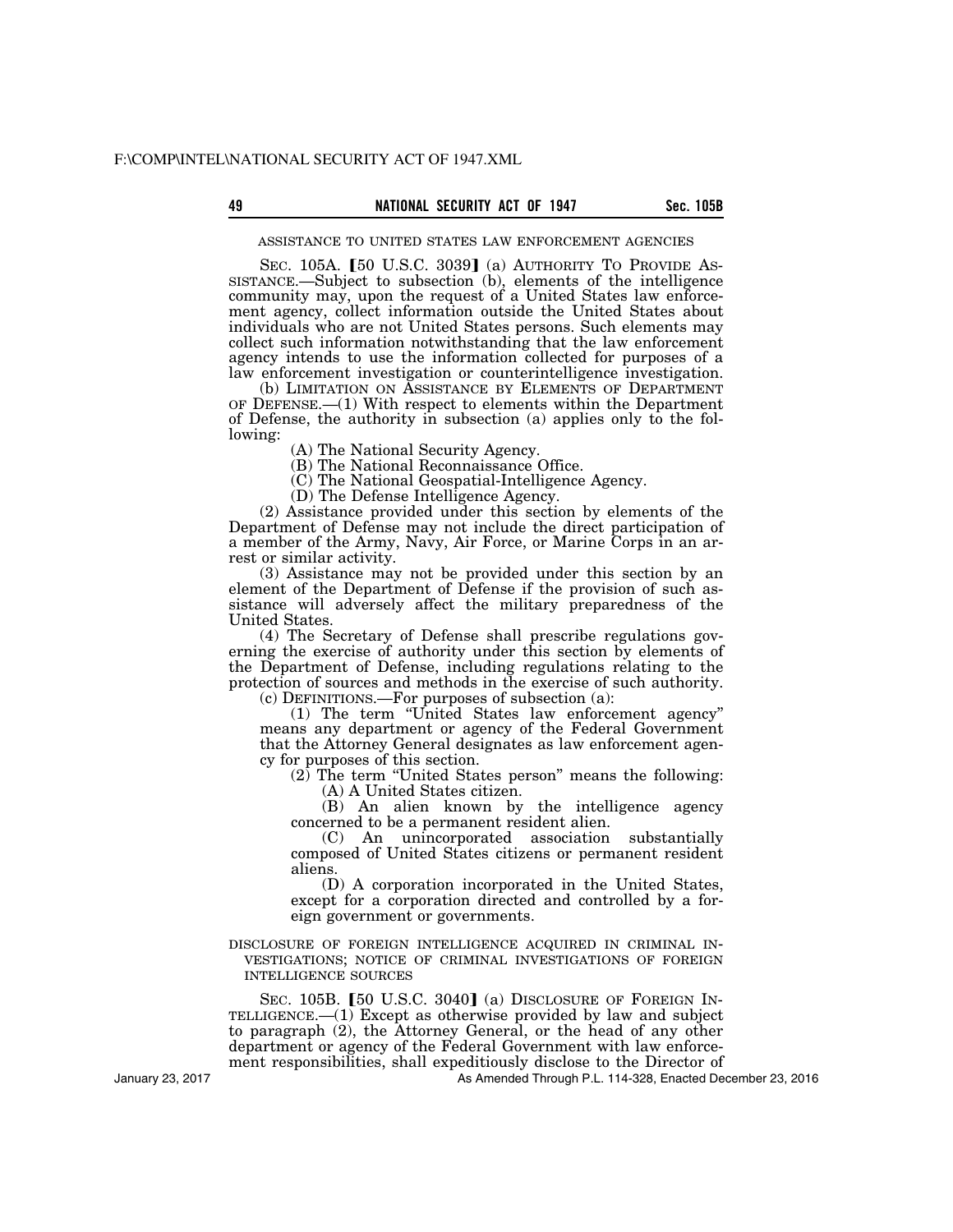# **Sec. 106 NATIONAL SECURITY ACT OF 1947 50**

National Intelligence, pursuant to guidelines developed by the Attorney General in consultation with the Director, foreign intelligence acquired by an element of the Department of Justice or an element of such department or agency, as the case may be, in the course of a criminal investigation.

(2) The Attorney General by regulation and in consultation with the Director may provide for exceptions to the applicability of paragraph (1) for one or more classes of foreign intelligence, or foreign intelligence with respect to one or more targets or matters, if the Attorney General determines that disclosure of such foreign intelligence under that paragraph would jeopardize an ongoing law enforcement investigation or impair other significant law enforcement interests.

(b) PROCEDURES FOR NOTICE OF CRIMINAL INVESTIGATIONS.— Not later than 180 days after the date of enactment of this section, the Attorney General, in consultation with the Director of National Intelligence, shall develop guidelines to ensure that after receipt of a report from an element of the intelligence community of activity of a foreign intelligence source or potential foreign intelligence source that may warrant investigation as criminal activity, the Attorney General provides notice to the Director, within a reasonable period of time, of his intention to commence, or decline to commence, a criminal investigation of such activity.

(c) PROCEDURES.—The Attorney General shall develop procedures for the administration of this section, including the disclosure of foreign intelligence by elements of the Department of Justice, and elements of other departments and agencies of the Federal Government, under subsection (a) and the provision of notice with respect to criminal investigations under subsection (b).

## APPOINTMENT OF OFFICIALS RESPONSIBLE FOR INTELLIGENCE-RELATED ACTIVITIES

SEC.  $106.$ <sup>10</sup> [50 U.S.C. 3041] (a) RECOMMENDATION OF DNI IN CERTAIN APPOINTMENTS.— $(1)$  In the event of a vacancy in a position referred to in paragraph (2), the Director of National Intelligence shall recommend to the President an individual for nomination to fill the vacancy.

(2) Paragraph (1) applies to the following positions:

- (A) The Principal Deputy Director of National Intelligence.
- (B) The Director of the Central Intelligence Agency.

(b) CONCURRENCE OF DNI IN APPOINTMENTS TO POSITIONS IN THE INTELLIGENCE COMMUNITY.—(1) In the event of a vacancy in a position referred to in paragraph (2), the head of the department or agency having jurisdiction over the position shall obtain the concurrence of the Director of National Intelligence before appointing an individual to fill the vacancy or recommending to the President an individual to be nominated to fill the vacancy. If the Director does not concur in the recommendation, the head of the department or agency concerned may not fill the vacancy or make the rec-

January 23, 2017

<sup>10</sup>Section 1014 of the Intelligence Reform and Terrorism Prevention Act of 2004 (Public Law 108–458; 118 Stat. 3663) amended section 106 by striking all after the heading and inserting<br>a new subsection (a). The section designation, while it no longer exists in the law, is shown<br>above in order to reflect the proba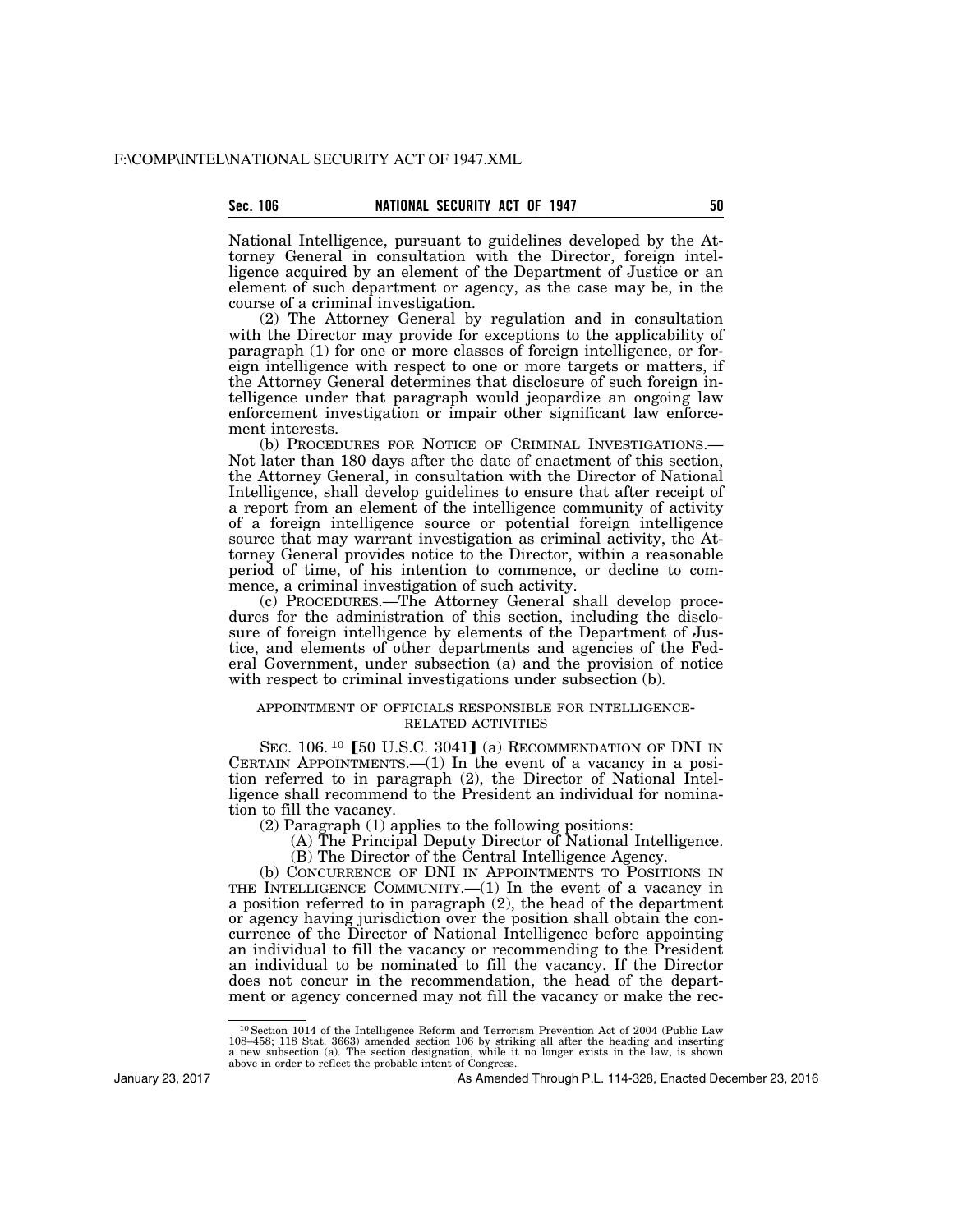ommendation to the President (as the case may be). In the case in which the Director does not concur in such a recommendation, the Director and the head of the department or agency concerned may advise the President directly of the intention to withhold concurrence or to make a recommendation, as the case may be.

(2) Paragraph (1) applies to the following positions:

(A) The Director of the National Security Agency.

(B) The Director of the National Reconnaissance Office.

(C) The Director of the National Geospatial-Intelligence Agency.

(D) The Assistant Secretary of State for Intelligence and Research.

(E) The Director of the Office of Intelligence of the Department of Energy.

(F) The Director of the Office of Counterintelligence of the Department of Energy.

(G) The Assistant Secretary for Intelligence and Analysis of the Department of the Treasury.

(H) The Executive Assistant Director for Intelligence of the Federal Bureau of Investigation or any successor to that position.

(I) 11 The Under Secretary of Homeland Security for Intelligence and Analysis.

(c) CONSULTATION WITH DNI IN CERTAIN POSITIONS.—(1) In the event of a vacancy in a position referred to in paragraph (2), the head of the department or agency having jurisdiction over the position shall consult with the Director of National Intelligence before appointing an individual to fill the vacancy or recommending to the President an individual to be nominated to fill the vacancy.

(2) Paragraph (1) applies to the following positions:

(A) The Director of the Defense Intelligence Agency.

(B) The Assistant Commandant of the Coast Guard for Intelligence.

(C) The Assistant Attorney General designated as the Assistant Attorney General for National Security under section 507A of title 28, United States Code.

**SEC. 106A. [50 U.S.C. 3041a] DIRECTOR OF THE NATIONAL RECONNAIS-SANCE OFFICE.** 

(a) IN GENERAL.—There is a Director of the National Reconnaissance Office.

(b) APPOINTMENT.—The Director of the National Reconnaissance Office shall be appointed by the President, by and with the advice and consent of the Senate.

(c) FUNCTIONS AND DUTIES.—The Director of the National Reconnaissance Office shall be the head of the National Reconnaissance Office and shall discharge such functions and duties as are provided by this Act or otherwise by law or executive order.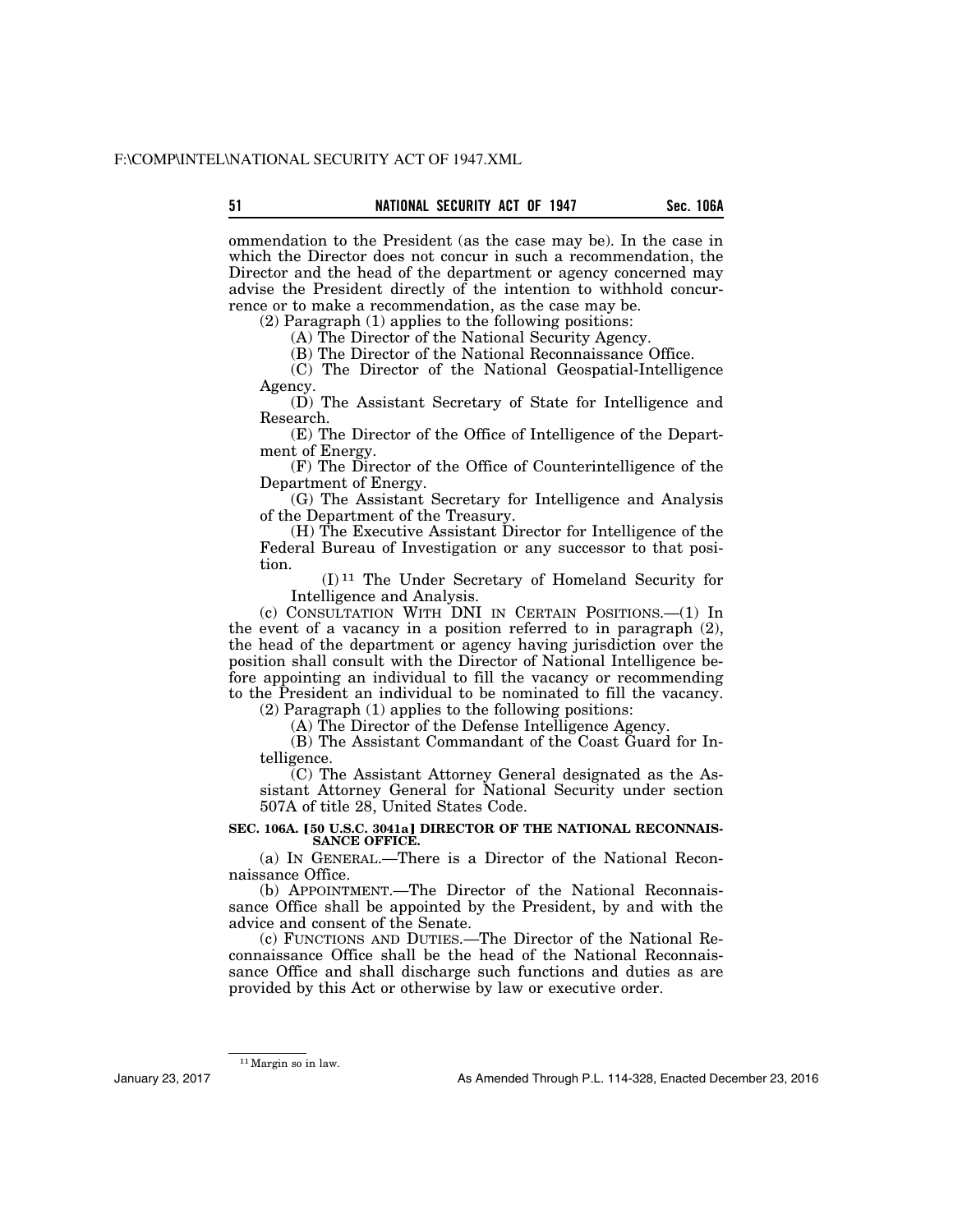# Sec. 107 **NATIONAL SECURITY ACT OF 1947**

# NATIONAL SECURITY RESOURCES BOARD 12

SEC. 107.  $[50 \text{ U.S.C. } 3042]$  (a) The Director of the Office of Defense Mobilization, 13 subject to the direction of the President, is authorized, subject to the civil-service laws and the Classification Act of 1949, 14 to appoint and fix the compensation of such personnel as may be necessary to assist the Director in carrying out his functions.

(b) It shall be the function of the Director of the Office of Defense Mobilization to advise the President concerning the coordination of military, industrial, and civilian mobilization, including—

(1) policies concerning industrial and civilian mobilization in order to assure the most effective mobilization and maximum utilization of the Nation's manpower in the event of war.

(2) programs for the effective use in time of war of the Nation's natural and industrial resources for military and civilian needs, for the maintenance and stabilization of the civilian economy in time of war, and for the adjustment of such economy to war needs and conditions;

(3) policies for unifying, in time of war, the activities of Federal agencies and departments engaged in or concerned with production, procurement, distribution, or transportation of military or civilian supplies, materials, and products;

(4) the relationship between potential supplies of, and potential requirements for, manpower, resources, and productive facilities in time of war;

(5) policies for establishing adequate reserves of strategic and critical material, and for the conservation of these reserves;

(6) the strategic relocation of industries, services, government, and economic activities, the continuous operation of which is essential to the Nation's security.

(c) In performing his functions, the Director of the Office of Defense Mobilization shall utilize to the maximum extent the facilities and resources of the departments and agencies of the Government.

# ANNUAL NATIONAL SECURITY STRATEGY REPORT

SEC. 108. [50 U.S.C. 3043] (a)(1) The President shall transmit to Congress each year a comprehensive report on the national security strategy of the United States (hereinafter in this section referred to as a national security strategy report'').

(2) The national security strategy report for any year shall be transmitted on the date on which the President submits to Con-

January 23, 2017

<sup>&</sup>lt;sup>12</sup> Section 107 deals with emergency preparedness. Section 50 of the Act of September 3, 1954 (68 Stat. 1244), eliminated former subsection (a), relating to the establishment of the National Security Resources Board, and

previously were transferred to the President, were delegated to the Director of the Federal Emergency Management Agency by section 4–102 of Executive Order No. 12148 (July 20, 1979, 44 F.R. 43239, 50 U.S.C. App. 2251 note)

<sup>53</sup> of that title.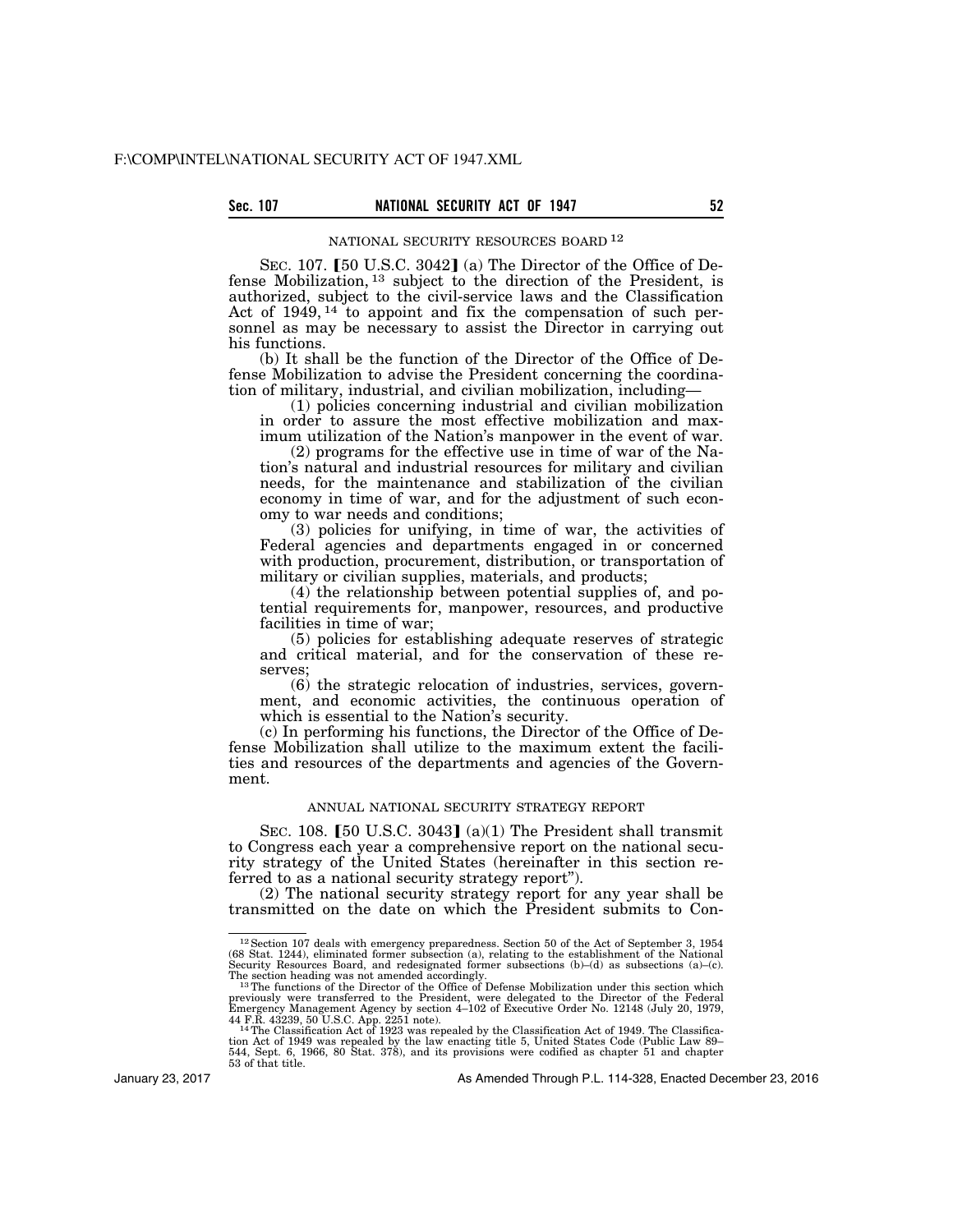gress the budget for the next fiscal year under section 1105 of title 31, United States Code.

(3) Not later than 150 days after the date on which a new President takes office, the President shall transmit to Congress a national security strategy report under this section. That report shall be in addition to the report for that year transmitted at the time specified in paragraph (2).

(b) Each national security strategy report shall set forth the national security strategy of the United States and shall include a comprehensive description and discussion of the following:

(1) The worldwide interests, goals, and objectives of the United States that are vital to the national security of the United States.

(2) The foreign policy, worldwide commitments, and national defense capabilities of the United States necessary to deter aggression and to implement the national security strategy of the United States.

(3) The proposed short-term and long-term uses of the political, economic, military, and other elements of the national power of the United States to protect or promote the interests and achieve the goals and objectives referred to in paragraph (1).

(4) The adequacy of the capabilities of the United States to carry out the national security strategy of the United States, including an evaluation of the balance among the capabilities of all elements of the national power of the United States to support the implementation of the national security strategy.

(5) Such other information as may be necessary to help inform Congress on matters relating to the national security strategy of the United States.

(c) Each national security strategy report shall be transmitted in both a classified and an unclassified form 15.

## **SEC. 108A. [50 U.S.C. 3043a] NATIONAL INTELLIGENCE STRATEGY.**

(a) IN GENERAL.—Beginning in 2017, and once every 4 years thereafter, the Director of National Intelligence shall develop a comprehensive national intelligence strategy to meet national security objectives for the following 4-year period, or a longer period, if appropriate.

(b) REQUIREMENTS.—Each national intelligence strategy required by subsection (a) shall—

(1) delineate a national intelligence strategy consistent with—

(A) the most recent national security strategy report submitted pursuant to section 108;

(B) the strategic plans of other relevant departments and agencies of the United States; and

(C) other relevant national-level plans;

(2) address matters related to national and military intelligence, including counterintelligence;

January 23, 2017

 $^{15}$  Section 944 of division A of Public Law 114-328 proposed to amend subsection (c) by striking "in both a classified form and an unclassified form" and inserting "to Congress in classified form, but may include an un law.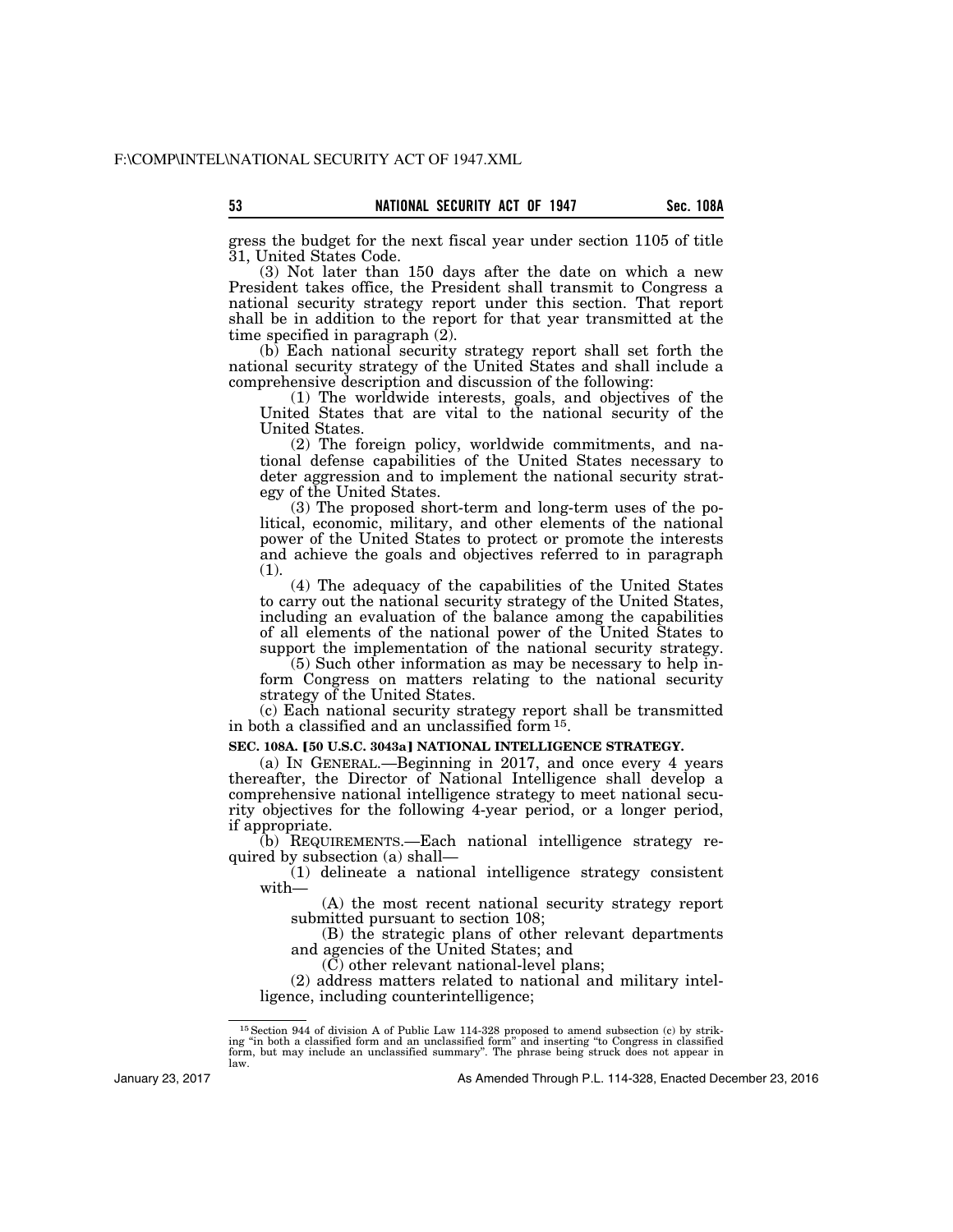(3) identify the major national security missions that the intelligence community is currently pursuing and will pursue in the future to meet the anticipated security environment;

(4) describe how the intelligence community will utilize personnel, technology, partnerships, and other capabilities to pursue the major national security missions identified in paragraph (3);

(5) assess current, emerging, and future threats to the intelligence community, including threats from foreign intelligence and security services and insider threats;

(6) outline the organizational roles and missions of the elements of the intelligence community as part of an integrated enterprise to meet customer demands for intelligence products, services, and support;

(7) identify sources of strategic, institutional, programmatic, fiscal, and technological risk; and

(8) analyze factors that may affect the intelligence community's performance in pursuing the major national security missions identified in paragraph (3) during the following 10-year period.

(c) SUBMISSION TO CONGRESS.—The Director of National Intelligence shall submit to the congressional intelligence committees a report on each national intelligence strategy required by subsection (a) not later than 45 days after the date of the completion of such strategy.

### **SEC. 109. [50 U.S.C. 3044] SOFTWARE LICENSING.**

(a) REQUIREMENT FOR INVENTORIES OF SOFTWARE LICENSES.— The chief information officer of each element of the intelligence community, in consultation with the Chief Information Officer of the Intelligence Community, shall biennially—

(1) conduct an inventory of all existing software licenses of such element, including utilized and unutilized licenses;

(2) assess the actions that could be carried out by such element to achieve the greatest possible economies of scale and associated cost savings in software procurement and usage, including—

(A) increasing the centralization of the management of software licenses;

(B) increasing the regular tracking and maintaining of comprehensive inventories of software licenses using automated discovery and inventory tools and metrics;

(C) analyzing software license data to inform investment decisions; and

(D) providing appropriate personnel with sufficient software licenses management training; and

(3) submit to the Chief Information Officer of the Intelligence Community each inventory required by paragraph (1) and each assessment required by paragraph (2).

(b) INVENTORIES BY THE CHIEF INFORMATION OFFICER OF THE INTELLIGENCE COMMUNITY.—The Chief Information Officer of the Intelligence Community, based on the inventories and assessments required by subsection (a), shall biennially—

January 23, 2017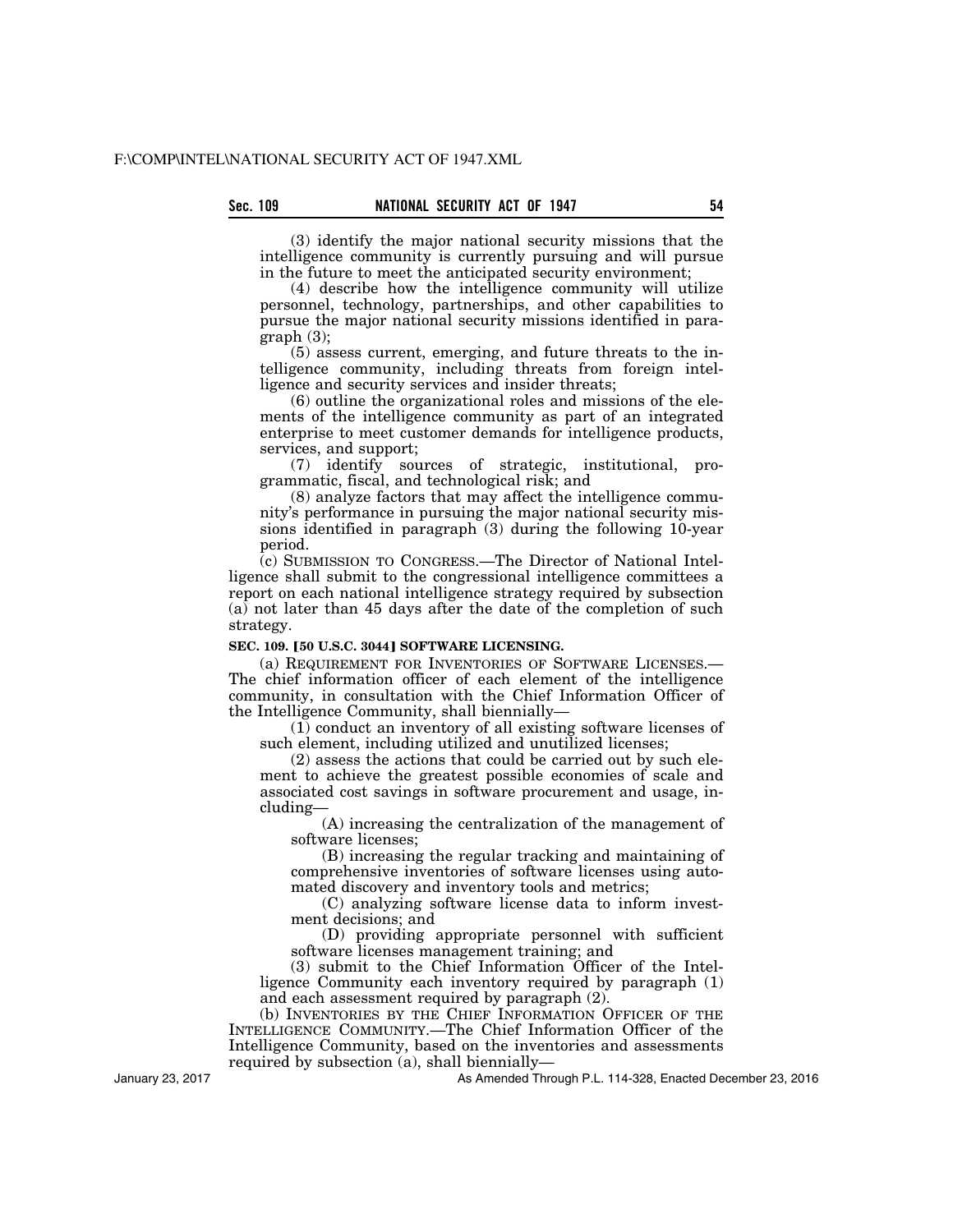(1) compile an inventory of all existing software licenses of the intelligence community, including utilized and unutilized licenses;

(2) assess the actions that could be carried out by the intelligence community to achieve the greatest possible economies of scale and associated cost savings in software procurement and usage, including—

(A) increasing the centralization of the management of software licenses;

(B) increasing the regular tracking and maintaining of comprehensive inventories of software licenses using automated discovery and inventory tools and metrics;

(C) analyzing software license data to inform investment decisions; and

(D) providing appropriate personnel with sufficient software licenses management training; and

(3) based on the assessment required under paragraph (2), make such recommendations with respect to software procurement and usage to the Director of National Intelligence as the Chief Information Officer considers appropriate.

(c) REPORTS TO CONGRESS.—The Chief Information Officer of the Intelligence Community shall submit to the congressional intelligence committees a copy of each inventory compiled under subsection  $(b)(1)$ .

(d) IMPLEMENTATION OF RECOMMENDATIONS.—Not later than 180 days after the date on which the Director of National Intelligence receives recommendations from the Chief Information Officer of the Intelligence Community in accordance with subsection (b)(3), the Director of National Intelligence shall, to the extent practicable, issue guidelines for the intelligence community on software procurement and usage based on such recommendations.

### NATIONAL MISSION OF NATIONAL GEOSPATIAL-INTELLIGENCE AGENCY

SEC. 110.  $[50 \text{ U.S.C. } 3045]$  (a) In GENERAL.—In addition to the Department of Defense missions set forth in section 442 of title 10, United States Code, the National Geospatial-Intelligence Agency shall support the geospatial intelligence requirements of the Department of State and other departments and agencies of the United States outside the Department of Defense.

(b) REQUIREMENTS AND PRIORITIES.—The Director of National Intelligence shall establish requirements and priorities governing the collection of national intelligence by the National Geospatial-Intelligence Agency under subsection (a).

(c) CORRECTION OF DEFICIENCIES.—The Director of National Intelligence shall develop and implement such programs and policies as the Director and the Secretary of Defense jointly determine necessary to review and correct deficiencies identified in the capabilities of the National Geospatial-Intelligence Agency to accomplish assigned national missions, including support to the allsource analysis and production process. The Director shall consult with the Secretary of Defense on the development and implementation of such programs and policies. The Secretary shall obtain the advice of the Chairman of the Joint Chiefs of Staff regarding the

As Amended Through P.L. 114-328, Enacted December 23, 2016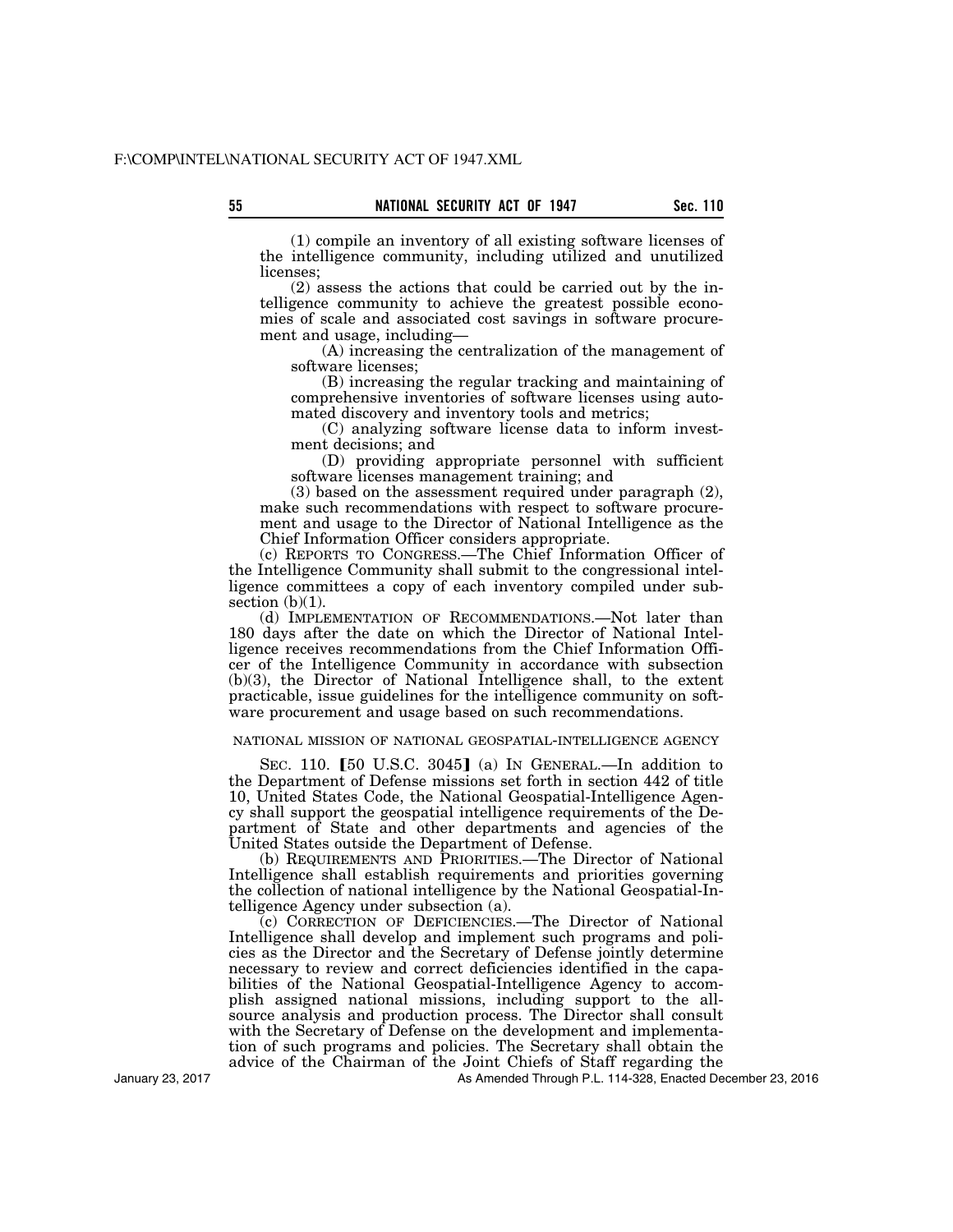| ec.<br>۹ |  |  |
|----------|--|--|
|          |  |  |

matters on which the Director and the Secretary are to consult under the preceding sentence.

**Section 111 was repealed by section 1075 of Public Law 108–** 458 (Act of December 17, 2004, 118 Stat. 3694); 50 U.S.C. 3046.

## RESTRICTIONS ON INTELLIGENCE SHARING WITH THE UNITED NATIONS

SEC. 112. [50 U.S.C. 3047] (a) PROVISION OF INTELLIGENCE IN-FORMATION TO THE UNITED NATIONS.—(1) No United States intelligence information may be provided to the United Nations or any organization affiliated with the United Nations, or to any officials or employees thereof, unless the President certifies to the appropriate committees of Congress that the Director of National Intelligence, in consultation with the Secretary of State and the Secretary of Defense, has established and implemented procedures, and has worked with the United Nations to ensure implementation of procedures, for protecting from unauthorized disclosure United States intelligence sources and methods connected to such information.

(2) Paragraph (1) may be waived upon written certification by the President to the appropriate committees of Congress that providing such information to the United Nations or an organization affiliated with the United Nations, or to any officials or employees thereof, is in the national security interests of the United States.

(b) DELEGATION OF DUTIES.—The President may not delegate or assign the duties of the President under this section.

(c) RELATIONSHIP TO EXISTING LAW.—Nothing in this section shall be construed to—

(1) impair or otherwise affect the authority of the Director of National Intelligence to protect intelligence sources and methods from unauthorized disclosure pursuant to section  $103(c)(7)$  of this Act <sup>16</sup>; or

(2) supersede or otherwise affect the provisions of title V of this Act.

(d) DEFINITION.—As used in this section, the term ''appropriate committees of Congress'' means the Committee on Foreign Relations and the Select Committee on Intelligence of the Senate and the Committee on Foreign Relations and the Permanent Select Committee on Intelligence of the House of Representatives.

### DETAIL OF INTELLIGENCE COMMUNITY PERSONNEL—INTELLIGENCE COMMUNITY ASSIGNMENT PROGRAM

SEC. 113.  $[50 \text{ U.S.C. } 3048]$  (a) DETAIL.—(1) Notwithstanding any other provision of law, the head of a department with an element in the intelligence community or the head of an intelligence community agency or element may detail any employee within that department, agency, or element to serve in any position in the Intelligence Community Assignment Program on a reimbursable or a nonreimbursable basis.

January 23, 2017

<sup>&</sup>lt;sup>16</sup>The amendment made by section  $1072(a)(4)$  of Public Law 108–458 (118 Stat. 3692) to strike "section 103 $\alpha$ (i) of this Act'' and insert "section 102 $\alpha$ (i) of this Act'' could not be executed because the matter purported to be struck does not appear.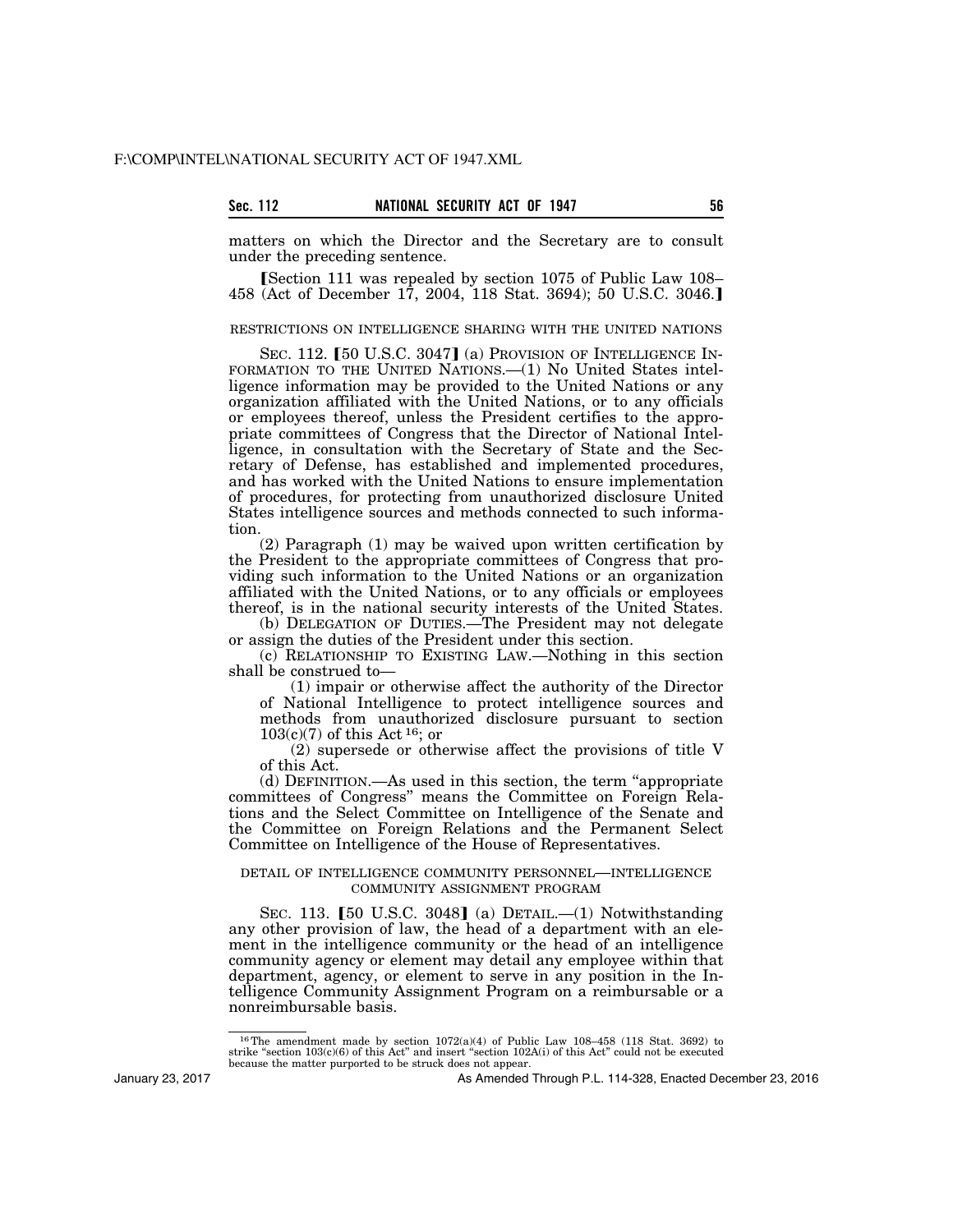(2) Nonreimbursable details may be for such periods as are agreed to between the heads of the parent and host agencies, up to a maximum of three years, except that such details may be extended for a period not to exceed one year when the heads of the parent and host agencies determine that such extension is in the public interest.

(b) BENEFITS, ALLOWANCES, TRAVEL, INCENTIVES.—(1) An employee detailed under subsection (a) may be authorized any benefit, allowance, travel, or incentive otherwise provided to enhance staffing by the organization from which the employee is detailed.

(2) The head of an agency of an employee detailed under subsection (a) may pay a lodging allowance for the employee subject to the following conditions:

(A) The allowance shall be the lesser of the cost of the lodging or a maximum amount payable for the lodging as established jointly by the Director of National Intelligence and—

(i) with respect to detailed employees of the Department of Defense, the Secretary of Defense; and

(ii) with respect to detailed employees of other agencies and departments, the head of such agency or department.

(B) The detailed employee maintains a primary residence for the employee's immediate family in the local commuting area of the parent agency duty station from which the employee regularly commuted to such duty station before the detail.

(C) The lodging is within a reasonable proximity of the host agency duty station.

(D) The distance between the detailed employee's parent agency duty station and the host agency duty station is greater than 20 miles.

(E) The distance between the detailed employee's primary residence and the host agency duty station is 10 miles greater than the distance between such primary residence and the employees parent duty station.

(F) The rate of pay applicable to the detailed employee does not exceed the rate of basic pay for grade GS–15 of the General Schedule.

# NON-REIMBURSABLE DETAIL OF OTHER PERSONNEL

SEC. 113A. [50 U.S.C. 3049] An officer or employee of the United States or member of the Armed Forces may be detailed to the staff of an element of the intelligence community funded through the National Intelligence Program from another element of the intelligence community or from another element of the United States Government on a non-reimbursable basis, as jointly agreed to by the heads of the receiving and detailing elements, for a period not to exceed three years. This section does not limit any other source of authority for reimbursable or non-reimbursable details. A non-reimbursable detail made under this section shall not be considered an augmentation of the appropriations of the receiving element of the intelligence community.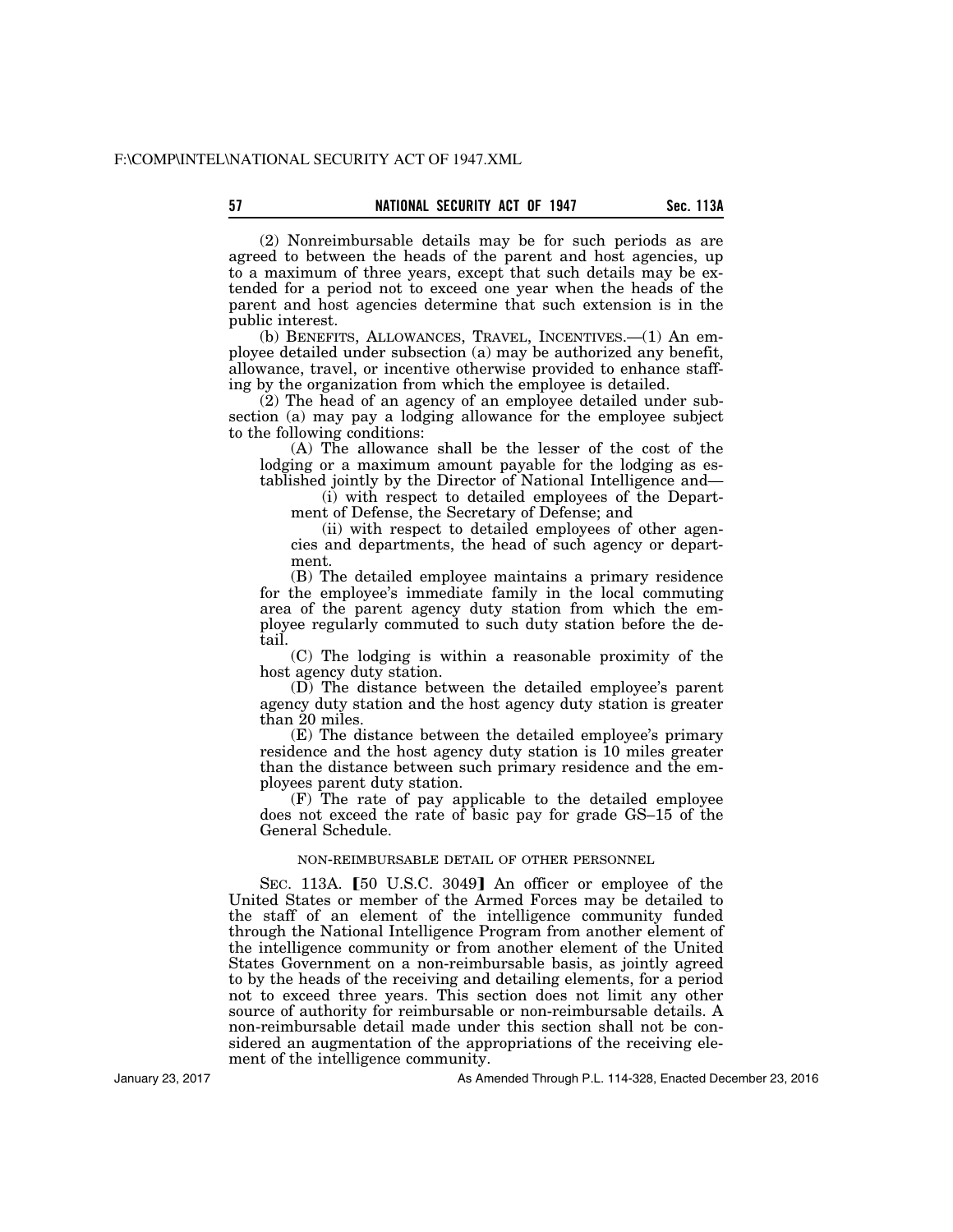## ANNUAL REPORT ON HIRING AND RETENTION OF MINORITY EMPLOYEES 17

SEC. 114. [50 U.S.C. 3050]

(a) The Director of National Intelligence shall, on an annual basis, submit to Congress a report on the employment of covered persons within each element of the intelligence community for the preceding fiscal year.

(b) Each such report shall include disaggregated data by category of covered person from each element of the intelligence community on the following:

(1) Of all individuals employed in the element during the fiscal year involved, the aggregate percentage of such individuals who are covered persons.

(2) Of all individuals employed in the element during the fiscal year involved at the levels referred to in subparagraphs (A) and (B), the percentage of covered persons employed at such levels:

(A) Positions at levels 1 through 15 of the General Schedule.

(B) Positions at levels above GS–15.

(3) Of all individuals hired by the element involved during the fiscal year involved, the percentage of such individuals who are covered persons.

(c) Each such report shall be submitted in unclassified form, but may contain a classified annex.

(d) Nothing in this section shall be construed as providing for the substitution of any similar report required under another provision of law.

(e) In this section the term ''covered persons'' means—

(1) racial and ethnic minorities;

(2) women; and

(3) individuals with disabilities.

# LIMITATION ON ESTABLISHMENT OR OPERATION OF DIPLOMATIC INTELLIGENCE SUPPORT CENTERS

SEC. 115. [50 U.S.C. 3052] (a) IN GENERAL.—(1) A diplomatic intelligence support center may not be established, operated, or maintained without the prior approval of the Director of National Intelligence.

(2) The Director may only approve the establishment, operation, or maintenance of a diplomatic intelligence support center if the Director determines that the establishment, operation, or maintenance of such center is required to provide necessary intelligence support in furtherance of the national security interests of the United States.

(b) PROHIBITION OF USE OF APPROPRIATIONS.—Amounts appropriated pursuant to authorizations by law for intelligence and intelligence-related activities may not be obligated or expended for the establishment, operation, or maintenance of a diplomatic intel-

January 23, 2017

<sup>&</sup>lt;sup>17</sup>The heading for section 114, as amended by section  $329(c)(2)(A)$  of Public Law 113–126 (as shown above), does not reflect the style as it appears in the enacted law. The enacted law for this element appears in all caps boldface type.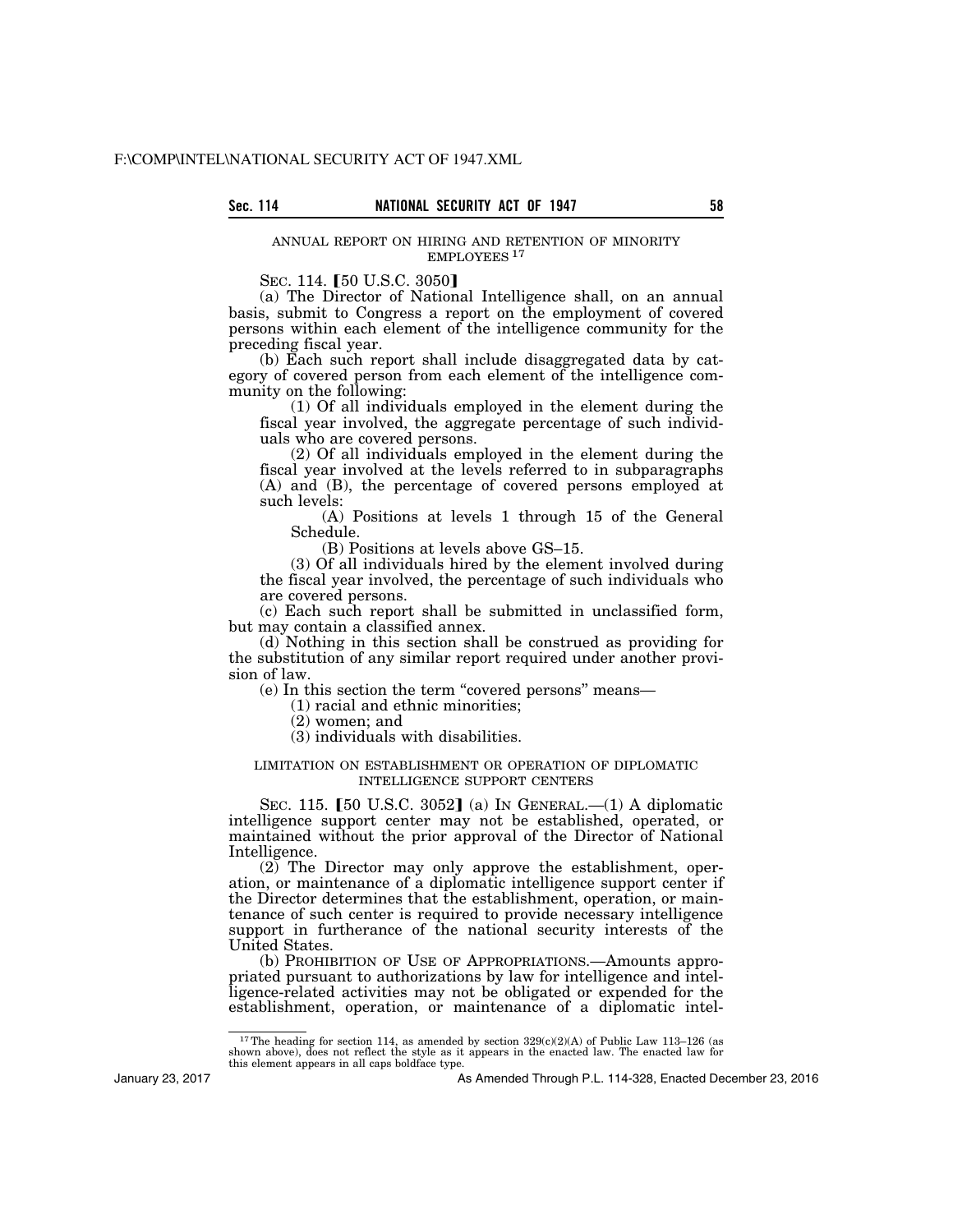ligence support center that is not approved by the Director of National Intelligence.

(c) DEFINITIONS.—In this section:

(1) The term ''diplomatic intelligence support center'' means an entity to which employees of the various elements of the intelligence community (as defined in section  $3(4)$ ) are detailed for the purpose of providing analytical intelligence support that—

(A) consists of intelligence analyses on military or political matters and expertise to conduct limited assessments and dynamic taskings for a chief of mission; and

(B) is not intelligence support traditionally provided to a chief of mission by the Director of National Intelligence.

(2) The term "chief of mission" has the meaning given that term by section 102(3) of the Foreign Service Act of 1980 (22 U.S.C. 3902(3)), and includes ambassadors at large and ministers of diplomatic missions of the United States, or persons appointed to lead United States offices abroad designated by the Secretary of State as diplomatic in nature.

(d) TERMINATION.—This section shall cease to be effective on October 1, 2000.

### TRAVEL ON ANY COMMON CARRIER FOR CERTAIN INTELLIGENCE COLLECTION PERSONNEL

SEC. 116. [50 U.S.C. 3053] (a) In GENERAL.—Notwithstanding any other provision of law, the Director of National Intelligence may authorize travel on any common carrier when such travel, in the discretion of the Director—

(1) is consistent with intelligence community mission requirements, or

(2) is required for cover purposes, operational needs, or other exceptional circumstances necessary for the successful performance of an intelligence community mission.

(b) AUTHORIZED DELEGATION OF DUTY.—The Director of National Intelligence may only delegate the authority granted by this section to the Principal Deputy Director of National Intelligence, or with respect to employees of the Central Intelligence Agency, to the Director of the Central Intelligence Agency<sup>18</sup>, who may delegate such authority to other appropriate officials of the Central Intelligence Agency.

# POW/MIA ANALYTIC CAPABILITY

SEC. 117. [50 U.S.C. 3054] (a) REQUIREMENT.—(1) The Director of National Intelligence shall, in consultation with the Secretary of Defense, establish and maintain in the intelligence community an analytic capability with responsibility for intelligence in support of the activities of the United States relating to individuals

January 23, 2017

<sup>&</sup>lt;sup>18</sup>The amendment made by section  $1072(a)(5)$  to strike "to the Deputy Director of Central Intelligence, or with respect to employees of the Central Intelligence Agency**[**, **]** the Director may delegate such authority to t not appear.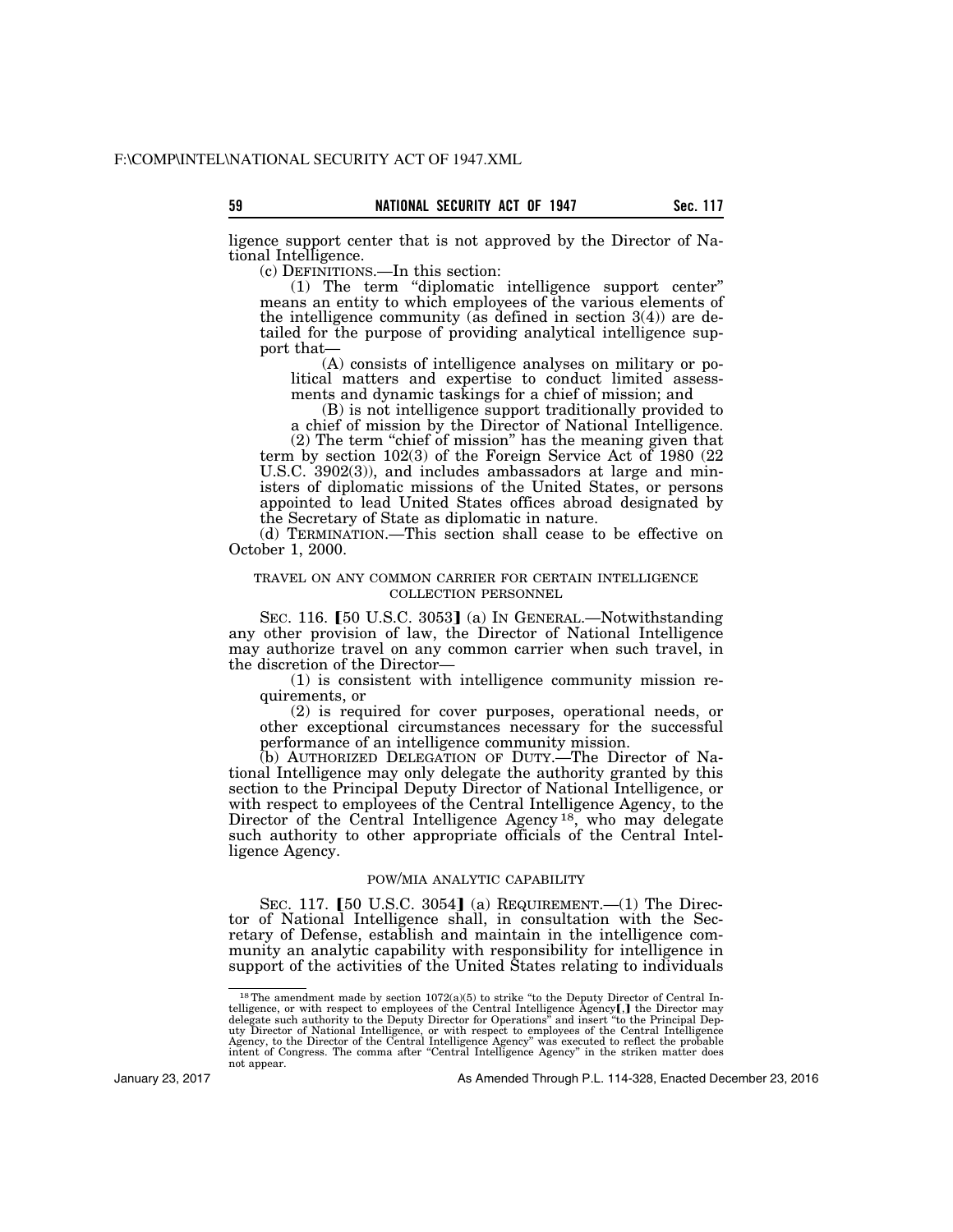who, after December 31, 1990, are unaccounted for United States personnel.

(2) The analytic capability maintained under paragraph (1) shall be known as the "POW/MIA analytic capability of the intelligence community''.

(b) UNACCOUNTED FOR UNITED STATES PERSONNEL.—In this section, the term "unaccounted for United States personnel" means the following:

(1) Any missing person (as that term is defined in section 1513(1) of title 10, United States Code).

(2) Any United States national who was killed while engaged in activities on behalf of the United States and whose remains have not been repatriated to the United States.

# ANNUAL REPORT ON FINANCIAL INTELLIGENCE ON TERRORIST ASSETS

SEC. 118.  $[50 \text{ U.S.C. } 3055]$  (a) ANNUAL REPORT.—On a annual basis, the Secretary of the Treasury (acting through the head of the Office of Intelligence Support) shall submit a report to the appropriate congressional committees that fully informs the committees concerning operations against terrorist financial networks. Each such report shall include with respect to the preceding one-year period—

(1) the total number of asset seizures, designations, and other actions against individuals or entities found to have engaged in financial support of terrorism;

(2) the total number of physical searches of offices, residences, or financial records of individuals or entities suspected of having engaged in financial support for terrorist activity; and

(3) whether the financial intelligence information seized in these cases has been shared on a full and timely basis with the all departments, agencies, and other entities of the United States Government involved in intelligence activities participating in the Foreign Terrorist Asset Tracking Center.

(b) IMMEDIATE NOTIFICATION FOR EMERGENCY DESIGNATION.— In the case of a designation of an individual or entity, or the assets of an individual or entity, as having been found to have engaged in terrorist activities, the Secretary of the Treasury shall report such designation within 24 hours of such a designation to the appropriate congressional committees.

(c) SUBMITTAL DATE OF REPORTS TO CONGRESSIONAL INTEL-LIGENCE COMMITTEES.—In the case of the reports required to be submitted under subsection (a) to the congressional intelligence committees, the submittal dates for such reports shall be as provided in section 507.

(d) APPROPRIATE CONGRESSIONAL COMMITTEES DEFINED.—In this section, the term ''appropriate congressional committees'' means the following:

(1) The Permanent Select Committee on Intelligence, the Committee on Appropriations, the Committee on Armed Services, and the Committee on Financial Services of the House of Representatives.

As Amended Through P.L. 114-328, Enacted December 23, 2016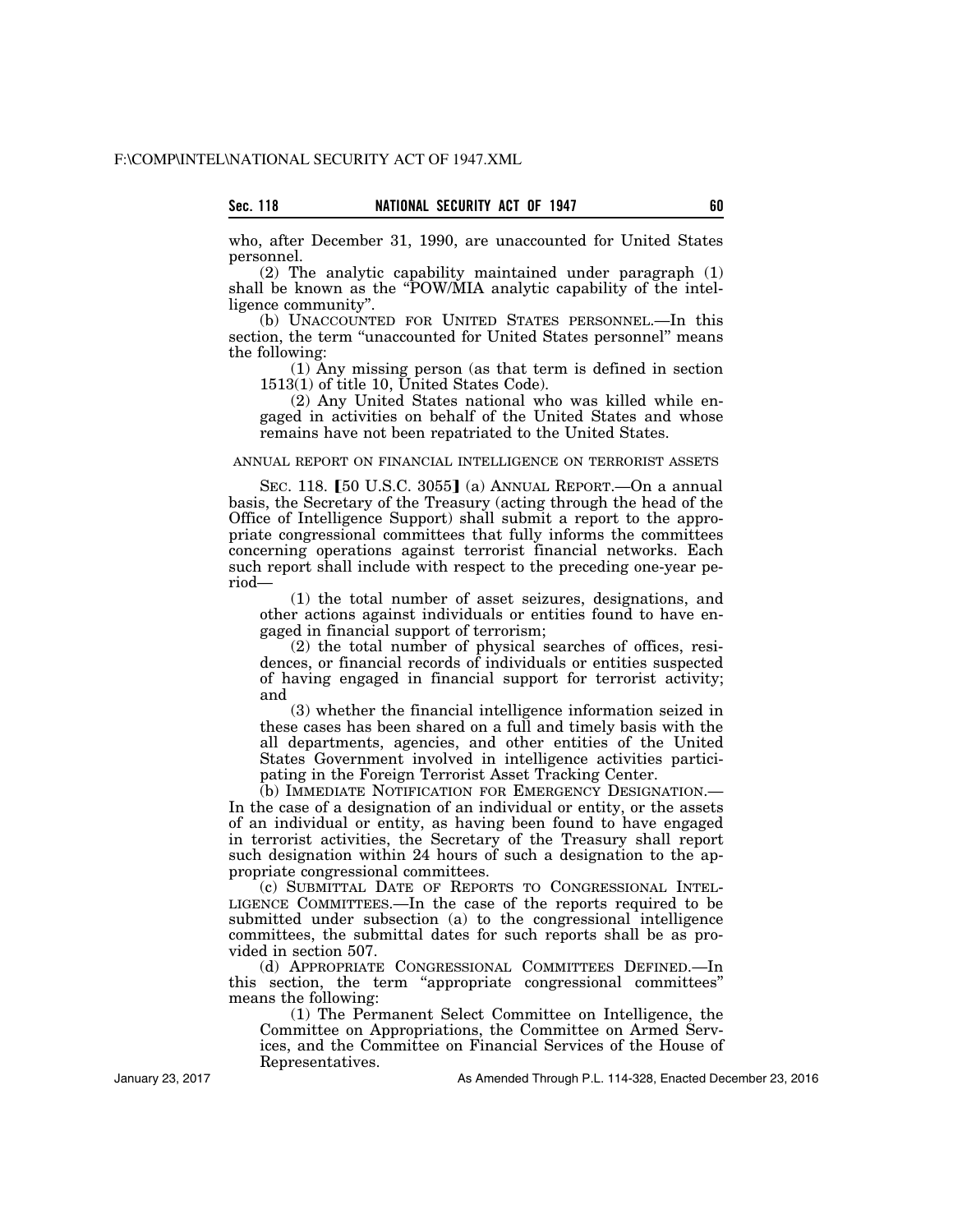**61 Sec. 119 NATIONAL SECURITY ACT OF 1947** 

(2) The Select Committee on Intelligence, the Committee on Appropriations, the Committee on Armed Services, and the Committee on Banking, Housing, and Urban Affairs of the Senate.

# NATIONAL COUNTERTERRORISM CENTER

SEC. 119. [50 U.S.C. 3056] (a) ESTABLISHMENT OF CENTER.-There is within the Office of the Director of National Intelligence a National Counterterrorism Center.

(b) DIRECTOR OF NATIONAL COUNTERTERRORISM CENTER.—(1) There is a Director of the National Counterterrorism Center, who shall be the head of the National Counterterrorism Center, and who shall be appointed by the President, by and with the advice and consent of the Senate.

(2) The Director of the National Counterterrorism Center may not simultaneously serve in any other capacity in the executive branch.

(c) REPORTING.—(1) The Director of the National Counterterrorism Center shall report to the Director of National Intelligence with respect to matters described in paragraph (2) and the President with respect to matters described in paragraph (3).

(2) The matters described in this paragraph are as follows:

(A) The budget and programs of the National Counterterrorism Center.

(B) The activities of the Directorate of Intelligence of the National Counterterrorism Center under subsection (i).

(C) The conduct of intelligence operations implemented by other elements of the intelligence community; and

(3) The matters described in this paragraph are the planning and progress of joint counterterrorism operations (other than intelligence operations).

(d) PRIMARY MISSIONS.—The primary missions of the National Counterterrorism Center shall be as follows:

(1) To serve as the primary organization in the United States Government for analyzing and integrating all intelligence possessed or acquired by the United States Government pertaining to terrorism and counterterrorism, excepting intelligence pertaining exclusively to domestic terrorists and domestic counterterrorism.

(2) To conduct strategic operational planning for counterterrorism activities, integrating all instruments of national power, including diplomatic, financial, military, intelligence, homeland security, and law enforcement activities within and among agencies.

 $(3)$  To assign roles and responsibilities as part of its strategic operational planning duties to lead Departments or agencies, as appropriate, for counterterrorism activities that are consistent with applicable law and that support counterterrorism strategic operational plans, but shall not direct the execution of any resulting operations.

(4) To ensure that agencies, as appropriate, have access to and receive all-source intelligence support needed to execute

As Amended Through P.L. 114-328, Enacted December 23, 2016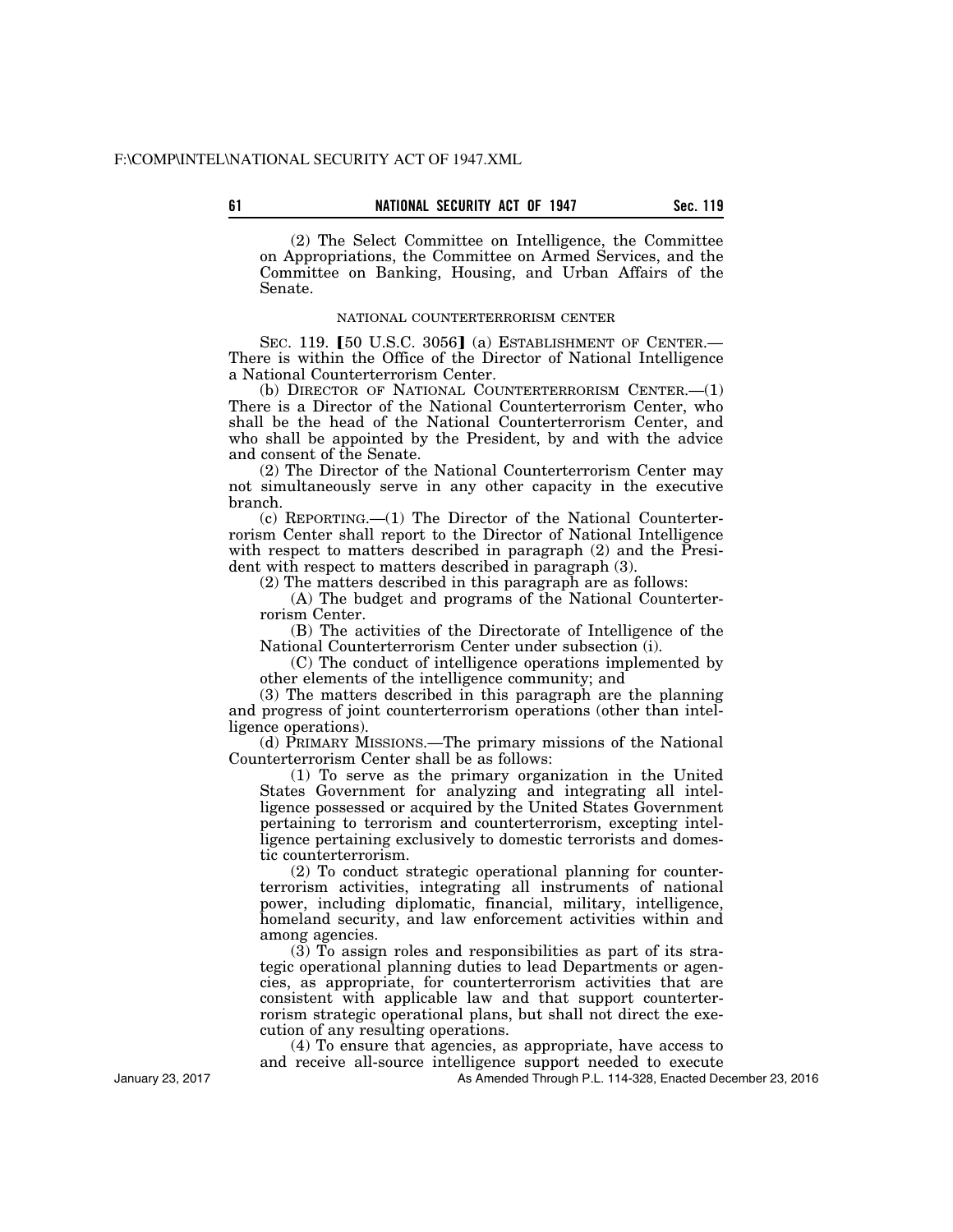their counterterrorism plans or perform independent, alternative analysis.

(5) To ensure that such agencies have access to and receive intelligence needed to accomplish their assigned activities.

(6) To serve as the central and shared knowledge bank on known and suspected terrorists and international terror groups, as well as their goals, strategies, capabilities, and networks of contacts and support.

(e) DOMESTIC COUNTERTERRORISM INTELLIGENCE.—(1) The Center may, consistent with applicable law, the direction of the President, and the guidelines referred to in section 102A(b), receive intelligence pertaining exclusively to domestic counterterrorism from any Federal, State, or local government or other source necessary to fulfill its responsibilities and retain and disseminate such intelligence.

(2) Any agency authorized to conduct counterterrorism activities may request information from the Center to assist it in its responsibilities, consistent with applicable law and the guidelines referred to in section 102A(b).

(f) DUTIES AND RESPONSIBILITIES OF DIRECTOR.—(1) The Director of the National Counterterrorism Center shall—

(A) serve as the principal adviser to the Director of National Intelligence on intelligence operations relating to counterterrorism;

(B) provide strategic operational plans for the civilian and military counterterrorism efforts of the United States Government and for the effective integration of counterterrorism intelligence and operations across agency boundaries, both inside and outside the United States;

(C) advise the Director of National Intelligence on the extent to which the counterterrorism program recommendations and budget proposals of the departments, agencies, and elements of the United States Government conform to the priorities established by the President;

(D) disseminate terrorism information, including current terrorism threat analysis, to the President, the Vice President, the Secretaries of State, Defense, and Homeland Security, the Attorney General, the Director of the Central Intelligence Agency, and other officials of the executive branch as appropriate, and to the appropriate committees of Congress;

(E) support the Department of Justice and the Department of Homeland Security, and other appropriate agencies, in fulfillment of their responsibilities to disseminate terrorism information, consistent with applicable law, guidelines referred to in section 102A(b), Executive orders and other Presidential guidance, to State and local government officials, and other entities, and coordinate dissemination of terrorism information to foreign governments as approved by the Director of National Intelligence;

(F) develop a strategy for combining terrorist travel intelligence operations and law enforcement planning and operations into a cohesive effort to intercept terrorists, find terrorist travel facilitators, and constrain terrorist mobility;

As Amended Through P.L. 114-328, Enacted December 23, 2016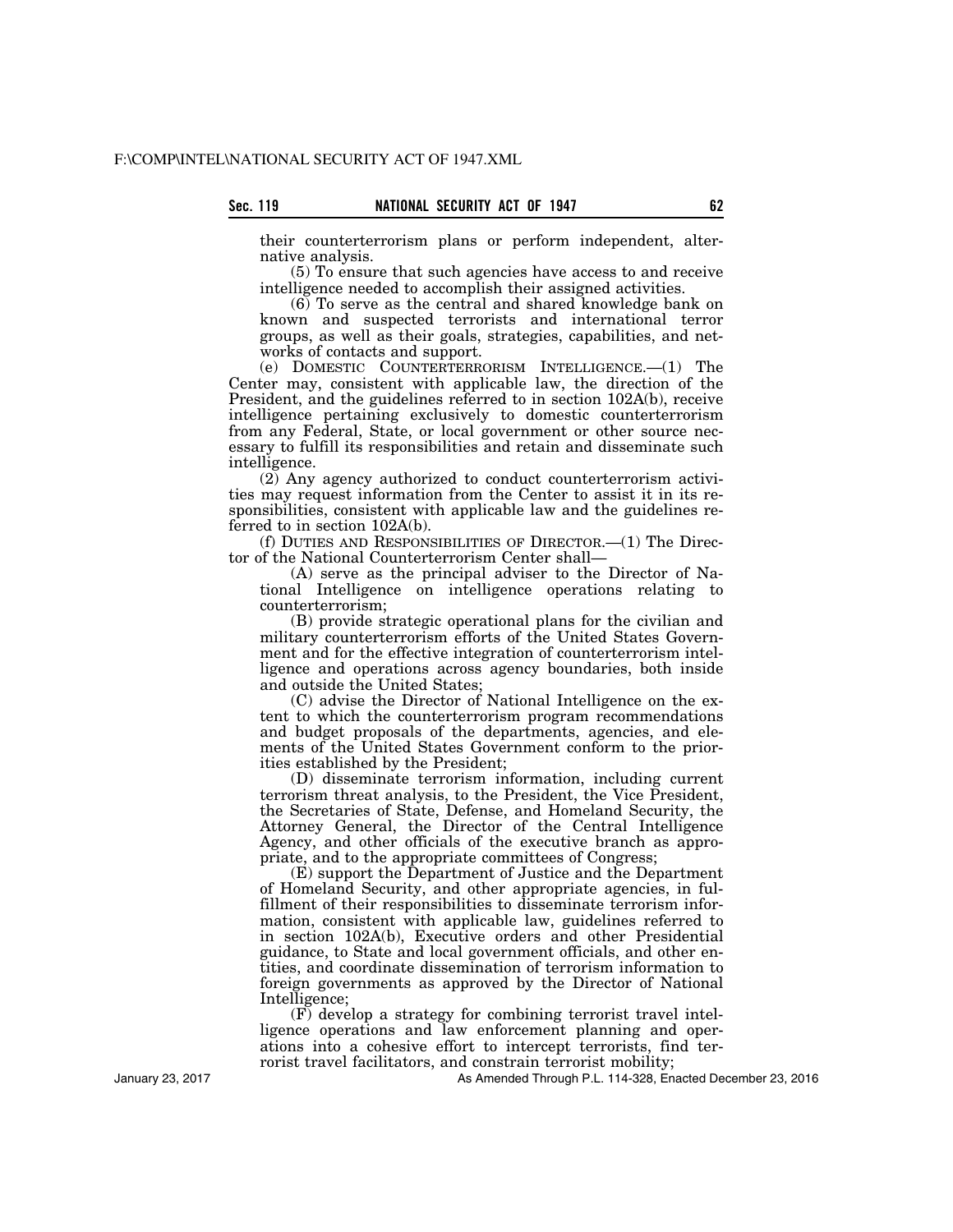(G) have primary responsibility within the United States Government for conducting net assessments of terrorist threats;

(H) consistent with priorities approved by the President, assist the Director of National Intelligence in establishing requirements for the intelligence community for the collection of terrorism information; and

(I) perform such other duties as the Director of National Intelligence may prescribe or are prescribed by law.

 $(2)$  Nothing in paragraph  $(1)(G)$  shall limit the authority of the departments and agencies of the United States to conduct net assessments.

(g) LIMITATION.—The Director of the National Counterterrorism Center may not direct the execution of counterterrorism operations.

(h) RESOLUTION OF DISPUTES.—The Director of National Intelligence shall resolve disagreements between the National Counterterrorism Center and the head of a department, agency, or element of the United States Government on designations, assignments, plans, or responsibilities under this section. The head of such a department, agency, or element may appeal the resolution of the disagreement by the Director of National Intelligence to the President.

(i) DIRECTORATE OF INTELLIGENCE.—The Director of the National Counterterrorism Center shall establish and maintain within the National Counterterrorism Center a Directorate of Intelligence which shall have primary responsibility within the United States Government for analysis of terrorism and terrorist organizations (except for purely domestic terrorism and domestic terrorist organizations) from all sources of intelligence, whether collected inside or outside the United States.

(i) DIRECTORATE OF STRATEGIC OPERATIONAL PLANNING.--(1) The Director of the National Counterterrorism Center shall establish and maintain within the National Counterterrorism Center a Directorate of Strategic Operational Planning which shall provide strategic operational plans for counterterrorism operations conducted by the United States Government.

(2) Strategic operational planning shall include the mission, objectives to be achieved, tasks to be performed, interagency coordination of operational activities, and the assignment of roles and responsibilities.

(3) The Director of the National Counterterrorism Center shall monitor the implementation of strategic operational plans, and shall obtain information from each element of the intelligence community, and from each other department, agency, or element of the United States Government relevant for monitoring the progress of such entity in implementing such plans.

# NATIONAL COUNTER PROLIFERATION CENTER

SEC. 119A.  $[50 \text{ U.S.C. } 3057]$  (a) ESTABLISHMENT.  $-(1)$  The President shall establish a National Counter Proliferation Center, taking into account all appropriate government tools to prevent and halt the proliferation of weapons of mass destruction, their delivery systems, and related materials and technologies.

As Amended Through P.L. 114-328, Enacted December 23, 2016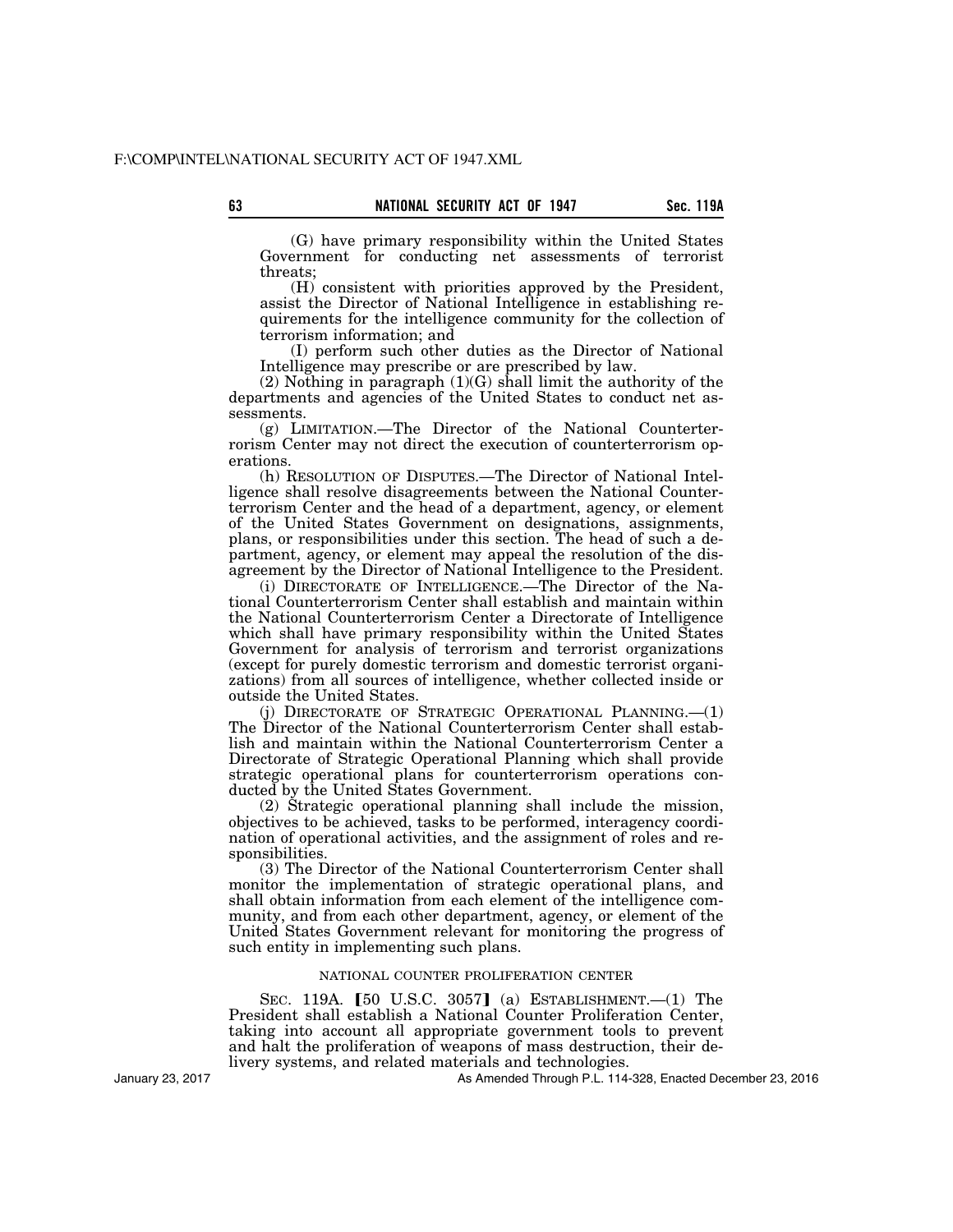(2) The head of the National Counter Proliferation Center shall be the Director of the National Counter Proliferation Center, who shall be appointed by the Director of National Intelligence.

(3) The National Counter Proliferation Center shall be located within the Office of the Director of National Intelligence.

(b) MISSIONS AND OBJECTIVES.—In establishing the National Counter Proliferation Center, the President shall address the following missions and objectives to prevent and halt the proliferation of weapons of mass destruction, their delivery systems, and related materials and technologies:

(1) Establishing a primary organization within the United States Government for analyzing and integrating all intelligence possessed or acquired by the United States pertaining to proliferation.

(2) Ensuring that appropriate agencies have full access to and receive all-source intelligence support needed to execute their counter proliferation plans or activities, and perform independent, alternative analyses.

(3) Establishing a central repository on known and suspected proliferation activities, including the goals, strategies, capabilities, networks, and any individuals, groups, or entities engaged in proliferation.

(4) Disseminating proliferation information, including proliferation threats and analyses, to the President, to the appropriate departments and agencies, and to the appropriate committees of Congress.

(5) Conducting net assessments and warnings about the proliferation of weapons of mass destruction, their delivery systems, and related materials and technologies.

(6) Coordinating counter proliferation plans and activities of the various departments and agencies of the United States Government to prevent and halt the proliferation of weapons of mass destruction, their delivery systems, and related materials and technologies.

(7) Conducting strategic operational counter proliferation planning for the United States Government to prevent and halt the proliferation of weapons of mass destruction, their delivery systems, and related materials and technologies.

(c) NATIONAL SECURITY WAIVER.—The President may waive the requirements of this section, and any parts thereof, if the President determines that such requirements do not materially improve the ability of the United States Government to prevent and halt the proliferation of weapons of mass destruction, their delivery systems, and related materials and technologies. Such waiver shall be made in writing to Congress and shall include a description of how the missions and objectives in subsection (b) are being met.

(d) REPORT TO CONGRESS.—(1) Not later than nine months after the implementation of this Act, the President shall submit to Congress, in classified form if necessary, the findings and recommendations of the President's Commission on Weapons of Mass Destruction established by Executive Order in February 2004, together with the views of the President regarding the establishment of a National Counter Proliferation Center.

January 23, 2017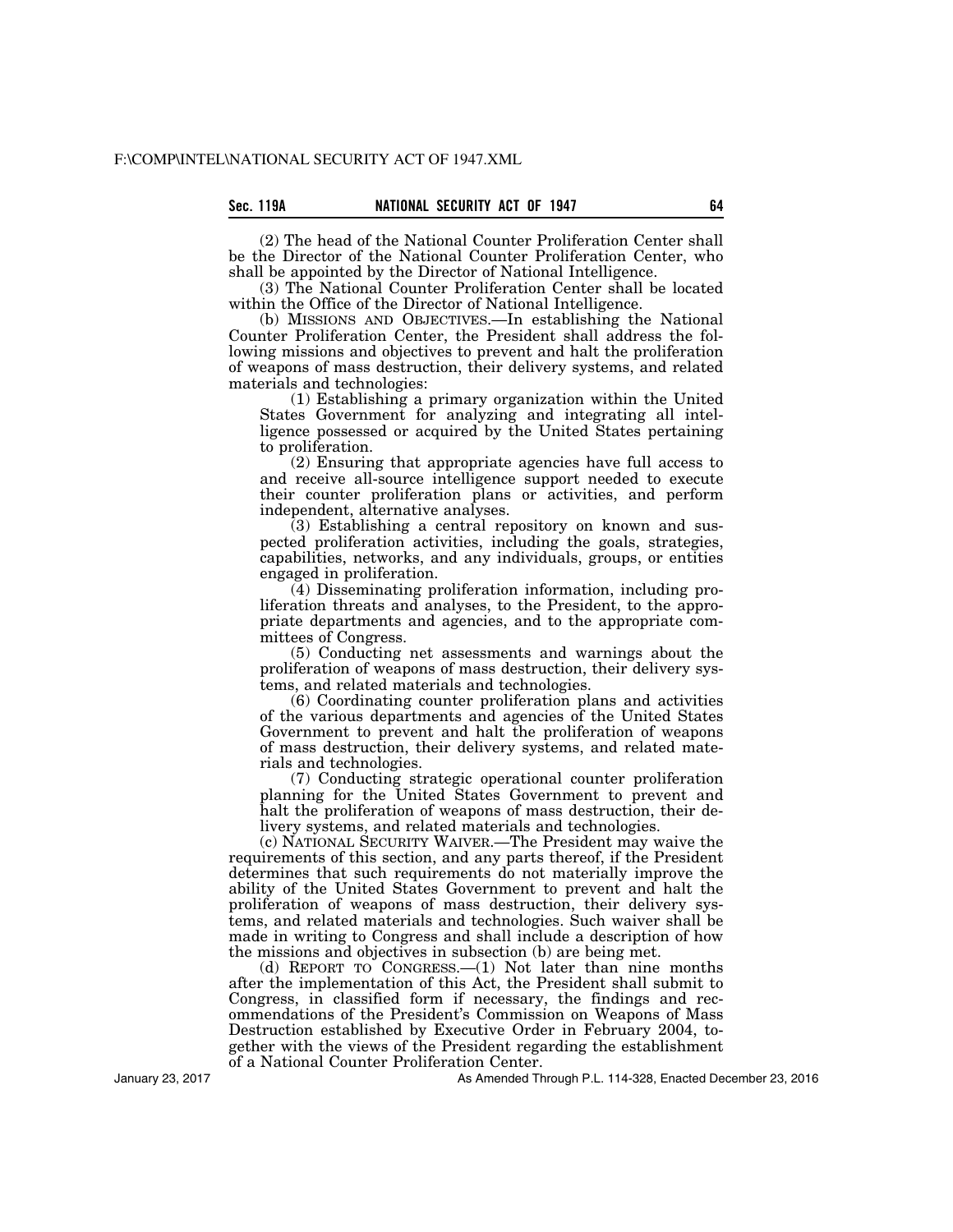(2) If the President decides not to exercise the waiver authority granted by subsection (c), the President shall submit to Congress from time to time updates and plans regarding the establishment of a National Counter Proliferation Center.

(e) SENSE OF CONGRESS.—It is the sense of Congress that a central feature of counter proliferation activities, consistent with the President's Proliferation Security Initiative, should include the physical interdiction, by air, sea, or land, of weapons of mass destruction, their delivery systems, and related materials and technologies, and enhanced law enforcement activities to identify and disrupt proliferation networks, activities, organizations, and persons.

### NATIONAL INTELLIGENCE CENTERS

SEC. 119B.  $[50 \text{ U.S.C. } 3058]$  (a) AUTHORITY TO ESTABLISH.— The Director of National Intelligence may establish one or more national intelligence centers to address intelligence priorities, including, but not limited to, regional issues.

(b) RESOURCES OF DIRECTORS OF CENTERS.—(1) The Director of National Intelligence shall ensure that the head of each national intelligence center under subsection (a) has appropriate authority, direction, and control of such center, and of the personnel assigned to such center, to carry out the assigned mission of such center.

(2) The Director of National Intelligence shall ensure that each national intelligence center has appropriate personnel to accomplish effectively the mission of such center.

(c) INFORMATION SHARING.—The Director of National Intelligence shall, to the extent appropriate and practicable, ensure that each national intelligence center under subsection (a) and the other elements of the intelligence community share information in order to facilitate the mission of such center.

(d) MISSION OF CENTERS.—Pursuant to the direction of the Director of National Intelligence, each national intelligence center under subsection (a) may, in the area of intelligence responsibility assigned to such center—

(1) have primary responsibility for providing all-source analysis of intelligence based upon intelligence gathered both domestically and abroad;

(2) have primary responsibility for identifying and proposing to the Director of National Intelligence intelligence collection and analysis and production requirements; and

(3) perform such other duties as the Director of National Intelligence shall specify.

(e) REVIEW AND MODIFICATION OF CENTERS.—The Director of National Intelligence shall determine on a regular basis whether—

(1) the area of intelligence responsibility assigned to each national intelligence center under subsection (a) continues to meet appropriate intelligence priorities; and

(2) the staffing and management of such center remains appropriate for the accomplishment of the mission of such center.

(f) TERMINATION.—The Director of National Intelligence may terminate any national intelligence center under subsection (a).

January 23, 2017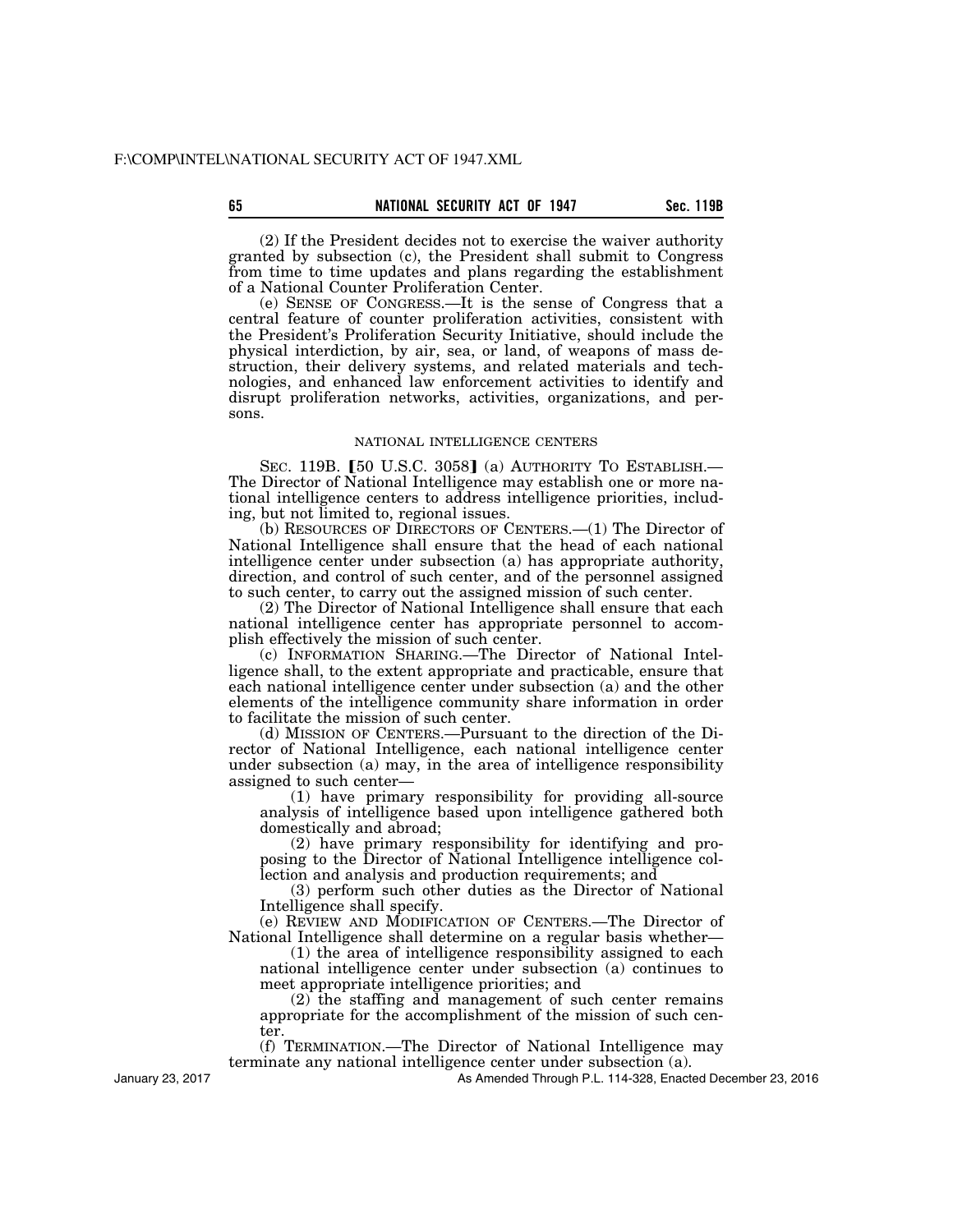# **Sec. 201 NATIONAL SECURITY ACT OF 1947 66**

(g) SEPARATE BUDGET ACCOUNT.—The Director of National Intelligence shall, as appropriate, include in the National Intelligence Program budget a separate line item for each national intelligence center under subsection (a).

# TITLE II—THE DEPARTMENT OF DEFENSE

SEC. 201. [Subsections (a) and (b) were repealed by section  $307$ of Public Law 87–651 (Act of September 7, 1962, 76 Stat. 526). Subsection (c) consisted of an amendment to another Act.]

(d)  $\lceil 50 \text{ U.S.C. } 3005 \rceil$  Except to the extent inconsistent with the provisions of this Act, the provisions of title IV of the Revised Statutes <sup>19</sup> as now of hereafter amended shall be applicable to the Department of Defense.

[Sections 202–204 were repealed by section 307 of Public Law 87–651 (Act of September 7, 1962, 76 Stat. 526).

### DEPARTMENT OF THE ARMY

SEC. 205. [Subsections (a), (d), and (e) were repealed by the law enacting titles 10 and 32, United States Code (Act of August 10, 1956, 70A Stat. 676).

(b) All laws, orders, regulations, and other actions relating to the Department of War or to any officer or activity whose title is changed under this section shall, insofar as they are not inconsistent with the provisions of this Act, be deemed to relate to the Department of the Army within the Department of Defense or to such officer or activity designated by his or its new title.

(c)  $[50 \text{ U.S.C. } 3004]$  the term "Department of the Army" as used in this Act shall be construed to mean the Department of the Army at the seat of government and all field headquarters, forces, reserve components, installations, activities, and functions under the control or supervision of the Department of the Army.

#### DEPARTMENT OF THE NAVY

SEC. 206. (a)  $[50 \text{ U.S.C. } 3004]$  The term "Department of the Navy'' as used in this Act shall be construed to mean the Department of the Navy at the seat of government; the headquarters, United States Marine Corps; the entire operating forces of the United States Navy, including naval aviation, and of the United States Marine Corps, including the reserve components of such forces; all field activities, headquarters, forces, bases, installations, activities and functions under the control or supervision of the Department of the Navy; and the United States Coast Guard when operating as a part of the Navy pursuant to law.

**[Subsections (b) and (c) were repealed by the law enacting ti**tles 10 and 32, United States Code (Act of August 10, 1956, 70A Stat.  $676$ ).

January 23, 2017

<sup>19</sup>Title IV of the Revised Statutes consisted of sections 158–198 of the Revised Statutes. Sections 176 and 193 are codified as sections 492–1 and 492–2 of title 31, United States Code. The remainder of those sections have been repealed or replaced by provisions of title 5, United States Code, as enacted. See the ''Tables'' volume of the United States Code for the distribution of specific sections.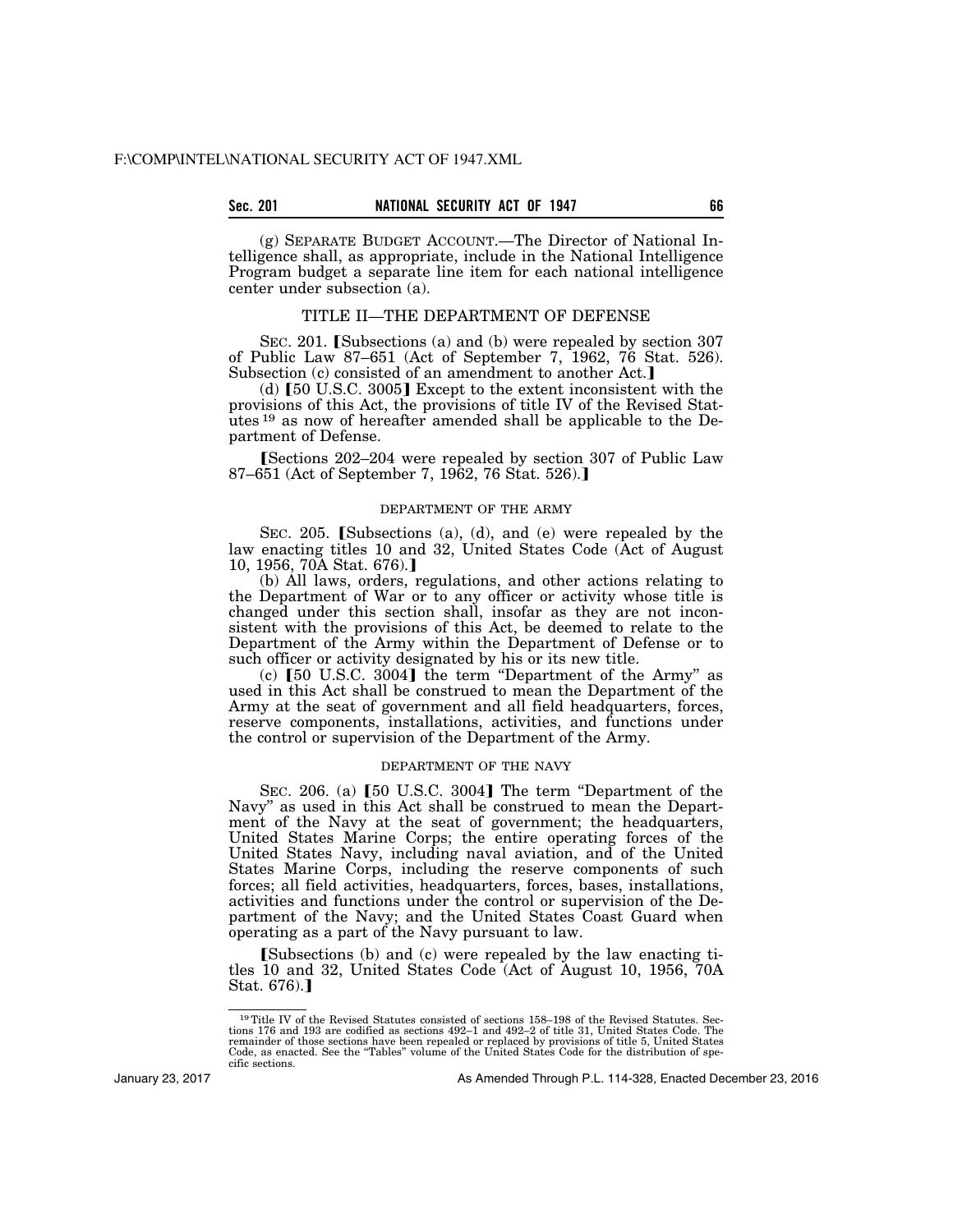#### DEPARTMENT OF THE AIR FORCE

SEC. 207. [Subsections (a), (b), (d), (e), and (f) were repealed by the law enacting titles 10 and 32, United States Code (Act of August 10, 1956, 70A stat. 676).

 $(c)$  [50 U.S.C. 3004] The term "Department of the Air Force" as used in this Act shall be construed to mean the Department of the Air Force at the seat of government and all field headquarters, forces, reserve components, installations, activities, and functions under the control or supervision of the Department of the Air Force.

Section 208 (less subsection  $(c)$ ) was repealed by the law enacting titles 10 and 32, United States Code (Act of August 10, 1956, 70A Stat. 676). Section 208(c) was repealed by the law enacting title 5, United States Code (Public Law 89–544, September 6, 1966,  $80$  Stat.  $654$ ).

 $S_{\text{e}}$ Sections 209–214 were repealed by the law enacting titles 10 and 32, United States Code (Act of August 10, 1956, 70A Stat.  $676$ .]

### TITLE III—MISCELLANEOUS

#### NATIONAL SECURITY AGENCY VOLUNTARY SEPARATION

SEC. 301. [50 U.S.C. 3071] (a) SHORT TITLE.—This section may be cited as the ''National Security Agency Voluntary Separation Act''.

(b) DEFINITIONS.—For purposes of this section—

(1) the term ''Director'' means the Director of the National Security Agency; and

(2) the term ''employee'' means an employee of the National Security Agency, serving under an appointment without time limitation, who has been currently employed by the National Security Agency for a continuous period of at least 12 months prior to the effective date of the program established under subsection (c), except that such term does not include—

(A) a reemployed annuitant under subchapter III of chapter 83 or chapter 84 of title 5, United States Code, or another retirement system for employees of the Government; or

(B) an employee having a disability on the basis of which such employee is or would be eligible for disability retirement under any of the retirement systems referred to in subparagraph (A).

(c) ESTABLISHMENT OF PROGRAM.—Notwithstanding any other provision of law, the Director, in his sole discretion, may establish a program under which employees may, after October 1, 2000, be eligible for early retirement, offered separation pay to separate from service voluntarily, or both.

(d) EARLY RETIREMENT.—An employee who—

(1) is at least 50 years of age and has completed 20 years of service; or

(2) has at least 25 years of service,

As Amended Through P.L. 114-328, Enacted December 23, 2016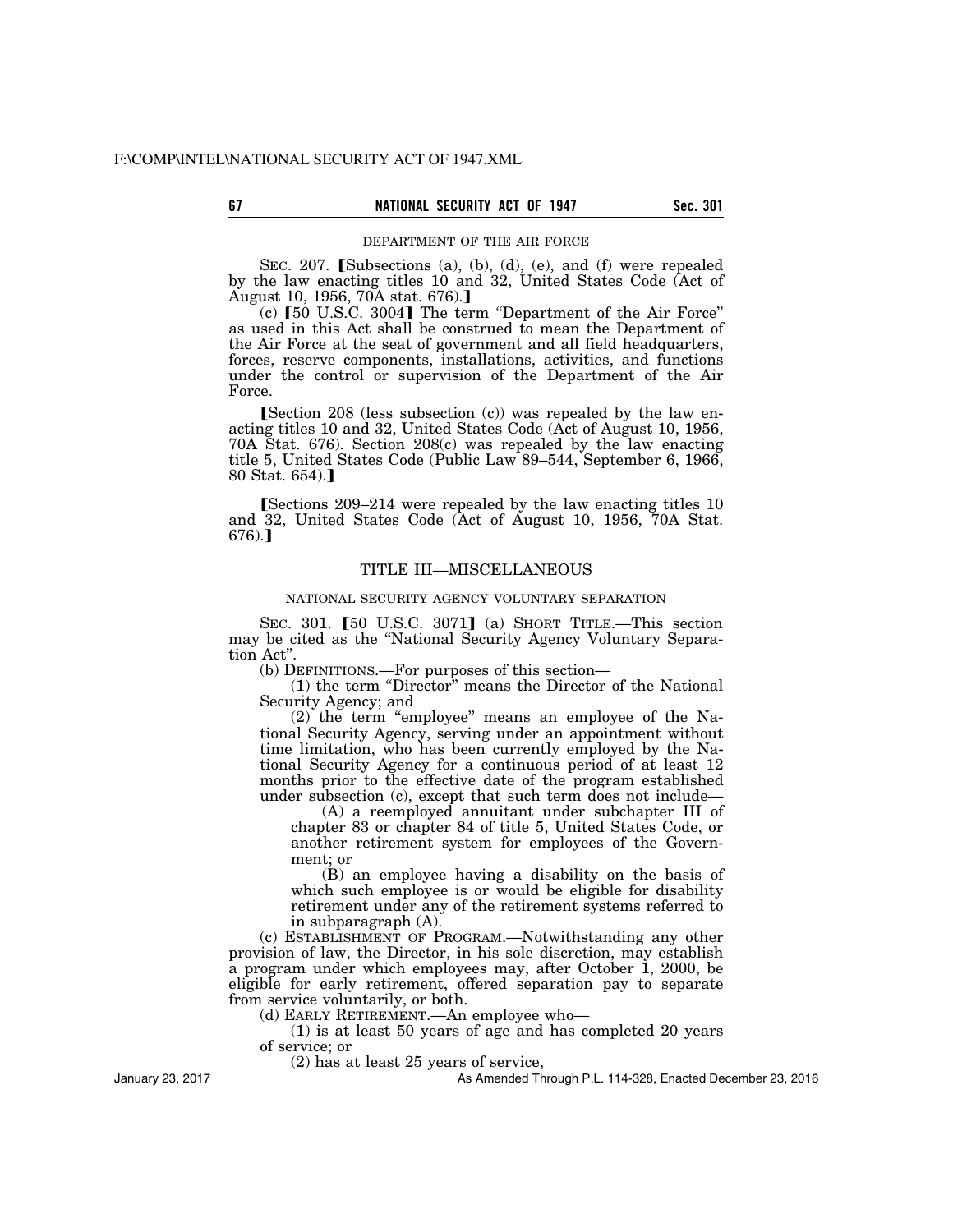may, pursuant to regulations promulgated under this section, apply and be retired from the National Security Agency and receive benefits in accordance with chapter 83 or 84 of title 5, United States Code, if the employee has not less than 10 years of service with the National Security Agency.

(e) AMOUNT OF SEPARATION PAY AND TREATMENT FOR OTHER PURPOSES.—

(1) AMOUNT.—Separation pay shall be paid in a lump sum and shall be equal to the lesser of—

(A) an amount equal to the amount the employee would be entitled to receive under section 5595(c) of title 5, United States Code, if the employee were entitled to payment under such section; or (B) \$25,000.

(2) TREATMENT.—Separation pay shall not—

(A) be a basis for payment, and shall not be included in the computation, of any other type of Government benefit; and

(B) be taken into account for the purpose of determining the amount of any severance pay to which an individual may be entitled under section 5595 of title 5, United States Code, based on any other separation.

(f) REEMPLOYMENT RESTRICTIONS.—An employee who receives separation pay under such program may not be reemployed by the National Security Agency for the 12-month period beginning on the effective date of the employee's separation. An employee who receives separation pay under this section on the basis of a separation occurring on or after the date of the enactment of the Federal Workforce Restructuring Act of 1994 (Public Law 103–236; 108 Stat. 111) and accepts employment with the Government of the United States within 5 years after the date of the separation on which payment of the separation pay is based shall be required to repay the entire amount of the separation pay to the National Security Agency. If the employment is with an Executive agency (as defined by section 105 of title 5, United States Code), the Director of the Office of Personnel Management may, at the request of the head of the agency, waive the repayment if the individual involved possesses unique abilities and is the only qualified applicant available for the position. If the employment is with an entity in the legislative branch, the head of the entity or the appointing official may waive the repayment if the individual involved possesses unique abilities and is the only qualified applicant available for the position. If the employment is with the judicial branch, the Director of the Administrative Office of the United States Courts may waive the repayment if the individual involved possesses unique abilities and is the only qualified applicant available for the position.

(g) BAR ON CERTAIN EMPLOYMENT.—

(1) BAR.—An employee may not be separated from service under this section unless the employee agrees that the employee will not—

(A) act as agent or attorney for, or otherwise represent, any other person (except the United States) in any formal or informal appearance before, or, with the intent to influence, make any oral or written communication on

As Amended Through P.L. 114-328, Enacted December 23, 2016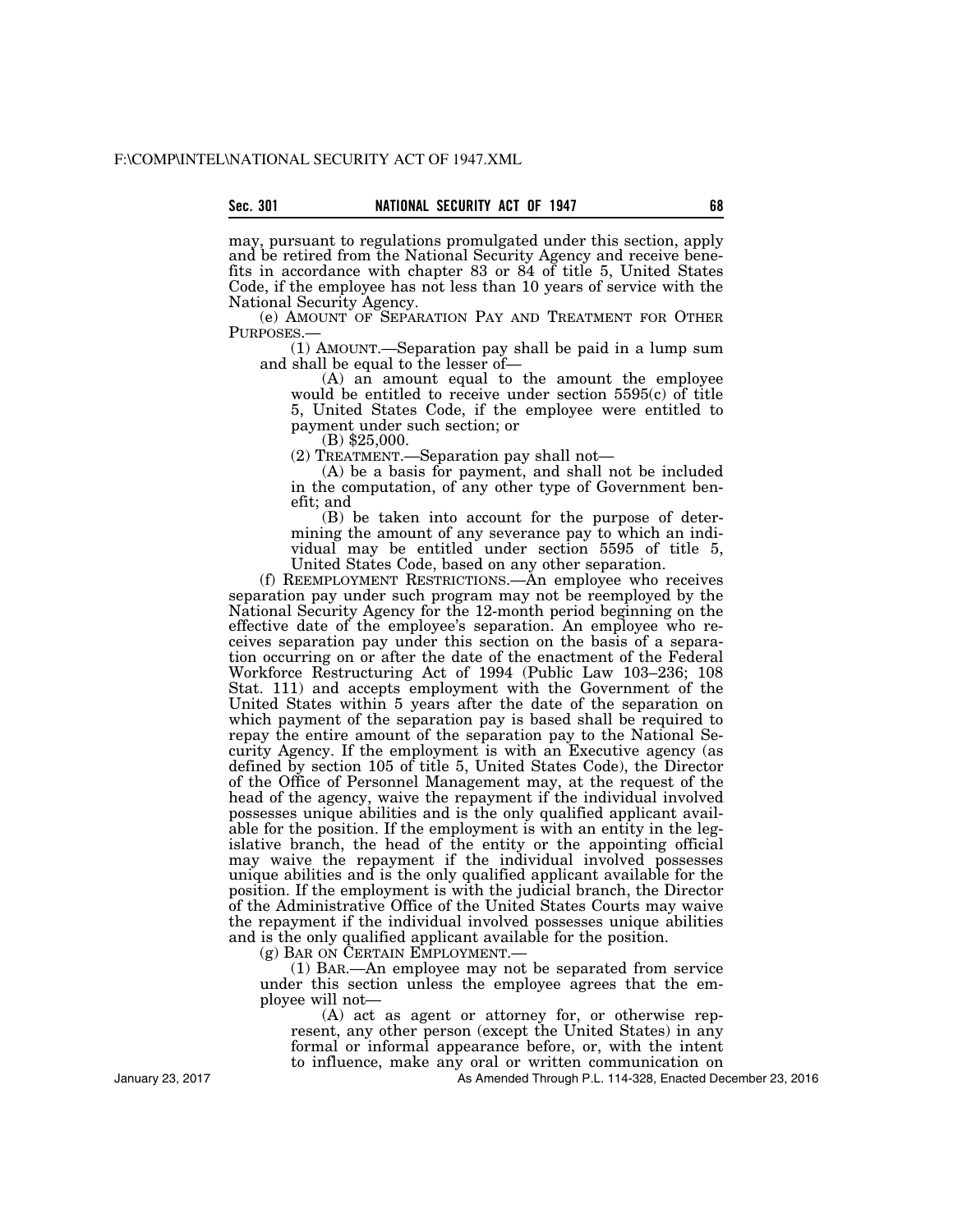behalf of any other person (except the United States) to the National Security Agency; or

(B) participate in any manner in the award, modification, or extension of any contract for property or services with the National Security Agency,

during the 12-month period beginning on the effective date of the employee's separation from service.

(2) PENALTY.—An employee who violates an agreement under this subsection shall be liable to the United States in the amount of the separation pay paid to the employee pursuant to this section multiplied by the proportion of the 12-month period during which the employee was in violation of the agreement.

(h) LIMITATIONS.—Under this program, early retirement and separation pay may be offered only—

(1) with the prior approval of the Director;

(2) for the period specified by the Director; and

(3) to employees within such occupational groups or geographic locations, or subject to such other similar limitations or conditions, as the Director may require.

(i) REGULATIONS.—Before an employee may be eligible for early retirement, separation pay, or both, under this section, the Director shall prescribe such regulations as may be necessary to carry out this section.

(j) NOTIFICATION OF EXERCISE OF AUTHORITY.—The Director may <sup>20</sup> not make an offer of early retirement, separation pay, or both, pursuant to this section until 15 days after submitting to the congressional intelligence committees a report describing the occupational groups or geographic locations, or other similar limitations or conditions, required by the Director under subsection (h), and includes the proposed regulations issued pursuant to subsection (i).

(k) REMITTANCE OF FUNDS.—In addition to any other payment that is required to be made under subchapter III of chapter 83 or chapter 84 of title 5, United States Code, the National Security Agency shall remit to the Office of Personnel Management for deposit in the Treasury of the United States to the credit of the Civil Service Retirement and Disability Fund, an amount equal to 15 percent of the final basic pay of each employee to whom a voluntary separation payment has been or is to be paid under this section. The remittance required by this subsection shall be in lieu of any remittance required by section 4(a) of the Federal Workforce Restructuring Act of 1994 (5 U.S.C. 8331 note).

# AUTHORITY OF FEDERAL BUREAU OF INVESTIGATION TO AWARD PERSONAL SERVICES CONTRACTS

SEC. 302.  $[50 \text{ U.S.C. } 3072]$  (a) In GENERAL.—The Director of the Federal Bureau of Investigation may enter into personal services contracts if the personal services to be provided under such

January 23, 2017

<sup>20</sup>Section 941(b)(1) of the Intelligence Authorization Act for Fiscal Year 2003 (P.L. 107–306; 116 Stat. 2431) amended this subsection by striking "REPORTING REQUIRE-MENTS.—' and all that follows through "The Director may" and inserting "NOTIFICATION OF EXERCISE OF AUTHOR-<br>ITY.—The Director may". There was no hyphen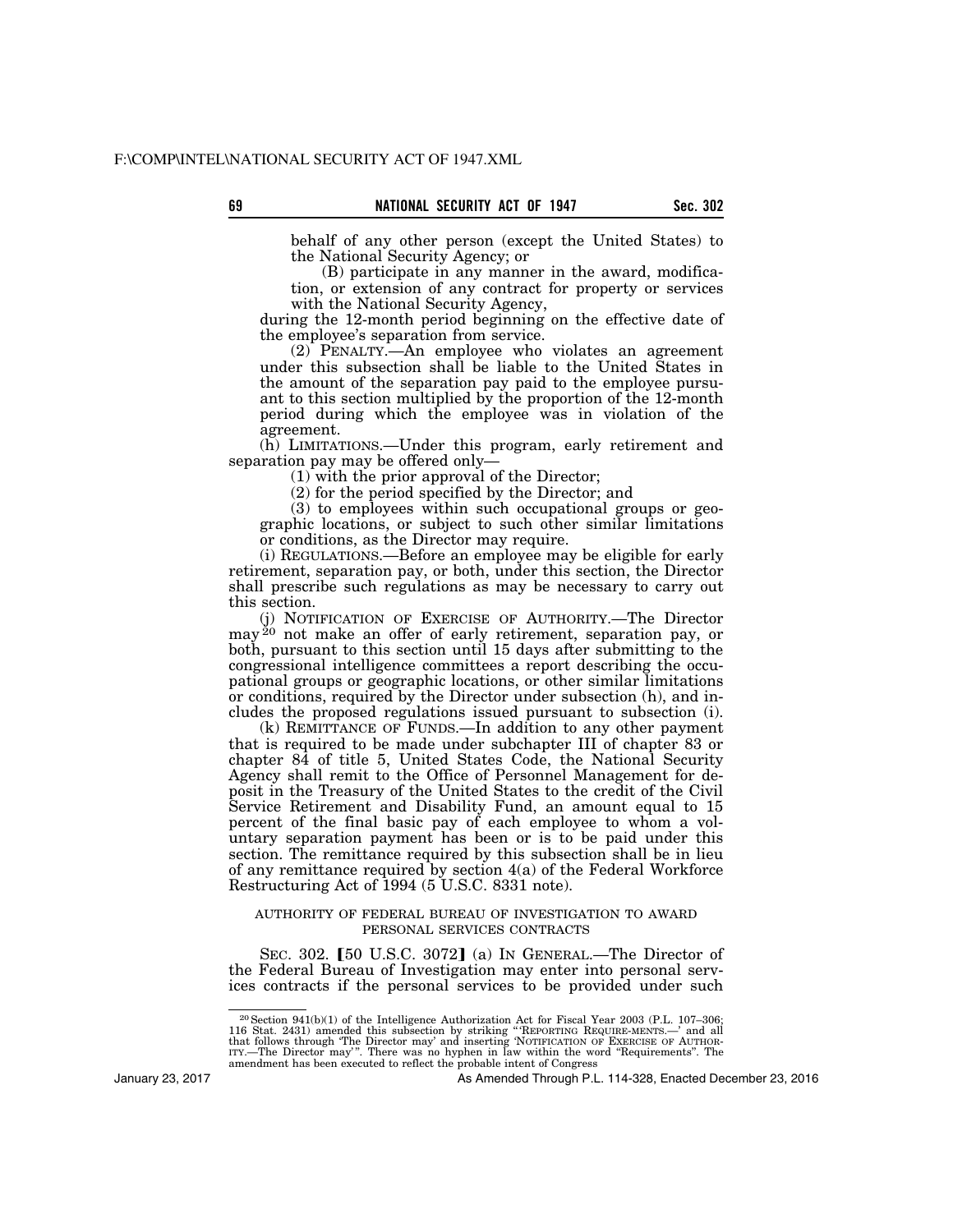# Sec. 303 **NATIONAL SECURITY ACT OF 1947** 70

contracts directly support the intelligence or counterintelligence missions of the Federal Bureau of Investigation.

(b) INAPPLICABILITY OF CERTAIN REQUIREMENTS.—Contracts under subsection (a) shall not be subject to the annuity offset requirements of sections 8344 and 8468 of title 5, United States Code, the requirements of section 3109 of title 5, United States Code, or any law or regulation requiring competitive contracting.

(c) CONTRACT TO BE APPROPRIATE MEANS OF SECURING SERV-ICES.—The Chief Contracting Officer of the Federal Bureau of Investigation shall ensure that each personal services contract entered into by the Director under this section is the appropriate means of securing the services to be provided under such contract.''.

## ADVISORY COMMITTEES AND PERSONNEL

SEC. 303.  $[50 \text{ U.S.C. } 3073]$  (a) The Director of the Office of Defense Mobilization, the Director of National Intelligence, and the National Security Council, acting through its Executive Secretary, are authorized to appoint such advisory committees and to employ, consistent with other provisions of this Act, such part-time advisory personnel as they may deem necessary in carrying out their respective functions and the functions of agencies under their control. Persons holding other offices or positions under the United States for which they receive compensation, while serving as members of such committees, shall receive no additional compensation for such service. Retired members of the uniformed services employed by the Director of National Intelligence who hold no other office or position under the United States for which they receive compensation, other members of such committees and other part-time advisory personnel so employed may serve without compensation or may receive compensation at a daily rate not to exceed the daily equivalent of the rate of pay in effect for grade GS–18 of the General Schedule established by section 5332 of title 5, United States Code, as determined by the appointing authority.

(b) Service of an individual as a member of any such advisory committee, or in any other part-time capacity for a department or agency hereunder, shall not be considered as service bringing such individual within the provisions of section 203, 205, or 207, of title 18, United States Code, unless the act of such individual, which by such section is made unlawful when performed by an individual referred to in such section, is with respect to any particular matter which directly involves a department or agency which such person is advising or in which such department or agency is directly interested.

#### SEC. 304. [50 U.S.C. 3073a] REPORTING OF CERTAIN EMPLOYMENT AC-**TIVITIES BY FORMER INTELLIGENCE OFFICERS AND EM-PLOYEES.**

(a) IN GENERAL.—The head of each element of the intelligence community shall issue regulations requiring each employee of such element occupying a covered position to sign a written agreement requiring the regular reporting of covered employment to the head of such element.

January 23, 2017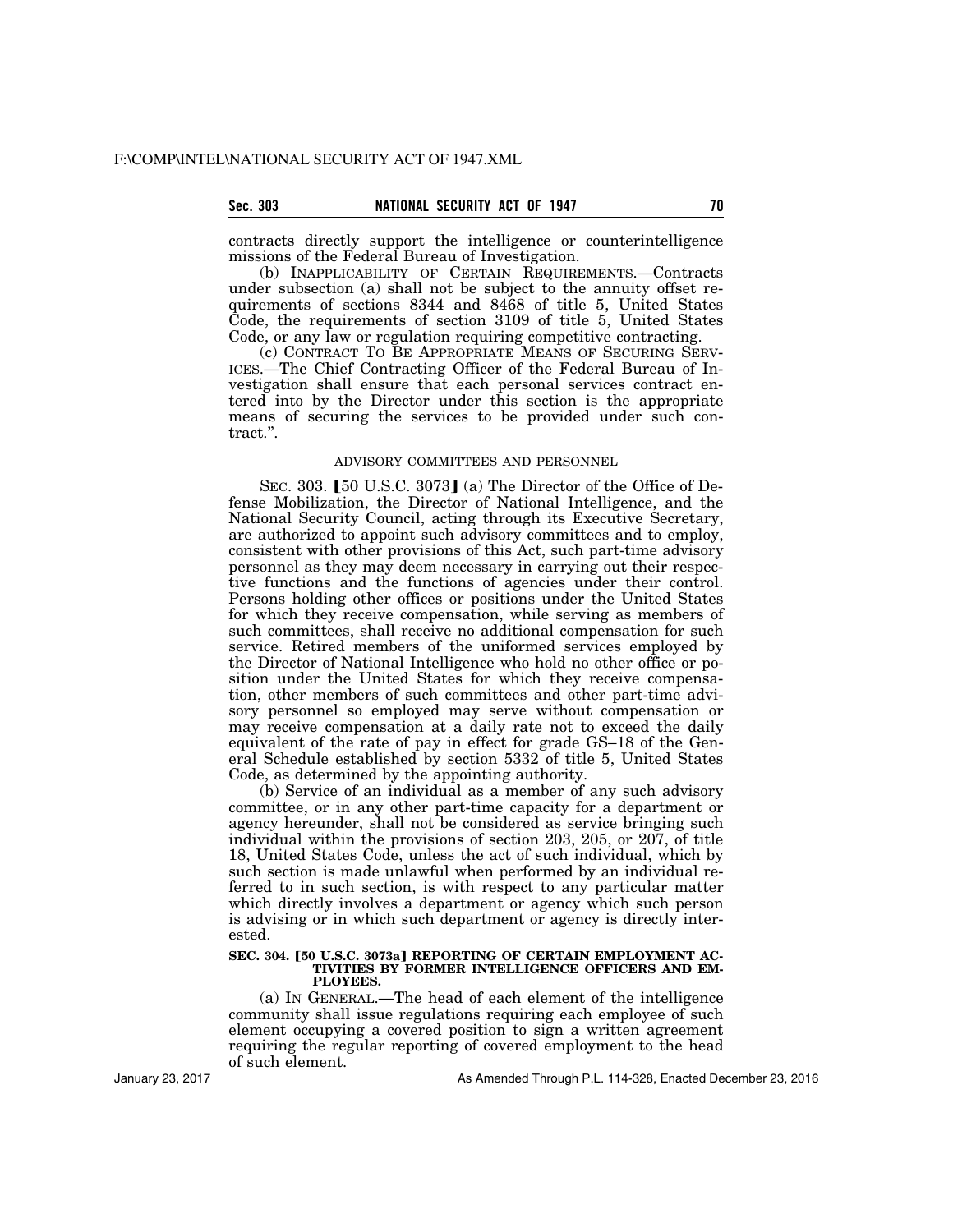(b) AGREEMENT ELEMENTS.—The regulations required under subsection (a) shall provide that an agreement contain provisions requiring each employee occupying a covered position to, during the two-year period beginning on the date on which such employee ceases to occupy such covered position—

(1) report covered employment to the head of the element of the intelligence community that employed such employee in such covered position upon accepting such covered employment; and

(2) annually (or more frequently if the head of such element considers it appropriate) report covered employment to the head of such element.

(c) DEFINITIONS.—In this section:

(1) COVERED EMPLOYMENT.—The term ''covered employment" means direct employment by, representation of, or the provision of advice relating to national security to the government of a foreign country or any person whose activities are directly or indirectly supervised, directed, controlled, financed, or subsidized, in whole or in major part, by any government of a foreign country.

(2) COVERED POSITION.—The term ''covered position'' means a position within an element of the intelligence community that, based on the level of access of a person occupying such position to information regarding sensitive intelligence sources or methods or other exceptionally sensitive matters, the head of such element determines should be subject to the requirements of this section.

(3) GOVERNMENT OF A FOREIGN COUNTRY.—The term ''government of a foreign country'' has the meaning given the term in section 1(e) of the Foreign Agents Registration Act of 1938  $(22 \text{ U.S.C. } 611(e))$ .

**[Sections 304–306 were repealed by the law enacting title 5,** United States Code (Public Law 89–544, September 6, 1966, 80 Stat. 654). Subsequently, section 305(a) of Public Law 113–293 adds after section 303 a new section 304 shown prior to this note.

## AUTHORIZATION FOR APPROPRIATIONS

SEC. 307. [50 U.S.C. 3074] There are hereby authorized to be appropriated such sums as may be necessary and appropriate to carry out the provisions and purposes of this Act (other than the provisions and purposes of sections 102, 103, 104, 105 and titles V, VI, and VII).

#### DEFINITIONS

SEC. 308. [50 U.S.C. 3075] (a)  $21$  As used in this Act, the term "function" includes functions, powers, and duties.

(b) As used in this Act, the term, "Department of Defense" shall be deemed to include the military departments of the Army, the Navy, and the Air Force, and all agencies created under title II of this Act.

January 23, 2017

<sup>21</sup>Section 307 of Public Law 87–651 (Act of September 7, 1962, 76 Stat. 526) repealed section 308(a) *less* its applicability to sections 2, 101–103, and 303.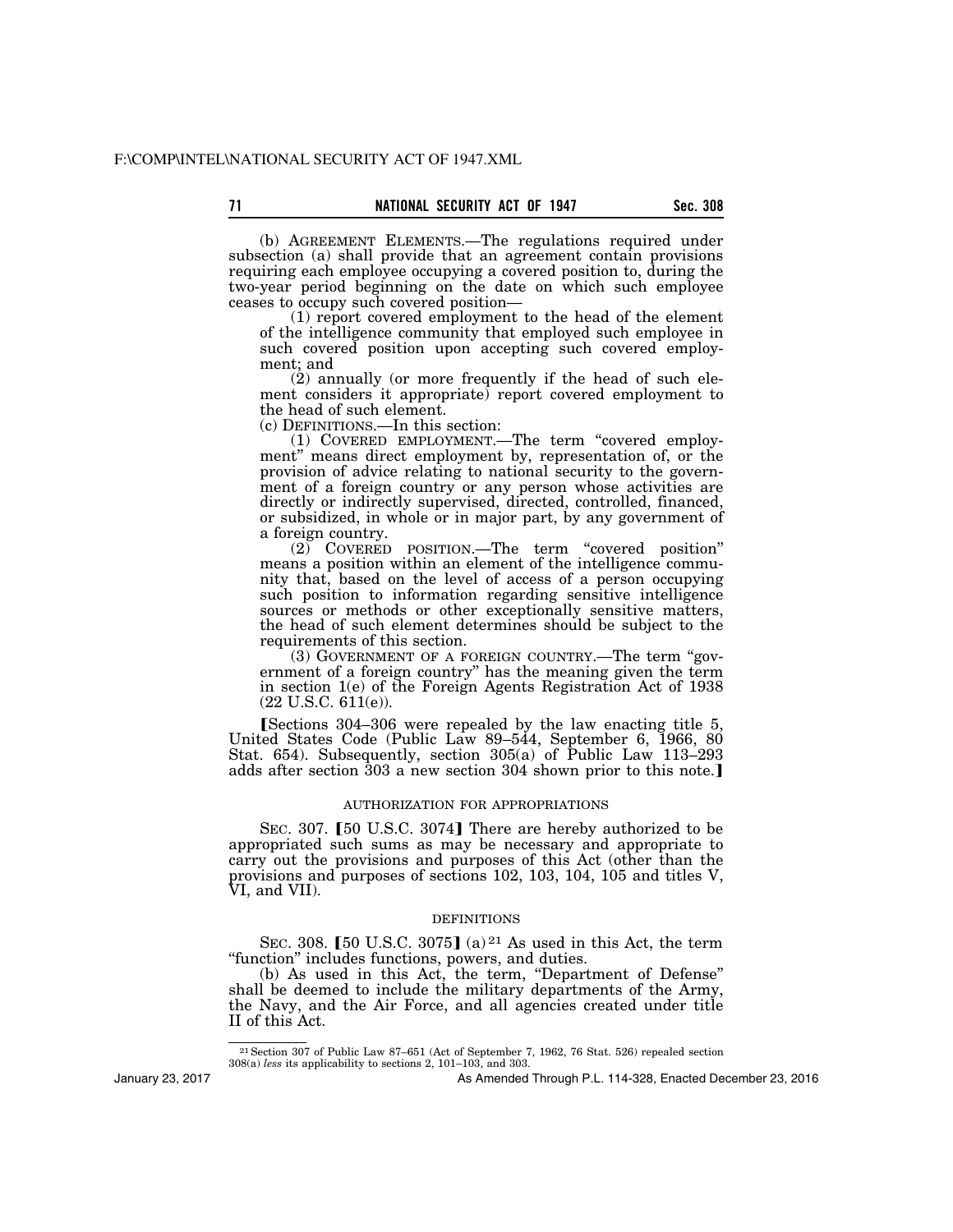# **Sec. 309 NATIONAL SECURITY ACT OF 1947 72**

#### SEPARABILITY

SEC. 309. [50 U.S.C. 3076] If any provision of this Act or the application thereof to any person or circumstances is held invalid, the validity of the remainder of the Act and of the application of such provision to other persons and circumstances shall not be affected thereby.

### EFFECTIVE DATE

SEC. 310.  $[50 \text{ U.S.C. } 3077]$  (a) The first sentence of section 202 (a) and sections 1, 2, 307, 308, 309, and 310 shall take effect immediately upon the enactment of this Act.

(b) Except as provided in subsection (a), the provisions of this Act shall take effect on whichever of the following days is the earlier: The day after the day upon which the Secretary of Defense first appointed takes office, or the sixtieth day after the date of the enactment of this Act.

#### SUCCESSION TO THE PRESIDENCY

SEC. 311. Section 311 consisted of an amendment to the Act entitled ''An Act to provide for the performance of the duties of the office of President in case of the removal, resignation, death, or inability both of the President and Vice President".] [Title IV less section 411 was repealed by section 307 of Public Law 87–651 (Act of September 7, 1962, 76 Stat. 526).

### REPEALING AND SAVING PROVISIONS

SEC. 411. [50 U.S.C. 3006] All laws, orders, and regulations inconsistent with the provisions of this title are repealed insofar as they are inconsistent with the powers, duties, and responsibilities enacted hereby: *Provided*, That the powers, duties, and responsibilities of the Secretary of Defense under this title shall be administered in conformance with the policy and requirements for administration of budgetary and fiscal matters in the Government generally, including accounting and financial reporting, and that nothing in this title shall be construed as eliminating or modifying the powers, duties, and responsibilities of any other department, agency, or officer of the Government in connection with such matters, but no such department, agency, or officer shall exercise any such powers, duties, or responsibilities in a manner that will render ineffective the provisions of this title.

# TITLE V—ACCOUNTABILITY FOR INTELLIGENCE ACTIVITIES 22

## GENERAL CONGRESSIONAL OVERSIGHT PROVISIONS

SEC. 501. [50 U.S.C. 3091]  $(a)(1)$  The President shall ensure that the congressional intelligence committees are kept fully and currently informed of the intelligence activities of the United

January 23, 2017

<sup>22</sup>This title is also set out *post* at page 711 along with other materials relating to congressional oversight of intelligence activities.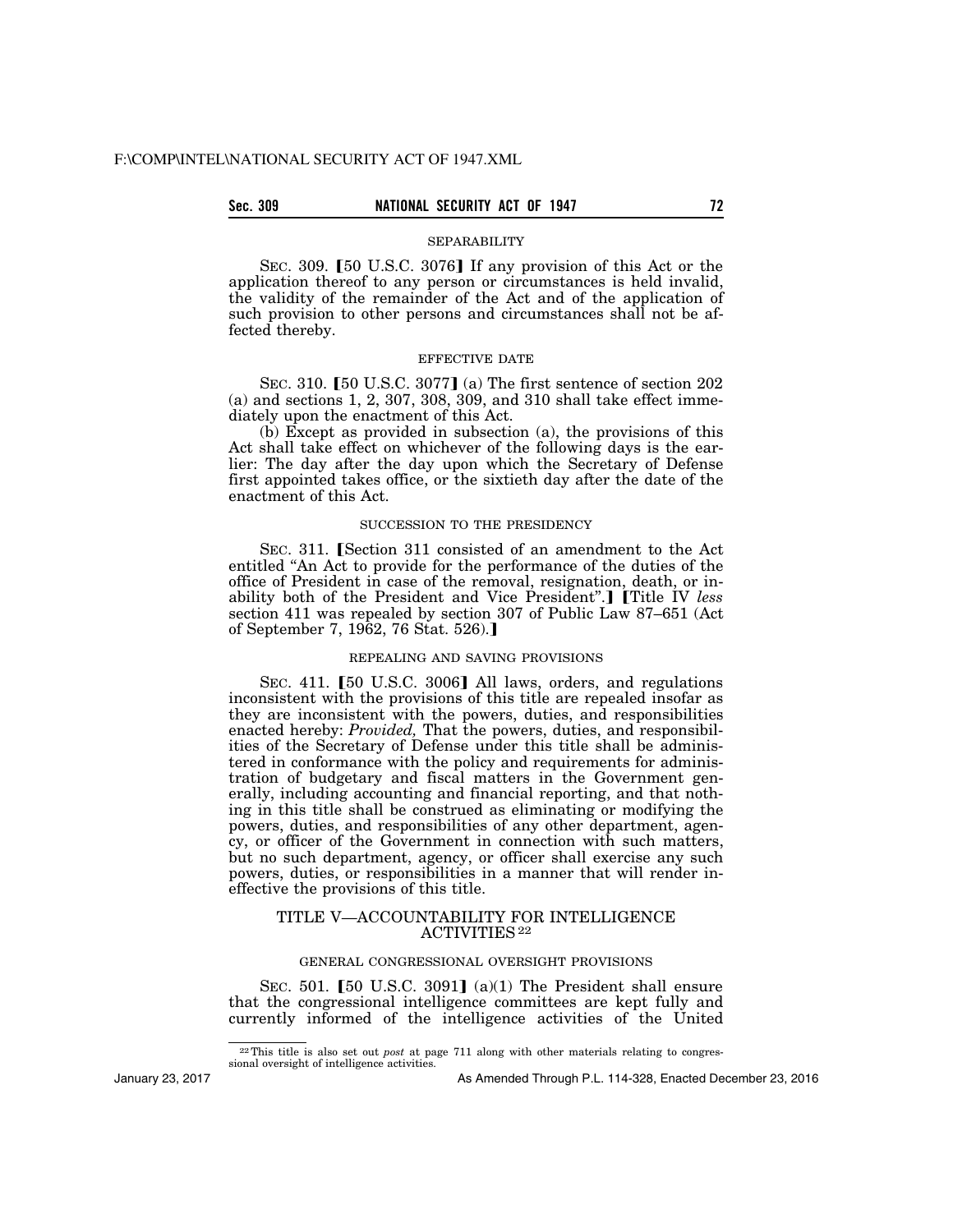States, including any significant anticipated intelligence activity as required by this title.

(2) Nothing in this title shall be construed as requiring the approval of the congressional intelligence committees as a condition precedent to the initiation of any significant anticipated intelligence activity.

(b) The President shall ensure that any illegal intelligence activity is reported promptly to the congressional intelligence committees, as well as any corrective action that has been taken or is planned in connection with such illegal activity.

(c) The President and the congressional intelligence committees shall each establish such written procedures as may be necessary to carry out the provisions of this title.

(d) The House of Representatives and the Senate shall each establish, by rule or resolution of such House, procedures to protect from unauthorized disclosure all classified information, and all information relating to intelligence sources and methods, that is furnished to the congressional intelligence committees or to Members of Congress under this title. Such procedures shall be established in consultation with the Director of National Intelligence. In accordance with such procedures, each of the congressional intelligence committees shall promptly call to the attention of its respective House, or to any appropriate committee or committees of its respective House, any matter relating to intelligence activities requiring the attention of such House or such committee or committees.

(e) Nothing in this Act shall be construed as authority to withhold information from the congressional intelligence committees on the grounds that providing the information to the congressional intelligence committees would constitute the unauthorized disclosure of classified information or information relating to intelligence sources and methods.

(f) As used in this section, the term ''intelligence activities'' includes covert actions as defined in section 503(e), and includes financial intelligence activities.

## REPORTING OF INTELLIGENCE ACTIVITIES OTHER THAN COVERT ACTIONS

SEC.  $502.$  [50 U.S.C.  $3092$ ] (a) In GENERAL.—To the extent consistent with due regard for the protection from unauthorized disclosure of classified information relating to sensitive intelligence sources and methods or other exceptionally sensitive matters, the Director of National Intelligence and the heads of all departments, agencies, and other entities of the United States Government involved in intelligence activities shall—

(1) keep the congressional intelligence committees fully and currently informed of all intelligence activities, other than a covert action (as defined in section 503(e)), which are the responsibility of, are engaged in by, or are carried out for or on behalf of, any department, agency, or entity of the United States Government, including any significant anticipated intelligence activity and any significant intelligence failure; and

As Amended Through P.L. 114-328, Enacted December 23, 2016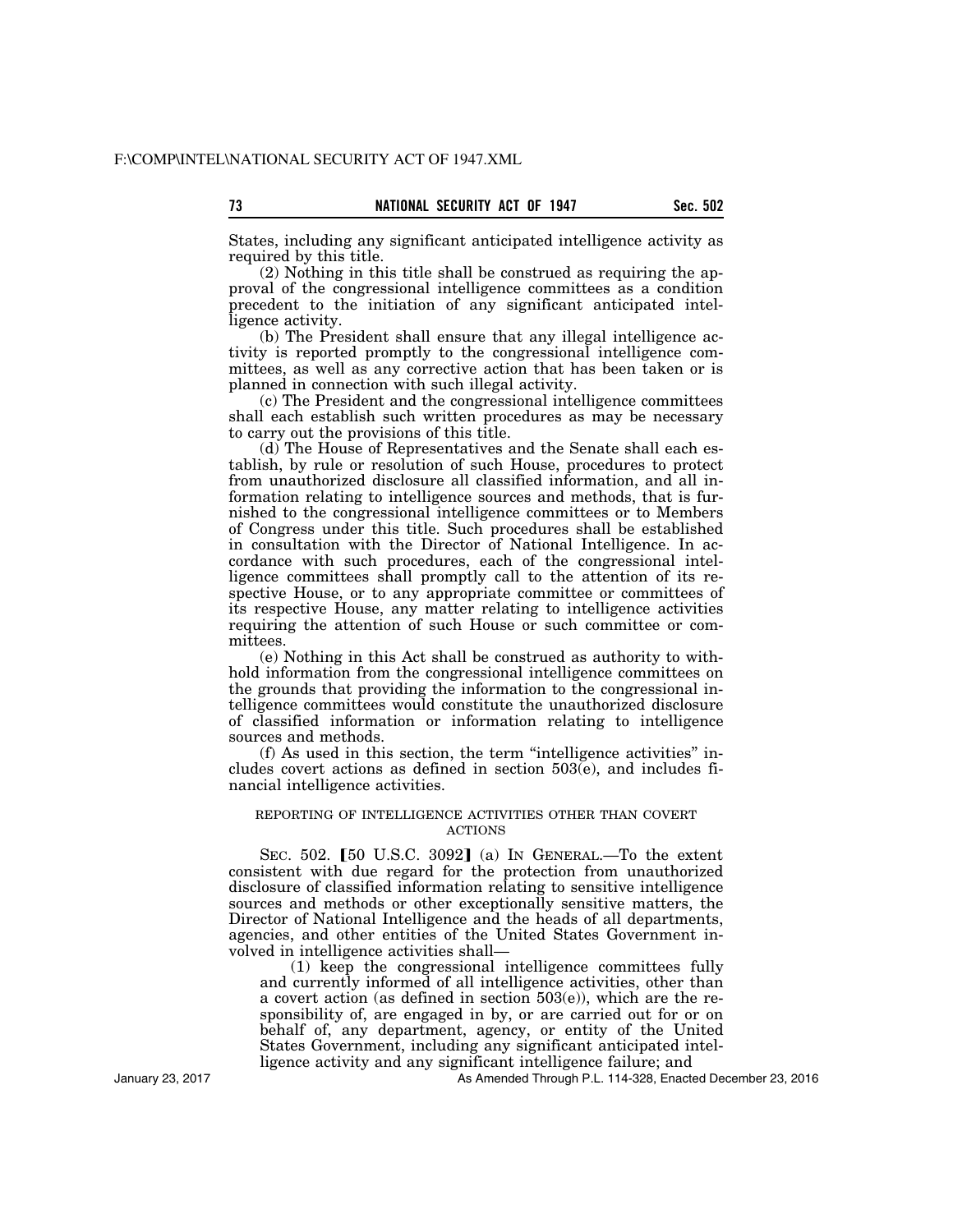(2) furnish the congressional intelligence committees any information or material concerning intelligence activities (including the legal basis under which the intelligence activity is being or was conducted), other than covert actions, which is within their custody or control, and which is requested by either of the congressional intelligence committees in order to carry out its authorized responsibilities.

(b) FORM AND CONTENTS OF CERTAIN REPORTS.—Any report relating to a significant anticipated intelligence activity or a significant intelligence failure that is submitted to the congressional intelligence committees for purposes of subsection  $(a)(1)$  shall be in writing, and shall contain the following:

(1) A concise statement of any facts pertinent to such report.

(2) An explanation of the significance of the intelligence activity or intelligence failure covered by such report.

(c) STANDARDS AND PROCEDURES FOR CERTAIN REPORTS.—The Director of National Intelligence, in consultation with the heads of the departments, agencies, and entities referred to in subsection (a), shall establish standards and procedures applicable to reports covered by subsection (b).

## PRESIDENTIAL APPROVAL AND REPORTING OF COVERT ACTIONS

SEC. 503.  $[50 \text{ U.S.C. } 3093]$  (a) The President may not authorize the conduct of a covert action by departments, agencies, or entities of the United States Government unless the President determines such an action is necessary to support identifiable foreign policy objectives of the United States and is important to the national security of the United States, which determination shall be set forth in a finding that shall meet each of the following conditions:

(1) Each finding shall be in writing, unless immediate action by the United States is required and time does not permit the preparation of a written finding, in which case a written record of the President's decision shall be contemporaneously made and shall be reduced to a written finding as soon as possible but in no event more than 48 hours after the decision is made.

(2) Except as permitted by paragraph (1), a finding may not authorize or sanction a covert action, or any aspect of any such action, which already has occurred.

(3) Each finding shall specify each department, agency, or entity of the United States Government authorized to fund or otherwise participate in any significant way in such action. Any employee, contractor, or contract agent of a department, agency, or entity of the United States Government other than the Central Intelligence Agency directed to participate in any way in a covert action shall be subject either to the policies and regulations of the Central Intelligence Agency, or to written policies or regulations adopted by such department, agency, or entity, to govern such participation.

(4) Each finding shall specify whether it is contemplated that any third party which is not an element of, or a contractor

As Amended Through P.L. 114-328, Enacted December 23, 2016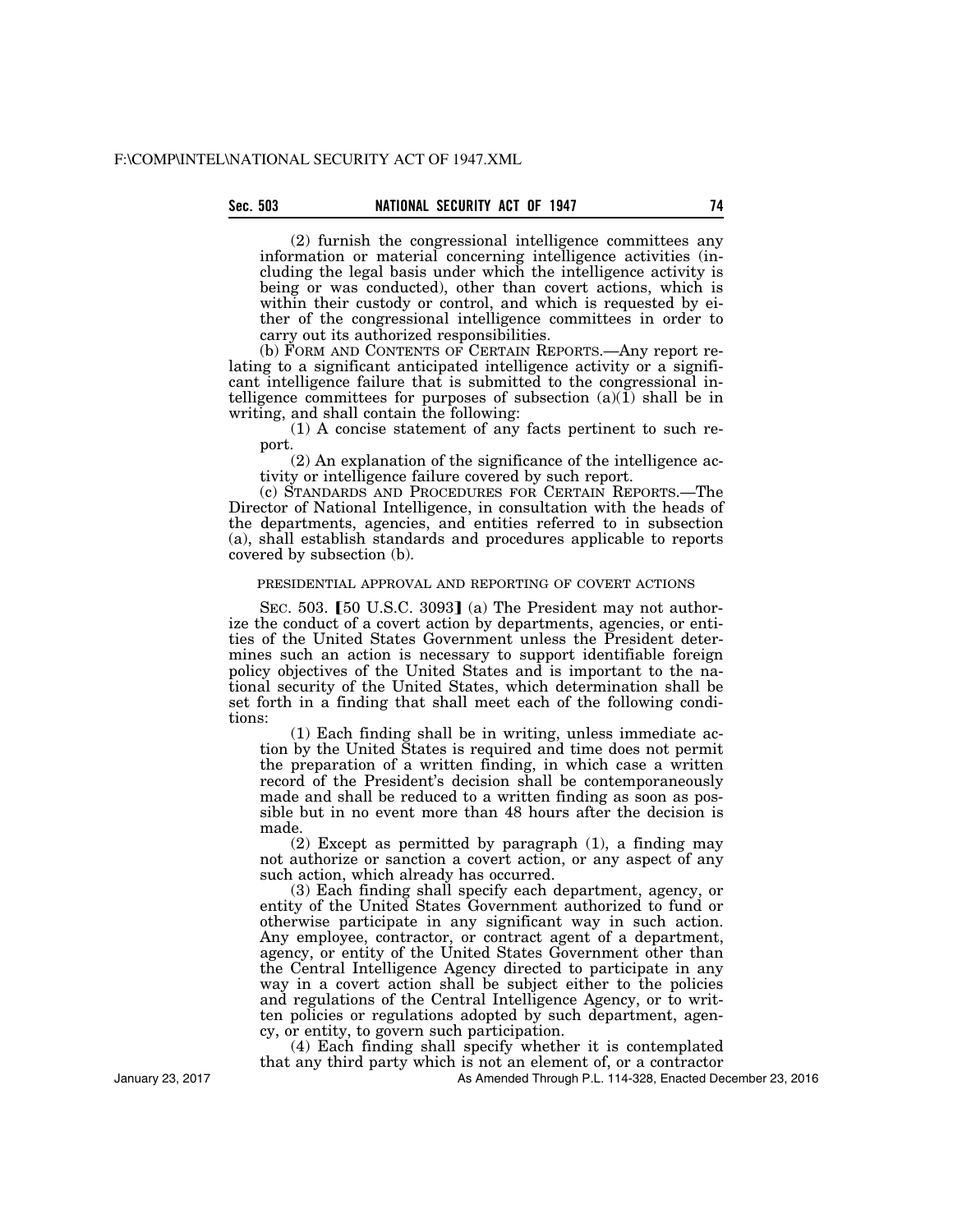or contract agent of, the United States Government, or is not otherwise subject to United States Government policies and regulations, will be used to fund or otherwise participate in any significant way in the covert action concerned, or be used to undertake the covert action concerned on behalf of the United States.

(5) A finding may not authorize any action that would violate the Constitution or any statute of the United States.

(b) To the extent consistent with due regard for the protection from unauthorized disclosure of classified information relating to sensitive intelligence sources and methods or other exceptionally sensitive matters, the Director of National Intelligence and the heads of all departments, agencies, and entities of the United States Government involved in a covert action—

(1) shall keep the congressional intelligence committees fully and currently informed of all covert actions which are the responsibility of, are engaged in by, or are carried out for or on behalf of, any department, agency, or entity of the United States Government, including significant failures; and

(2) shall furnish to the congressional intelligence committees any information or material concerning covert actions (including the legal basis under which the covert action is being or was conducted) which is in the possession, custody, or control of any department, agency, or entity of the United States Government and which is requested by either of the congressional intelligence committees in order to carry out its authorized responsibilities.

 $(c)(1)$  The President shall ensure that any finding approved pursuant to subsection (a) shall be reported in writing to the congressional intelligence committees as soon as possible after such approval and before the initiation of the covert action authorized by the finding, except as otherwise provided in paragraph (2) and paragraph (3).

(2) If the President determines that it is essential to limit access to the finding to meet extraordinary circumstances affecting vital interests of the United States, the finding may be reported to the chairmen and ranking minority members of the congressional intelligence committees, the Speaker and minority leader of the House of Representatives, the majority and minority leaders of the Senate, and such other member or members of the congressional leadership as may be included by the President.

(3) Whenever a finding is not reported pursuant to paragraph (1) or (2) of this section, the President shall fully inform the congressional intelligence committees in a timely fashion and shall provide a statement of the reasons for not giving prior notice.

(4) In a case under paragraph  $(1)$ ,  $(2)$ , or  $(3)$ , a copy of the finding, signed by the President, shall be provided to the chairman of each congressional intelligence committee.

 $(5)(A)^{23}$  When access to a finding, or a notification provided under subsection  $(d)(1)$ , is limited to the Members of

January 23, 2017

<sup>&</sup>lt;sup>23</sup>Margin for subparagraph (A), as added by section  $331(c)(2)(B)$  of Public Law 111–259, so in law.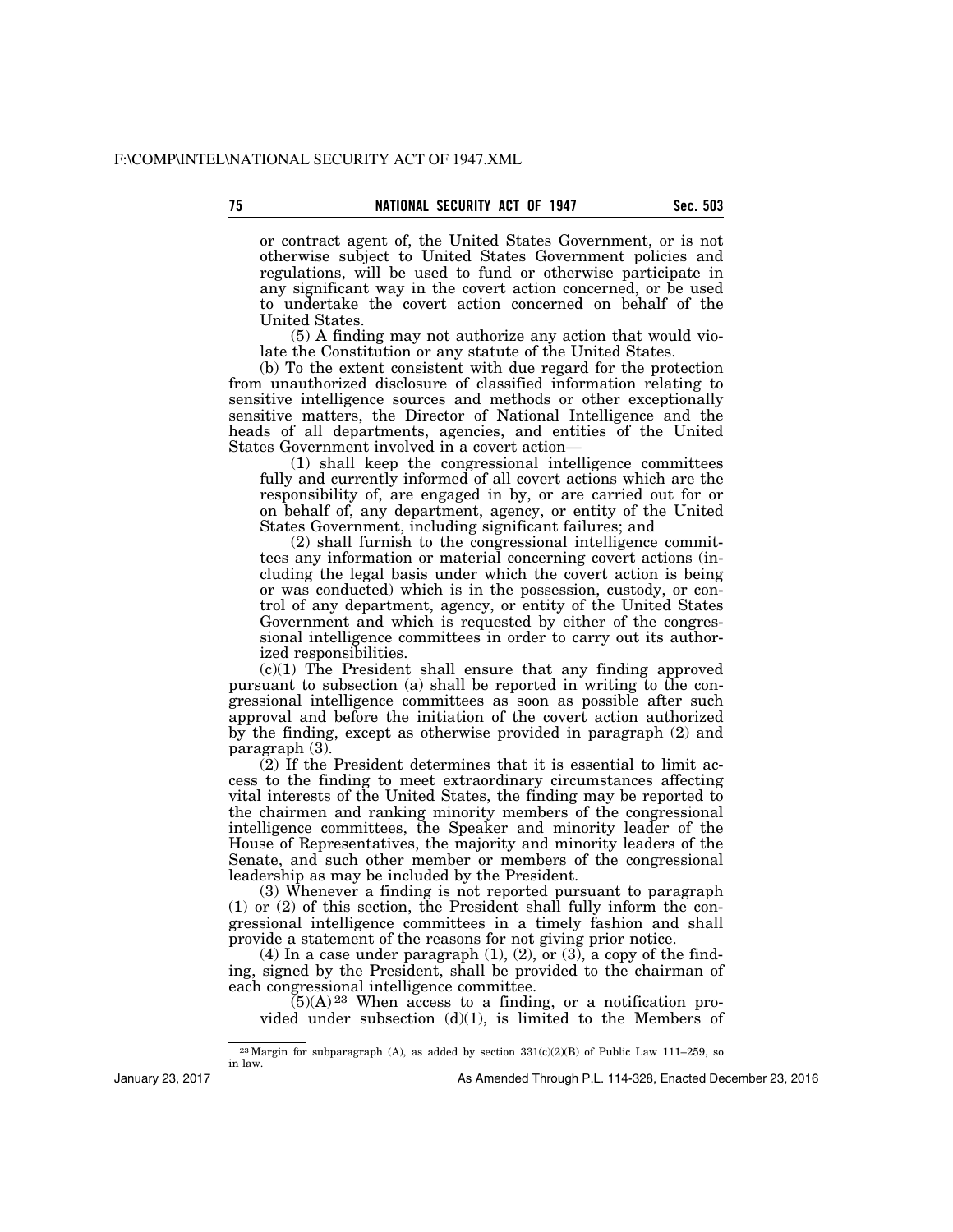Congress specified in paragraph (2), a written statement of the reasons for limiting such access shall also be provided.

(B) 24 Not later than 180 days after a statement of reasons is submitted in accordance with subparagraph (A) or this subparagraph, the President shall ensure that—

(i) all members of the congressional intelligence committees are provided access to the finding or notification; or

(ii) a statement of reasons that it is essential to continue to limit access to such finding or such notification to meet extraordinary circumstances affecting vital interests of the United States is submitted to the Members of Congress specified in paragraph (2).

 $(d)(1)$  The President shall ensure that the congressional intelligence committees, or, if applicable, the Members of Congress specified in subsection  $(c)(2)$ , are notified in writing of any significant change in a previously approved covert action, or any significant undertaking pursuant to a previously approved finding, in the same manner as findings are reported pursuant to subsection (c).

 $(2)$ <sup>25</sup> In determining whether an activity constitutes a significant undertaking for purposes of paragraph (1), the President shall consider whether the activity—

(A) involves significant risk of loss of life;

(B) requires an expansion of existing authorities, including authorities relating to research, development, or operations;

(C) results in the expenditure of significant funds or other resources;

(D) requires notification under section 504;

(E) gives rise to a significant risk of disclosing intelligence sources or methods; or

(F) presents a reasonably foreseeable risk of serious damage to the diplomatic relations of the United States if such activity were disclosed without authorization.

(e) As used in this title, the term ''covert action'' means an activity or activities of the United States Government to influence political, economic, or military conditions abroad, where it is intended that the role of the United States Government will not be apparent or acknowledged publicly, but does not include—

(1) activities the primary purpose of which is to acquire intelligence, traditional counterintelligence activities, traditional activities to improve or maintain the operational security of United States Government programs, or administrative activities;

(2) traditional diplomatic or military activities or routine support to such activities;

(3) traditional law enforcement activities conducted by United States Government law enforcement agencies or routine support to such activities; or

 $25$  Margin for paragraph (2), as added by section  $331(c)(3)(C)$  of Public Law 111–259, so in law.

As Amended Through P.L. 114-328, Enacted December 23, 2016

<sup>&</sup>lt;sup>24</sup>Margin for subparagraph (B), as added by section  $331(c)(2)(C)(ii)$  of Public Law 111–259, so in law.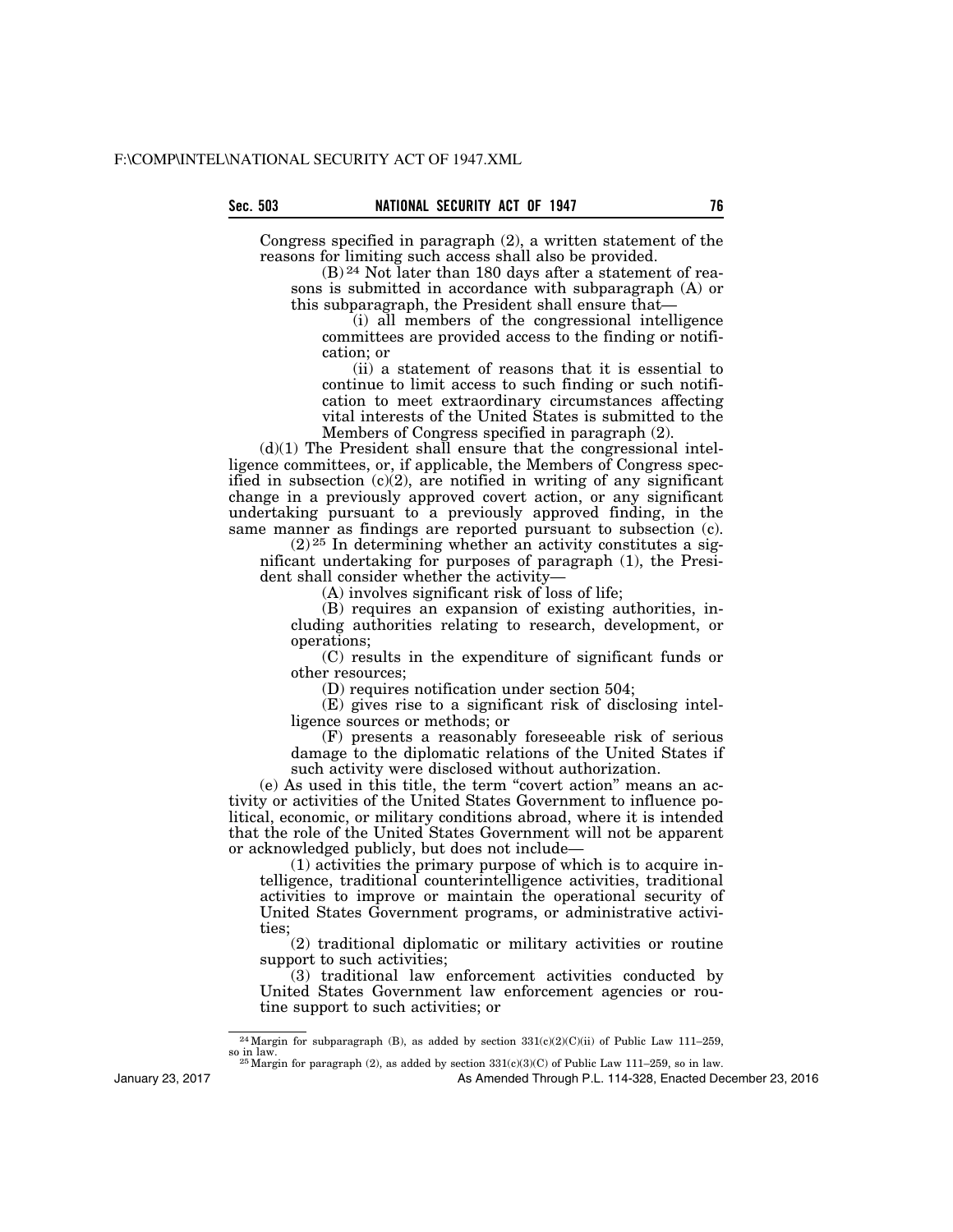(4) activities to provide routine support to the overt activities (other than activities described in paragraph (1), (2), or (3)) of other United States Government agencies abroad.

(f) No covert action may be conducted which is intended to influence United States political processes, public opinion, policies, or media.

 $(g)(1)$  In any case where access to a finding reported under subsection (c) or notification provided under subsection  $(d)(1)$  is not made available to all members of a congressional intelligence committee in accordance with subsection  $(c)(2)$ , the President shall notify all members of such committee that such finding or such notification has been provided only to the members specified in subsection  $(c)(2)$ .

(2) In any case where access to a finding reported under subsection (c) or notification provided under subsection  $(d)(1)$  is not made available to all members of a congressional intelligence committee in accordance with subsection  $(c)(2)$ , the President shall provide to all members of such committee a general description regarding the finding or notification, as applicable, consistent with the reasons for not yet fully informing all members of such committee.

(3) The President shall maintain—

(A) a record of the members of Congress to whom a finding is reported under subsection (c) or notification is provided under subsection  $(d)(1)$  and the date on which each member of Congress receives such finding or notification; and

(B) each written statement provided under subsection  $(c)(5)$ .

(h) For each type of activity undertaken as part of a covert action, the President shall establish in writing a plan to respond to the unauthorized public disclosure of that type of activity.

### FUNDING OF INTELLIGENCE ACTIVITIES

SEC. 504. [50 U.S.C. 3094] (a) Appropriated funds available to an intelligence agency may be obligated or expended for an intelligence or intelligence-related activity only if—

(1) those funds were specifically authorized by the Congress for use for such activities; or

(2) in the case of funds from the Reserve for Contingencies of the Central Intelligence Agency and consistent with the provisions of section 503 of this Act concerning any significant anticipated intelligence activity, the Director of the Central Intelligence Agency has notified the appropriate congressional committees of the intent to make such funds available for such activity; or

(3) in the case of funds specifically authorized by the Congress for a different activity—

(A) the activity to be funded is a higher priority intelligence or intelligence-related activity;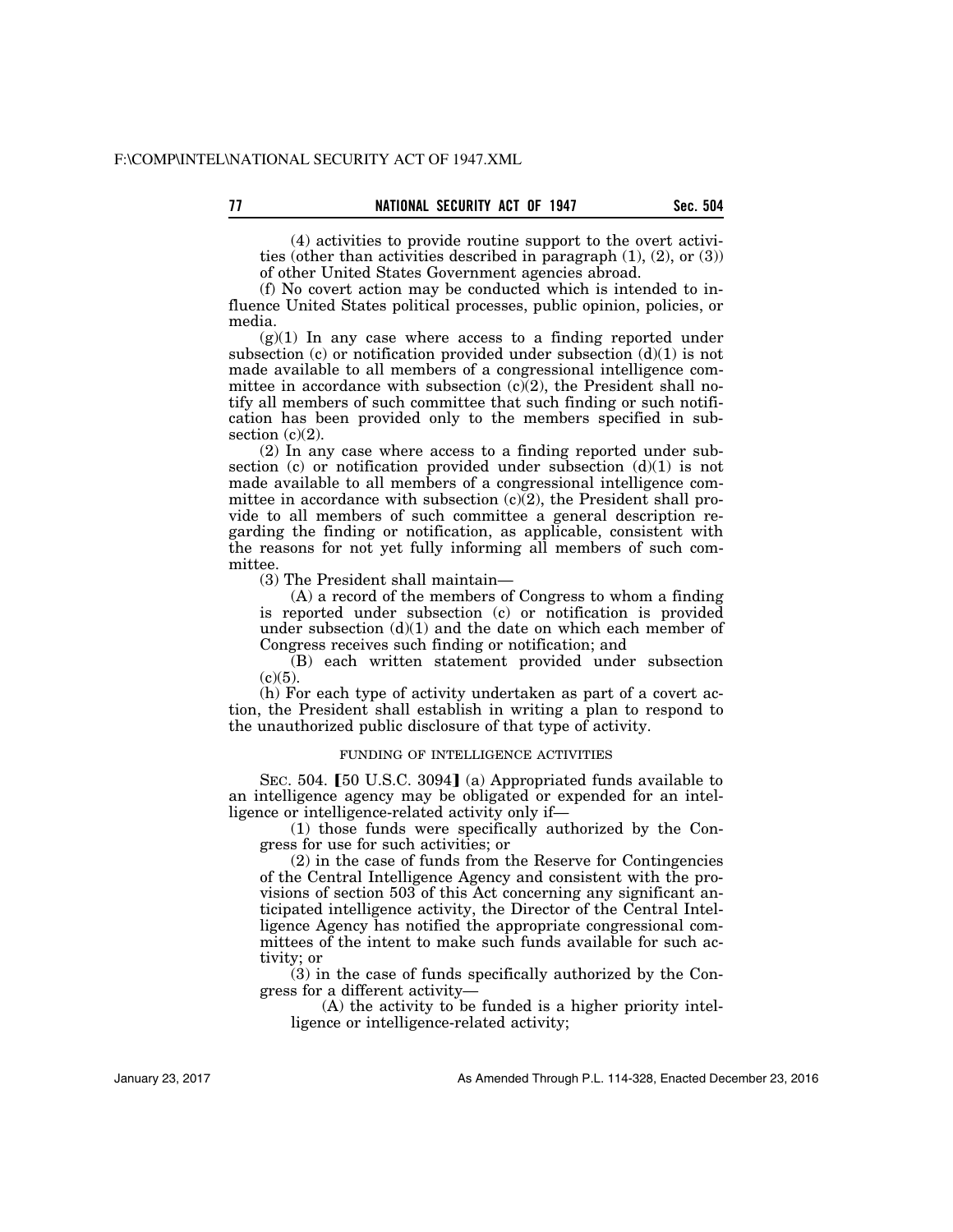$(B)$  26 the use of such funds for such activity supports an emergent need, improves program effectiveness, or increases efficiency; and

(C) the Director of National Intelligence, the Secretary of Defense, or the Attorney General, as appropriate, has notified the appropriate congressional committees of the intent to make such funds available for such activity;

(4) nothing in this subsection prohibits obligation or expenditure of funds available to an intelligence agency in accordance with sections 1535 and 1536 of title 31, United States Code.

(b) Funds available to an intelligence agency may not be made available for any intelligence or intelligence-related activity for which funds were denied by the Congress.

(c) No funds appropriated for, or otherwise available to, any department, agency, or entity of the United States Government may be expended, or may be directed to be expended, for any covert action, as defined in section 503(e), unless and until a Presidential finding required by subsection (a) of section 503 has been signed or otherwise issued in accordance with that subsection.

 $(d)(1)$  Except as otherwise specifically provided by law, funds available to an intelligence agency that are not appropriated funds may be obligated or expended for an intelligence or intelligence-related activity only if those funds are used for activities reported to the appropriate congressional committees pursuant to procedures which identify—

(A) the types of activities for which nonappropriated funds may be expended; and

(B) the circumstances under which an activity must be reported as a significant anticipated intelligence activity before such funds can be expended.

(2) Procedures for purposes of paragraph (1) shall be jointly agreed upon by the congressional intelligence committees and, as appropriate, the Director of National Intelligence or the Secretary of Defense.

(e) As used in this section—

(1) the term ''intelligence agency'' means any department, agency, or other entity of the United States involved in intelligence or intelligence-related activities;

(2) the term ''appropriate congressional committees'' means the Permanent Select Committee on Intelligence and the Committee on Appropriations of the House of Representatives and the Select Committee on Intelligence and the Committee on Appropriations of the Senate; and

(3) the term ''specifically authorized by the Congress'' means that-

(A) the activity and the amount of funds proposed to be used for that activity were identified in a formal budget request to the Congress, but funds shall be deemed to be specifically authorized for that activity only to the extent that the Congress both authorized the funds to be appro-

January 23, 2017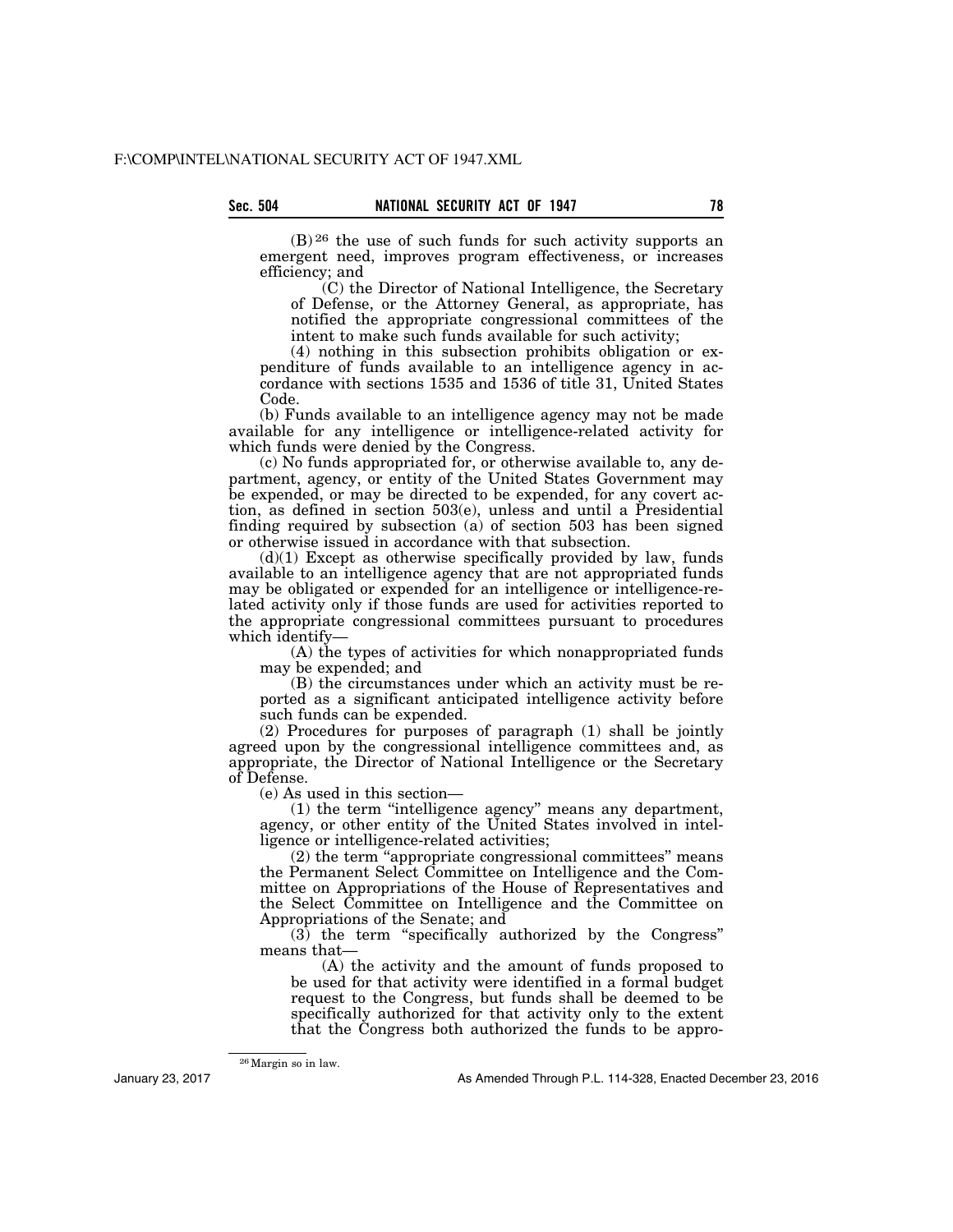priated for that activity and appropriated the funds for

that activity; or (B) although the funds were not formally requested, the Congress both specifically authorized the appropriation of the funds for the activity and appropriated the funds for the activity.

### NOTICE TO CONGRESS OF CERTAIN TRANSFERS OF DEFENSE ARTICLES AND DEFENSE SERVICES

SEC. 505. [50 U.S.C. 3095] (a)(1) The transfer of a defense article or defense service, or the anticipated transfer in any fiscal year of any aggregation of defense articles or defense services, exceeding  $1,000,000$  in value by an intelligence agency to a recipient outside that agency shall be considered a significant anticipated intelligence activity for the purpose of this title.

 $(2)$  Paragraph  $(1)$  does not apply if—

(A) the transfer is being made to a department, agency, or other entity of the United States (so long as there will not be a subsequent retransfer of the defense articles or defense services outside the United States Government in conjunction with an intelligence or intelligence-related activity); or

(B) the transfer—

(i) is being made pursuant to authorities contained in part II of the Foreign Assistance Act of 1961, the Arms Export Control Act, title 10 of the United States Code (including a law enacted pursuant to section 7307(a) of that title), or the Federal Property and Administrative Services Act of 1949, and

(ii) is not being made in conjunction with an intelligence or intelligence-related activity.

(3) An intelligence agency may not transfer any defense articles or defense services outside the agency in conjunction with any intelligence or intelligence-related activity for which funds were denied by the Congress.

(b) As used in this section—

(1) the term ''intelligence agency'' means any department, agency, or other entity of the United States involved in intelligence or intelligence-related activities;

(2) the terms ''defense articles'' and ''defense services'' mean the items on the United States Munitions List pursuant to section 38 of the Arms Export Control Act (22 CFR part 121);

 $(3)$  the term "transfer" means—

(A) in the case of defense articles, the transfer of possession of those articles; and

(B) in the case of defense services, the provision of those services; and

 $(4)$  the term "value" means—

(A) in the case of defense articles, the greater of—

(i) the original acquisition cost to the United States Government, plus the cost of improvements or other modifications made by or on behalf of the Government; or

As Amended Through P.L. 114-328, Enacted December 23, 2016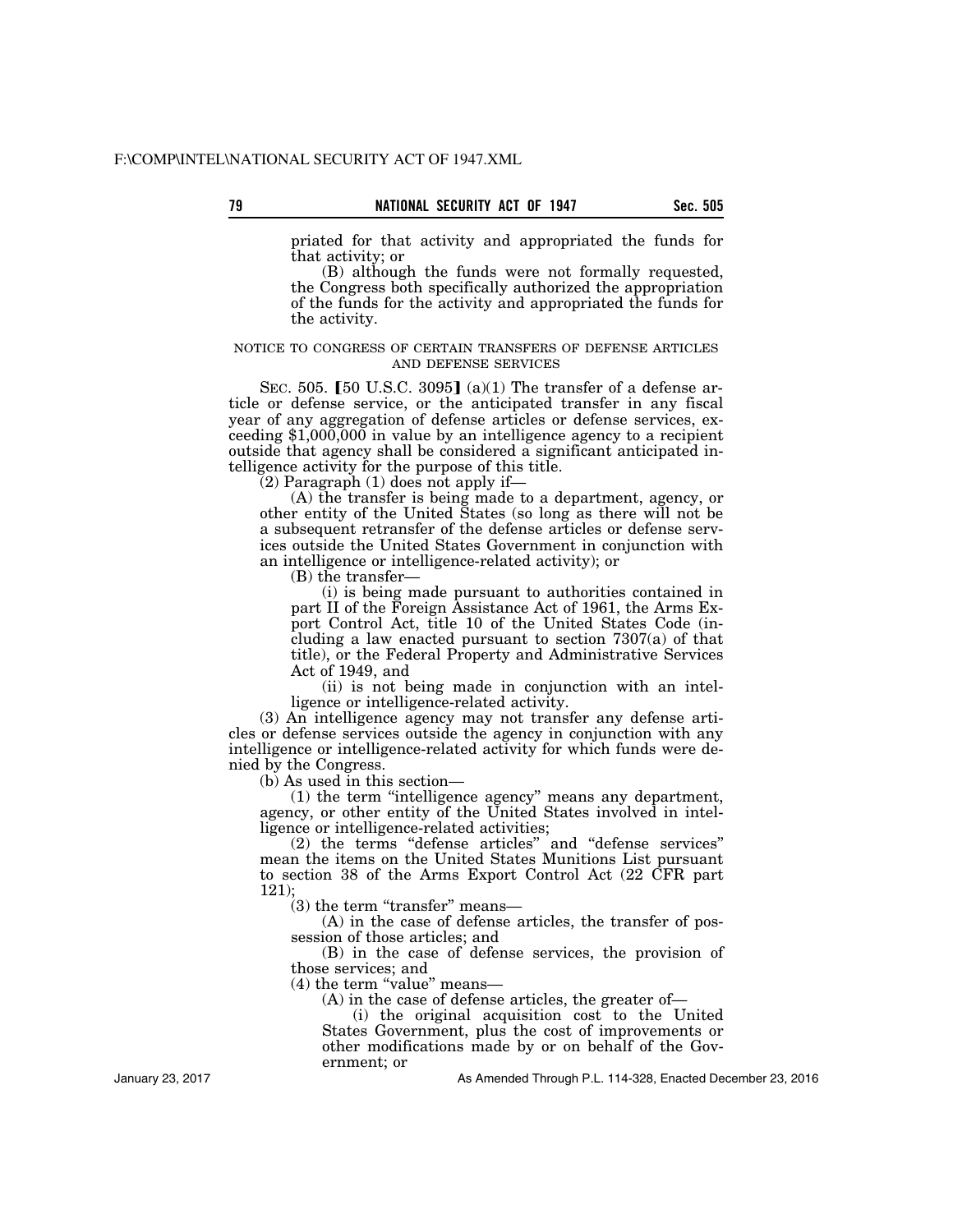## Sec. 506 **NATIONAL SECURITY ACT OF 1947** 80

(ii) the replacement cost; and (B) in the case of defense services, the full cost to the Government of providing the services.

# SPECIFICITY OF NATIONAL INTELLIGENCE PROGRAM BUDGET AMOUNTS FOR COUNTERTERRORISM, COUNTERPROLIFERATION, COUNTER-NARCOTICS, AND COUNTERINTELLIGENCE

SEC. 506.  $\lceil 50 \text{ U.S.C. } 3096 \rceil$  (a) In GENERAL.—The budget justification materials submitted to Congress in support of the budget of the President for a fiscal year that is submitted to Congress under section 1105(a) of title 31, United States Code, shall set forth separately the aggregate amount requested for that fiscal year for the National Intelligence Program for each of the following:

- (1) Counterterrorism.
- (2) Counterproliferation.
- (3) Counternarcotics.
- (4) Counterintelligence.

(b) ELECTION OF CLASSIFIED OR UNCLASSIFIED FORM.— Amounts set forth under subsection (a) may be set forth in unclassified form or classified form, at the election of the Director of National Intelligence.

#### BUDGET TREATMENT OF COSTS OF ACQUISITION OF MAJOR SYSTEMS BY THE INTELLIGENCE COMMUNITY

SEC.  $506A.$  [50 U.S.C.  $3097$ ] (a) INDEPENDENT COST ESTI-MATES.—(1) The Director of National Intelligence shall, in consultation with the head of each element of the intelligence community concerned, prepare an independent cost estimate of the full lifecycle cost of development, procurement, and operation of each major system to be acquired by the intelligence community.

(2)(A) Each independent cost estimate for a major system shall, to the maximum extent practicable, specify the amount required to be appropriated and obligated to develop, procure, and operate the major system in each fiscal year of the proposed period of development, procurement, and operation of the major system.

(B) For major system acquisitions requiring a service or capability from another acquisition or program to deliver the end-to-end functionality for the intelligence community end users, independent cost estimates shall include, to the maximum extent practicable, all estimated costs across all pertinent elements of the intelligence community. For collection programs, such cost estimates shall include the cost of new analyst training, new hardware and software for data exploitation and analysis, and any unique or additional costs for data processing, storing, and power, space, and cooling across the life cycle of the program. If such costs for processing, exploitation, dissemination, and storage are scheduled to be executed in other elements of the intelligence community, the independent cost estimate shall identify and annotate such costs for such other elements accordingly.

(3)(A) In the case of a program of the intelligence community that qualifies as a major system, an independent cost estimate shall be prepared before the submission to Congress of the budget of the President for the first fiscal year in which appropriated

As Amended Through P.L. 114-328, Enacted December 23, 2016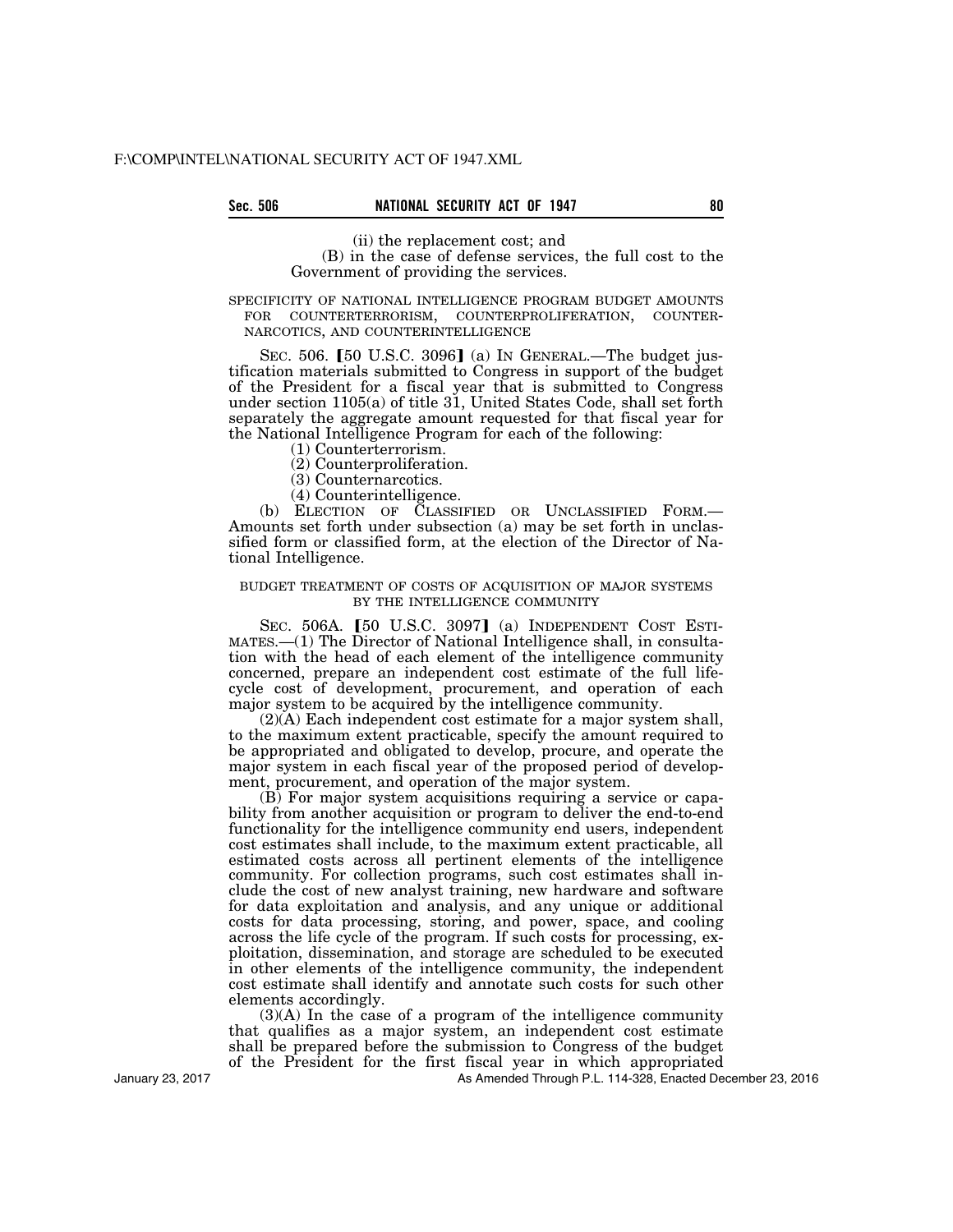funds are anticipated to be obligated for the development or procurement of such major system.

(B) In the case of a program of the intelligence community for which an independent cost estimate was not previously required to be prepared under this section, including a program for which development or procurement commenced before the date of the enactment of the Intelligence Authorization Act for Fiscal Year 2004, if the aggregate future costs of development or procurement (or any combination of such activities) of the program will exceed \$500,000,000 (in current fiscal year dollars), the program shall qualify as a major system for purposes of this section, and an independent cost estimate for such major system shall be prepared before the submission to Congress of the budget of the President for the first fiscal year thereafter in which appropriated funds are anticipated to be obligated for such major system.

(4) The independent cost estimate for a major system shall be updated upon—

(A) the completion of any preliminary design review associated with the major system;

(B) any significant modification to the anticipated design of the major system; or

(C) any change in circumstances that renders the current independent cost estimate for the major system inaccurate.

(5) Any update of an independent cost estimate for a major system under paragraph (4) shall meet all requirements for independent cost estimates under this section, and shall be treated as the most current independent cost estimate for the major system until further updated under that paragraph.

(b) PREPARATION OF INDEPENDENT COST ESTIMATES.—(1) The Director shall establish within the Office of the Director of National Intelligence for Community Management an office which shall be responsible for preparing independent cost estimates, and any updates thereof, under subsection (a), unless a designation is made under paragraph (2).

(2) In the case of the acquisition of a major system for an element of the intelligence community within the Department of Defense, the Director and the Secretary of Defense shall provide that the independent cost estimate, and any updates thereof, under subsection (a) be prepared by an entity jointly designated by the Director and the Secretary in accordance with section 2434(b)(1)(A) of title 10, United States Code.

(c) UTILIZATION IN BUDGETS OF PRESIDENT.—(1) If the budget of the President requests appropriations for any fiscal year for the development or procurement of a major system by the intelligence community, the President shall, subject to paragraph (2), request in such budget an amount of appropriations for the development or procurement, as the case may be, of the major system that is equivalent to the amount of appropriations identified in the most current independent cost estimate for the major system for obligation for each fiscal year for which appropriations are requested for the major system in such budget.

(2) If the amount of appropriations requested in the budget of the President for the development or procurement of a major system is less than the amount of appropriations identified in the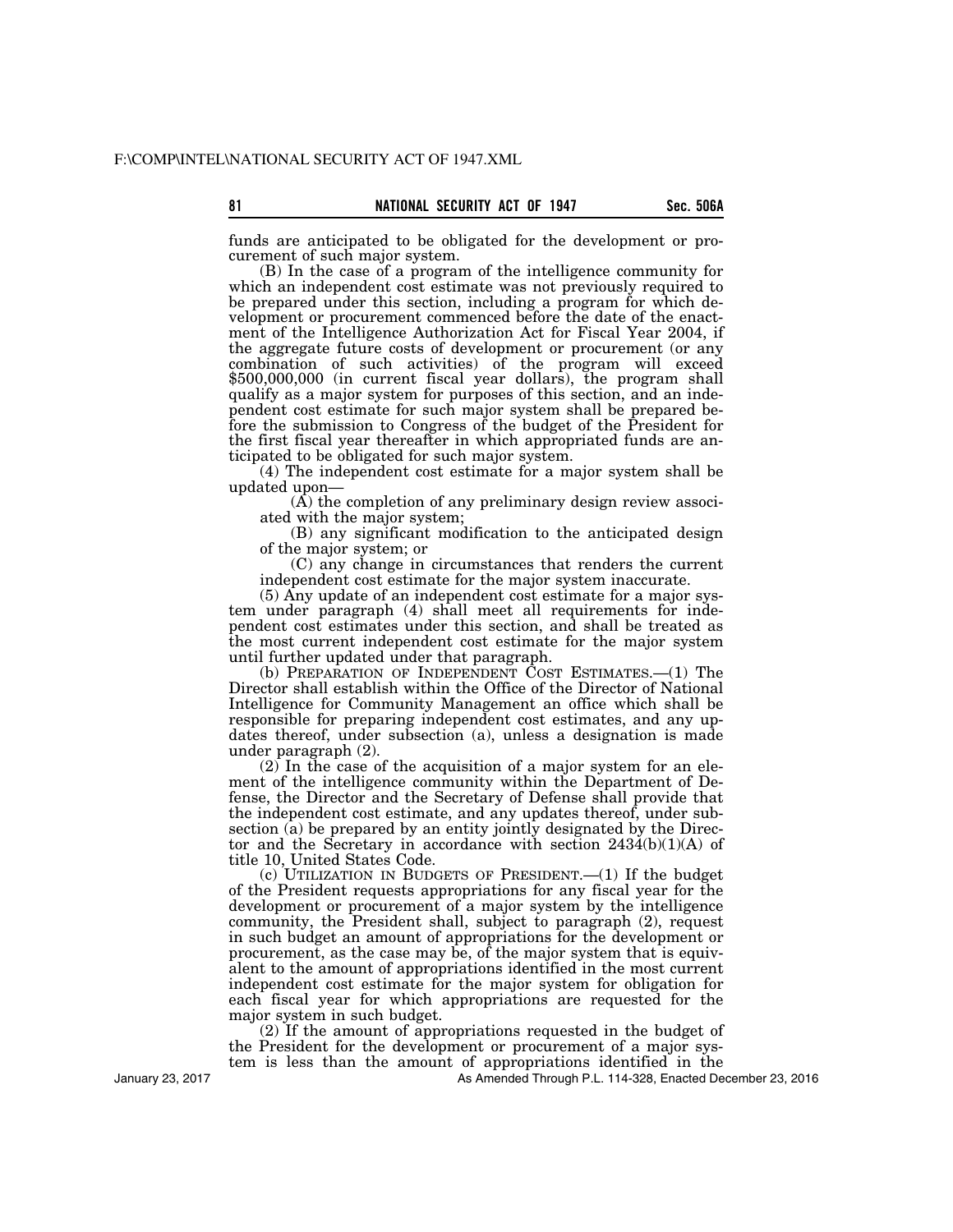most current independent cost estimate for the major system for obligation for each fiscal year for which appropriations are requested for the major system in such budget, the President shall include in the budget justification materials submitted to Congress in support of such budget—

(A) an explanation for the difference between the amount of appropriations requested and the amount of appropriations identified in the most current independent cost estimate;

(B) a description of the importance of the major system to the national security;

(C) an assessment of the consequences for the funding of all programs of the National Intelligence Program in future fiscal years if the most current independent cost estimate for the major system is accurate and additional appropriations are required in future fiscal years to ensure the continued development or procurement of the major system, including the consequences of such funding shortfalls on the major system and all other programs of the National Intelligence Program; and

(D) such other information on the funding of the major system as the President considers appropriate.<br>(d) INCLUSION OF ESTIMATES IN BUDGET JUSTIFICATION MATE-

RIALS.—The budget justification materials submitted to Congress in support of the budget of the President shall include the most current independent cost estimate under this section for each major system for which appropriations are requested in such budget for any fiscal year.

(e) DEFINITIONS.—In this section:

(1) The term ''budget of the President'' means the budget of the President for a fiscal year as submitted to Congress under section 1105(a) of title 31, United States Code.

(2) The term ''independent cost estimate'' means a pragmatic and neutral analysis, assessment, and quantification of all costs and risks associated with the acquisition of a major system, which shall be based on programmatic and technical specifications provided by the office within the element of the intelligence community with primary responsibility for the development, procurement, or operation of the major system.

[Note: Effective on July 1, 2012, section  $306(a)(2)$  of Public Law 112–87 provides for amendments to paragraph (2) of section  $506A(e)$ . Upon such date, paragraph  $(2)$  reads as follows:

*(2)(A) The term ''independent cost estimate'' means a pragmatic and neutral analysis, assessment, and quantification of all costs and risks associated with the development, acquisition, procurement, operation, and sustainment of a major system across its proposed life cycle, which shall be based on programmatic and technical specifications provided by the office within the element of the intelligence community with primary responsibility for the development, procurement, or operation of the major system.* 

*(B) In accordance with subsection (a)(2)(B), each independent cost estimate shall include all costs required across elements of the intelligence community to develop, acquire, pro-*

As Amended Through P.L. 114-328, Enacted December 23, 2016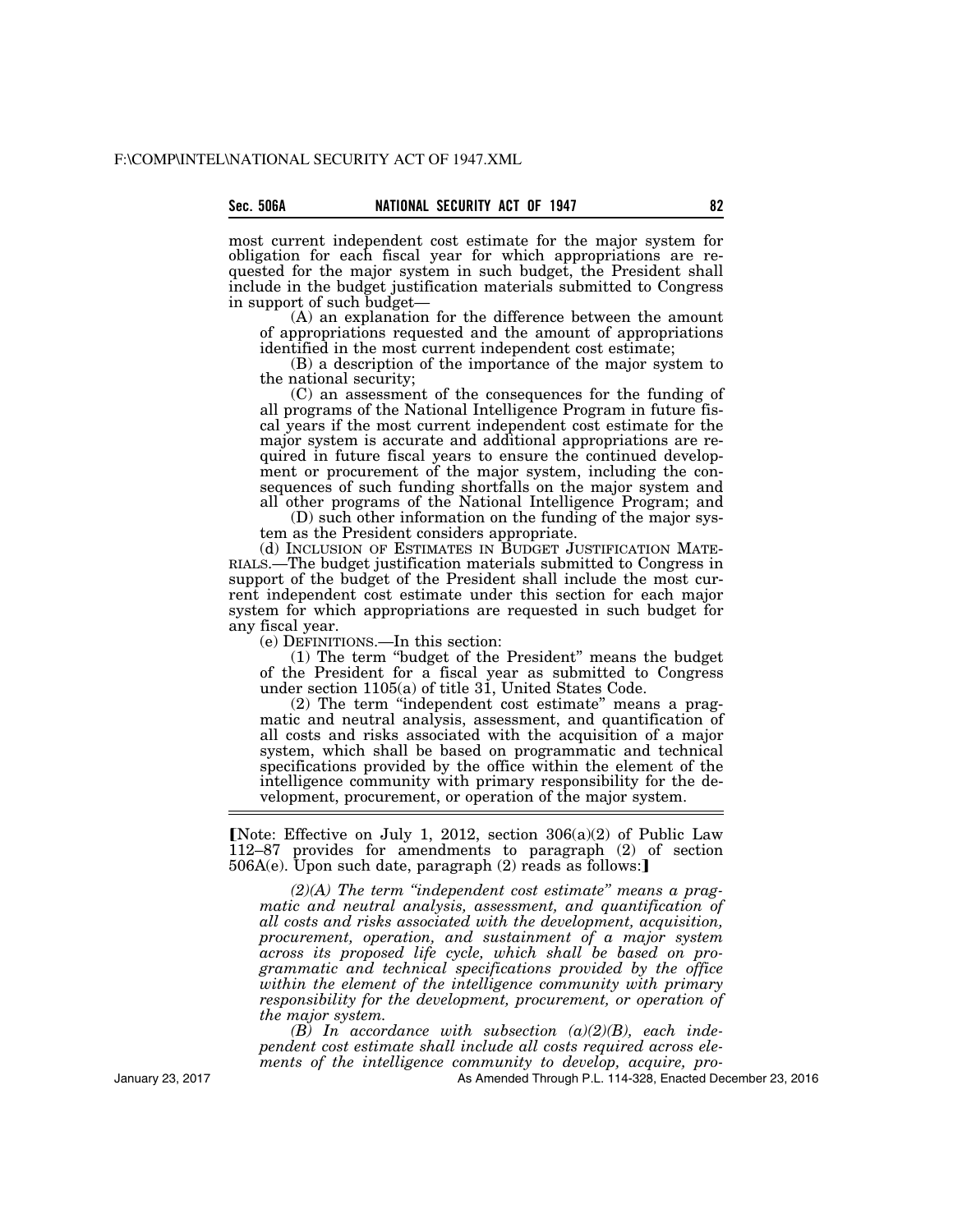*cure, operate, and sustain the system to provide the end-to-end intelligence functionality of the system, including—* 

*(i) for collection programs, the cost of new analyst training, new hardware and software for data exploitation and analysis, and any unique or additional costs for data processing, storing, and power, space, and cooling across the life cycle of the program; and* 

*(ii) costs for processing, exploitation, dissemination, and storage scheduled to be executed in other elements of the intelligence community.* 

(3) The term ''major system'' means any significant program of an element of the intelligence community with projected total development and procurement costs exceeding \$500,000,000 (based on fiscal year 2010 constant dollars), which costs shall include all end-to-end program costs, including costs associated with the development and procurement of the program and any other costs associated with the development and procurement of systems required to support or utilize the program.

### ANNUAL PERSONNEL LEVEL ASSESSMENTS FOR THE INTELLIGENCE **COMMUNITY**

SEC. 506B. [50 U.S.C. 3098] (a) REQUIREMENT TO PROVIDE.— The Director of National Intelligence shall, in consultation with the head of each element of the intelligence community, prepare an annual personnel level assessment for such element that assesses the personnel levels for such element for the fiscal year following the fiscal year in which the assessment is submitted.

(b) SCHEDULE.—Each assessment required by subsection (a) shall be submitted to the congressional intelligence committees each year at the time that the President submits to Congress the budget for a fiscal year pursuant to section 1105 of title  $3\overline{1}$ , United States Code.

(c) CONTENTS.—Each assessment required by subsection (a) submitted during a fiscal year shall contain the following information for the element of the intelligence community concerned:

(1) The budget submission for personnel costs for the upcoming fiscal year.

(2) The dollar and percentage increase or decrease of such costs as compared to the personnel costs of the current fiscal year.

(3) The dollar and percentage increase or decrease of such costs as compared to the personnel costs during the prior 5 fiscal years.

(4) The number of full-time equivalent positions that is the basis for which personnel funds are requested for the upcoming fiscal year.

(5) The numerical and percentage increase or decrease of the number referred to in paragraph (4) as compared to the number of full-time equivalent positions of the current fiscal year.

(6) The numerical and percentage increase or decrease of the number referred to in paragraph (4) as compared to the

As Amended Through P.L. 114-328, Enacted December 23, 2016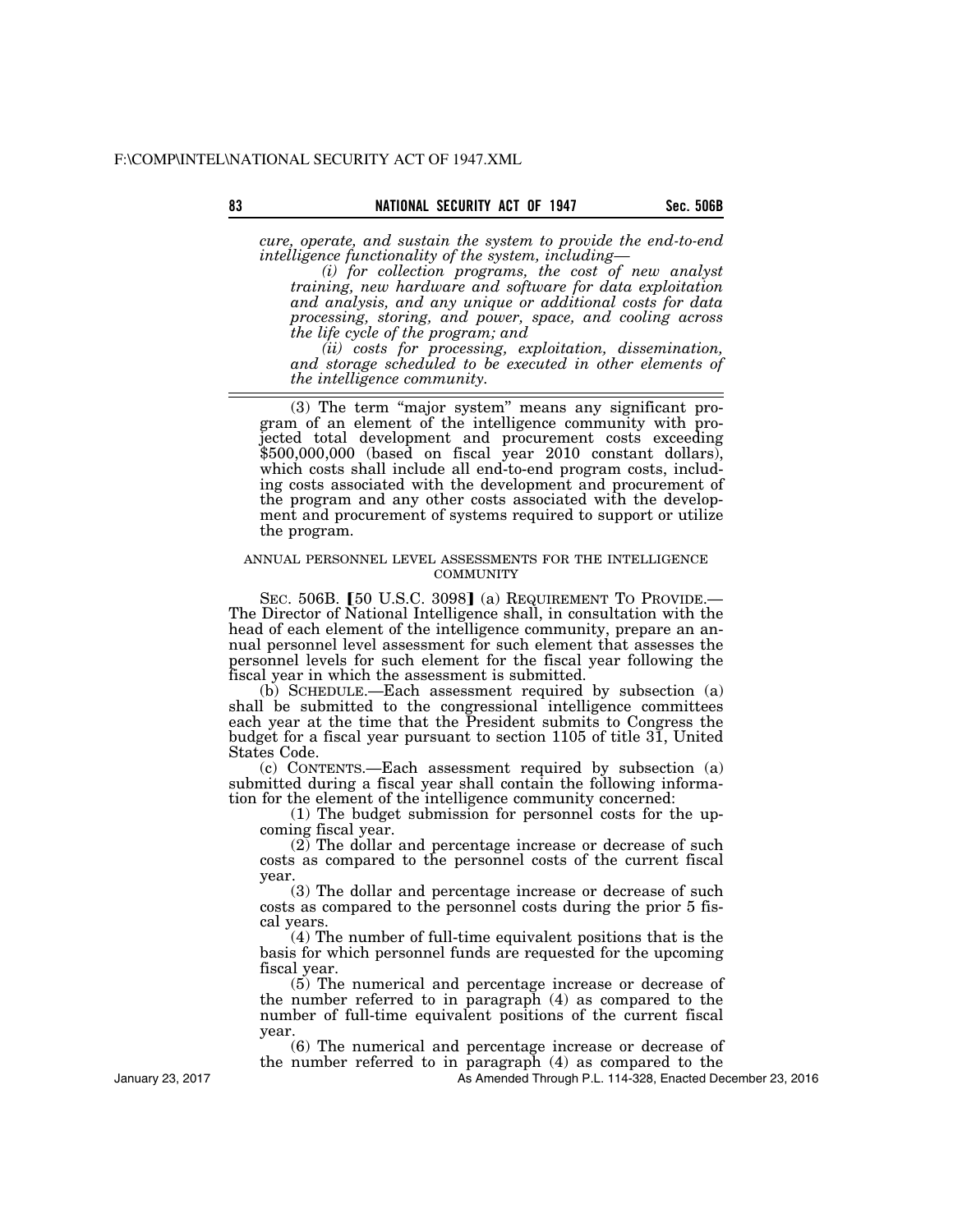number of full-time equivalent positions during the prior 5 fiscal years.

(7) The best estimate of the number and costs of core contract personnel to be funded by the element for the upcoming fiscal year.

(8) The numerical and percentage increase or decrease of such costs of core contract personnel as compared to the best estimate of the costs of core contract personnel of the current fiscal year.

(9) The numerical and percentage increase or decrease of such number and such costs of core contract personnel as compared to the number and cost of core contract personnel during the prior 5 fiscal years.

(10) A justification for the requested personnel and core contract personnel levels.

(11) The best estimate of the number of intelligence collectors and analysts employed by each element of the intelligence community.

(12) The best estimate of the number of intelligence collectors and analysts contracted by each element of the intelligence community and a description of the functions performed by such contractors.

(13) A statement by the Director of National Intelligence that, based on current and projected funding, the element concerned will have sufficient—

(A) internal infrastructure to support the requested personnel and core contract personnel levels;

(B) training resources to support the requested personnel levels; and

(C) funding to support the administrative and operational activities of the requested personnel levels.

## VULNERABILITY ASSESSMENTS OF MAJOR SYSTEMS

SEC. 506C. [50 U.S.C. 3099] (a) INITIAL VULNERABILITY AS-SESSMENTS. $-(1)(A)$  Except as provided in subparagraph  $(B)$ , the Director of National Intelligence shall conduct and submit to the congressional intelligence committees an initial vulnerability assessment for each major system and its significant items of supply—

(i) except as provided in clause (ii), prior to the completion of Milestone B or an equivalent acquisition decision for the major system; or

(ii) prior to the date that is 1 year after the date of the enactment of the Intelligence Authorization Act for Fiscal Year 2010 in the case of a major system for which Milestone B or an equivalent acquisition decision—

(I) was completed prior to such date of enactment; or (II) is completed on a date during the 180-day period

following such date of enactment. (B) The Director may submit to the congressional intelligence committees an initial vulnerability assessment required by clause (ii) of subparagraph (A) not later than 180 days after the date such assessment is required to be submitted under such clause if the Di-

As Amended Through P.L. 114-328, Enacted December 23, 2016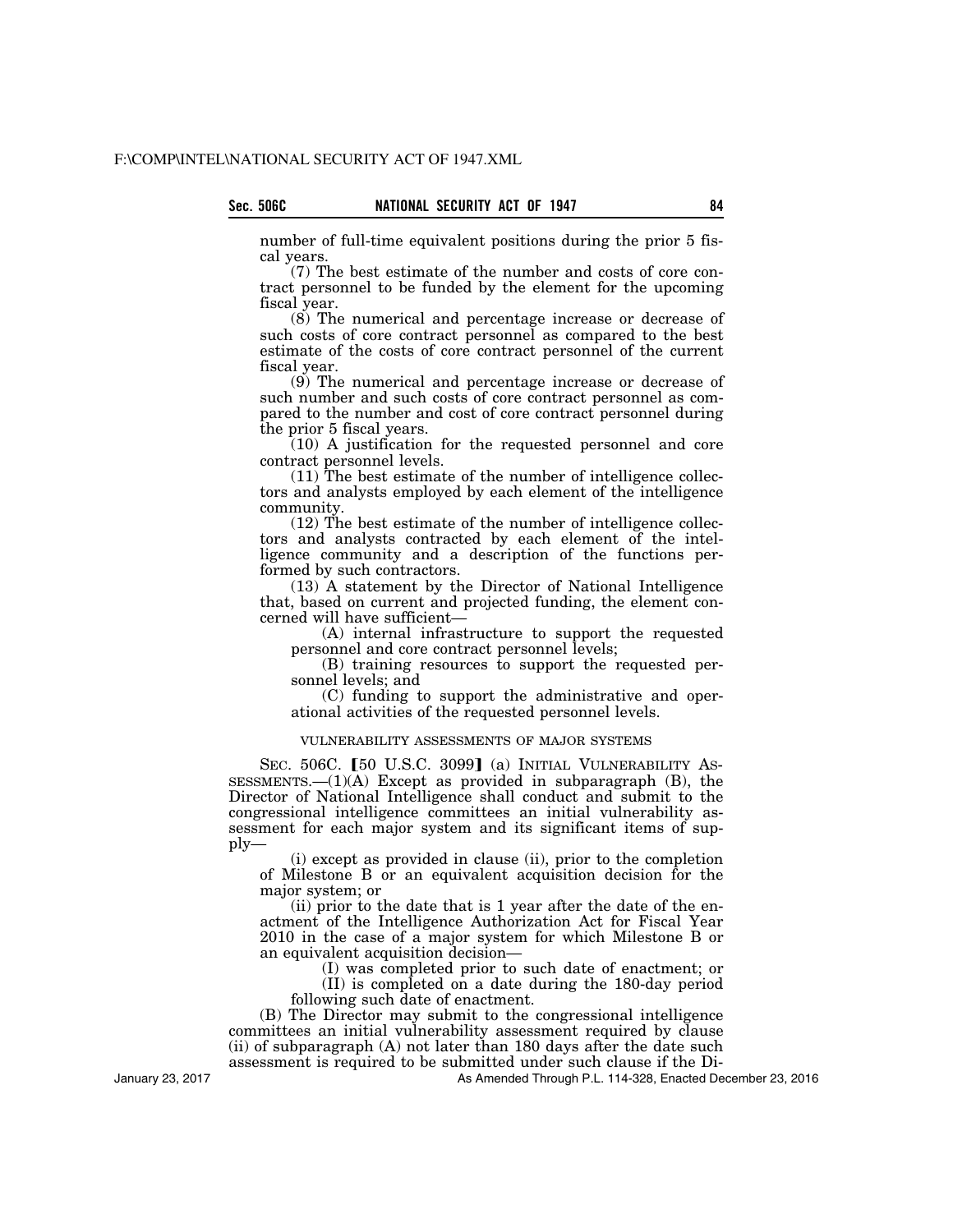rector notifies the congressional intelligence committees of the extension of the submission date under this subparagraph and provides a justification for such extension.

(C) The initial vulnerability assessment of a major system and its significant items of supply shall include use of an analysisbased approach to—

(i) identify vulnerabilities;

(ii) define exploitation potential;

(iii) examine the system's potential effectiveness;

(iv) determine overall vulnerability; and

(v) make recommendations for risk reduction.

(2) If an initial vulnerability assessment for a major system is not submitted to the congressional intelligence committees as required by paragraph (1), funds appropriated for the acquisition of the major system may not be obligated for a major contract related to the major system. Such prohibition on the obligation of funds for the acquisition of the major system shall cease to apply on the date on which the congressional intelligence committees receive the initial vulnerability assessment.

(b) SUBSEQUENT VULNERABILITY ASSESSMENTS.—(1) The Director of National Intelligence shall, periodically throughout the procurement of a major system or if the Director determines that a change in circumstances warrants the issuance of a subsequent vulnerability assessment, conduct a subsequent vulnerability assessment of each major system and its significant items of supply within the National Intelligence Program.

(2) Upon the request of a congressional intelligence committee, the Director of National Intelligence may, if appropriate, recertify the previous vulnerability assessment or may conduct a subsequent vulnerability assessment of a particular major system and its significant items of supply within the National Intelligence Program.

(3) Any subsequent vulnerability assessment of a major system and its significant items of supply shall include use of an analysisbased approach and, if applicable, a testing-based approach, to monitor the exploitation potential of such system and reexamine the factors described in clauses (i) through (v) of subsection  $(a)(1)(C)$ .

(c) MAJOR SYSTEM MANAGEMENT.—The Director of National Intelligence shall give due consideration to the vulnerability assessments prepared for a given major system when developing and determining the National Intelligence Program budget.

(d) CONGRESSIONAL OVERSIGHT.—(1) The Director of National Intelligence shall provide to the congressional intelligence committees a copy of each vulnerability assessment conducted under subsection (a) or (b) not later than 10 days after the date of the completion of such assessment.

(2) The Director of National Intelligence shall provide the congressional intelligence committees with a proposed schedule for subsequent periodic vulnerability assessments of a major system under subsection  $(b)(1)$  when providing such committees with the initial vulnerability assessment under subsection (a) of such system as required by paragraph (1).

(e) DEFINITIONS.—In this section:

As Amended Through P.L. 114-328, Enacted December 23, 2016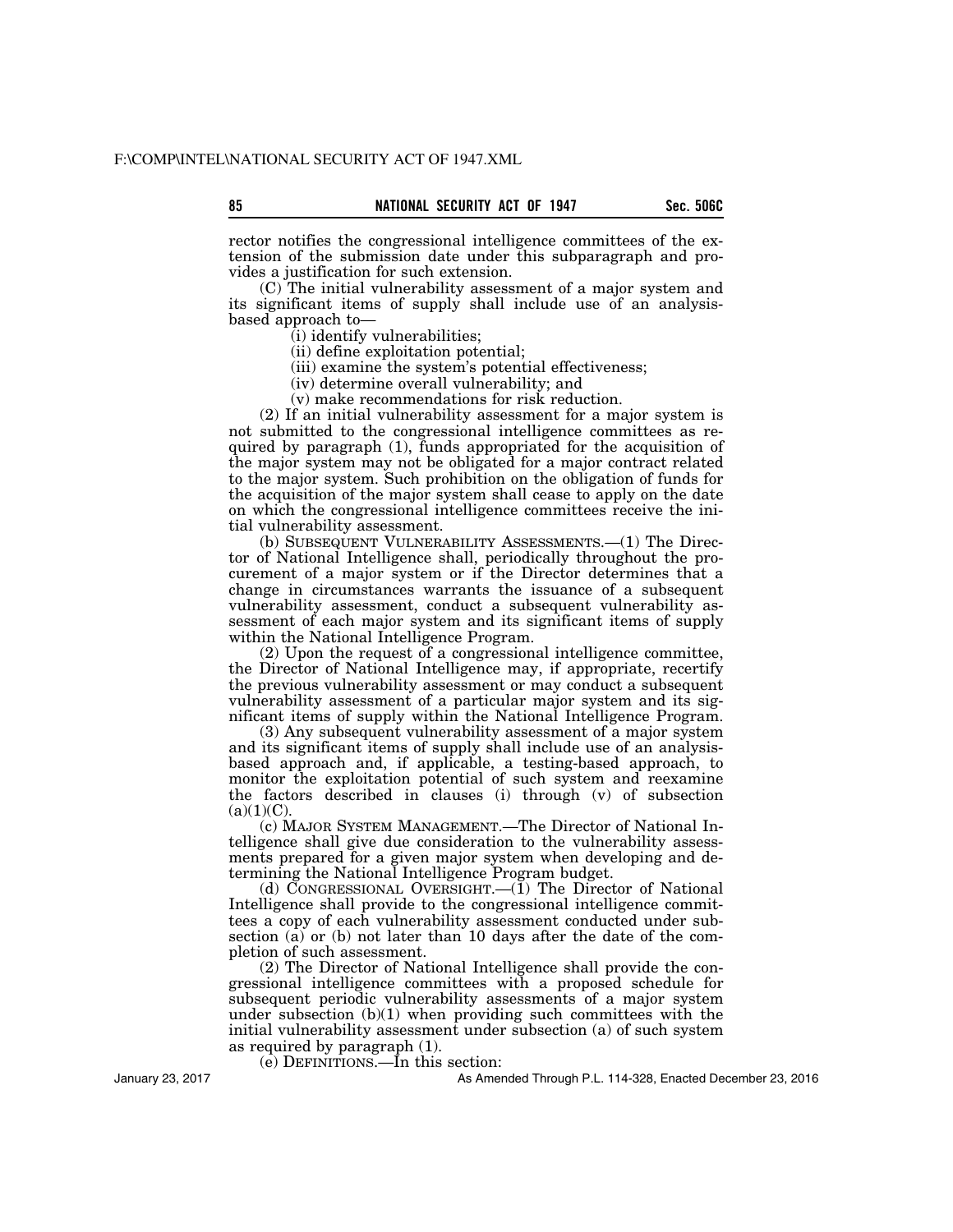(1) The term ''item of supply'' has the meaning given that term in section 4(10) of the Office of Federal Procurement Policy Act (41 U.S.C. 403(10)).

(2) The term ''major contract'' means each of the 6 largest prime, associate, or Government-furnished equipment contracts under a major system that is in excess of  $$40,000,000$  and that is not a firm, fixed price contract.

(3) The term ''major system'' has the meaning given that term in section 506A(e).

(4) The term ''Milestone B'' means a decision to enter into major system development and demonstration pursuant to guidance prescribed by the Director of National Intelligence.

(5) The term ''vulnerability assessment'' means the process of identifying and quantifying vulnerabilities in a major system and its significant items of supply.

### INTELLIGENCE COMMUNITY BUSINESS SYSTEM TRANSFORMATION

SEC. 506D. [50 U.S.C. 3100] (a) LIMITATION ON OBLIGATION OF FUNDS.—(1) Subject to paragraph (3), no funds appropriated to any element of the intelligence community may be obligated for an intelligence community business system transformation that will have a total cost in excess of \$3,000,000 unless—

(A) the Director of the Office of Business Transformation of the Office of the Director of National Intelligence makes a certification described in paragraph (2) with respect to such intelligence community business system transformation; and

(B) such certification is approved by the board established under subsection (f).

(2) The certification described in this paragraph for an intelligence community business system transformation is a certification made by the Director of the Office of Business Transformation of the Office of the Director of National Intelligence that the intelligence community business system transformation—

(A) complies with the enterprise architecture under subsection (b) and such other policies and standards that the Director of National Intelligence considers appropriate; or

(B) is necessary—

(i) to achieve a critical national security capability or address a critical requirement; or

(ii) to prevent a significant adverse effect on a project that is needed to achieve an essential capability, taking into consideration any alternative solutions for preventing such adverse effect.

(3) With respect to a fiscal year after fiscal year 2010, the amount referred to in paragraph (1) in the matter preceding subparagraph  $(A)$  shall be equal to the sum of-

(A) the amount in effect under such paragraph (1) for the preceding fiscal year (determined after application of this paragraph), plus

(B) such amount multiplied by the annual percentage increase in the consumer price index (all items; U.S. city average) as of September of the previous fiscal year.

As Amended Through P.L. 114-328, Enacted December 23, 2016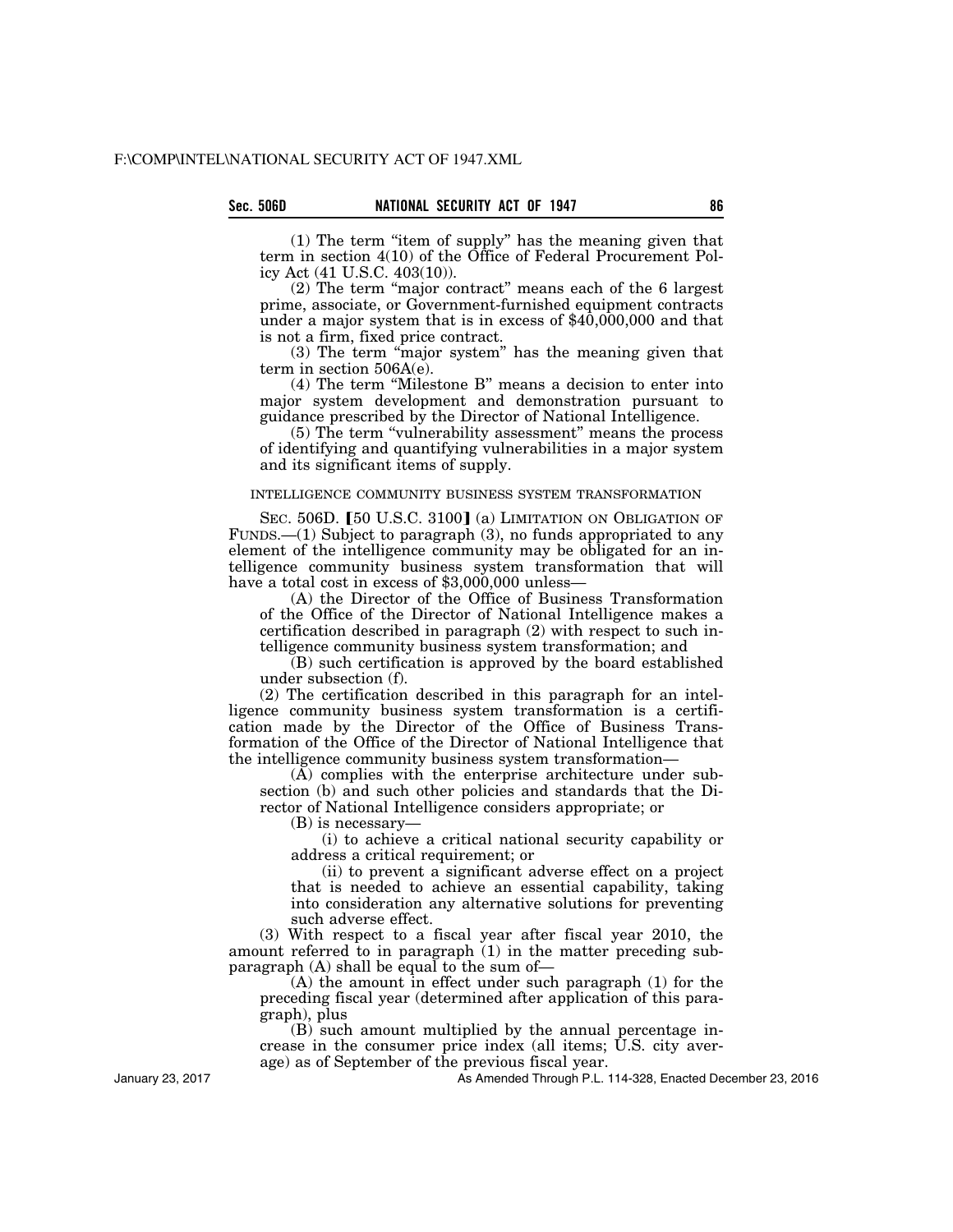## 87 **Sec. 506D NATIONAL SECURITY ACT OF 1947** Sec. 506D

(b) ENTERPRISE ARCHITECTURE FOR INTELLIGENCE COMMUNITY BUSINESS SYSTEMS.—(1) The Director of National Intelligence shall, acting through the board established under subsection (f), develop and implement an enterprise architecture to cover all intelligence community business systems, and the functions and activities supported by such business systems. The enterprise architecture shall be sufficiently defined to effectively guide, constrain, and permit implementation of interoperable intelligence community business system solutions, consistent with applicable policies and procedures established by the Director of the Office of Management and Budget.

(2) The enterprise architecture under paragraph (1) shall include the following:

(A) An information infrastructure that will enable the intelligence community to—

(i) comply with all Federal accounting, financial management, and reporting requirements;

(ii) routinely produce timely, accurate, and reliable financial information for management purposes;

(iii) integrate budget, accounting, and program information and systems; and

(iv) provide for the measurement of performance, including the ability to produce timely, relevant, and reliable cost information.

(B) Policies, procedures, data standards, and system interface requirements that apply uniformly throughout the intelligence community.

(c) RESPONSIBILITIES FOR INTELLIGENCE COMMUNITY BUSINESS SYSTEM TRANSFORMATION.—The Director of National Intelligence shall be responsible for the entire life cycle of an intelligence community business system transformation, including review, approval, and oversight of the planning, design, acquisition, deployment, operation, and maintenance of the business system transformation.

(d) INTELLIGENCE COMMUNITY BUSINESS SYSTEM INVESTMENT REVIEW.—(1) The Director of the Office of Business Transformation of the Office of the Director of National Intelligence shall establish and implement, not later than 60 days after the enactment of the Intelligence Authorization Act for Fiscal Year 2010, an investment review process for the intelligence community business systems for which the Director of the Office of Business Transformation is responsible.

(2) The investment review process under paragraph (1) shall—

(A) meet the requirements of section 11312 of title 40, United States Code; and

(B) specifically set forth the responsibilities of the Director of the Office of Business Transformation under such review process.

(3) The investment review process under paragraph (1) shall include the following elements:

(A) Review and approval by an investment review board (consisting of appropriate representatives of the intelligence community) of each intelligence community business system as an investment before the obligation of funds for such system.

As Amended Through P.L. 114-328, Enacted December 23, 2016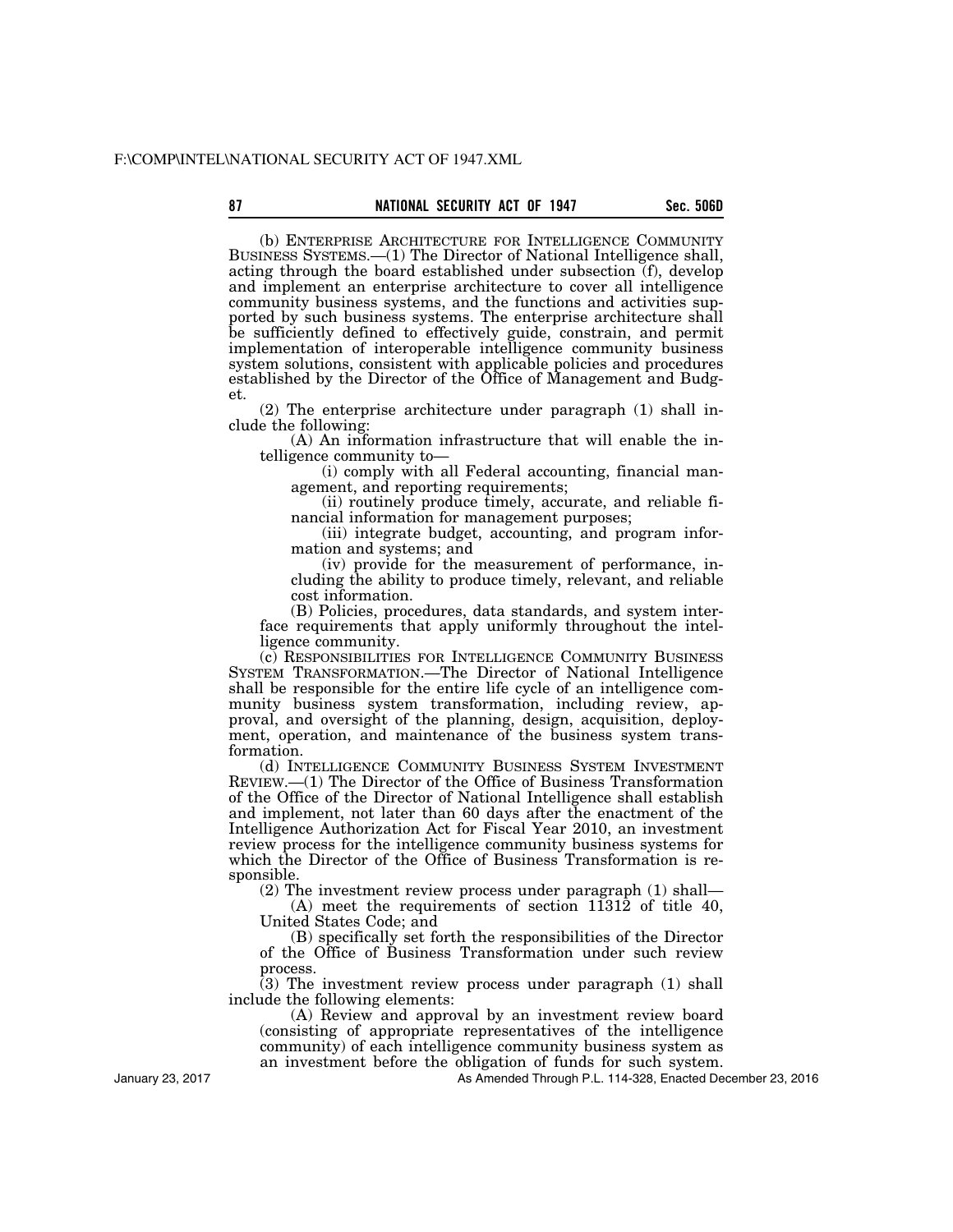(B) Periodic review, but not less often than annually, of every intelligence community business system investment.

(C) Thresholds for levels of review to ensure appropriate review of intelligence community business system investments depending on the scope, complexity, and cost of the system involved.

(D) Procedures for making certifications in accordance with the requirements of subsection  $(a)(2)$ .

**Note:** Subsection (e) was repealed by section  $310(a)(3)$  of Public Law 112–277; enacted January 14, 2013.

(f) INTELLIGENCE COMMUNITY BUSINESS SYSTEM TRANS- FORMATION GOVERNANCE BOARD.—(1) The Director of National Intelligence shall establish a board within the intelligence community business system transformation governance structure (in this subsection referred to as the "Board").

(2) The Board shall—

(A) recommend to the Director policies and procedures necessary to effectively integrate all business activities and any transformation, reform, reorganization, or process improvement initiatives undertaken within the intelligence community;

(B) review and approve any major update of—

(i) the enterprise architecture developed under subsection (b); and

(ii) any plans for an intelligence community business systems modernization;

(C) manage cross-domain integration consistent with such enterprise architecture;

(D) coordinate initiatives for intelligence community business system transformation to maximize benefits and minimize costs for the intelligence community, and periodically report to the Director on the status of efforts to carry out an intelligence community business system transformation;

(E) ensure that funds are obligated for intelligence community business system transformation in a manner consistent with subsection (a); and

(F) carry out such other duties as the Director shall specify.<br>(g) RELATION TO ANNUAL REGISTRATION REQUIREMENTS.—

Nothing in this section shall be construed to alter the requirements of section 8083 of the Department of Defense Appropriations Act, 2005 (Public Law 108–287; 118 Stat. 989), with regard to information technology systems (as defined in subsection (d) of such section).

(h) RELATIONSHIP TO DEFENSE BUSINESS ENTERPRISE ARCHI-TECTURE.—Nothing in this section shall be construed to exempt funds authorized to be appropriated to the Department of Defense from the requirements of section 2222 of title 10, United States Code, to the extent that such requirements are otherwise applicable.

(i) RELATION TO CLINGER-COHEN ACT.—(1) Executive agency responsibilities in chapter 113 of title 40, United States Code, for any intelligence community business system transformation shall be exercised jointly by—

January 23, 2017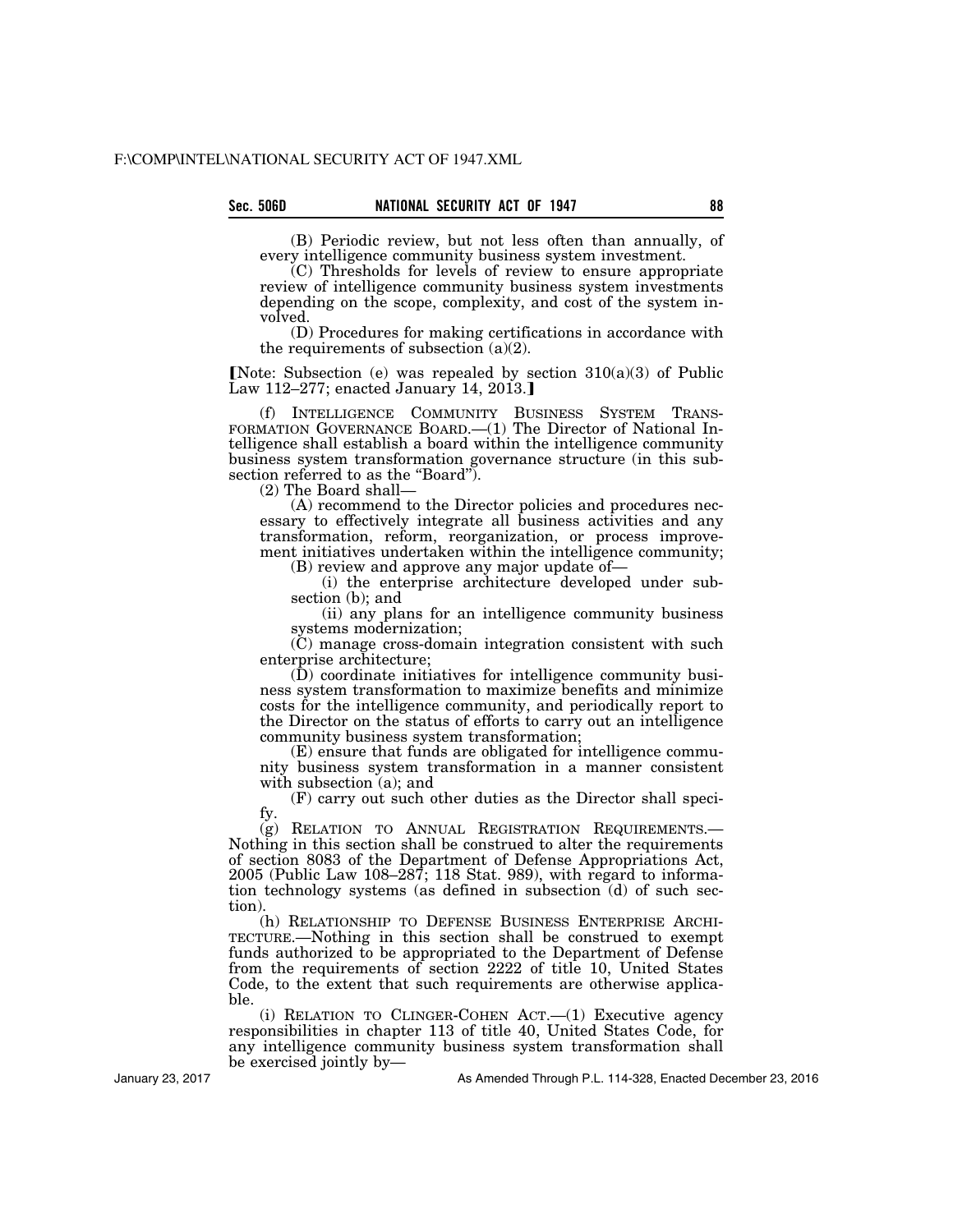89 **Sec. 506D NATIONAL SECURITY ACT OF 1947** Sec. 506D

(A) the Director of National Intelligence and the Chief Information Officer of the Intelligence Community; and

(B) the head of the executive agency that contains the element of the intelligence community involved and the chief information officer of that executive agency.

(2) The Director of National Intelligence and the head of the executive agency referred to in paragraph  $(1)(B)$  shall enter into a Memorandum of Understanding to carry out the requirements of this section in a manner that best meets the needs of the intelligence community and the executive agency.

(j) REPORTS.—Not later than March 31 of each of the years 2011 through 2014, the Director of National Intelligence shall submit to the congressional intelligence committees a report on the compliance of the intelligence community with the requirements of this section. Each such report shall—

(1) describe actions taken and proposed for meeting the requirements of subsection (a), including—

(A) specific milestones and actual performance against specified performance measures, and any revision of such milestones and performance measures; and

(B) specific actions on the intelligence community business system transformations submitted for certification under such subsection;

(2) identify the number of intelligence community business system transformations that received a certification described in subsection (a)(2); and

(3) describe specific improvements in business operations and cost savings resulting from successful intelligence community business systems transformation efforts.

(k) DEFINITIONS.—In this section:

(1) The term ''enterprise architecture'' has the meaning given that term in section 3601(4) of title 44, United States Code.

(2) The terms ''information system'' and ''information technology'' have the meanings given those terms in section 11101 of title 40, United States Code.

(3) The term ''intelligence community business system'' means an information system, including a national security system, that is operated by, for, or on behalf of an element of the intelligence community, including a financial system, mixed system, financial data feeder system, and the business infrastructure capabilities shared by the systems of the business enterprise architecture, including people, process, and technology, that build upon the core infrastructure used to support business activities, such as acquisition, financial management, logistics, strategic planning and budgeting, installations and environment, and human resource management.

(4) The term ''intelligence community business system transformation'' means—

(A) the acquisition or development of a new intelligence community business system; or

(B) any significant modification or enhancement of an existing intelligence community business system (other than necessary to maintain current services).

As Amended Through P.L. 114-328, Enacted December 23, 2016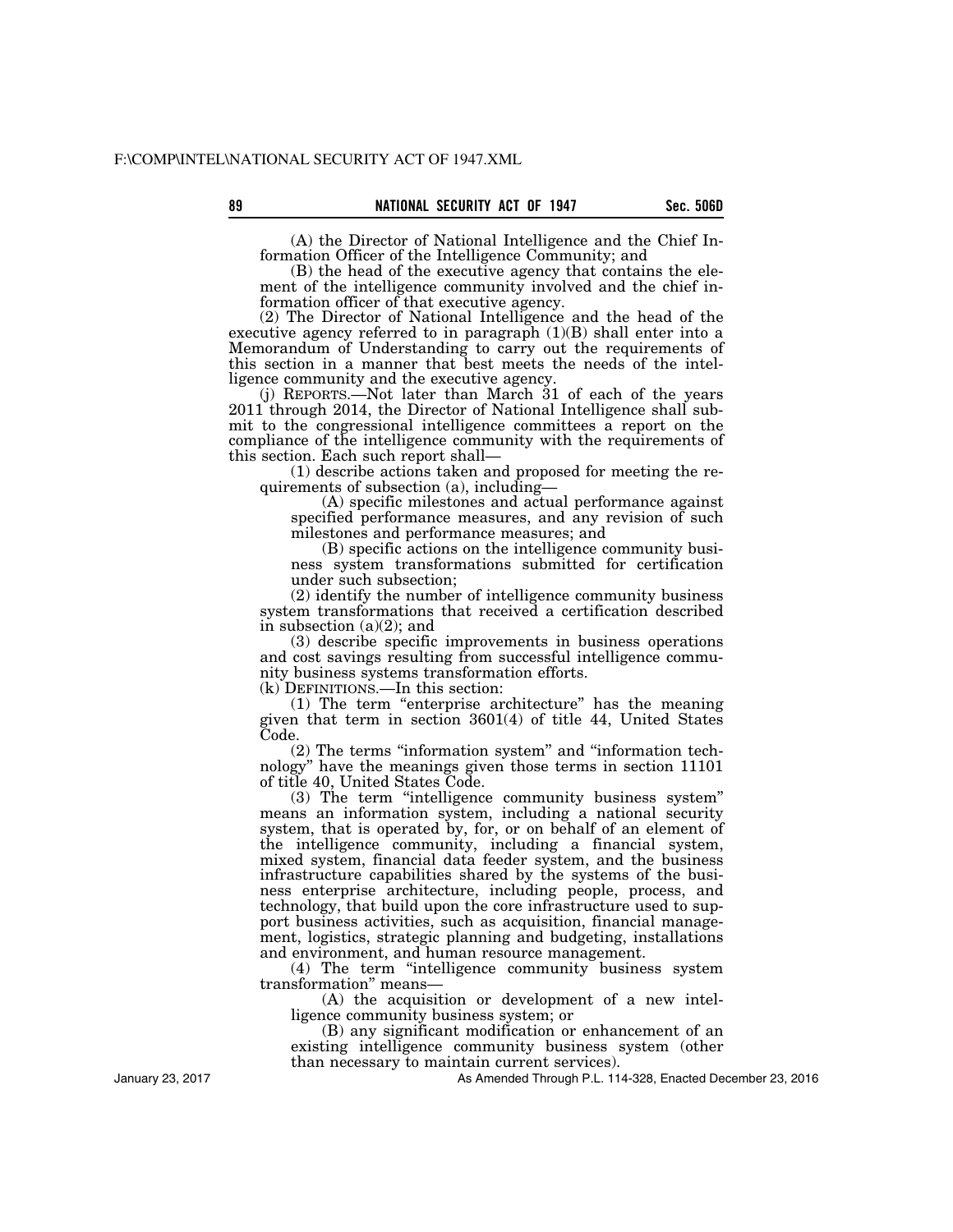(5) The term ''national security system'' has the meaning given that term in section 3542 of title 44, United States Code.

(6) The term ''Office of Business Transformation of the Office of the Director of National Intelligence'' includes any successor office that assumes the functions of the Office of Business Transformation of the Office of the Director of National Intelligence as carried out by the Office of Business Transformation on the date of the enactment of the Intelligence Authorization Act for Fiscal Year 2010.

REPORTS ON THE ACQUISITION OF MAJOR SYSTEMS

SEC.  $506E$ . [50 U.S.C. 3101] (a) DEFINITIONS.—In this section:  $(1)$  The term "cost estimate" $-$ 

(A) means an assessment and quantification of all costs and risks associated with the acquisition of a major system based upon reasonably available information at the time the Director establishes the 2010 adjusted total acquisition cost for such system pursuant to subsection (h) or restructures such system pursuant to section 506F(c); and

(B) does not mean an ''independent cost estimate''.

(2) The term ''critical cost growth threshold'' means a percentage increase in the total acquisition cost for a major system of at least 25 percent over the total acquisition cost for the major system as shown in the current Baseline Estimate for the major system.

 $(3)(A)$  The term "current Baseline Estimate" means the projected total acquisition cost of a major system that is—

(i) approved by the Director, or a designee of the Director, at Milestone B or an equivalent acquisition decision for the development, procurement, and construction of such system;

(ii) approved by the Director at the time such system is restructured pursuant to section 506F(c); or

(iii) the 2010 adjusted total acquisition cost determined pursuant to subsection (h).

(B) A current Baseline Estimate may be in the form of an independent cost estimate.

 $(4)$  Except as otherwise specifically provided, the term "Director'' means the Director of National Intelligence.

(5) The term ''independent cost estimate'' has the meaning given that term in section 506A(e).

(6) The term ''major contract'' means each of the 6 largest prime, associate, or Government-furnished equipment contracts under a major system that is in excess of \$40,000,000 and that is not a firm, fixed price contract.

(7) The term ''major system'' has the meaning given that term in section 506A(e).

(8) The term ''Milestone B'' means a decision to enter into major system development and demonstration pursuant to guidance prescribed by the Director.

(9) The term ''program manager'' means—

As Amended Through P.L. 114-328, Enacted December 23, 2016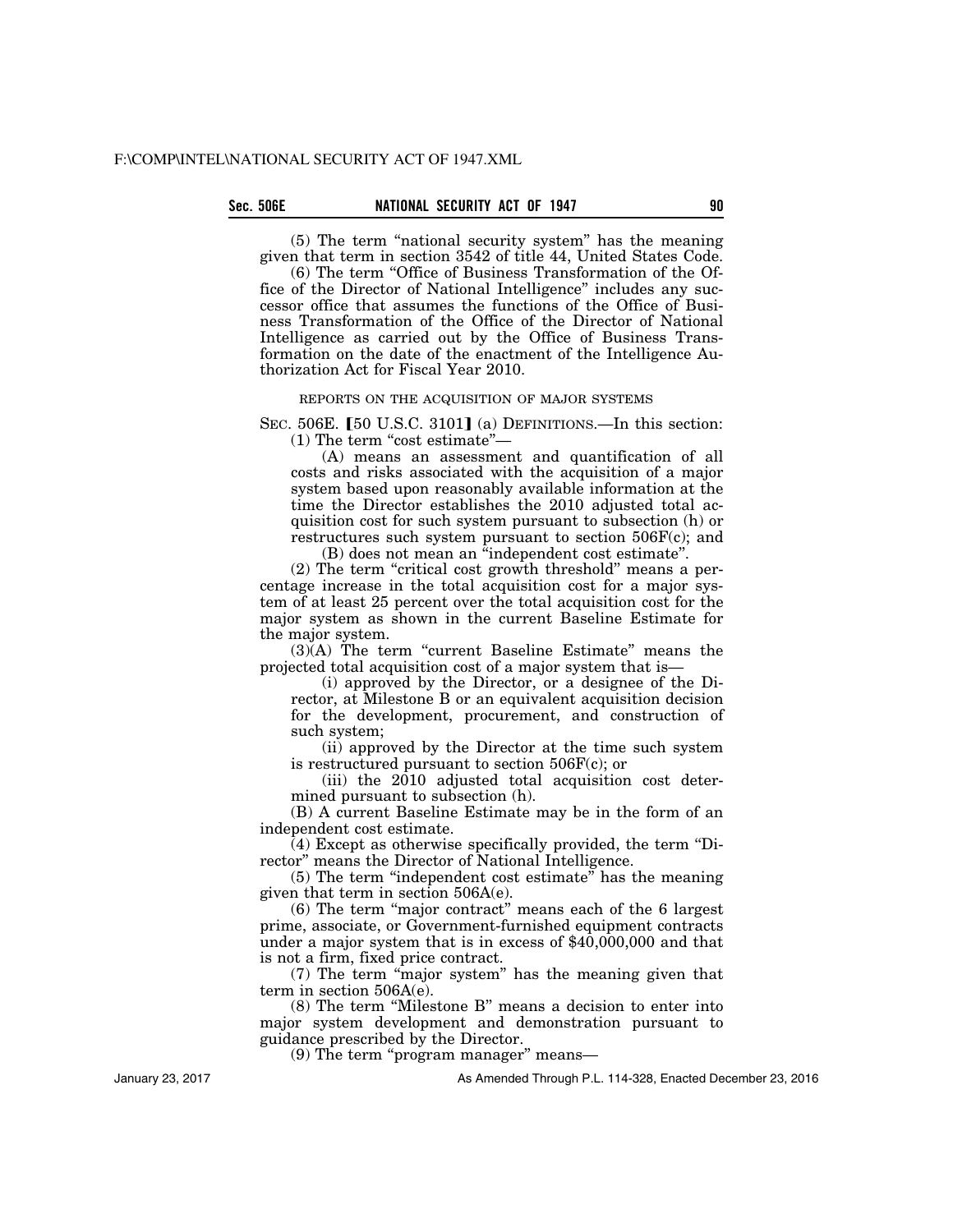(A) the head of the element of the intelligence community that is responsible for the budget, cost, schedule, and performance of a major system; or

(B) in the case of a major system within the Office of the Director of National Intelligence, the deputy who is responsible for the budget, cost, schedule, and performance of the major system.

(10) The term ''significant cost growth threshold'' means the percentage increase in the total acquisition cost for a major system of at least 15 percent over the total acquisition cost for such system as shown in the current Baseline Estimate for such system.

(11) The term ''total acquisition cost'' means the amount equal to the total cost for development and procurement of, and system-specific construction for, a major system.

(b) MAJOR SYSTEM COST REPORTS.—(1) The program manager for a major system shall, on a quarterly basis, submit to the Director a major system cost report as described in paragraph (2).

(2) A major system cost report shall include the following information (as of the last day of the quarter for which the report is made):

(A) The total acquisition cost for the major system.

(B) Any cost variance or schedule variance in a major contract for the major system since the contract was entered into.

(C) Any changes from a major system schedule milestones or performances that are known, expected, or anticipated by the program manager.

(D) Any significant changes in the total acquisition cost for development and procurement of any software component of the major system, schedule milestones for such software component of the major system, or expected performance of such software component of the major system that are known, expected, or anticipated by the program manager.

 $(3)$  Each major system cost report required by paragraph  $(1)$ shall be submitted not more than 30 days after the end of the reporting quarter.

(c) REPORTS FOR BREACH OF SIGNIFICANT OR CRITICAL COST GROWTH THRESHOLDS.—If the program manager of a major system for which a report has previously been submitted under subsection (b) determines at any time during a quarter that there is reasonable cause to believe that the total acquisition cost for the major system has increased by a percentage equal to or greater than the significant cost growth threshold or critical cost growth threshold and if a report indicating an increase of such percentage or more has not previously been submitted to the Director, then the program manager shall immediately submit to the Director a major system cost report containing the information, determined as of the date of the report, required under subsection (b).

(d) NOTIFICATION TO CONGRESS OF COST GROWTH.—(1) Whenever a major system cost report is submitted to the Director, the Director shall determine whether the current acquisition cost for the major system has increased by a percentage equal to or greater than the significant cost growth threshold or the critical cost growth threshold.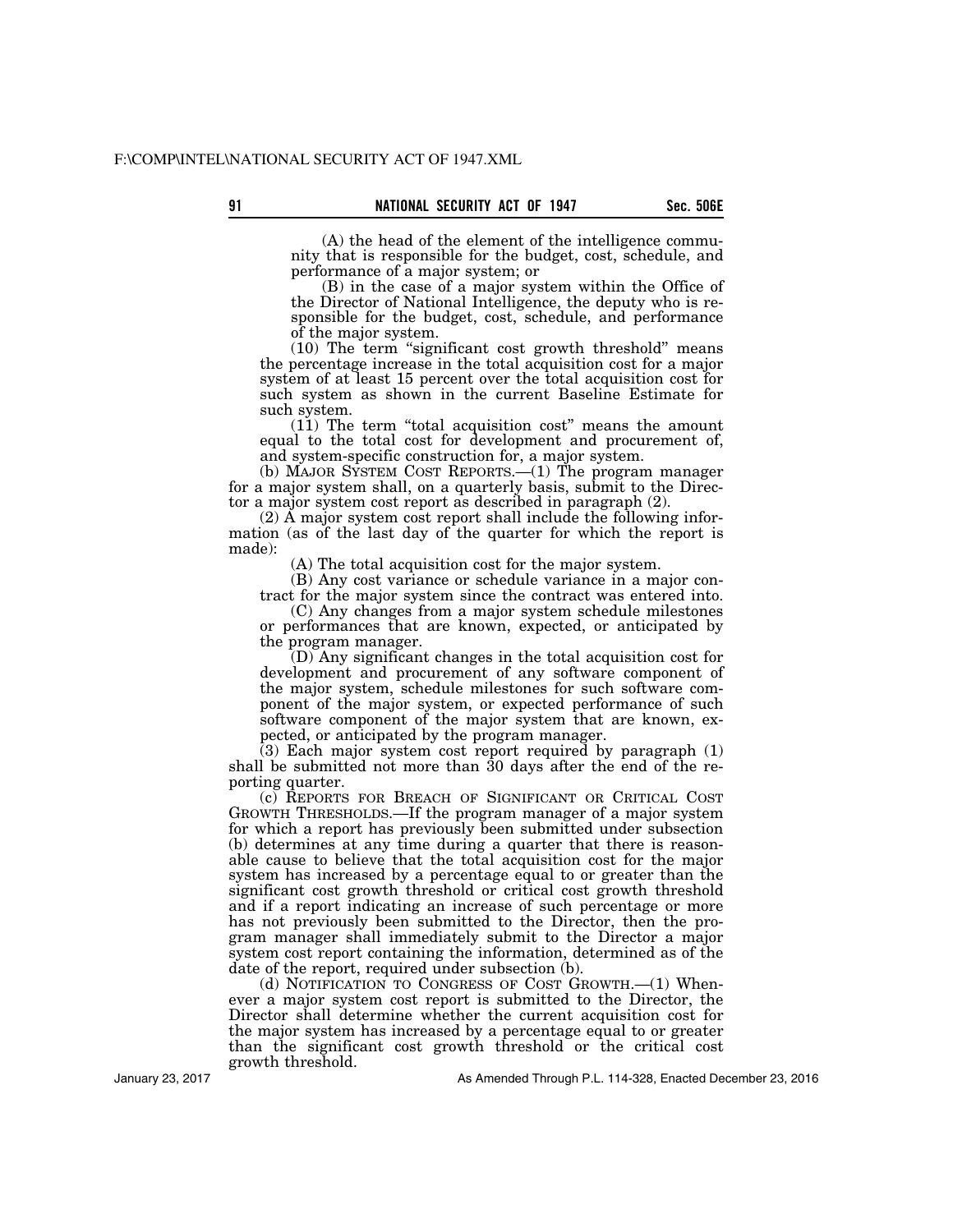(2) If the Director determines that the current total acquisition cost has increased by a percentage equal to or greater than the significant cost growth threshold or critical cost growth threshold, the Director shall submit to Congress a Major System Congressional Report pursuant to subsection (e).<br>
(e) REQUIREMENT FOR MAJOR SYSTEM CONGRESSIONAL RE-

 $PORT.$ —(1) Whenever the Director determines under subsection (d) that the total acquisition cost of a major system has increased by a percentage equal to or greater than the significant cost growth threshold for the major system, a Major System Congressional Report shall be submitted to Congress not later than 45 days after the date on which the Director receives the major system cost report for such major system.

(2) If the total acquisition cost of a major system (as determined by the Director under subsection (d)) increases by a percentage equal to or greater than the critical cost growth threshold for the program or subprogram, the Director shall take actions consistent with the requirements of section 506F.

(f) MAJOR SYSTEM CONGRESSIONAL REPORT ELEMENTS.—(1) Except as provided in paragraph (2), each Major System Congressional Report shall include the following:

(A) The name of the major system.

(B) The date of the preparation of the report.

(C) The program phase of the major system as of the date of the preparation of the report.

(D) The estimate of the total acquisition cost for the major system expressed in constant base-year dollars and in current dollars.

(E) The current Baseline Estimate for the major system in constant base-year dollars and in current dollars.

(F) A statement of the reasons for any increase in total acquisition cost for the major system.

(G) The completion status of the major system—

(i) expressed as the percentage that the number of years for which funds have been appropriated for the major system is of the number of years for which it is planned that funds will be appropriated for the major system; and

(ii) expressed as the percentage that the amount of funds that have been appropriated for the major system is of the total amount of funds which it is planned will be appropriated for the major system.

 $(H)$  The fiscal year in which the major system was first authorized and in which funds for such system were first appropriated by Congress.

(I) The current change and the total change, in dollars and expressed as a percentage, in the total acquisition cost for the major system, stated both in constant base-year dollars and in current dollars.

(J) The quantity of end items to be acquired under the major system and the current change and total change, if any, in that quantity.

(K) The identities of the officers responsible for management and cost control of the major system.

As Amended Through P.L. 114-328, Enacted December 23, 2016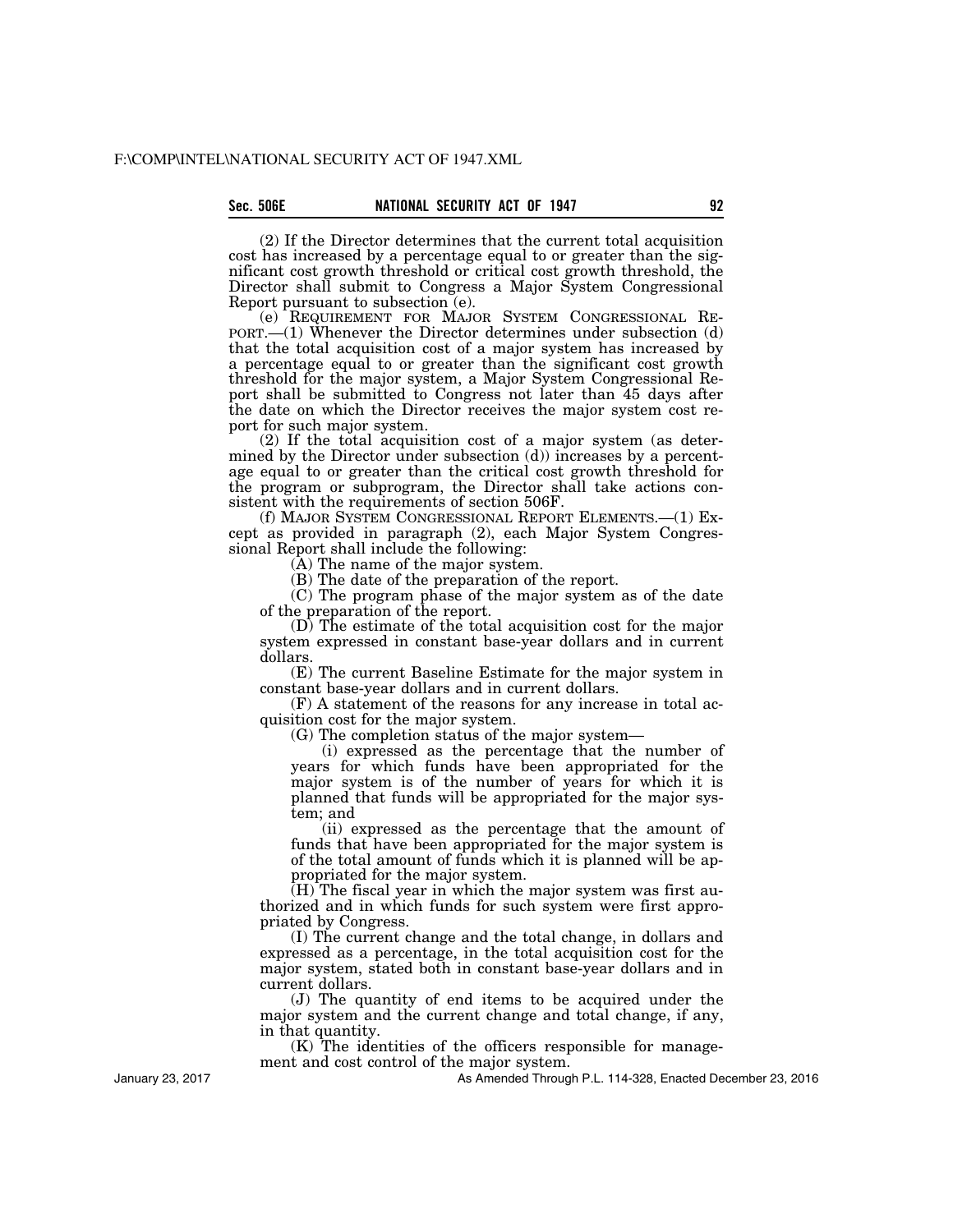(L) The action taken and proposed to be taken to control future cost growth of the major system.

(M) Any changes made in the performance or schedule milestones of the major system and the extent to which such changes have contributed to the increase in total acquisition cost for the major system.

(N) The following contract performance assessment information with respect to each major contract under the major system:

(i) The name of the contractor.

(ii) The phase that the contract is in at the time of the preparation of the report.

(iii) The percentage of work under the contract that has been completed.

(iv) Any current change and the total change, in dollars and expressed as a percentage, in the contract cost.

(v) The percentage by which the contract is currently ahead of or behind schedule.

(vi) A narrative providing a summary explanation of the most significant occurrences, including cost and schedule variances under major contracts of the major system, contributing to the changes identified and a discussion of the effect these occurrences will have on the future costs and schedule of the major system.

(O) In any case in which one or more problems with a software component of the major system significantly contributed to the increase in costs of the major system, the action taken and proposed to be taken to solve such problems.

(2) A Major System Congressional Report prepared for a major system for which the increase in the total acquisition cost is due to termination or cancellation of the entire major system shall include only—

(A) the information described in subparagraphs (A) through  $(F)$  of paragraph  $(1)$ ; and

(B) the total percentage change in total acquisition cost for such system.

(g) PROHIBITION ON OBLIGATION OF FUNDS.—If a determination of an increase by a percentage equal to or greater than the significant cost growth threshold is made by the Director under subsection (d) and a Major System Congressional Report containing the information described in subsection (f) is not submitted to Congress under subsection  $(e)(1)$ , or if a determination of an increase by a percentage equal to or greater than the critical cost growth threshold is made by the Director under subsection (d) and the Major System Congressional Report containing the information described in subsection (f) and section  $506F(b)(3)$  and the certification required by section  $506F(b)(2)$  are not submitted to Congress under subsection (e)(2), funds appropriated for construction, research, development, test, evaluation, and procurement may not be obligated for a major contract under the major system. The prohibition on the obligation of funds for a major system shall cease to apply at the end of the 45-day period that begins on the date—

(1) on which Congress receives the Major System Congres-

sional Report under subsection  $(e)(1)$  with respect to that major

As Amended Through P.L. 114-328, Enacted December 23, 2016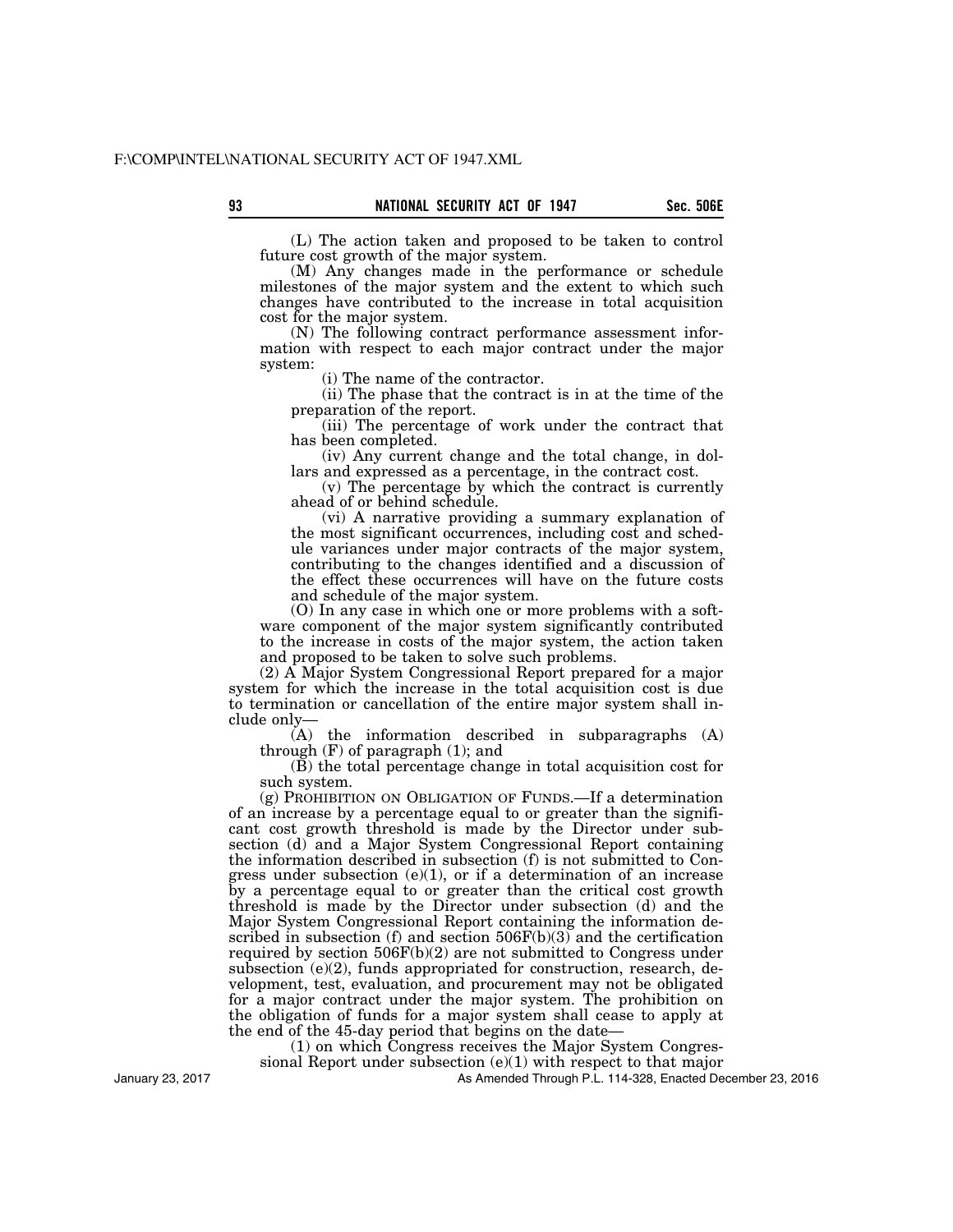system, in the case of a determination of an increase by a percentage equal to or greater than the significant cost growth threshold (as determined in subsection (d)); or

(2) on which Congress receives both the Major System Congressional Report under subsection (e)(2) and the certification of the Director under section 506F(b)(2) with respect to that major system, in the case of an increase by a percentage equal to or greater than the critical cost growth threshold (as determined under subsection (d)).

(h) TREATMENT OF COST INCREASES PRIOR TO ENACTMENT OF INTELLIGENCE AUTHORIZATION ACT FOR FISCAL YEAR 2010.—(1) Not later than 180 days after the date of the enactment of the Intelligence Authorization Act for Fiscal Year 2010, the Director—

(A) shall, for each major system, determine if the total acquisition cost of such major system increased by a percentage equal to or greater than the significant cost growth threshold or the critical cost growth threshold prior to such date of enactment;

(B) shall establish for each major system for which the total acquisition cost has increased by a percentage equal to or greater than the significant cost growth threshold or the critical cost growth threshold prior to such date of enactment a revised current Baseline Estimate based upon an updated cost estimate;

(C) may, for a major system not described in subparagraph (B), establish a revised current Baseline Estimate based upon an updated cost estimate; and

(D) shall submit to Congress a report describing—

(i) each determination made under subparagraph (A); (ii) each revised current Baseline Estimate established

for a major system under subparagraph (B); and

(iii) each revised current Baseline Estimate established for a major system under subparagraph (C), including the percentage increase of the total acquisition cost of such major system that occurred prior to the date of the enactment of such Act.

(2) The revised current Baseline Estimate established for a major system under subparagraph (B) or (C) of paragraph (1) shall be the 2010 adjusted total acquisition cost for the major system and may include the estimated cost of conducting any vulnerability assessments for such major system required under section 506C.

(i) REQUIREMENTS TO USE BASE YEAR DOLLARS.—Any determination of a percentage increase under this section shall be stated in terms of constant base year dollars.

(j) FORM OF REPORT.—Any report required to be submitted under this section may be submitted in a classified form.

## CRITICAL COST GROWTH IN MAJOR SYSTEMS

SEC. 506F. [50 U.S.C. 3102] (a) REASSESSMENT OF MAJOR SYSTEM.—If the Director of National Intelligence determines under section 506E(d) that the total acquisition cost of a major system has increased by a percentage equal to or greater than the critical cost growth threshold for the major system, the Director shall—

As Amended Through P.L. 114-328, Enacted December 23, 2016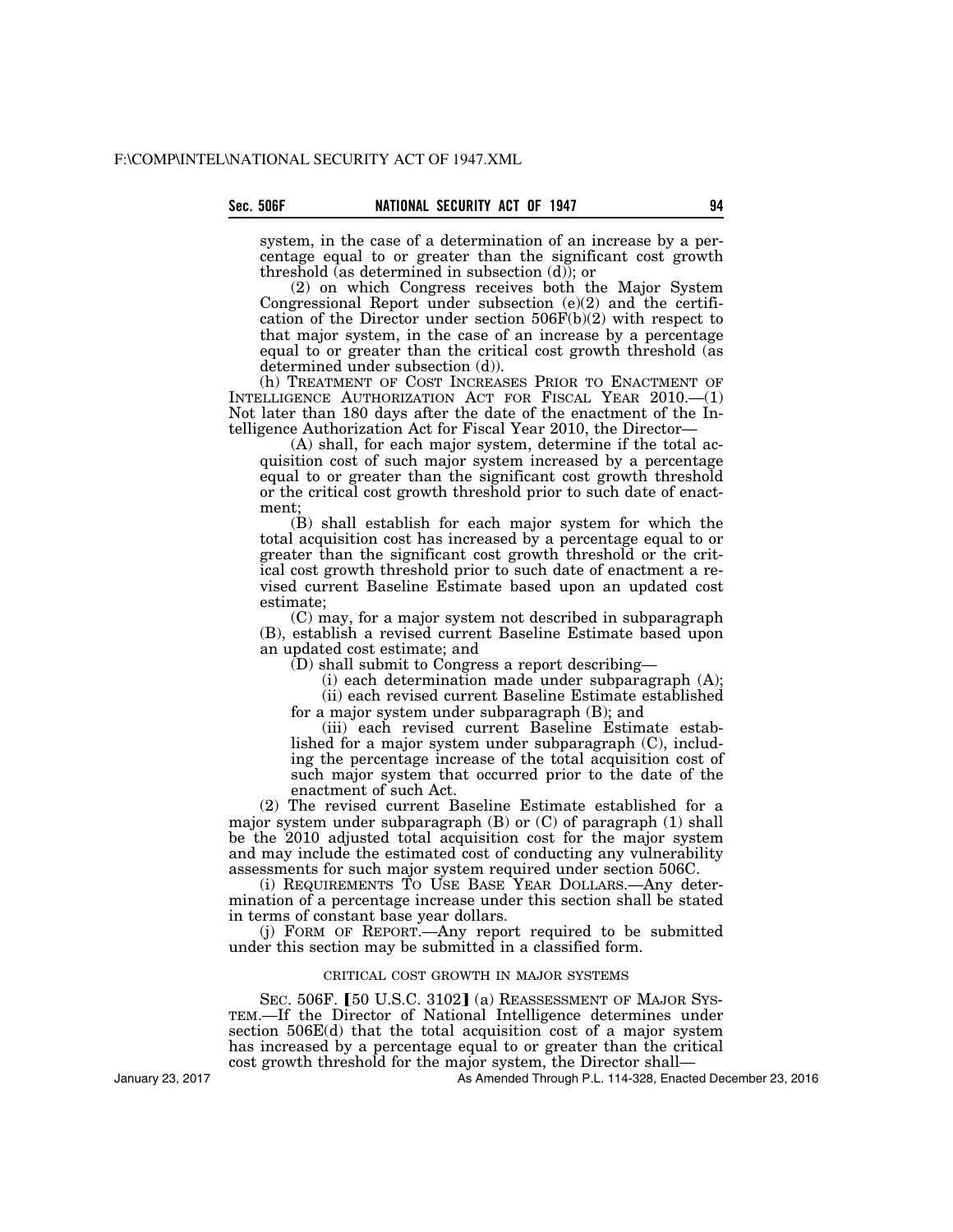(1) determine the root cause or causes of the critical cost growth, in accordance with applicable statutory requirements, policies, procedures, and guidance; and

(2) carry out an assessment of—

(A) the projected cost of completing the major system if current requirements are not modified;

(B) the projected cost of completing the major system based on reasonable modification of such requirements;

(C) the rough order of magnitude of the costs of any reasonable alternative system or capability; and

(D) the need to reduce funding for other systems due to the growth in cost of the major system.

(b) PRESUMPTION OF TERMINATION.— $(i)$  After conducting the reassessment required by subsection (a) with respect to a major system, the Director shall terminate the major system unless the Director submits to Congress a Major System Congressional Report containing a certification in accordance with paragraph (2) and the information described in paragraph (3). The Director shall submit such Major System Congressional Report and certification not later than 90 days after the date the Director receives the relevant major system cost report under subsection (b) or (c) of section 506E.

(2) A certification described by this paragraph with respect to a major system is a written certification that—

(A) the continuation of the major system is essential to the national security;

(B) there are no alternatives to the major system that will provide acceptable capability to meet the intelligence requirement at less cost;

(C) the new estimates of the total acquisition cost have been determined by the Director to be reasonable;

(D) the major system is a higher priority than other systems whose funding must be reduced to accommodate the growth in cost of the major system; and

(E) the management structure for the major system is adequate to manage and control the total acquisition cost.

(3) A Major System Congressional Report accompanying a written certification under paragraph (2) shall include, in addition to the requirements of section 506E(e), the root cause analysis and assessment carried out pursuant to subsection (a), the basis for each determination made in accordance with subparagraphs (A) through (E) of paragraph (2), and a description of all funding changes made as a result of the growth in the cost of the major system, including reductions made in funding for other systems to accommodate such cost growth, together with supporting documentation.

(c) ACTIONS IF MAJOR SYSTEM NOT TERMINATED.—If the Director elects not to terminate a major system pursuant to subsection (b), the Director shall—

(1) restructure the major system in a manner that addresses the root cause or causes of the critical cost growth, as identified pursuant to subsection (a), and ensures that the system has an appropriate management structure as set forth in the certification submitted pursuant to subsection  $(b)(2)(E)$ ;

(2) rescind the most recent Milestone approval for the major system;

January 23, 2017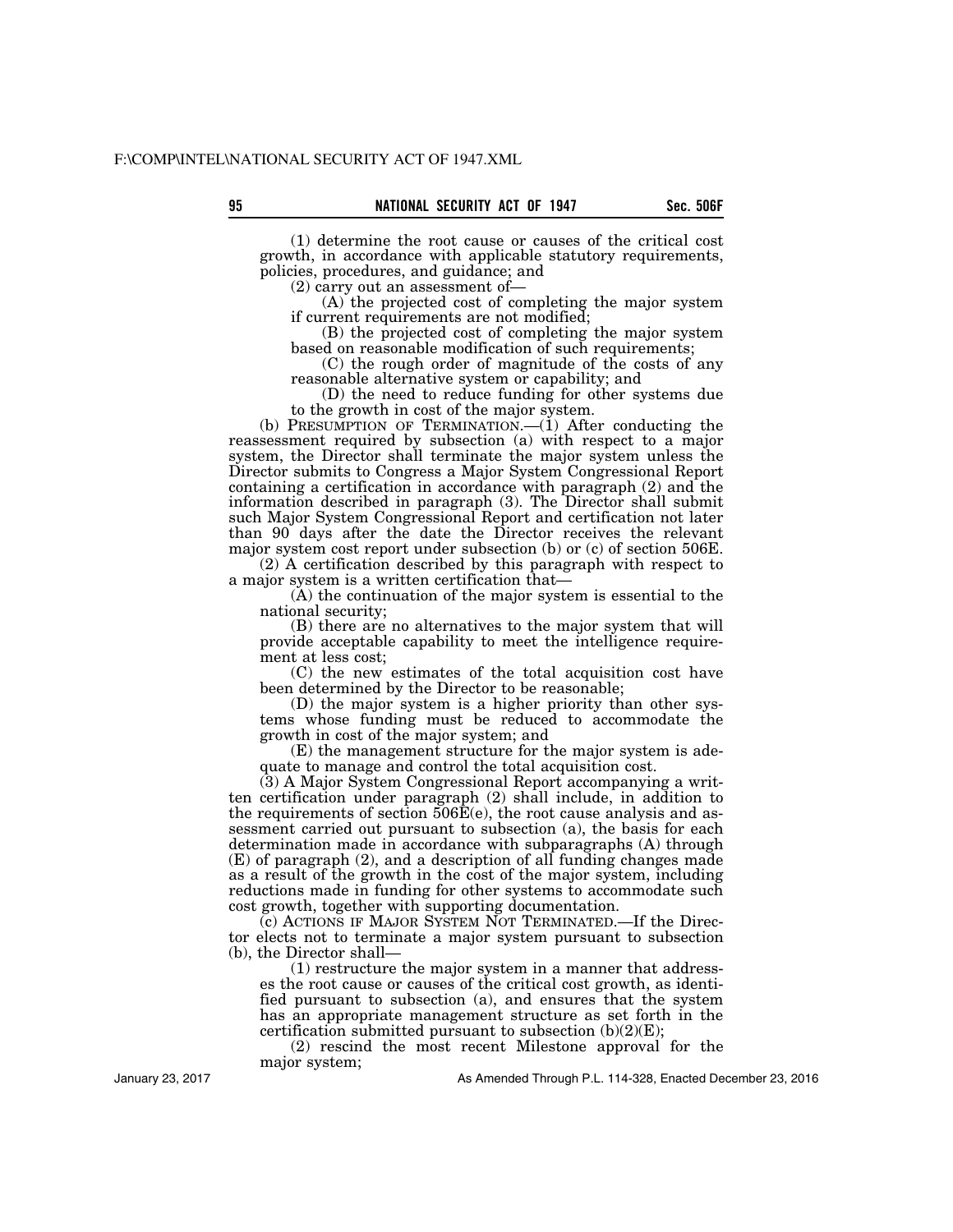(3) require a new Milestone approval for the major system before taking any action to enter a new contract, exercise an option under an existing contract, or otherwise extend the scope of an existing contract under the system, except to the extent determined necessary by the Milestone Decision Authority, on a nondelegable basis, to ensure that the system may be restructured as intended by the Director without unnecessarily wasting resources;

(4) establish a revised current Baseline Estimate for the major system based upon an updated cost estimate; and

(5) conduct regular reviews of the major system.

(d) ACTIONS IF MAJOR SYSTEM TERMINATED.—If a major system is terminated pursuant to subsection (b), the Director shall submit to Congress a written report setting forth—

(1) an explanation of the reasons for terminating the major system;

(2) the alternatives considered to address any problems in the major system; and

(3) the course the Director plans to pursue to meet any intelligence requirements otherwise intended to be met by the major system.

(e) FORM OF REPORT.—Any report or certification required to be submitted under this section may be submitted in a classified form.

(f) WAIVER.—(1) The Director may waive the requirements of subsections  $(d)(2)$ , (e), and (g) of section 506E and subsections  $(a)(2)$ ,  $(b)$ ,  $(c)$ , and  $(d)$  of this section with respect to a major system if the Director determines that at least 90 percent of the amount of the current Baseline Estimate for the major system has been expended.

(2)(A) If the Director grants a waiver under paragraph (1) with respect to a major system, the Director shall submit to the congressional intelligence committees written notice of the waiver that includes—

(i) the information described in section 506E(f); and

(ii) if the current total acquisition cost of the major system has increased by a percentage equal to or greater than the critical cost growth threshold—

(I) a determination of the root cause or causes of the critical cost growth, as described in subsection  $(a)(1)$ ; and

(II) a certification that includes the elements described in subparagraphs  $(A)$ ,  $(B)$ , and  $(E)$  of subsection  $(b)(2)$ .

(B) The Director shall submit the written notice required by subparagraph (A) not later than 90 days after the date that the Director receives a major system cost report under subsection (b) or (c) of section 506E that indicates that the total acquisition cost for the major system has increased by a percentage equal to or greater than the significant cost growth threshold or critical cost growth threshold.

 $(g)$  DEFINITIONS.—In this section, the terms "cost estimate", ''critical cost growth threshold'', ''current Baseline Estimate'', "major system", and "total acquisition cost" have the meaning given those terms in section 506E(a).

January 23, 2017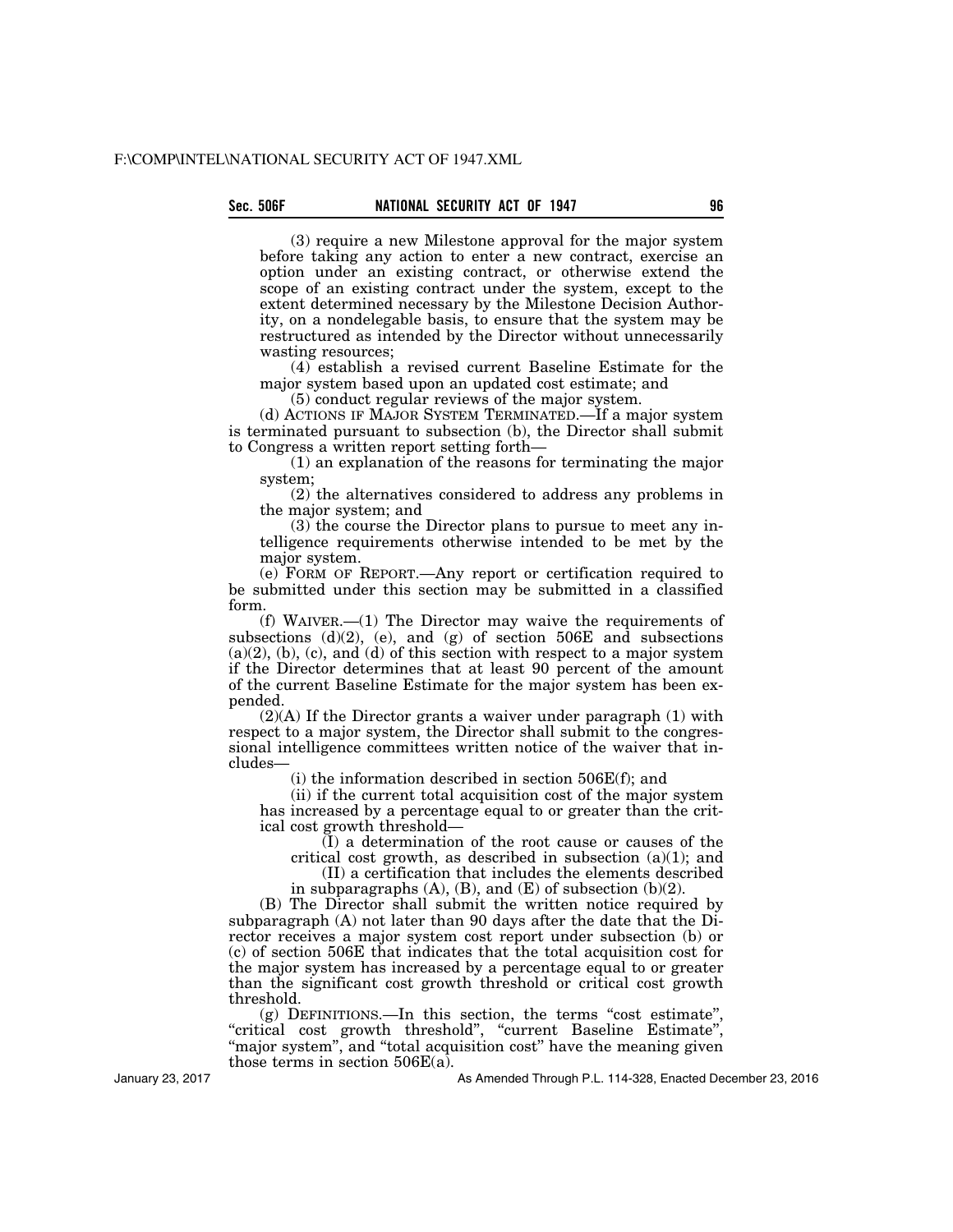#### FUTURE BUDGET PROJECTIONS

SEC. 506G. [50 U.S.C. 3103] (a) FUTURE YEAR INTELLIGENCE PLANS.—(1) The Director of National Intelligence, with the concurrence of the Director of the Office of Management and Budget, shall provide to the congressional intelligence committees a Future Year Intelligence Plan, as described in paragraph (2), for—

(A) each expenditure center in the National Intelligence Program; and

(B) each major system in the National Intelligence Program.

 $(2)(A)$  A Future Year Intelligence Plan submitted under this subsection shall include the year-by-year proposed funding for each center or system referred to in subparagraph  $(A)$  or  $(B)$  of paragraph (1), for the budget year for which the Plan is submitted and not less than the 4 subsequent fiscal years.

(B) A Future Year Intelligence Plan submitted under subparagraph (B) of paragraph (1) for a major system shall include—

(i) the estimated total life-cycle cost of such major system; and

(ii) major milestones that have significant resource implications for such major system.

(b) LONG-TERM BUDGET PROJECTIONS.—(1) The Director of National Intelligence, with the concurrence of the Director of the Office of Management and Budget, shall provide to the congressional intelligence committees a Long-term Budget Projection for each element of the intelligence community funded under the National Intelligence Program acquiring a major system that includes the budget for such element for the 5-year period that begins on the day after the end of the last fiscal year for which year-by-year proposed funding is included in a Future Year Intelligence Plan for such major system in accordance with subsection  $(a)(2)(A)$ .

(2) A Long-term Budget Projection submitted under paragraph (1) shall include—

(A) projections for the appropriate element of the intelligence community for—

(i) pay and benefits of officers and employees of such element;

(ii) other operating and support costs and minor acquisitions of such element;

(iii) research and technology required by such element; (iv) current and planned major system acquisitions for

such element;

(v) any future major system acquisitions for such element; and

(vi) any additional funding projections that the Director of National Intelligence considers appropriate;

(B) a budget projection based on effective cost and schedule execution of current or planned major system acquisitions and application of Office of Management and Budget inflation estimates to future major system acquisitions;

(C) any additional assumptions and projections that the Director of National Intelligence considers appropriate; and

As Amended Through P.L. 114-328, Enacted December 23, 2016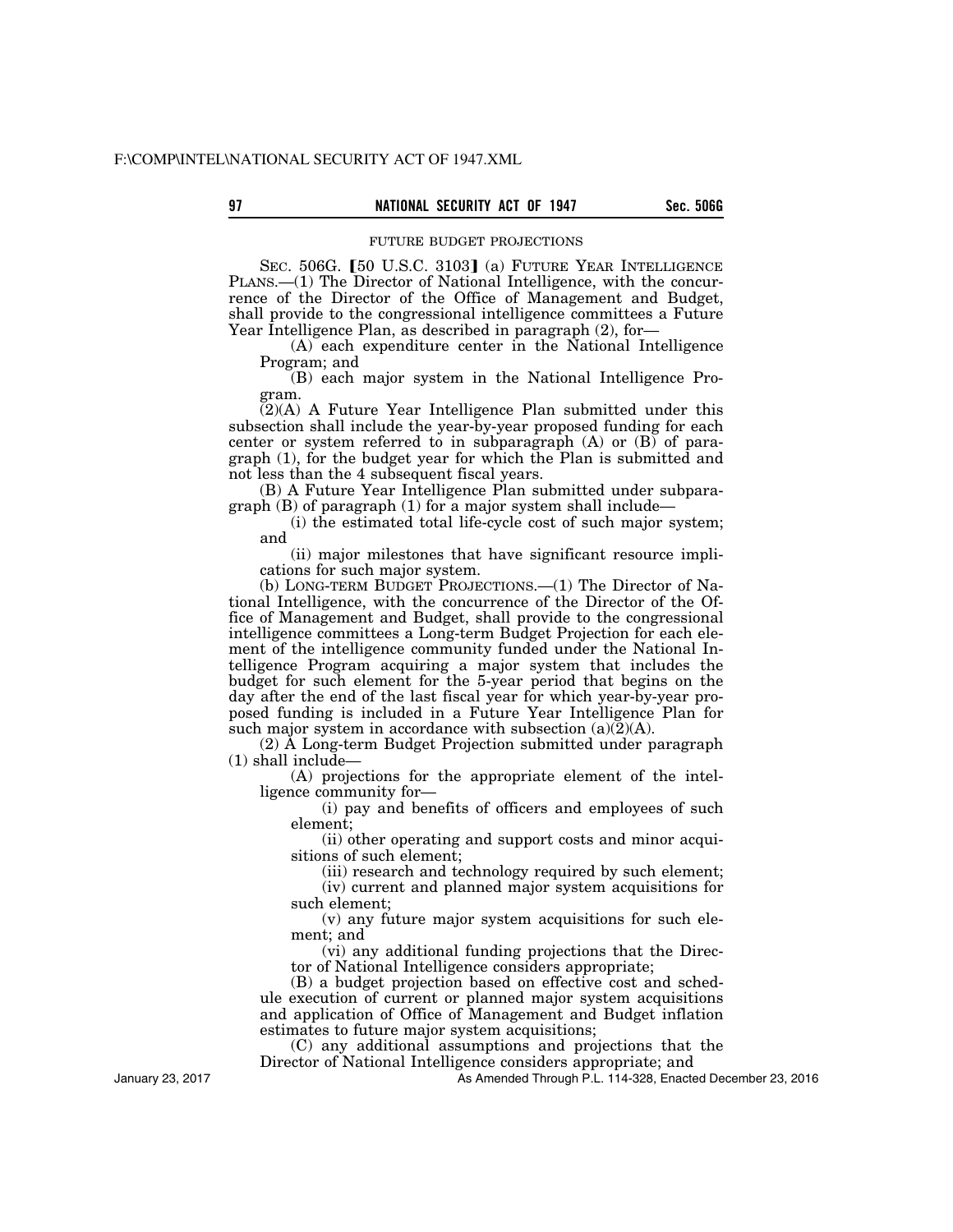(D) a description of whether, and to what extent, the total projection for each year exceeds the level that would result from applying the most recent Office of Management and Budget inflation estimate to the budget of that element of the intelligence community.

(c) SUBMISSION TO CONGRESS.—The Director of National Intelligence, with the concurrence of the Director of the Office of Management and Budget, shall submit to the congressional intelligence committees each Future Year Intelligence Plan or Long-term Budget Projection required under subsection (a) or (b) for a fiscal year at the time that the President submits to Congress the budget for such fiscal year pursuant section 1105 of title 31, United States Code.

(d) MAJOR SYSTEM AFFORDABILITY REPORT.—(1) The Director of National Intelligence, with the concurrence of the Director of the Office of Management and Budget, shall prepare a report on the acquisition of a major system funded under the National Intelligence Program before the time that the President submits to Congress the budget for the first fiscal year in which appropriated funds are anticipated to be obligated for the development or procurement of such major system.

(2) The report on such major system shall include an assessment of whether, and to what extent, such acquisition, if developed, procured, and operated, is projected to cause an increase in the most recent Future Year Intelligence Plan and Long-term Budget Projection submitted under section 506G for an element of the intelligence community.

(3) The Director of National Intelligence shall update the report whenever an independent cost estimate must be updated pursuant to section  $506A(a)(4)$ .

(4) The Director of National Intelligence shall submit each report required by this subsection at the time that the President submits to Congress the budget for a fiscal year pursuant to section 1105 of title 31, United States Code.

(e) DEFINITIONS.—In this section:

(1) BUDGET YEAR.—The term ''budget year'' means the next fiscal year for which the President is required to submit to Congress a budget pursuant to section 1105 of title 31, United States Code.

(2) INDEPENDENT COST ESTIMATE; MAJOR SYSTEM.—The terms ''independent cost estimate'' and ''major system'' have the meaning given those terms in section 506A(e).

## REPORTS ON SECURITY CLEARANCES

SEC. 506H. [50 U.S.C. 3104] (a) REPORT ON SECURITY CLEAR-ANCE DETERMINATIONS.—(1) Not later than February 1 of each year, the President shall submit to Congress a report on the security clearance process. Such report shall include, for each security clearance level—

(A) the number of employees of the United States Government who—

(i) held a security clearance at such level as of October 1 of the preceding year; and

January 23, 2017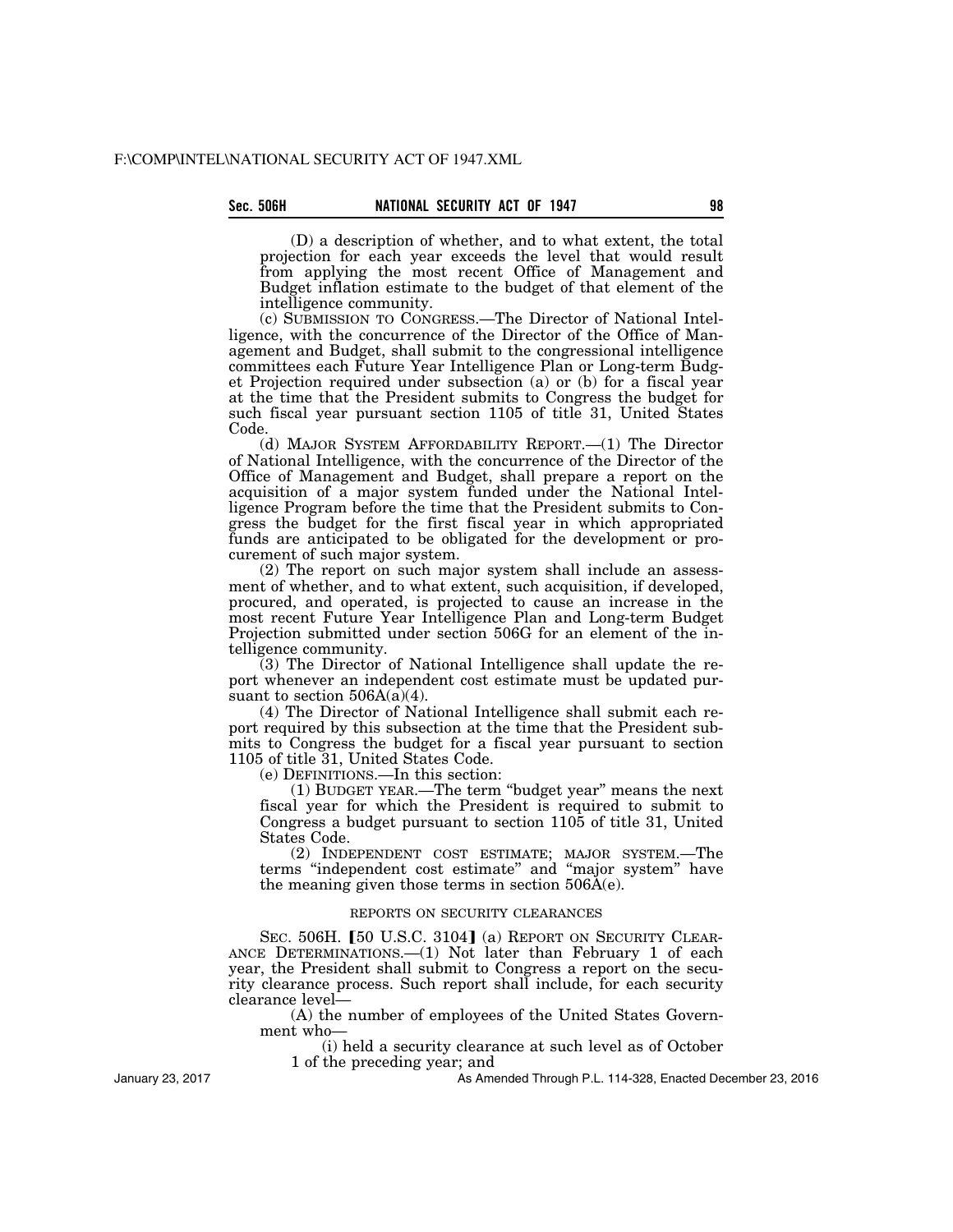(ii) were approved for a security clearance at such

level during the preceding fiscal year; (B) the number of contractors to the United States Government who—

(i) held a security clearance at such level as of October 1 of the preceding year; and

(ii) were approved for a security clearance at such level during the preceding fiscal year; and

(C) for each element of the intelligence community—

(i) the total amount of time it took to process the security clearance determination for such level that—

(I) was among the 80 percent of security clearance determinations made during the preceding fiscal year

that took the shortest amount of time to complete; and (II) took the longest amount of time to complete;

(ii) the total amount of time it took to process the security clearance determination for such level that—

(I) was among the 90 percent of security clearance determinations made during the preceding fiscal year that took the shortest amount of time to complete; and

(II) took the longest amount of time to complete;

(iii) the number of pending security clearance investigations for such level as of October 1 of the preceding year that have remained pending for—

(I) 4 months or less;

(II) between 4 months and 8 months;

(III) between 8 months and one year; and

(IV) more than one year;

(iv) the percentage of reviews during the preceding fiscal year that resulted in a denial or revocation of a security clearance;

(v) the percentage of investigations during the preceding fiscal year that resulted in incomplete information;

(vi) the percentage of investigations during the preceding fiscal year that did not result in enough information to make a decision on potentially adverse information; and

(vii) for security clearance determinations completed or pending during the preceding fiscal year that have taken longer than one year to complete—

(I) the number of security clearance determinations for positions as employees of the United States Government that required more than one year to complete;

(II) the number of security clearance determinations for contractors that required more than one year to complete;

(III) the agencies that investigated and adjudicated such determinations; and

(IV) the cause of significant delays in such determinations.

(2) For purposes of paragraph (1), the President may consider—

(A) security clearances at the level of confidential and secret as one security clearance level; and

As Amended Through P.L. 114-328, Enacted December 23, 2016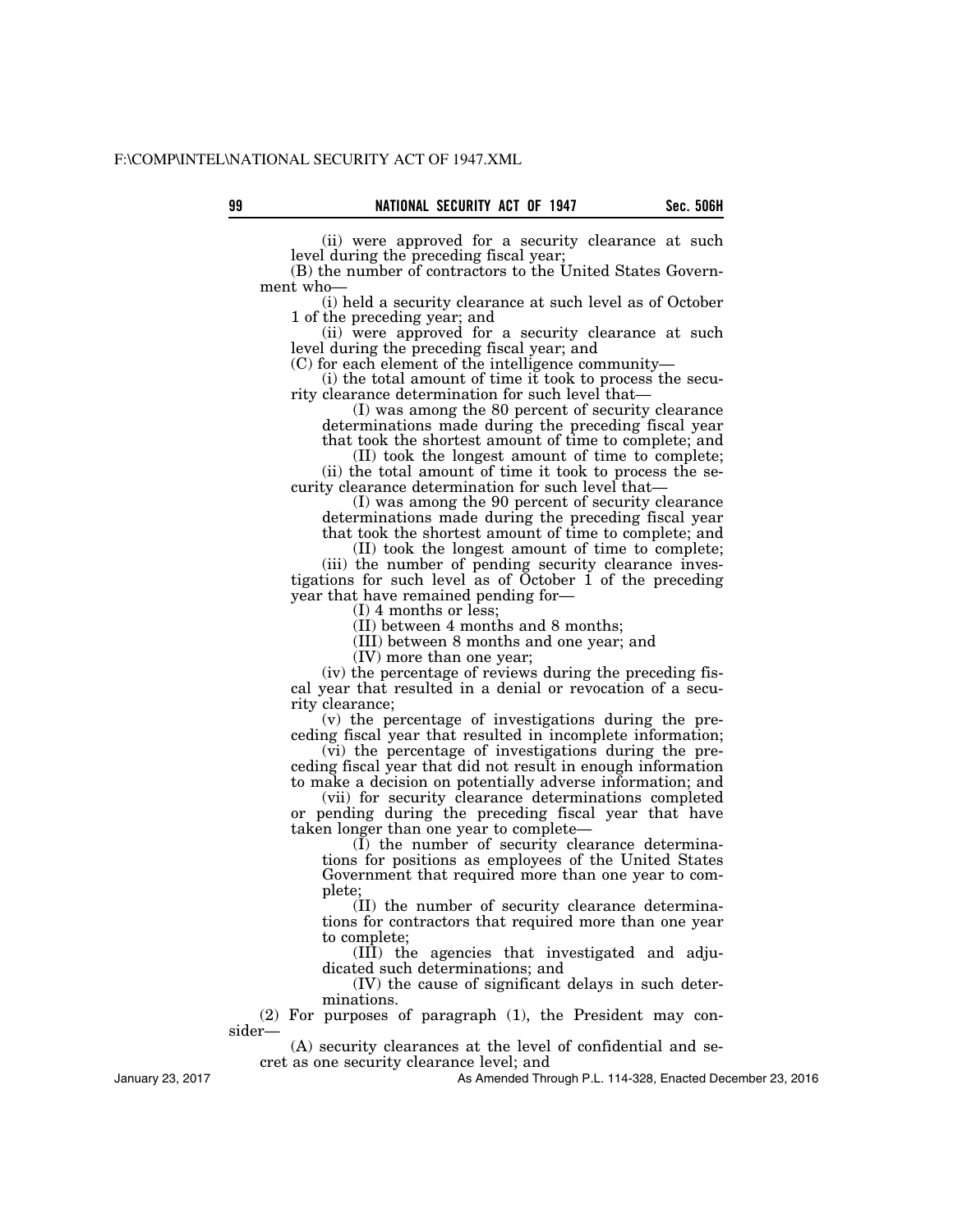(B) security clearances at the level of top secret or higher as one security clearance level.

(b) FORM.—The reports required under subsection (a)(1) shall be submitted in unclassified form, but may include a classified annex.

SUMMARY OF INTELLIGENCE RELATING TO TERRORIST RECIDIVISM OF DETAINEES HELD AT UNITED STATES NAVAL STATION, GUANTANAMO BAY, CUBA

SEC. 506I. [50 U.S.C. 3105] (a) In GENERAL.—The Director of National Intelligence, in consultation with the Director of the Central Intelligence Agency and the Director of the Defense Intelligence Agency, shall make publicly available an unclassified summary of—

(1) intelligence relating to recidivism of detainees currently or formerly held at the Naval Detention Facility at Guantanamo Bay, Cuba, by the Department of Defense; and

(2) an assessment of the likelihood that such detainees will engage in terrorism or communicate with persons in terrorist organizations.

(b) UPDATES.—Not less frequently than once every 6 months, the Director of National Intelligence, in consultation with the Director of the Central Intelligence Agency and the Secretary of Defense, shall update and make publicly available an unclassified summary consisting of the information required by subsection (a) and the number of individuals formerly detained at Naval Station, Guantanamo Bay, Cuba, who are confirmed or suspected of returning to terrorist activities after release or transfer from such Naval Station.

#### **SEC. 506J. [50 U.S.C. 3105a] ANNUAL ASSESSMENT OF INTELLIGENCE COMMUNITY PERFORMANCE BY FUNCTION.**

(a) IN GENERAL.—Not later than April 1, 2016, and each year thereafter, the Director of National Intelligence shall, in consultation with the Functional Managers, submit to the congressional intelligence committees a report on covered intelligence functions during the preceding year.

(b) ELEMENTS.—Each report under subsection (a) shall include for each covered intelligence function for the year covered by such report the following:

(1) An identification of the capabilities, programs, and activities of such intelligence function, regardless of the element of the intelligence community that carried out such capabilities, programs, and activities.

(2) A description of the investment and allocation of resources for such intelligence function, including an analysis of the allocation of resources within the context of the National Intelligence Strategy, priorities for recipients of resources, and areas of risk.

(3) A description and assessment of the performance of such intelligence function.

(4) An identification of any issues related to the application of technical interoperability standards in the capabilities, programs, and activities of such intelligence function.

As Amended Through P.L. 114-328, Enacted December 23, 2016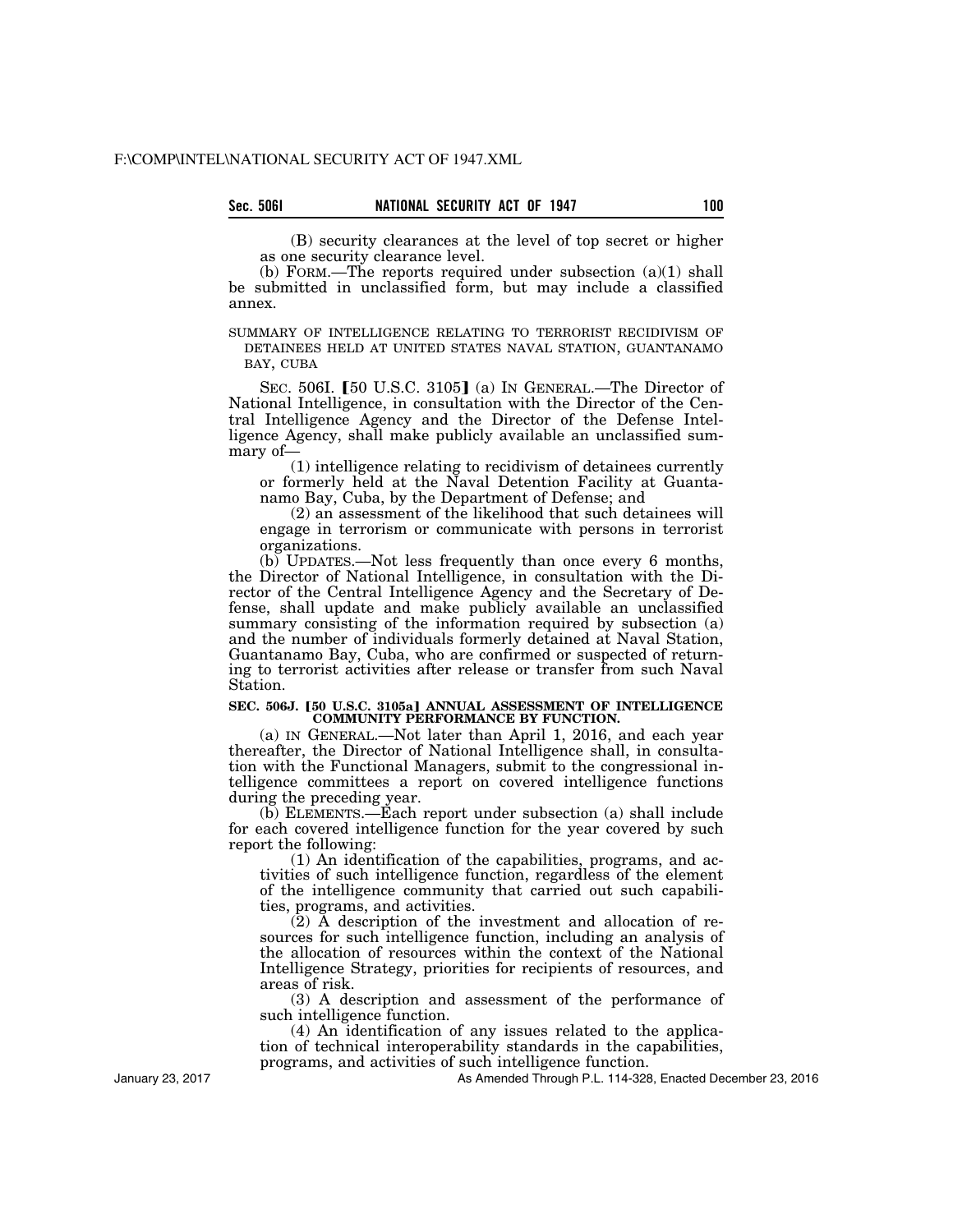(5) An identification of the operational overlap or need for de-confliction, if any, within such intelligence function.

(6) A description of any efforts to integrate such intelligence function with other intelligence disciplines as part of an integrated intelligence enterprise.

(7) A description of any efforts to establish consistency in tradecraft and training within such intelligence function.

(8) A description and assessment of developments in technology that bear on the future of such intelligence function.

(9) Such other matters relating to such intelligence function as the Director may specify for purposes of this section. (c) DEFINITIONS.—In this section:

(1) The term ''covered intelligence functions'' means each intelligence function for which a Functional Manager has been established under section 103J during the year covered by a report under this section.

(2) The term ''Functional Manager'' means the manager of an intelligence function established under section 103J.

DATES FOR SUBMITTAL OF VARIOUS ANNUAL AND SEMIANNUAL REPORTS TO THE CONGRESSIONAL INTELLIGENCE COMMITTEES

SEC. 507. [50 U.S.C. 3106] (a) ANNUAL REPORTS.—The date for the submittal to the congressional intelligence committees of the following annual reports shall be the date each year provided in subsection  $(c)(1)$ :

(1) The annual report of the Inspectors Generals of the intelligence community on proposed resources and activities of their offices required by section 8H(g) of the Inspector General Act of 1978.

(2) The annual report on certifications for immunity in interdiction of aircraft engaged in illicit drug trafficking required by section  $1012(c)(2)$  of the National Defense Authorization Act for Fiscal Year 1995 (22 U.S.C. 2291–4(c)(2)).

(3) The annual report on activities under the David L. Boren National Security Education Act of 1991 (title VIII of Public Law 102–183;  $50$  U.S.C. 1901 et seq.) required by section 806(a) of that Act (50 U.S.C. 1906(a)).

(4) The annual report on hiring and retention of minority employees in the intelligence community required by section  $11\bar{4}$ (a).

(5) The annual report on financial intelligence on terrorist assets required by section 118.

(b) SEMIANNUAL REPORTS.—The dates for the submittal to the congressional intelligence committees of the following semiannual reports shall be the dates each year provided in subsection  $(c)(2)$ :

(1) The semiannual reports on decisions not to prosecute certain violations of law under the Classified Information Procedures Act (18 U.S.C. App.) as required by section 13 of that Act.

(2) The semiannual reports on the disclosure of information and consumer reports to the Federal Bureau of Investigation for counterintelligence purposes required by section

As Amended Through P.L. 114-328, Enacted December 23, 2016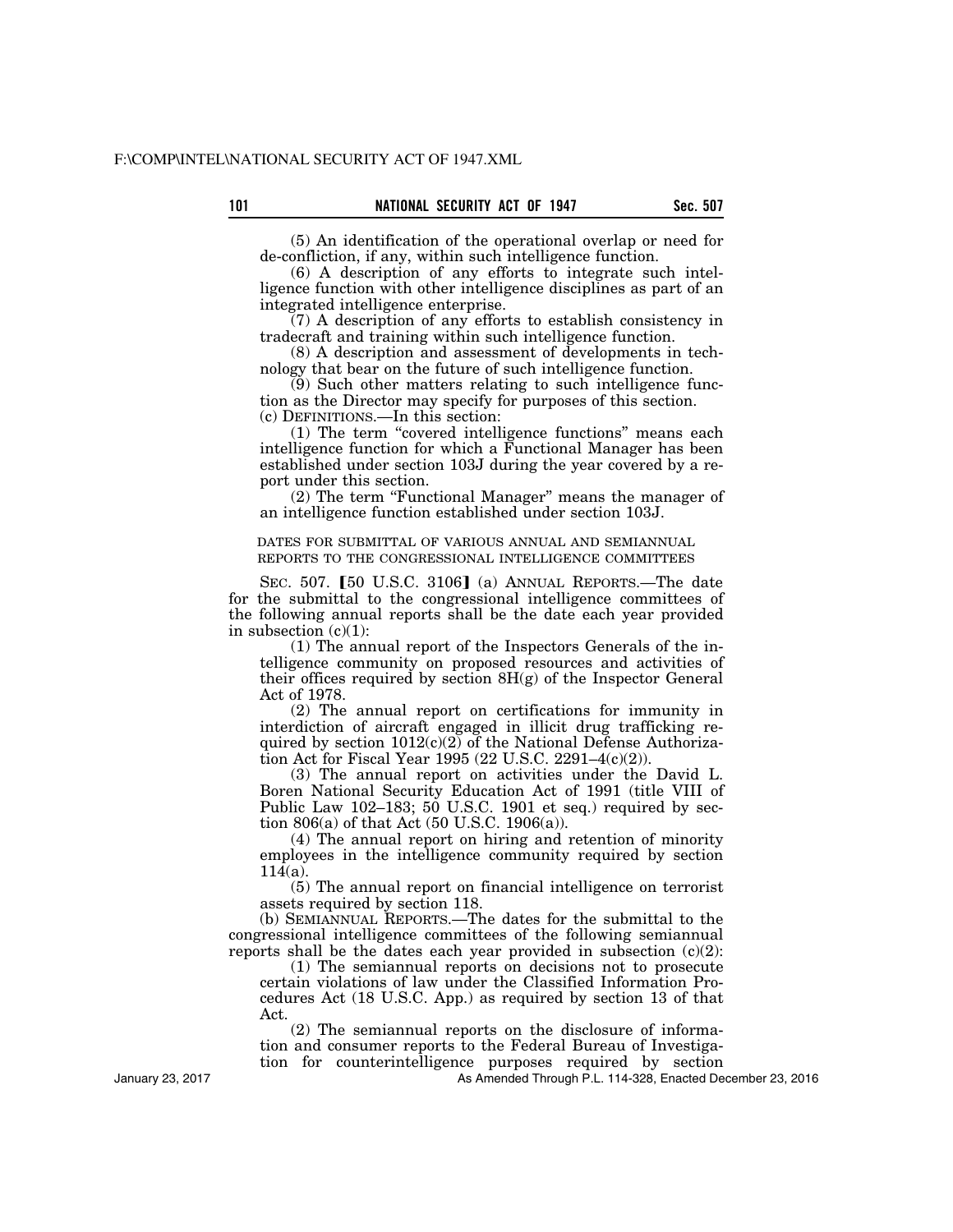624(h)(2) of the Fair Credit Reporting Act (15 U.S.C. 1681u(h)(2)).

(3) The semiannual provision of information on requests for financial information for foreign counterintelligence purposes required by section  $1114(a)(5)(C)$  of the Right to Financial Privacy Act of 1978 (12 U.S.C. 3414(a)(5)(C)).

(c) SUBMITTAL DATES FOR REPORTS.—(1) Except as provided in subsection (d), each annual report listed in subsection (a) shall be submitted not later than February 1.

(2) Except as provided in subsection (d), each semiannual report listed in subsection (b) shall be submitted not later than February 1 and August 1.

(d) POSTPONEMENT OF SUBMITTAL.—(1) Subject to paragraph (3), the date for the submittal of—

(A) an annual report listed in subsection (a) may be postponed until March 1; and

(B) a semiannual report listed in subsection (b) may be postponed until March 1 or September 1, as the case may be, if the official required to submit such report submits to the congressional intelligence committees a written notification of such postponement.

(2)(A) Notwithstanding any other provision of law and subject to paragraph (3), the date for the submittal to the congressional intelligence committees of any report described in subparagraph (B) may be postponed by not more than 30 days from the date otherwise specified in the provision of law for the submittal of such report if the official required to submit such report submits to the congressional intelligence committees a written notification of such postponement.

(B) A report described in this subparagraph is any report on intelligence or intelligence-related activities of the United States Government that is submitted under a provision of law requiring the submittal of only a single report.

(3)(A) The date for the submittal of a report whose submittal is postponed under paragraph (1) or (2) may be postponed beyond the time provided for the submittal of such report under such paragraph if the official required to submit such report submits to the congressional intelligence committees a written certification that preparation and submittal of such report at such time will impede the work of officers or employees of the intelligence community in a manner that will be detrimental to the national security of the United States.

(B) A certification with respect to a report under subparagraph (A) shall include a proposed submittal date for such report, and such report shall be submitted not later than that date.

CERTIFICATION OF COMPLIANCE WITH OVERSIGHT REQUIREMENTS

SEC. 508. [50 U.S.C. 3107] The head of each element of the intelligence community shall annually submit to the congressional intelligence committees—

(1) a certification that, to the best of the knowledge of the head of such element—

January 23, 2017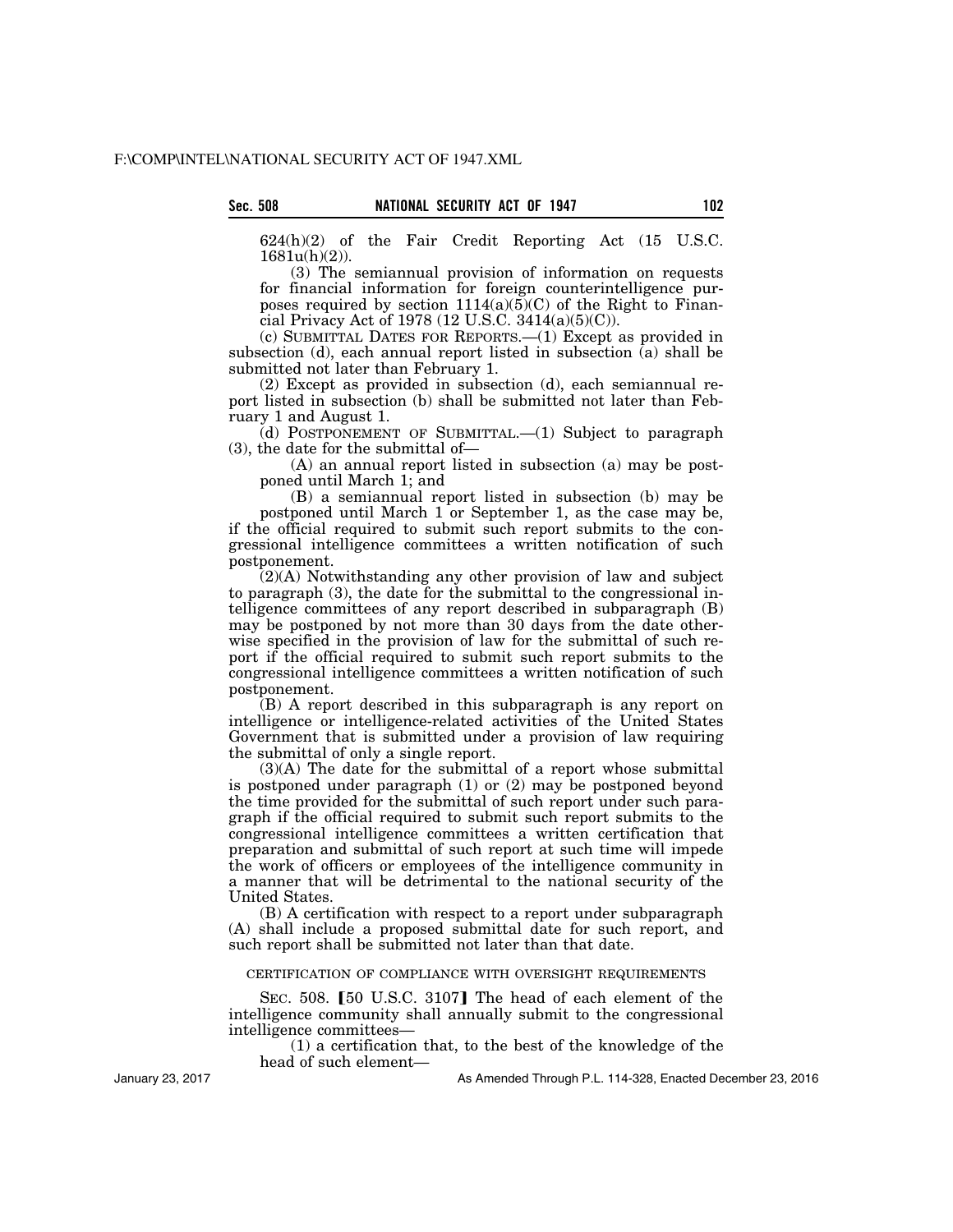(A) the head of such element is in full compliance with the requirements of this title; and

(B) any information required to be submitted by the head of such element under this Act before the date of the submission of such certification has been properly submitted; or

(2) if the head of such element is unable to submit a certification under paragraph (1), a statement—

(A) of the reasons the head of such element is unable to submit such a certification;

(B) describing any information required to be submitted by the head of such element under this Act before the date of the submission of such statement that has not been properly submitted; and

(C) that the head of such element will submit such information as soon as possible after the submission of such statement.

#### **SEC. 509. [50 U.S.C. 3108] AUDITABILITY OF CERTAIN ELEMENTS OF THE INTELLIGENCE COMMUNITY.**

(a) REQUIREMENT FOR ANNUAL AUDITS.—The head of each covered entity shall ensure that there is a full financial audit of such covered entity each year beginning with fiscal year 2014. Such audits may be conducted by an internal or external independent accounting or auditing organization.

(b) REQUIREMENT FOR UNQUALIFIED OPINION.—Beginning as early as practicable, but in no event later than the audit required under subsection (a) for fiscal year 2016, the head of each covered entity shall take all reasonable steps necessary to ensure that each audit required under subsection (a) contains an unqualified opinion on the financial statements of such covered entity for the fiscal year covered by such audit.

(c) REPORTS TO CONGRESS.—The chief financial officer of each covered entity shall provide to the congressional intelligence committees an annual audit report from an accounting or auditing organization on each audit of the covered entity conducted pursuant to subsection (a).

(d) COVERED ENTITY DEFINED.—In this section, the term ''covered entity'' means the Office of the Director of National Intelligence, the Central Intelligence Agency, the Defense Intelligence Agency, the National Security Agency, the National Reconnaissance Office, and the National Geospatial-Intelligence Agency.

## **SEC. 510. [50 U.S.C. 3109] SIGNIFICANT INTERPRETATIONS OF LAW CONCERNING INTELLIGENCE ACTIVITIES.**

(a) NOTIFICATION.—Except as provided in subsection (c) and to the extent consistent with due regard for the protection from unauthorized disclosure of classified information relating to sensitive intelligence sources and methods or other exceptionally sensitive matters, the General Counsel of each element of the intelligence community shall notify the congressional intelligence committees, in writing, of any significant legal interpretation of the United States Constitution or Federal law affecting intelligence activities conducted by such element by not later than 30 days after the date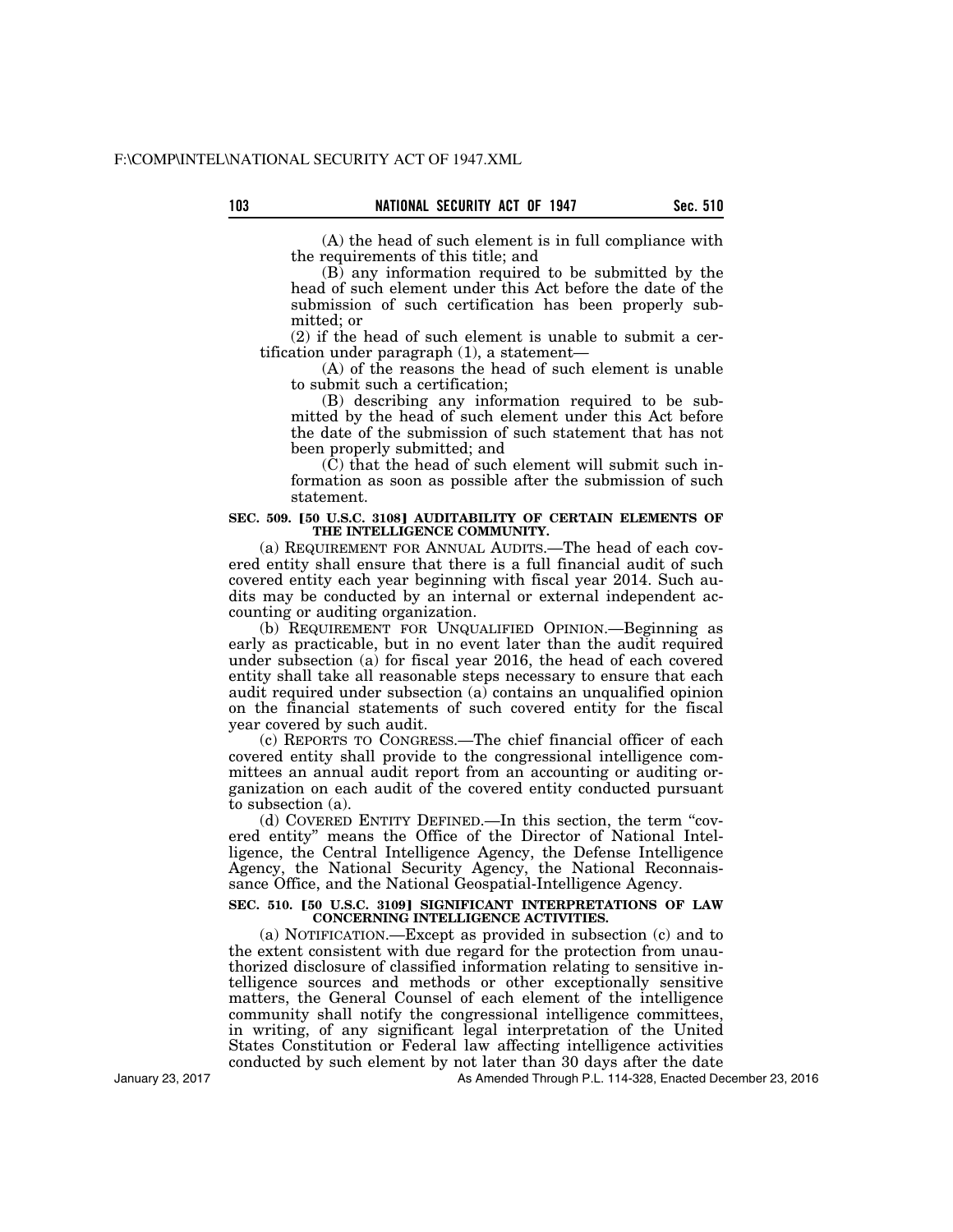| Sec. | 511 |  |
|------|-----|--|
|      |     |  |

of the commencement of any intelligence activity pursuant to such interpretation.

(b) CONTENT.—Each notification under subsection (a) shall provide a summary of the significant legal interpretation and the intelligence activity or activities conducted pursuant to such interpretation.

(c) EXCEPTIONS.—A notification under subsection (a) shall not be required for a significant legal interpretation if—

(1) notice of the significant legal interpretation was previously provided to the congressional intelligence committees under subsection (a); or

(2) the significant legal interpretation was made before the date of the enactment of the Intelligence Authorization Act for Fiscal Year 2014.

(d) LIMITED ACCESS FOR COVERT ACTION.—If the President determines that it is essential to limit access to a covert action finding under section  $503(c)(2)$ , the President may limit access to information concerning such finding that is subject to notification under this section to those members of Congress who have been granted access to the relevant finding under section  $503(c)(2)$ .

## **SEC. 511. [50 U.S.C. 3110] ANNUAL REPORT ON VIOLATIONS OF LAW OR EXECUTIVE ORDER.**

(a) ANNUAL REPORTS REQUIRED.—The Director of National Intelligence shall annually submit to the congressional intelligence committees a report on violations of law or executive order relating to intelligence activities by personnel of an element of the intelligence community that were identified during the previous calendar year.

(b) ELEMENTS.—Each report submitted under subsection (a) shall, consistent with the need to preserve ongoing criminal investigations, include a description of, and any action taken in response to, any violation of law or executive order (including Executive Order No. 12333 (50 U.S.C. 3001 note)) relating to intelligence activities committed by personnel of an element of the intelligence community in the course of the employment of such personnel that, during the previous calendar year, was—

(1) determined by the director, head, or general counsel of any element of the intelligence community to have occurred;

(2) referred to the Department of Justice for possible criminal prosecution; or

(3) substantiated by the inspector general of any element of the intelligence community.

## TITLE VI—PROTECTION OF CERTAIN NATIONAL SECURITY INFORMATION

## PROTECTION OF IDENTITIES OF CERTAIN UNITED STATES UNDERCOVER INTELLIGENCE OFFICERS, AGENTS, INFORMANTS, AND SOURCES

SEC.  $601.$  [50 U.S.C. 3121] (a) Whoever, having or having had authorized access to classified information that identifies a covert agent, intentionally discloses any information identifying such covert agent to any individual not authorized to receive classified information, knowing that the information disclosed so identifies

As Amended Through P.L. 114-328, Enacted December 23, 2016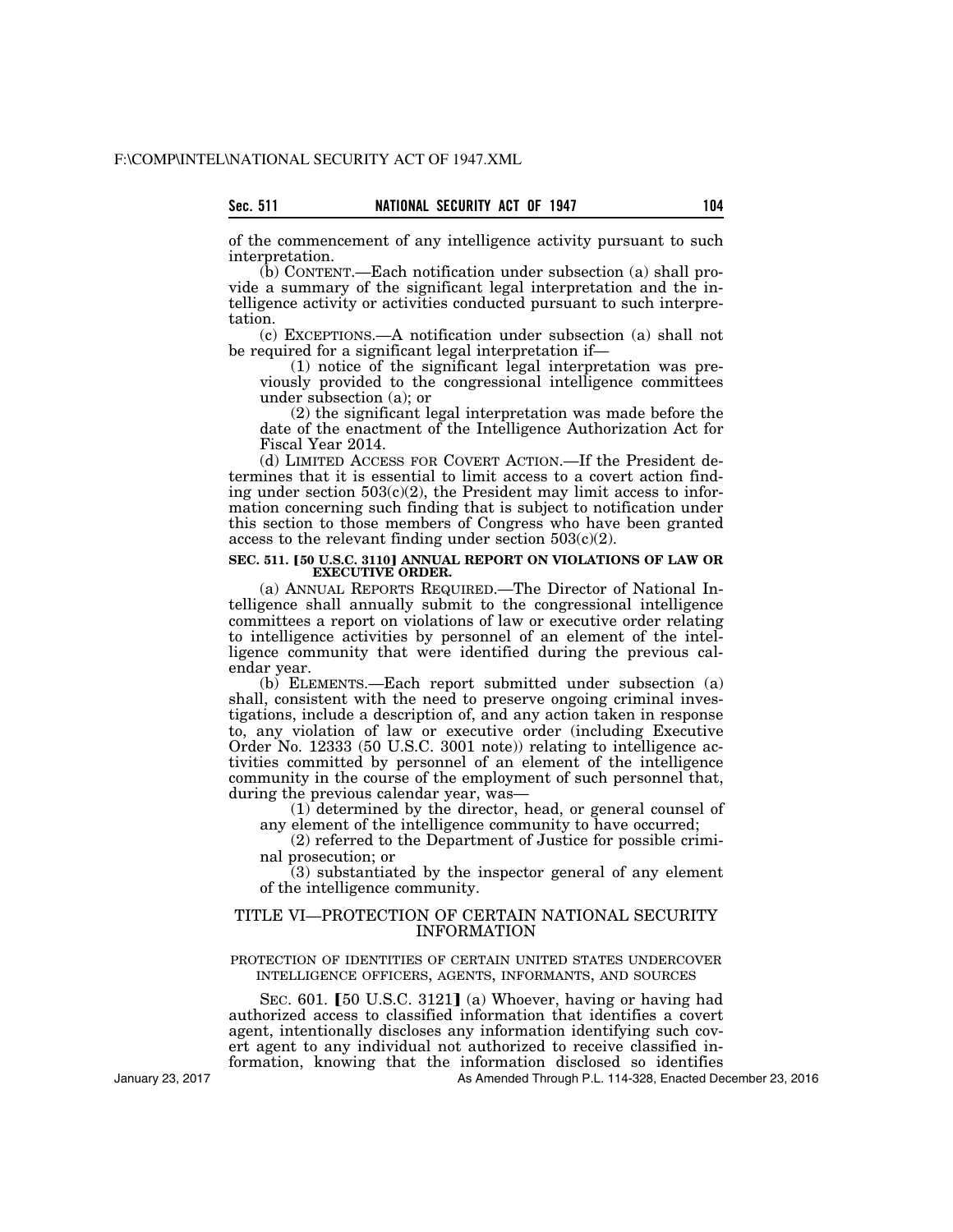such covert agent and that the United States is taking affirmative measures to conceal such covert agent's intelligence relationship to the United States, shall be fined under title 18, United States Code, or imprisoned not more than 15 years, or both.

(b) Whoever, as a result of having authorized access to classified information, learns the identity of a covert agent and intentionally discloses any information identifying such covert agent to any individual not authorized to receive classified information, knowing that the information disclosed so identifies such covert agent and that the United States is taking affirmative measures to conceal such covert agent's intelligence relationship to the United States, shall be fined under title 18, United States Code, or imprisoned not more than 10 years, or both.

(c) Whoever, in the course of a pattern of activities intended to identify and expose covert agents and with reason to believe that such activities would impair or impede the foreign intelligence activities of the United States, discloses any information that identifies an individual as a covert agent to any individual not authorized to receive classified information, knowing that the information disclosed so identifies such individual and that the United States is taking affirmative measures to conceal such individual's classified intelligence relationship to the United States, shall be fined under title 18, United States Code, or imprisoned not more than three years, or both.

(d) A term of imprisonment imposed under this section shall be consecutive to any other sentence of imprisonment.

## DEFENSES AND EXCEPTIONS

SEC. 602. [50 U.S.C. 3122] (a) It is a defense to a prosecution under section 601 that before the commission of the offense with which the defendant is charged, the United States had publicly acknowledged or revealed the intelligence relationship to the United States of the individual the disclosure of whose intelligence relationship to the United States is the basis for the prosecution.

(b)(1) Subject to paragraph (2), no person other than a person committing an offense under section 601 shall be subject to prosecution under such section by virtue of section 2 or 4 of title 18, United States Code, or shall be subject to prosecution for conspiracy to commit an offense under such section.

(2) Paragraph (1) shall not apply (A) in the case of a person who acted in the course of a pattern of activities intended to identify and expose covert agents and with reason to believe that such activities would impair or impede the foreign intelligence activities of the United States, or (B) in the case of a person who has authorized access to classified information.

(c) It shall not be an offense under section 601 to transmit information described in such section directly to either congressional intelligence committee.

(d) It shall not be an offense under section 601 for an individual to disclose information that solely identifies himself as a covert agent.

As Amended Through P.L. 114-328, Enacted December 23, 2016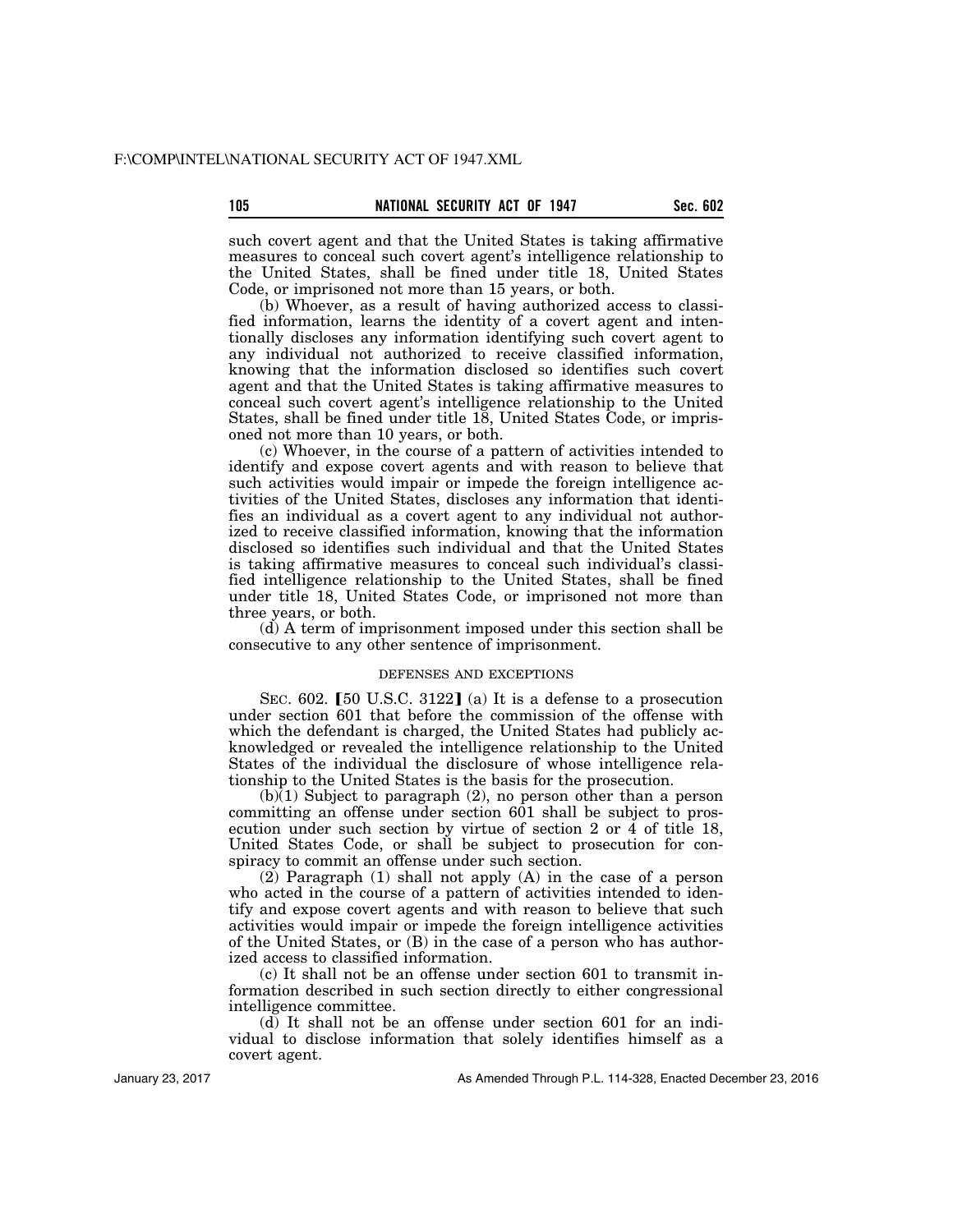## **Sec. 603 NATIONAL SECURITY ACT OF 1947 106**

#### EXTRATERRITORIAL JURISDICTION

SEC. 603. [50 U.S.C. 3124] There is jurisdiction over an offense under section 601 committed outside the United States if the individual committing the offense is a citizen of the United States or an alien lawfully admitted to the United States for permanent residence (as defined in section  $101(a)(20)$  of the Immigration and Nationality Act).

### PROVIDING INFORMATION TO CONGRESS

SEC. 604. [50 U.S.C. 3125] Nothing in this title may be construed as authority to withhold information from the Congress or from a committee of either House of Congress.

#### DEFINITIONS

SEC. 605. [50 U.S.C. 3126] For the purposes of this title:

(1) The term ''classified information'' means information or material designated and clearly marked or clearly represented, pursuant to the provisions of a statute or Executive order (or a regulation or order issued pursuant to a statute or Executive order), as requiring a specific degree of protection against unauthorized disclosure for reasons of national security.

(2) The term ''authorized'', when used with respect to access to classified information, means having authority, right, or permission pursuant to the provisions of a statute, Executive order, directive of the head of any department or agency engaged in foreign intelligence or counterintelligence activities, order of any United States court, or provisions of any Rule of the House of Representatives or resolution of the Senate which assigns responsibility within the respective House of Congress for the oversight of intelligence activities.

(3) The term ''disclose'' means to communicate, provide, impart, transmit, transfer, convey, publish, or otherwise make available.

(4) The term "covert agent" means—

(A) a present or retired officer or employee of an intelligence agency or a present or retired member of the Armed Forces assigned to duty with an intelligence agency—

(i) whose identity as such an officer, employee, or member is classified information, and

(ii) who is serving outside the United States or has within the last five years served outside the United States; or

(B) a United States citizen whose intelligence relationship to the United States is classified information, and—

(i) who resides and acts outside the United States as an agent of, or informant or source of operational assistance to, an intelligence agency, or

(ii) who is at the time of the disclosure acting as an agent of, or informant to, the foreign counterintelligence or foreign counterterrorism components of the Federal Bureau of Investigation; or

As Amended Through P.L. 114-328, Enacted December 23, 2016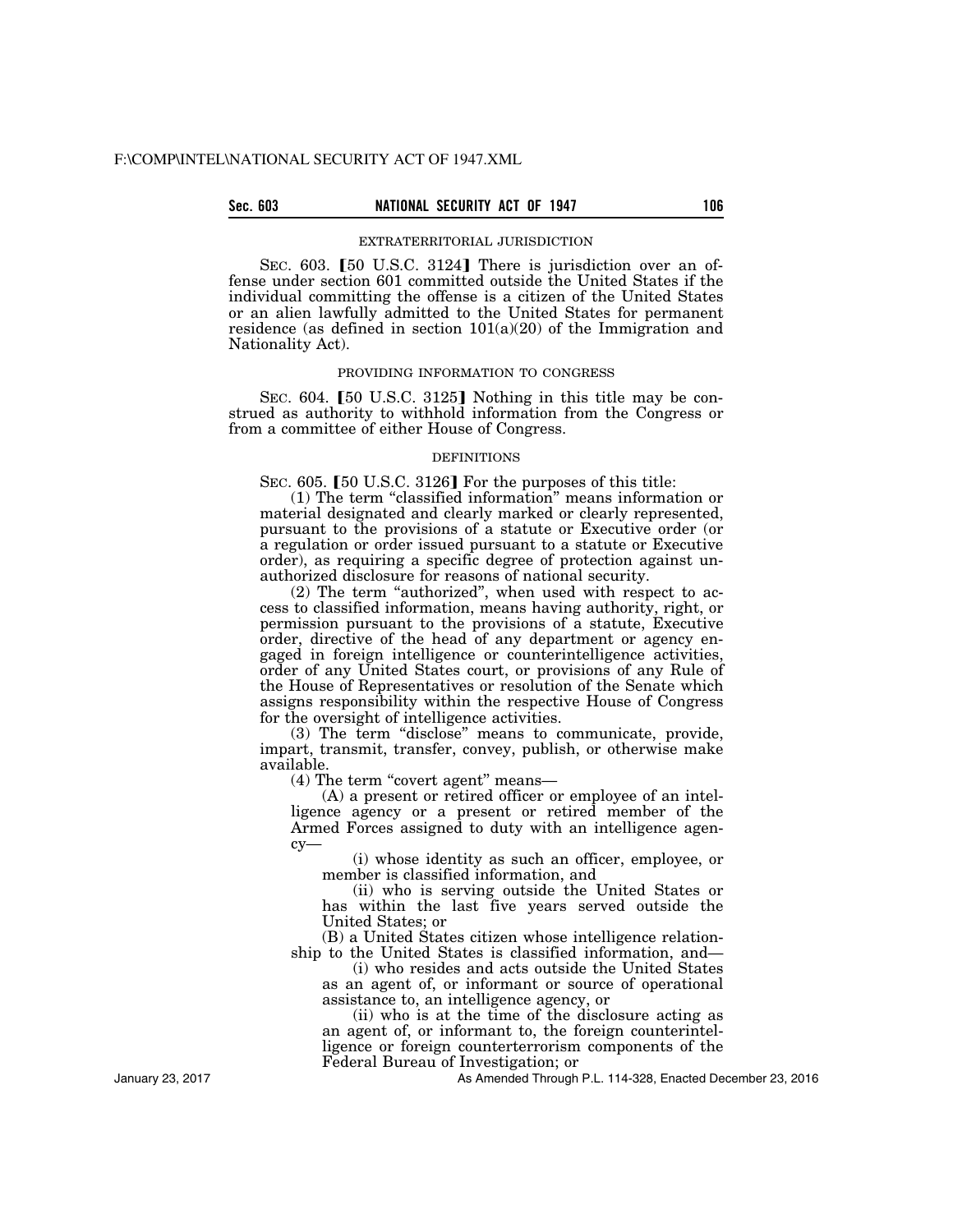(C) an individual, other than a United States citizen, whose past or present intelligence relationship to the United States is classified information and who is a present or former agent of, or a present or former informant or source of operational assistance to, an intelligence agency.

(5) The term ''intelligence agency'' means the elements of the intelligence community, as that term is defined in section 3(4). 27

(6) The term ''informant'' means any individual who furnishes information to an intelligence agency in the course of a confidential relationship protecting the identity of such individual from public disclosure.

(7) The terms ''officer'' and ''employee'' have the meanings given such terms by section 2104 and 2105, respectively, of title 5, United States Code.

(8) The term ''Armed Forces'' means the Army, Navy, Air Force, Marine Corps, and Coast Guard.

(9) The term ''United States'', when used in a geographic sense, means all areas under the territorial sovereignty of the United States and the Trust Territory of the Pacific Islands.

(10) The term ''pattern of activities'' requires a series of acts with a common purpose or objective.

## TITLE VII—PROTECTION OF OPERATIONAL FILES

## OPERATIONAL FILES OF THE CENTRAL INTELLIGENCE AGENCY

SEC. 701.  $[50 \text{ U.S.C. } 3141]$  (a) The Director of the Central Intelligence Agency, with the coordination of the Director of National Intelligence, may exempt operational files of the Central Intelligence Agency from the provisions of section 552 of title 5, United States Code (Freedom of Information Act), which require publication or disclosure, or search or review in connection therewith.

(b) In this section, the term "operational files" means-

(1) files of the National Clandestine Service which document the conduct of foreign intelligence or counterintelligence operations or intelligence or security liaison arrangements or information exchanges with foreign governments or their intelligence or security services;

(2) files of the Directorate for Science and Technology which document the means by which foreign intelligence or counterintelligence is collected through scientific and technical systems; and

(3) files of the Office of Personnel Security which document investigations conducted to determine the suitability of potential foreign intelligence or counterintelligence sources;

except that files which are the sole repository of disseminated intelligence are not operational files.

January 23, 2017

<sup>&</sup>lt;sup>27</sup> Section 310(a)(4)(B) of Public Law 112–277 provides for an amendment to redesignate section 606 as section 605. Section 506 of such Public Law provides for an amendment to revise paragraph (5) of section 606 in its e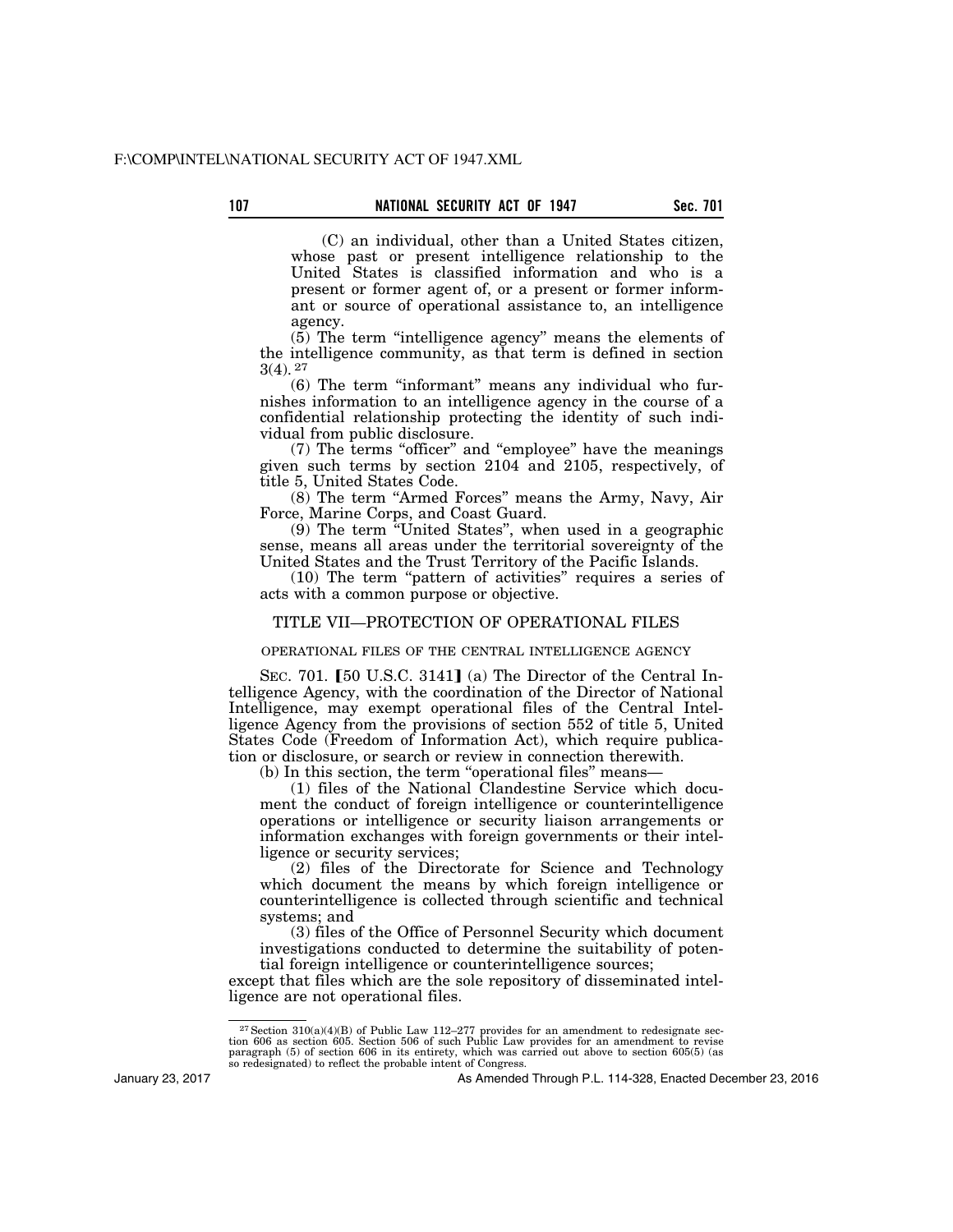(c) Notwithstanding subsection (a) of this section, exempted operational files shall continue to be subject to search and review for information concerning—

(1) United States citizens or aliens lawfully admitted for permanent residence who have requested information on themselves pursuant to the provisions of section 552 of title 5, United States Code (Freedom of Information Act), or section 552a of title 5, United States Code (Privacy Act of 1974);

(2) any special activity the existence of which is not exempt from disclosure under the provisions of section 552 of title 5, United States Code (Freedom of Information Act); or

(3) the specific subject matter of an investigation by the congressional intelligence committees, the Intelligence Oversight Board, the Department of Justice, the Office of General Counsel of the Central Intelligence Agency, the Office of Inspector General of the Central Intelligence Agency, or the Office of the Director of National Intelligence for any impropriety, or violation of law, Executive order, or Presidential directive, in the conduct of an intelligence activity.

 $(d)(1)$  Files that are not exempted under subsection (a) of this section which contain information derived or disseminated from exempted operational files shall be subject to search and review.

(2) The inclusion of information from exempted operational files in files that are not exempted under subsection (a) of this section shall not affect the exemption under subsection (a) of this section of the originating operational files from search, review, publication, or disclosure.

(3) Records from exempted operational files which have been disseminated to and referenced in files that are not exempted under subsection (a) of this section and which have been returned to exempted operational files for sole retention shall be subject to search and review.

(e) The provisions of subsection (a) of this section shall not be superseded except by a provision of law which is enacted after the date of enactment of subsection (a), and which specifically cites and repeals or modifies its provisions.

(f) Whenever any person who has requested agency records under section 552 of title 5, United States Code (Freedom of Information Act), alleges that the Central Intelligence Agency has improperly withheld records because of failure to comply with any provision of this section, judicial review shall be available under the terms set forth in section  $552(a)(4)(B)$  of title 5, United States Code, except that—

(1) in any case in which information specifically authorized under criteria established by an Executive order to be kept secret in the interest of national defense or foreign relations which is filed with, or produced for, the court by the Central Intelligence Agency, such information shall be examined ex parte, in camera by the court;

 $(2)$  the court shall, to the fullest extent practicable, determine issues of fact based on sworn written submissions of the parties;

(3) when a complainant alleges that requested records are improperly withheld because of improper placement solely in

As Amended Through P.L. 114-328, Enacted December 23, 2016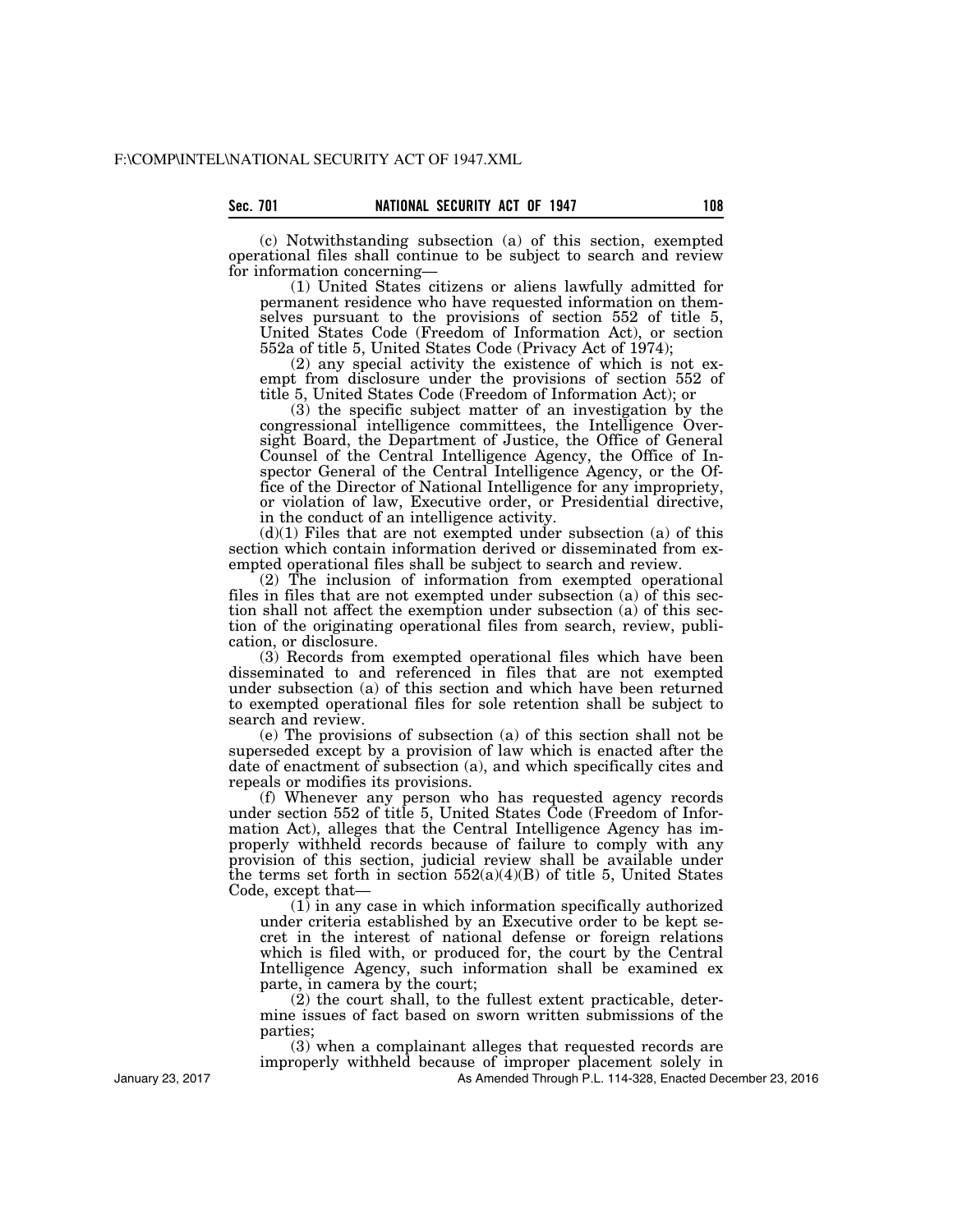exempted operational files, the complainant shall support such allegation with a sworn written submission, based upon personal knowledge or otherwise admissible evidence;

(4)(A) when a complainant alleges that requested records were improperly withheld because of improper exemption of operational files, the Central Intelligence Agency shall meet its burden under section 552(a)(4)(B) of title 5, United States Code, by demonstrating to the court by sworn written submission that exempted operational files likely to contain responsive records currently perform the functions set forth in subsection (b) of this section; and

(B) the court may not order the Central Intelligence Agency to review the content of any exempted operational file or files in order to make the demonstration required under subparagraph (A) of this paragraph, unless the complainant disputes the Central Intelligence Agency's showing with a sworn written submission based on personal knowledge or otherwise admissible evidence;

(5) in proceedings under paragraphs (3) and (4) of this subsection, the parties shall not obtain discovery pursuant to rules 26 through 36 of the Federal Rules of Civil Procedure, except that requests for admission may be made pursuant to rules  $\hat{2}6$ and 36;

(6) if the court finds under this subsection that the Central Intelligence Agency has improperly withheld requested records because of failure to comply with any provision of this section, the court shall order the Central Intelligence Agency to search and review the appropriate exempted operational file or files for the requested records and make such records, or portions thereof, available in accordance with the provisions of section 552 of title 5, United States Code (Freedom of Information Act), and such order shall be the exclusive remedy for failure to comply with this section; and

(7) if at any time following the filing of a complaint pursuant to this subsection the Central Intelligence Agency agrees to search the appropriate exempted operational file or files for the requested records, the court shall dismiss the claim based upon such complaint.

 $(q)$  DECENNIAL REVIEW OF EXEMPTED OPERATIONAL FILES.  $-(1)$ Not less than once every ten years, the Director of the Central Intelligence Agency and the Director of National Intelligence shall review the exemptions in force under subsection (a) to determine whether such exemptions may be removed from any category of exempted files or any portion thereof.

(2) The review required by paragraph  $(1)^{28}$  shall include consideration of the historical value or other public interest in the subject matter of the particular category of files or portions thereof and the potential for declassifying a significant part of the information contained therein.

 $28 \text{ In section } 701(g)(2)$ , the amendment to strike "of subsection (a) of this section" and insert "paragraph (1)" made by section 922(b)(2)(E) of the National Defense Authorization Act for Fis-<br>cal Year 2004 (Public Law 108–136; 117 Stat. 1537) was executed by striking "subsection (a)<br>of this section" and inserting "pa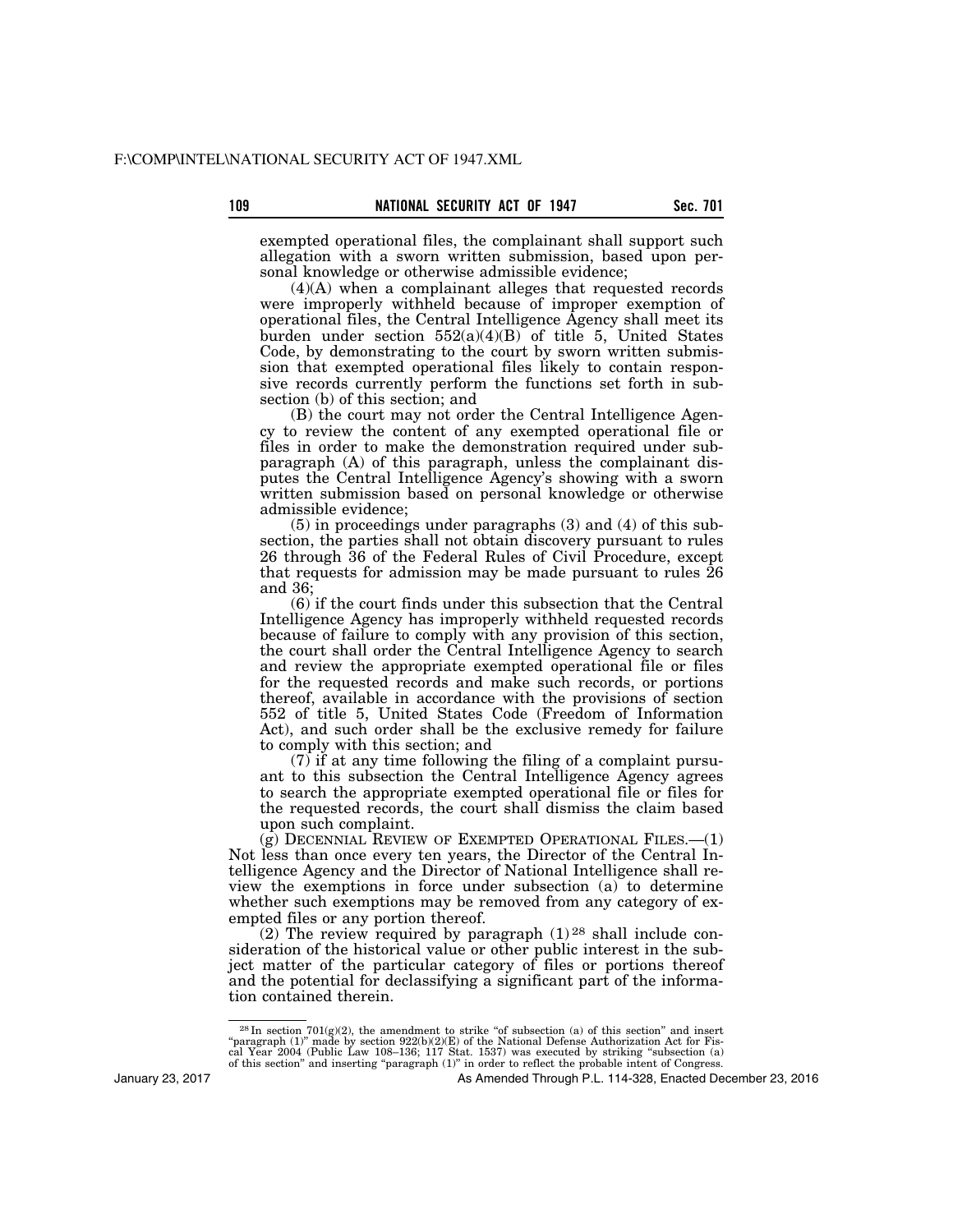## Sec. 702 **NATIONAL SECURITY ACT OF 1947** 110

(3) A complainant who alleges that the Central Intelligence Agency has improperly withheld records because of failure to comply with this subsection may seek judicial review in the district court of the United States of the district in which any of the parties reside, or in the District of Columbia. In such a proceeding, the court's review shall be limited to determining the following:

(A) Whether the Central Intelligence Agency has conducted the review required by paragraph (1) before October 15, 1994, or before the expiration of the 10-year period beginning on the date of the most recent review.

(B) Whether the Central Intelligence Agency, in fact, considered the criteria set forth in paragraph (2) in conducting the required review.

## OPERATIONAL FILES OF THE NATIONAL GEOSPATIAL-INTELLIGENCE **AGENCY**

SEC. 702. [50 U.S.C. 3142] (a) EXEMPTION OF CERTAIN OPER-ATIONAL FILES FROM SEARCH, REVIEW, PUBLICATION, OR DISCLO-SURE.—(1) The Director of the National Geospatial-Intelligence Agency, with the coordination of the Director of National Intelligence, may exempt operational files of the National Geospatial-Intelligence Agency from the provisions of section 552 of title 5, United States Code, which require publication, disclosure, search, or review in connection therewith.

(2)(A) Subject to subparagraph (B), for the purposes of this section, the term ''operational files'' means files of the National Geospatial-Intelligence Agency (hereafter in this section referred to as ''NGA'') concerning the activities of NGA that before the establishment of NGA were performed by the National Photographic Interpretation Center of the Central Intelligence Agency (NPIC), that document the means by which foreign intelligence or counterintelligence is collected through scientific and technical systems.

(B) Files which are the sole repository of disseminated intelligence are not operational files.

(3) Notwithstanding paragraph (1), exempted operational files shall continue to be subject to search and review for information concerning—

(A) United States citizens or aliens lawfully admitted for permanent residence who have requested information on themselves pursuant to the provisions of section 552 or 552a of title 5, United States Code;

(B) any special activity the existence of which is not exempt from disclosure under the provisions of section 552 of title 5, United States Code; or

(C) the specific subject matter of an investigation by any of the following for any impropriety, or violation of law, Executive order, or Presidential directive, in the conduct of an intelligence activity:

(i) The congressional intelligence committees.

(ii) The Intelligence Oversight Board.

(iii) The Department of Justice.

(iv) The Office of General Counsel of NGA.

(v) The Office of the Director of NGA.

As Amended Through P.L. 114-328, Enacted December 23, 2016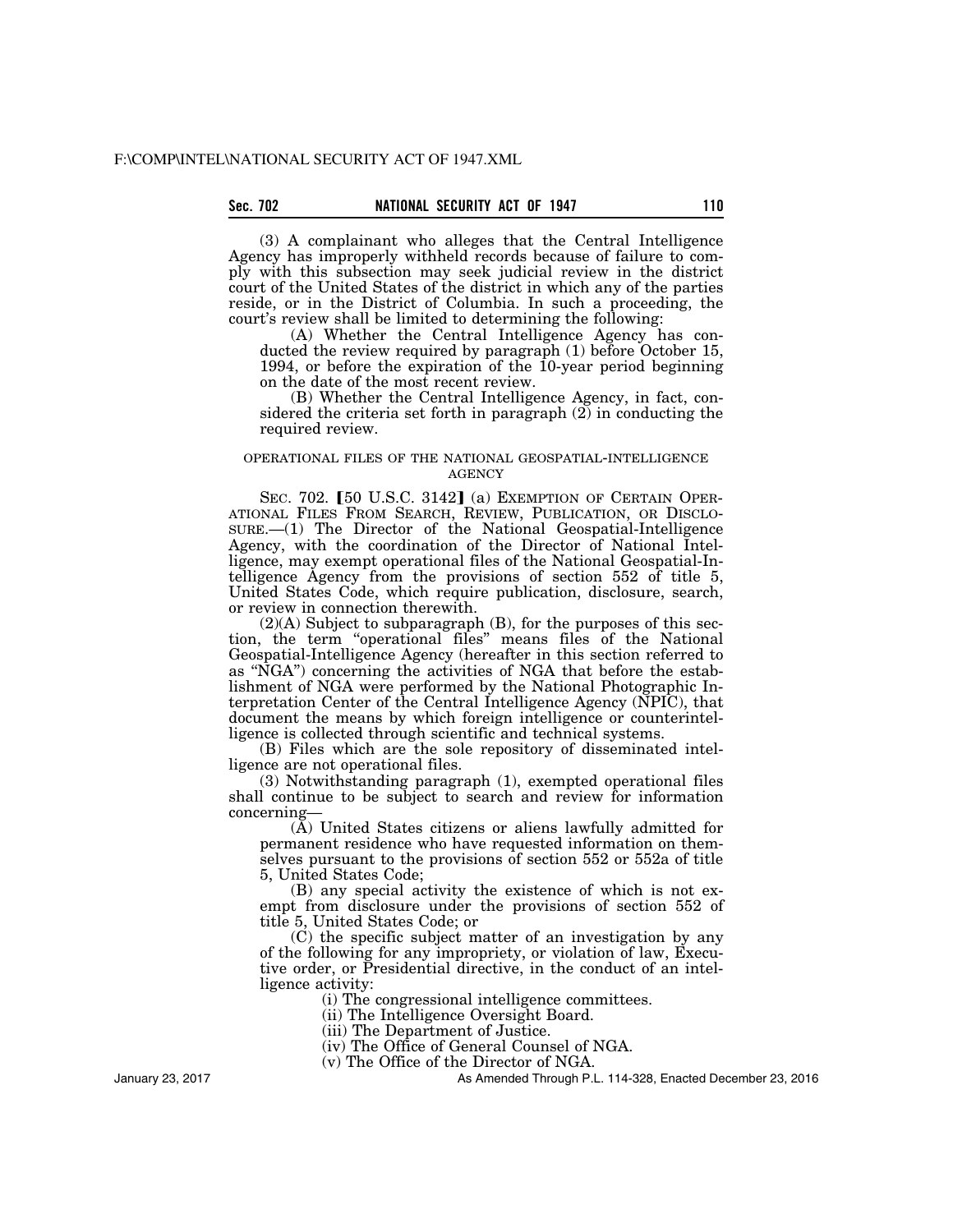(vi) The Office of the Inspector General of the National

Geospatial-Intelligence Agency.

(4)(A) Files that are not exempted under paragraph (1) which contain information derived or disseminated from exempted operational files shall be subject to search and review.

(B) The inclusion of information from exempted operational files in files that are not exempted under paragraph  $(1)$  shall not affect the exemption under paragraph (1) of the originating operational files from search, review, publication, or disclosure.

(C) Records from exempted operational files which have been disseminated to and referenced in files that are not exempted under paragraph (1) and which have been returned to exempted operational files for sole retention shall be subject to search and review.

(5) The provisions of paragraph (1) may not be superseded except by a provision of law which is enacted after the date of the enactment of this section, and which specifically cites and repeals or modifies its provisions.

 $(6)(A)$  Except as provided in subparagraph  $(B)$ , whenever any person who has requested agency records under section 552 of title 5, United States Code, alleges that NGA has withheld records improperly because of failure to comply with any provision of this section, judicial review shall be available under the terms set forth in section 552(a)(4)(B) of title 5, United States Code.

(B) Judicial review shall not be available in the manner provided for under subparagraph (A) as follows:

(i) In any case in which information specifically authorized under criteria established by an Executive order to be kept secret in the interests of national defense or foreign relations is filed with, or produced for, the court by NGA, such information shall be examined ex parte, in camera by the court.

(ii) The court shall, to the fullest extent practicable, determine the issues of fact based on sworn written submissions of the parties.

(iii) When a complainant alleges that requested records are improperly withheld because of improper placement solely in exempted operational files, the complainant shall support such allegation with a sworn written submission based upon personal knowledge or otherwise admissible evidence.

(iv)(I) When a complainant alleges that requested records were improperly withheld because of improper exemption of operational files, NGA shall meet its burden under section  $552(a)(4)(B)$  of title 5, United States Code, by demonstrating to the court by sworn written submission that exempted operational files likely to contain responsive records currently perform the functions set forth in paragraph (2).

(II) The court may not order NGA to review the content of any exempted operational file or files in order to make the demonstration required under subclause (I), unless the complainant disputes NGA's showing with a sworn written submission based on personal knowledge or otherwise admissible evidence.

(v) In proceedings under clauses (iii) and (iv), the parties may not obtain discovery pursuant to rules 26 through 36 of

As Amended Through P.L. 114-328, Enacted December 23, 2016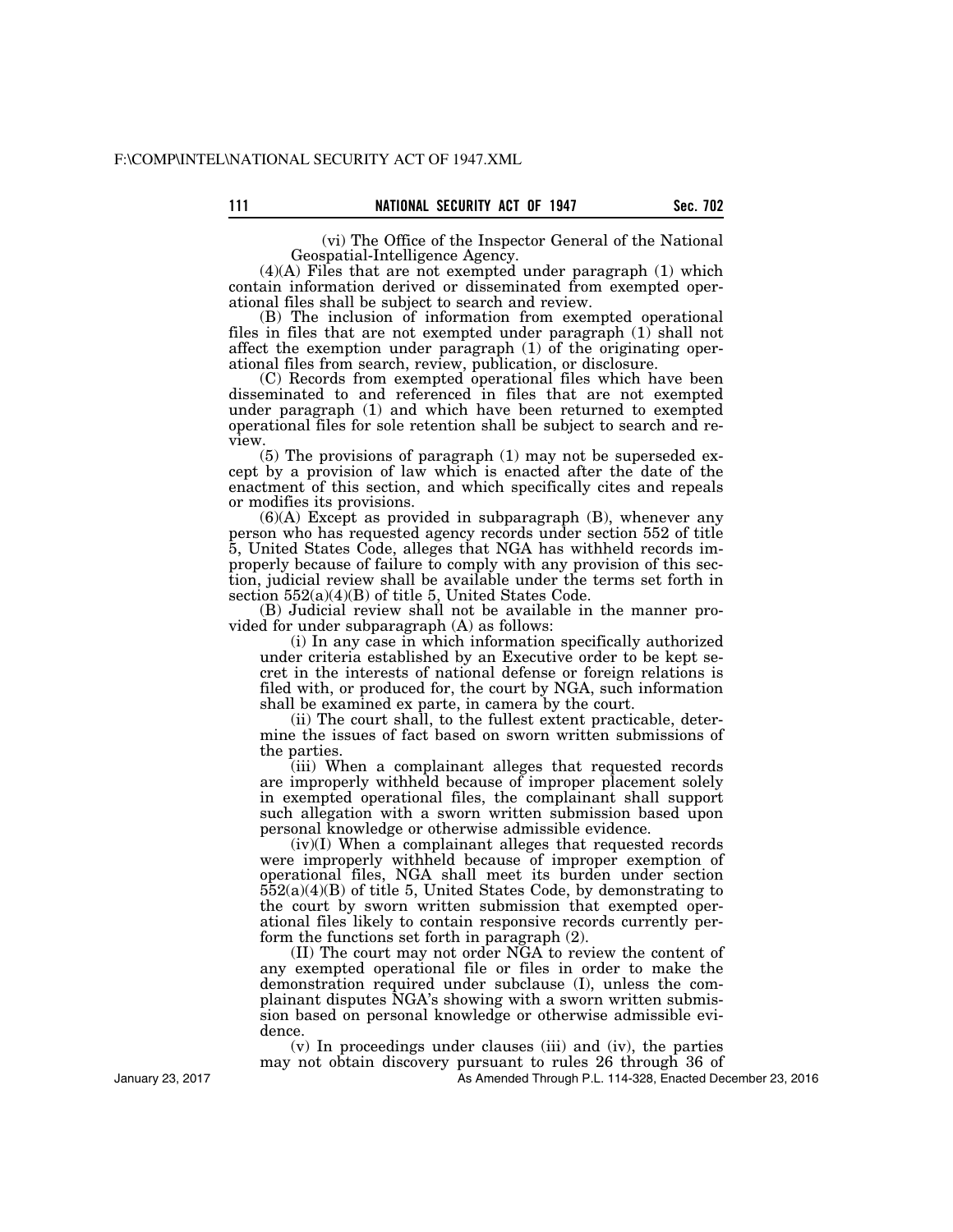the Federal Rules of Civil Procedure, except that requests for admissions may be made pursuant to rules 26 and 36.

(vi) If the court finds under this paragraph that NGA has improperly withheld requested records because of failure to comply with any provision of this subsection, the court shall order NGA to search and review the appropriate exempted operational file or files for the requested records and make such records, or portions thereof, available in accordance with the provisions of section 552 of title 5, United States Code, and such order shall be the exclusive remedy for failure to comply with this subsection.

(vii) If at any time following the filing of a complaint pursuant to this paragraph NGA agrees to search the appropriate exempted operational file or files for the requested records, the court shall dismiss the claim based upon such complaint.

(viii) Any information filed with, or produced for the court pursuant to clauses (i) and (iv) shall be coordinated with the Director of National Intelligence prior to submission to the court.

(b) DECENNIAL REVIEW OF EXEMPTED OPERATIONAL FILES.—(1) Not less than once every 10 years, the Director of the National Geospatial-Intelligence Agency and the Director of National Intelligence shall review the exemptions in force under subsection  $(a)(1)$ to determine whether such exemptions may be removed from the category of exempted files or any portion thereof. The Director of National Intelligence must approve any determination to remove such exemptions.

(2) The review required by paragraph (1) shall include consideration of the historical value or other public interest in the subject matter of the particular category of files or portions thereof and the potential for declassifying a significant part of the information contained therein.

(3) A complainant that alleges that NGA has improperly withheld records because of failure to comply with this subsection may seek judicial review in the district court of the United States of the district in which any of the parties reside, or in the District of Columbia. In such a proceeding, the court's review shall be limited to determining the following:

 $(A)$ <sup> $\bar{}$ </sup>Whether N $\bar{G}A$  has conducted the review required by paragraph (1) before the expiration of the 10-year period beginning on the date of the enactment of this section or before the expiration of the 10-year period beginning on the date of the most recent review.

(B) Whether NGA, in fact, considered the criteria set forth in paragraph (2) in conducting the required review.

#### OPERATIONAL FILES OF THE NATIONAL RECONNAISSANCE OFFICE

SEC. 703. [50 U.S.C. 3143] (a) EXEMPTION OF CERTAIN OPER-<br>ATIONAL FILES FROM SEARCH, REVIEW, PUBLICATION, OR DISCLO- $SURE.$  (1) The Director of the National Reconnaissance Office, with the coordination of the Director of National Intelligence, may exempt operational files of the National Reconnaissance Office from the provisions of section 552 of title 5, United States Code, which

As Amended Through P.L. 114-328, Enacted December 23, 2016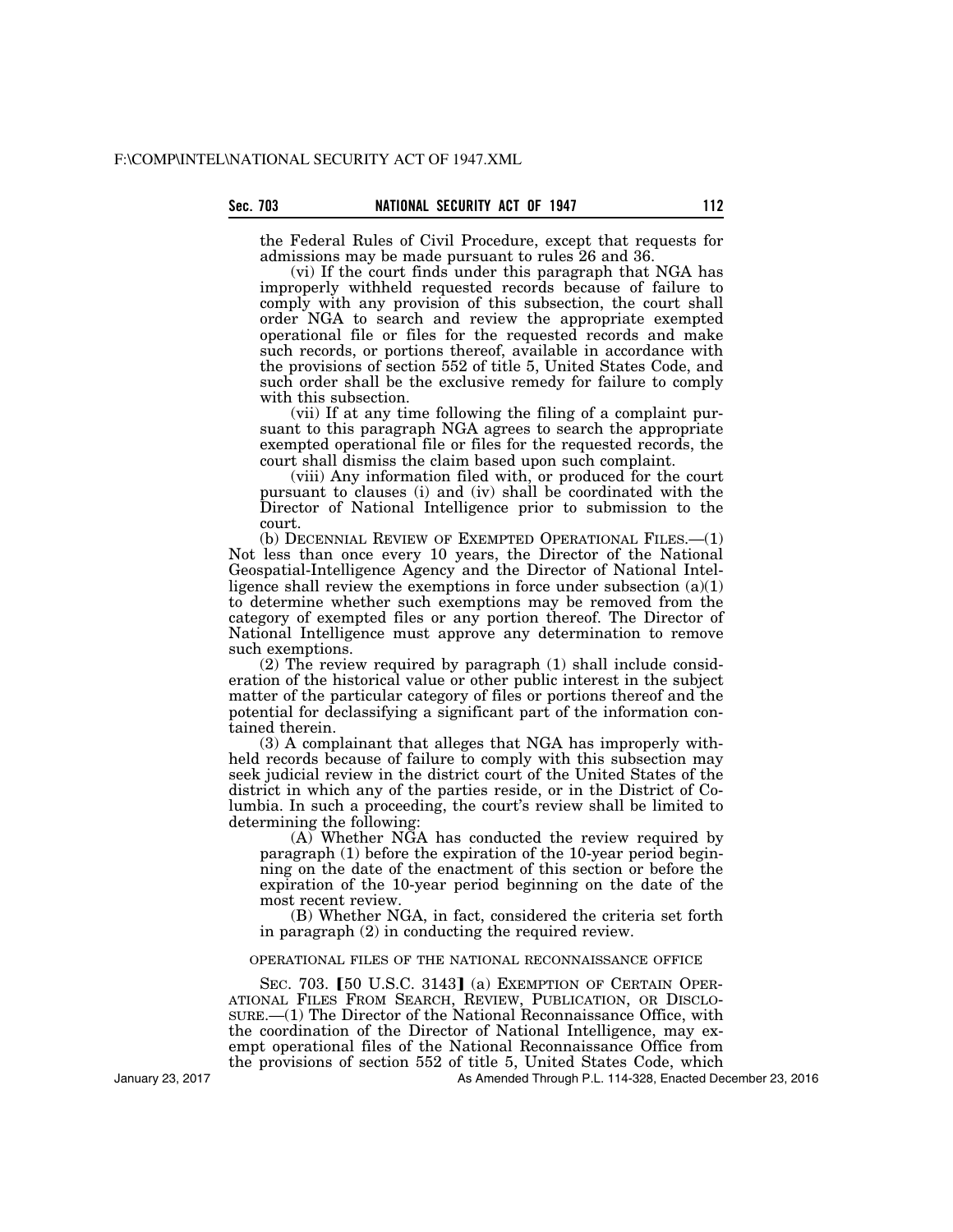require publication, disclosure, search, or review in connection therewith.

(2)(A) Subject to subparagraph (B), for the purposes of this section, the term ''operational files'' means files of the National Reconnaissance Office (hereafter in this section referred to as ''NRO'') that document the means by which foreign intelligence or counterintelligence is collected through scientific and technical systems.

(B) Files which are the sole repository of disseminated intelligence are not operational files.

(3) Notwithstanding paragraph (1), exempted operational files shall continue to be subject to search and review for information concerning—

(A) United States citizens or aliens lawfully admitted for permanent residence who have requested information on themselves pursuant to the provisions of section 552 or 552a of title 5, United States Code;

(B) any special activity the existence of which is not exempt from disclosure under the provisions of section 552 of title 5, United States Code; or

(C) the specific subject matter of an investigation by any of the following for any impropriety, or violation of law, Executive order, or Presidential directive, in the conduct of an intelligence activity:

(i) The Permanent Select Committee on Intelligence of the House of Representatives.

(ii) The Select Committee on Intelligence of the Senate.

(iii) The Intelligence Oversight Board.

(iv) The Department of Justice.

(v) The Office of General Counsel of NRO.

(vi) The Office of the Director of NRO.

(vii) The Office of the Inspector General of the NRO.  $(4)(A)$  Files that are not exempted under paragraph  $(1)$  which contain information derived or disseminated from exempted operational files shall be subject to search and review.

(B) The inclusion of information from exempted operational files in files that are not exempted under paragraph (1) shall not affect the exemption under paragraph (1) of the originating operational files from search, review, publication, or disclosure.

(C) The declassification of some of the information contained in exempted operational files shall not affect the status of the operational file as being exempt from search, review, publication, or disclosure.

(D) Records from exempted operational files which have been disseminated to and referenced in files that are not exempted under paragraph (1) and which have been returned to exempted operational files for sole retention shall be subject to search and review.

(5) The provisions of paragraph (1) may not be superseded except by a provision of law which is enacted after the date of the enactment of this section, and which specifically cites and repeals or modifies its provisions.

 $(6)(A)$  Except as provided in subparagraph  $(B)$ , whenever any person who has requested agency records under section 552 of title

As Amended Through P.L. 114-328, Enacted December 23, 2016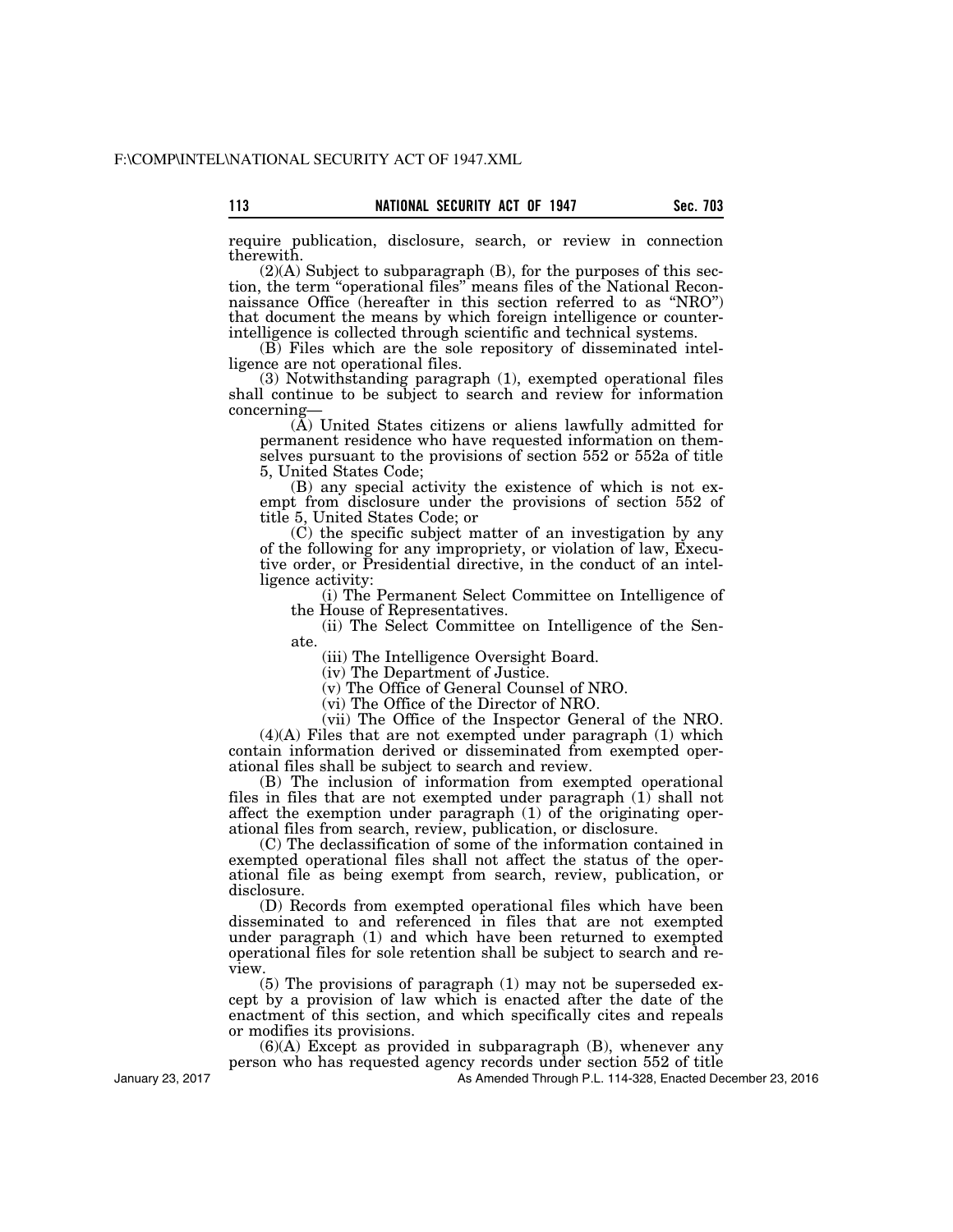5, United States Code, alleges that NRO has withheld records improperly because of failure to comply with any provision of this section, judicial review shall be available under the terms set forth in section 552(a)(4)(B) of title 5, United States Code.

(B) Judicial review shall not be available in the manner provided for under subparagraph (A) as follows:

(i) In any case in which information specifically authorized under criteria established by an Executive order to be kept secret in the interests of national defense or foreign relations is filed with, or produced for, the court by NRO, such information shall be examined ex parte, in camera by the court.

(ii) The court shall, to the fullest extent practicable, determine the issues of fact based on sworn written submissions of the parties.

(iii) When a complainant alleges that requested records are improperly withheld because of improper placement solely in exempted operational files, the complainant shall support such allegation with a sworn written submission based upon personal knowledge or otherwise admissible evidence.

(iv)(I) When a complainant alleges that requested records were improperly withheld because of improper exemption of operational files, NRO shall meet its burden under section 552(a)(4)(B) of title 5, United States Code, by demonstrating to the court by sworn written submission that exempted operational files likely to contain responsive records currently perform the functions set forth in paragraph (2).

(II) The court may not order NRO to review the content of any exempted operational file or files in order to make the demonstration required under subclause (I), unless the complainant disputes NRO's showing with a sworn written submission based on personal knowledge or otherwise admissible evidence.

(v) In proceedings under clauses (iii) and (iv), the parties may not obtain discovery pursuant to rules 26 through 36 of the Federal Rules of Civil Procedure, except that requests for admissions may be made pursuant to rules 26 and 36.

(vi) If the court finds under this paragraph that NRO has improperly withheld requested records because of failure to comply with any provision of this subsection, the court shall order NRO to search and review the appropriate exempted operational file or files for the requested records and make such records, or portions thereof, available in accordance with the provisions of section 552 of title 5, United States Code, and such order shall be the exclusive remedy for failure to comply with this subsection.

(vii) If at any time following the filing of a complaint pursuant to this paragraph NRO agrees to search the appropriate exempted operational file or files for the requested records, the court shall dismiss the claim based upon such complaint.

(viii) Any information filed with, or produced for the court pursuant to clauses (i) and (iv) shall be coordinated with the Director of National Intelligence prior to submission to the court.

As Amended Through P.L. 114-328, Enacted December 23, 2016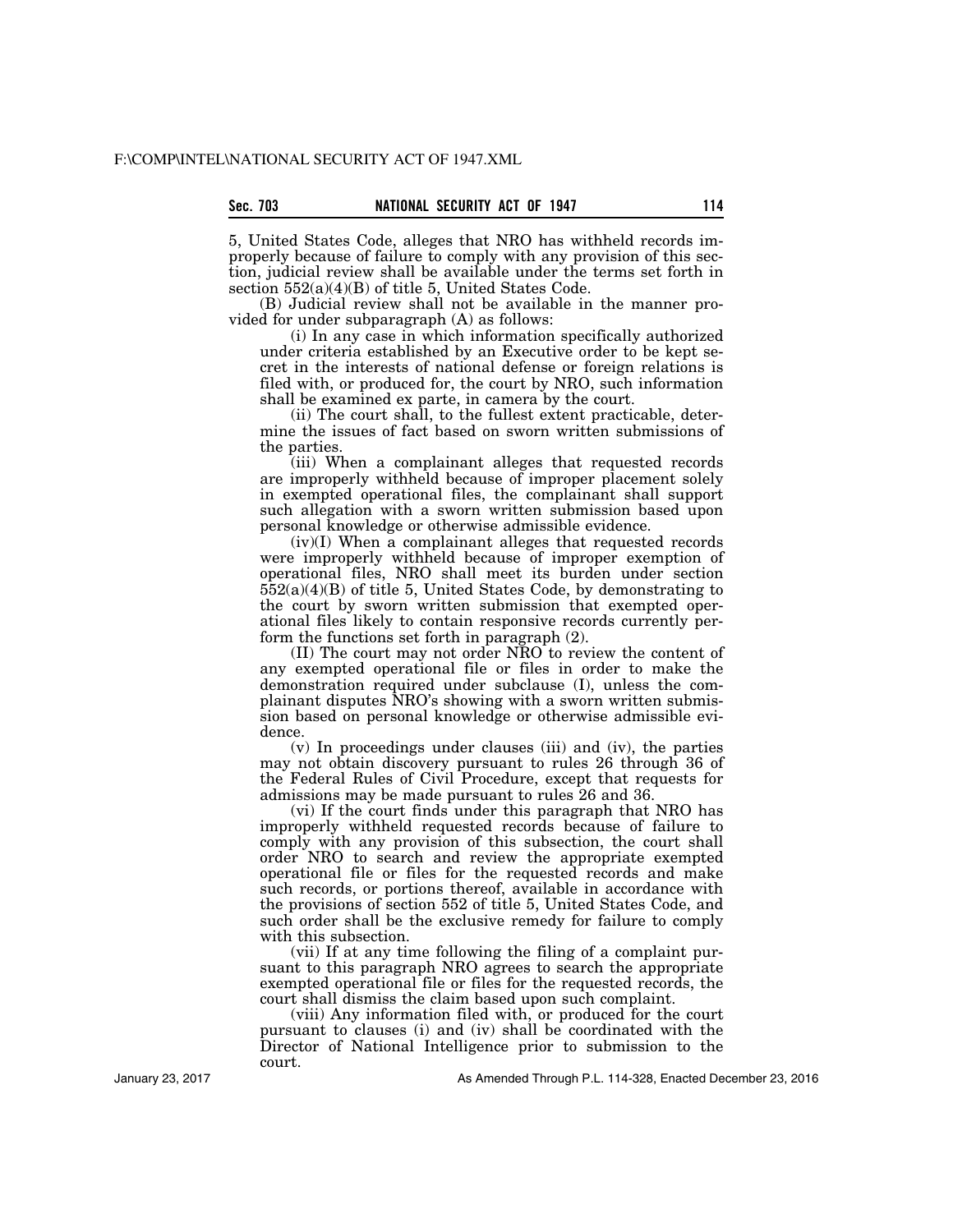(b) DECENNIAL REVIEW OF EXEMPTED OPERATIONAL FILES.—(1) Not less than once every 10 years, the Director of the National Reconnaissance Office and the Director of National Intelligence shall review the exemptions in force under subsection  $(a)(1)$  to determine whether such exemptions may be removed from the category of exempted files or any portion thereof. The Director of National Intelligence must approve any determination to remove such exemptions.

(2) The review required by paragraph (1) shall include consideration of the historical value or other public interest in the subject matter of the particular category of files or portions thereof and the potential for declassifying a significant part of the information contained therein.

(3) A complainant that alleges that NRO has improperly withheld records because of failure to comply with this subsection may seek judicial review in the district court of the United States of the district in which any of the parties reside, or in the District of Columbia. In such a proceeding, the court's review shall be limited to determining the following:

(A) Whether NRO has conducted the review required by paragraph (1) before the expiration of the 10-year period beginning on the date of the enactment of this section or before the expiration of the 10-year period beginning on the date of the most recent review.

(B) Whether NRO, in fact, considered the criteria set forth in paragraph (2) in conducting the required review.

## OPERATIONAL FILES OF THE NATIONAL SECURITY AGENCY

SEC. 704. [50 U.S.C. 3144] (a) EXEMPTION OF CERTAIN OPER-ATIONAL FILES FROM SEARCH, REVIEW, PUBLICATION, OR DISCLO-SURE.—The Director of the National Security Agency, in coordination with the Director of National Intelligence, may exempt operational files of the National Security Agency from the provisions of section 552 of title 5, United States Code, which require publication, disclosure, search, or review in connection therewith.

(b) OPERATIONAL FILES DEFINED.—(1) In this section, the term ''operational files'' means—

(A) files of the Signals Intelligence Directorate of the National Security Agency (and any successor organization of that directorate) that document the means by which foreign intelligence or counterintelligence is collected through technical systems; and

(B) files of the Research Associate Directorate of the National Security Agency (and any successor organization of that directorate) that document the means by which foreign intelligence or counterintelligence is collected through scientific and technical systems.

(2) Files that are the sole repository of disseminated intelligence, and files that have been accessioned into the National Security Agency Archives (or any successor organization) are not operational files.

(c) SEARCH AND REVIEW FOR INFORMATION.—Notwithstanding subsection (a), exempted operational files shall continue to be sub-

As Amended Through P.L. 114-328, Enacted December 23, 2016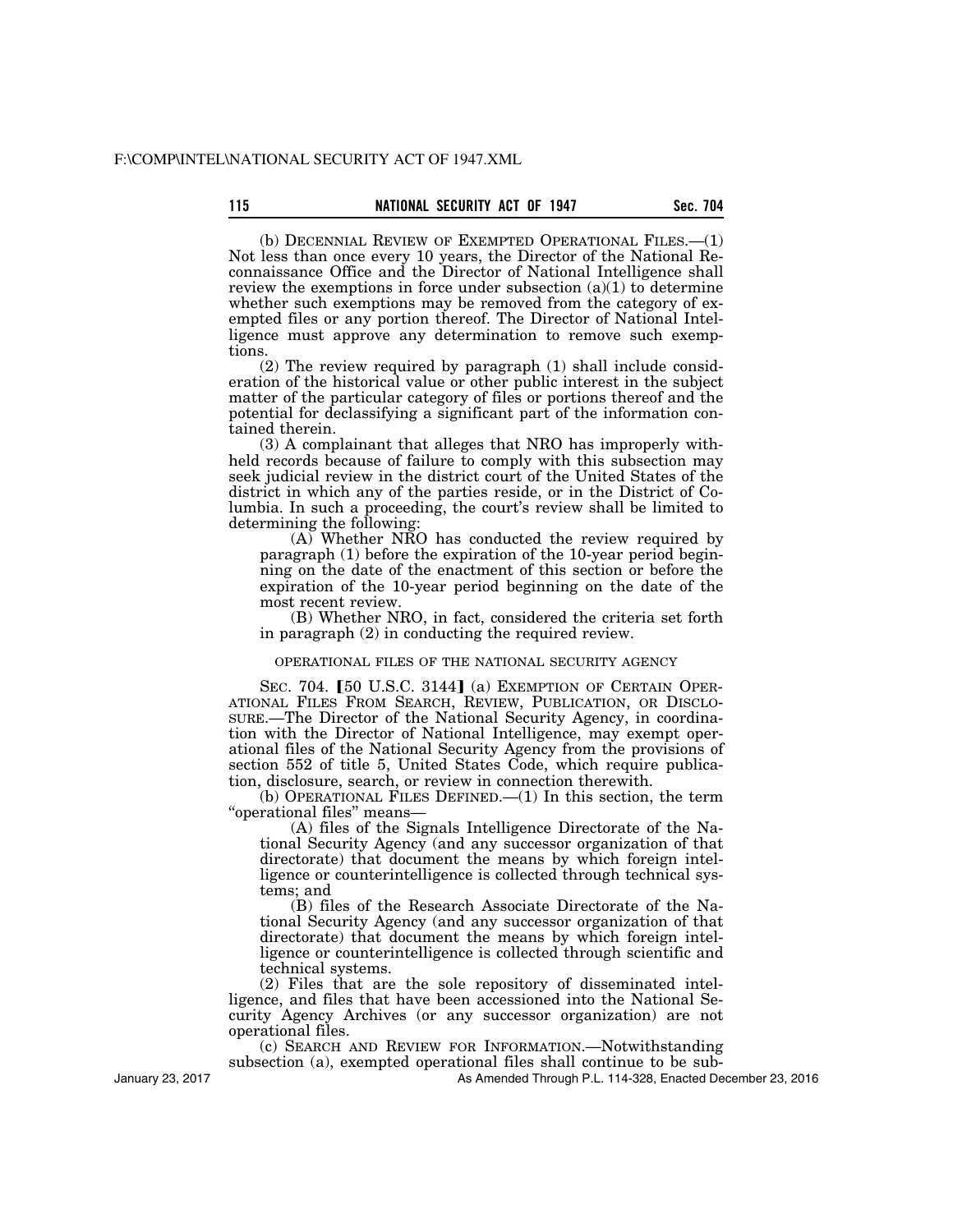ject to search and review for information concerning any of the following:

(1) United States citizens or aliens lawfully admitted for permanent residence who have requested information on themselves pursuant to the provisions of section 552 or 552a of title 5, United States Code.

(2) Any special activity the existence of which is not exempt from disclosure under the provisions of section 552 of title 5, United States Code.

(3) The specific subject matter of an investigation by any of the following for any impropriety, or violation of law, Executive order, or Presidential directive, in the conduct of an intelligence activity:

(A) The Committee on Armed Services and the Permanent Select Committee on Intelligence of the House of Representatives.

(B) The Committee on Armed Services and the Select Committee on Intelligence of the Senate.

(C) The Intelligence Oversight Board.

(D) The Department of Justice.

(E) The Office of General Counsel of the National Security Agency.

(F) The Office of the Inspector General of the Department of Defense.

(G) The Office of the Director of the National Security Agency.

(H) The Office of the Inspector General of the National Security Agency.

(d) INFORMATION DERIVED OR DISSEMINATED FROM EXEMPTED OPERATIONAL FILES.—(1) Files that are not exempted under subsection (a) that contain information derived or disseminated from exempted operational files shall be subject to search and review.

(2) The inclusion of information from exempted operational files in files that are not exempted under subsection (a) shall not affect the exemption under subsection (a) of the originating operational files from search, review, publication, or disclosure.

(3) The declassification of some of the information contained in exempted operational files shall not affect the status of the operational file as being exempt from search, review, publication, or disclosure.

(4) Records from exempted operational files that have been disseminated to and referenced in files that are not exempted under subsection (a) and that have been returned to exempted operational files for sole retention shall be subject to search and review.

(e) SUPERCEDURE OF OTHER LAWS.—The provisions of subsection (a) may not be superseded except by a provision of law that is enacted after the date of the enactment of this section and that specifically cites and repeals or modifies such provisions.

(f) ALLEGATION; IMPROPER WITHHOLDING OF RECORDS; JUDI-CIAL REVIEW. $-$ (1) Except as provided in paragraph (2), whenever any person who has requested agency records under section 552 of title 5, United States Code, alleges that the National Security Agency has withheld records improperly because of failure to comply with any provision of this section, judicial review shall be avail-

As Amended Through P.L. 114-328, Enacted December 23, 2016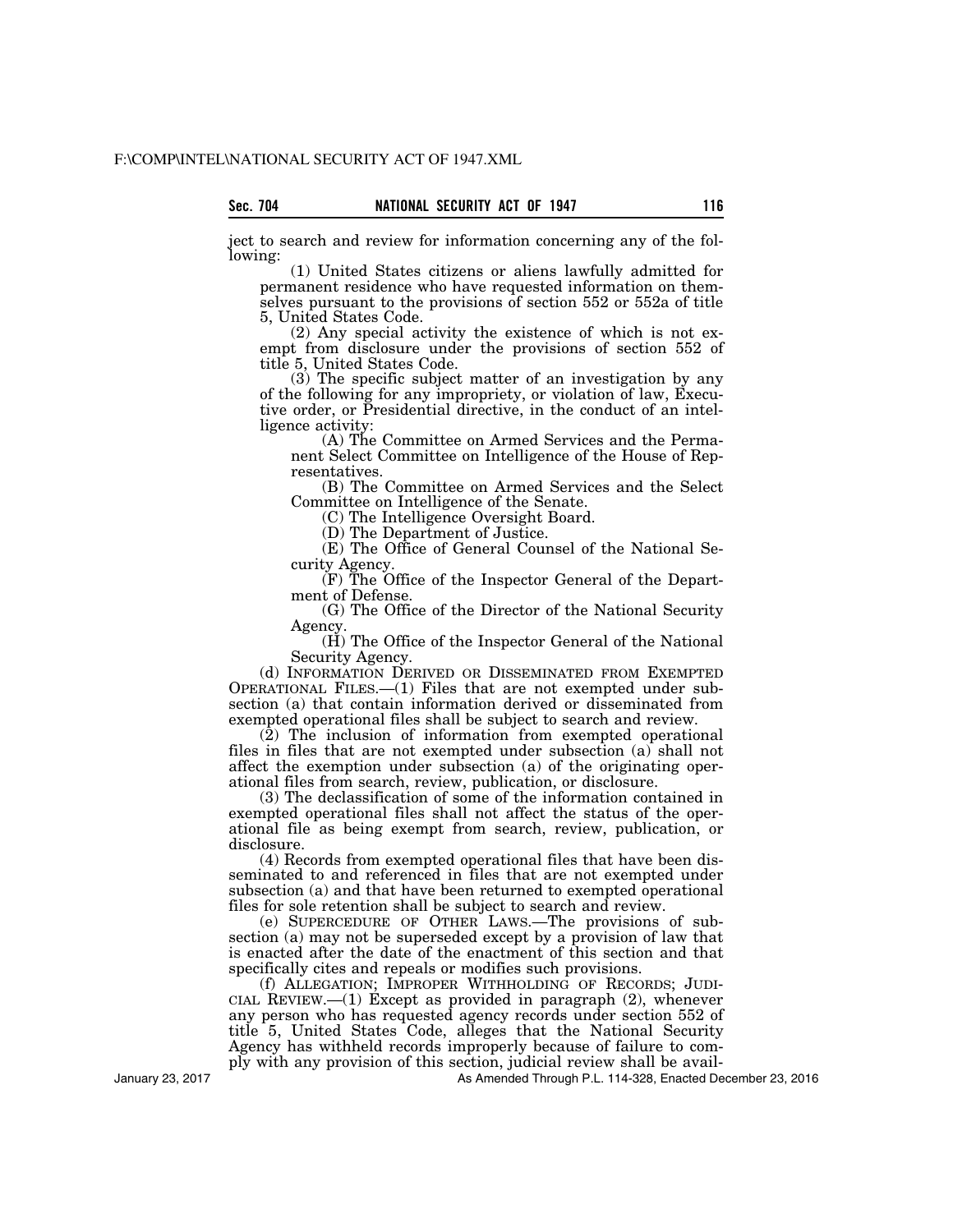able under the terms set forth in section  $552(a)(4)(B)$  of title 5, United States Code.

(2) Judicial review shall not be available in the manner provided for under paragraph (1) as follows:

(A) In any case in which information specifically authorized under criteria established by an Executive order to be kept secret in the interests of national defense or foreign relations is filed with, or produced for, the court by the National Security Agency, such information shall be examined ex parte, in camera by the court.

(B) The court shall determine, to the fullest extent practicable, the issues of fact based on sworn written submissions of the parties.

(C) When a complainant alleges that requested records are improperly withheld because of improper placement solely in exempted operational files, the complainant shall support such allegation with a sworn written submission based upon personal knowledge or otherwise admissible evidence.

(D)(i) When a complainant alleges that requested records were improperly withheld because of improper exemption of operational files, the National Security Agency shall meet its burden under section 552(a)(4)(B) of title 5, United States Code, by demonstrating to the court by sworn written submission that exempted operational files likely to contain responsive records currently perform the functions set forth in subsection (b).

(ii) The court may not order the National Security Agency to review the content of any exempted operational file or files in order to make the demonstration required under clause (i), unless the complainant disputes the National Security Agency's showing with a sworn written submission based on personal knowledge or otherwise admissible evidence.

(E) In proceedings under subparagraphs (C) and (D), the parties may not obtain discovery pursuant to rules 26 through 36 of the Federal Rules of Civil Procedure, except that requests for admissions may be made pursuant to rules 26 and 36.

(F) If the court finds under this subsection that the National Security Agency has improperly withheld requested records because of failure to comply with any provision of this subsection, the court shall order the Agency to search and review the appropriate exempted operational file or files for the requested records and make such records, or portions thereof, available in accordance with the provisions of section 552 of title 5, United States Code, and such order shall be the exclusive remedy for failure to comply with this section (other than subsection  $(g)$ ).

(G) If at any time following the filing of a complaint pursuant to this paragraph the National Security Agency agrees to search the appropriate exempted operational file or files for the requested records, the court shall dismiss the claim based upon such complaint.

(H) Any information filed with, or produced for the court pursuant to subparagraphs (A) and (D) shall be coordinated

As Amended Through P.L. 114-328, Enacted December 23, 2016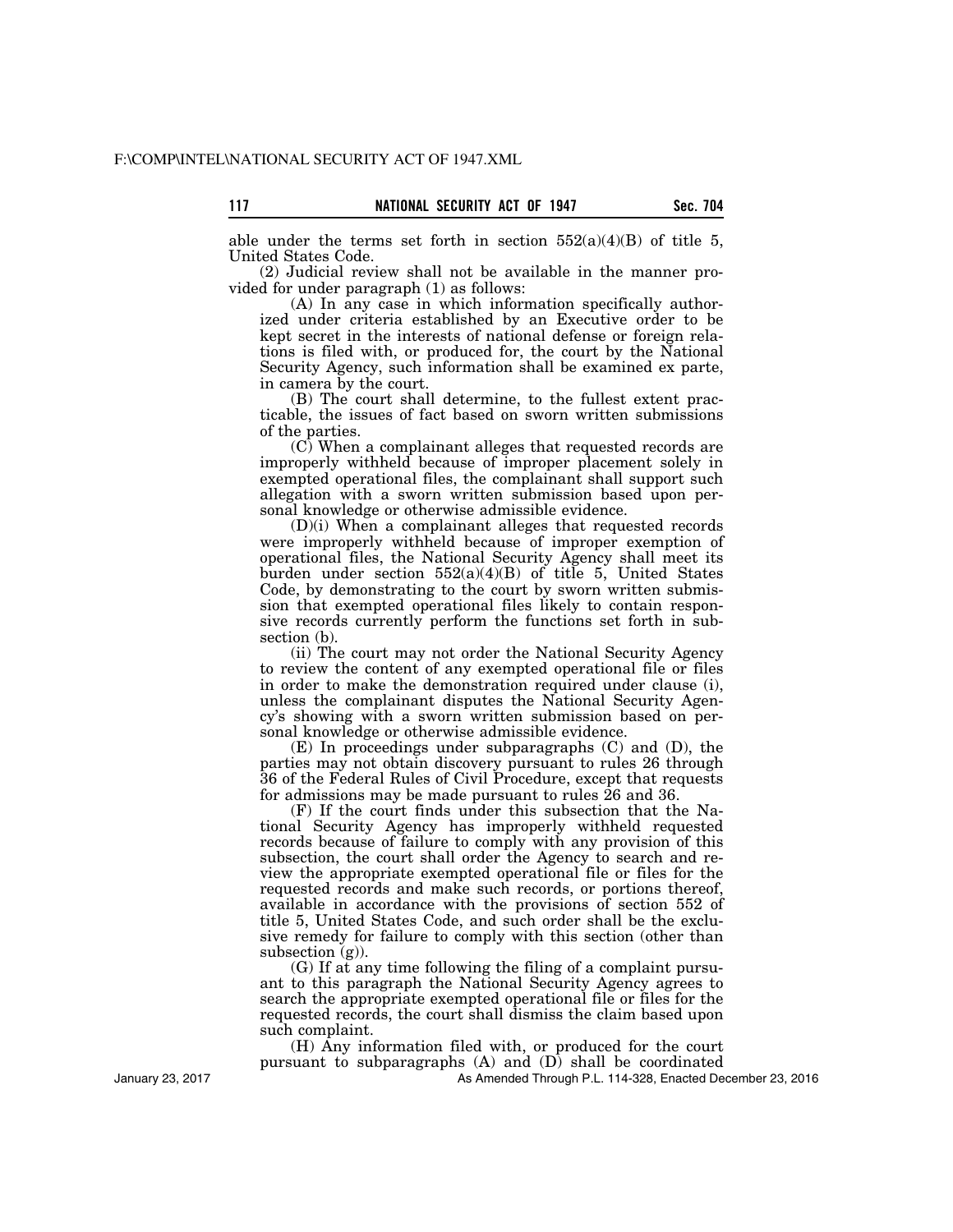with the Director of National Intelligence before submission to the court.

(g) DECENNIAL REVIEW OF EXEMPTED OPERATIONAL FILES.—(1) Not less than once every 10 years, the Director of the National Security Agency and the Director of National Intelligence shall review the exemptions in force under subsection (a) to determine whether such exemptions may be removed from a category of exempted files or any portion thereof. The Director of National Intelligence must approve any determination to remove such exemptions.

(2) The review required by paragraph (1) shall include consideration of the historical value or other public interest in the subject matter of a particular category of files or portions thereof and the potential for declassifying a significant part of the information contained therein.

(3) A complainant that alleges that the National Security Agency has improperly withheld records because of failure to comply with this subsection may seek judicial review in the district court of the United States of the district in which any of the parties reside, or in the District of Columbia. In such a proceeding, the court's review shall be limited to determining the following:

(A) Whether the National Security Agency has conducted the review required by paragraph (1) before the expiration of the 10-year period beginning on the date of the enactment of this section or before the expiration of the 10-year period beginning on the date of the most recent review.

(B) Whether the National Security Agency, in fact, considered the criteria set forth in paragraph (2) in conducting the required review.

#### OPERATIONAL FILES OF THE DEFENSE INTELLIGENCE AGENCY

SEC. 705. [50 U.S.C. 3145] (a) EXEMPTION OF OPERATIONAL FILES.—The Director of the Defense Intelligence Agency, in coordination with the Director of National Intelligence, may exempt operational files of the Defense Intelligence Agency from the provisions of section 552 of title 5, United States Code, which require publication, disclosure, search, or review in connection therewith.

(b) OPERATIONAL FILES DEFINED.—(1) In this section, the term ''operational files'' means—

(A) files of the Directorate of Human Intelligence of the Defense Intelligence Agency (and any successor organization of that directorate) that document the conduct of foreign intelligence or counterintelligence operations or intelligence or security liaison arrangements or information exchanges with foreign governments or their intelligence or security services; and

(B) files of the Directorate of Technology of the Defense Intelligence Agency (and any successor organization of that directorate) that document the means by which foreign intelligence or counterintelligence is collected through technical systems.

(2) Files that are the sole repository of disseminated intelligence are not operational files.

(c) SEARCH AND REVIEW FOR INFORMATION.—Notwithstanding subsection (a), exempted operational files shall continue to be subject to search and review for information concerning:

January 23, 2017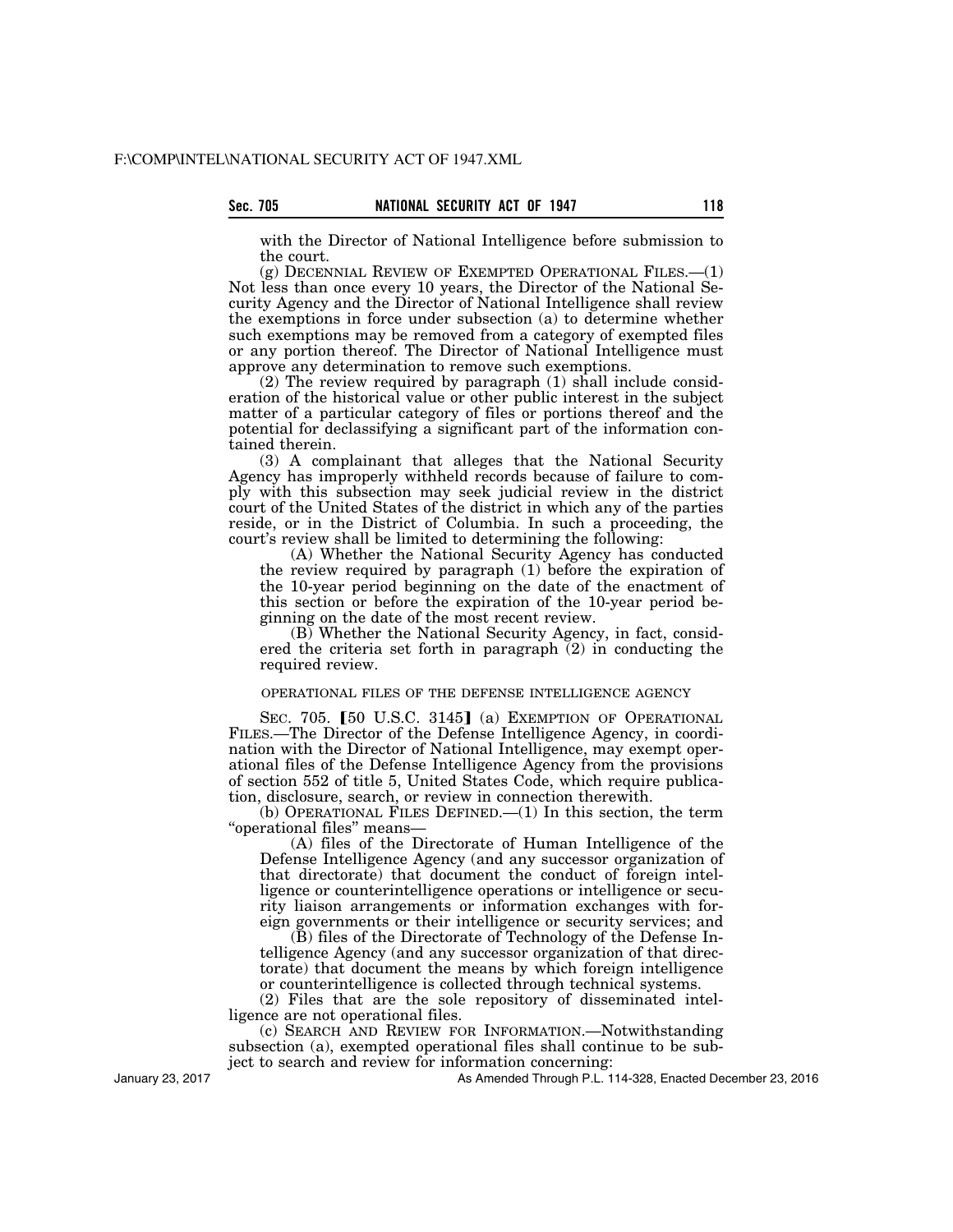(1) United States citizens or aliens lawfully admitted for permanent residence who have requested information on themselves pursuant to the provisions of section 552 or 552a of title 5, United States Code.

(2) Any special activity the existence of which is not exempt from disclosure under the provisions of section 552 of title 5, United States Code.

(3) The specific subject matter of an investigation by any of the following for any impropriety, or violation of law, Executive order, or Presidential directive, in the conduct of an intelligence activity:

(A) The Committee on Armed Services and the Permanent Select Committee on Intelligence of the House of Representatives.

(B) The Committee on Armed Services and the Select Committee on Intelligence of the Senate.

(C) The Intelligence Oversight Board.

(D) The Department of Justice.

(E) The Office of General Counsel of the Department of Defense or of the Defense Intelligence Agency.

(F) The Office of Inspector General of the Department of Defense or of the Defense Intelligence Agency.

(G) The Office of the Director of the Defense Intelligence Agency.

(d) INFORMATION DERIVED OR DISSEMINATED FROM EXEMPTED OPERATIONAL FILES.—(1) Files that are not exempted under subsection (a) that contain information derived or disseminated from exempted operational files shall be subject to search and review.

(2) The inclusion of information from exempted operational files in files that are not exempted under subsection (a) shall not affect the exemption under subsection (a) of the originating operational files from search, review, publication, or disclosure.

(3) The declassification of some of the information contained in an exempted operational file shall not affect the status of the operational file as being exempt from search, review, publication, or disclosure.

(4) Records from exempted operational files that have been disseminated to and referenced in files that are not exempted under subsection (a) and that have been returned to exempted operational files for sole retention shall be subject to search and review.

(e) ALLEGATION; IMPROPER WITHHOLDING OF RECORDS; JUDI-CIAL REVIEW.— $(1)$  Except as provided in paragraph  $(2)$ , whenever any person who has requested agency records under section 552 of title 5, United States Code, alleges that the Defense Intelligence Agency has withheld records improperly because of failure to comply with any provision of this section, judicial review shall be available under the terms set forth in section  $552(a)(4)(B)$  of title 5, United States Code.

(2) Judicial review shall not be available in the manner provided under paragraph (1) as follows:

(A) In any case in which information specifically authorized under criteria established by an Executive order to be kept secret in the interest of national defense or foreign relations which is filed with, or produced for, the court by the De-

As Amended Through P.L. 114-328, Enacted December 23, 2016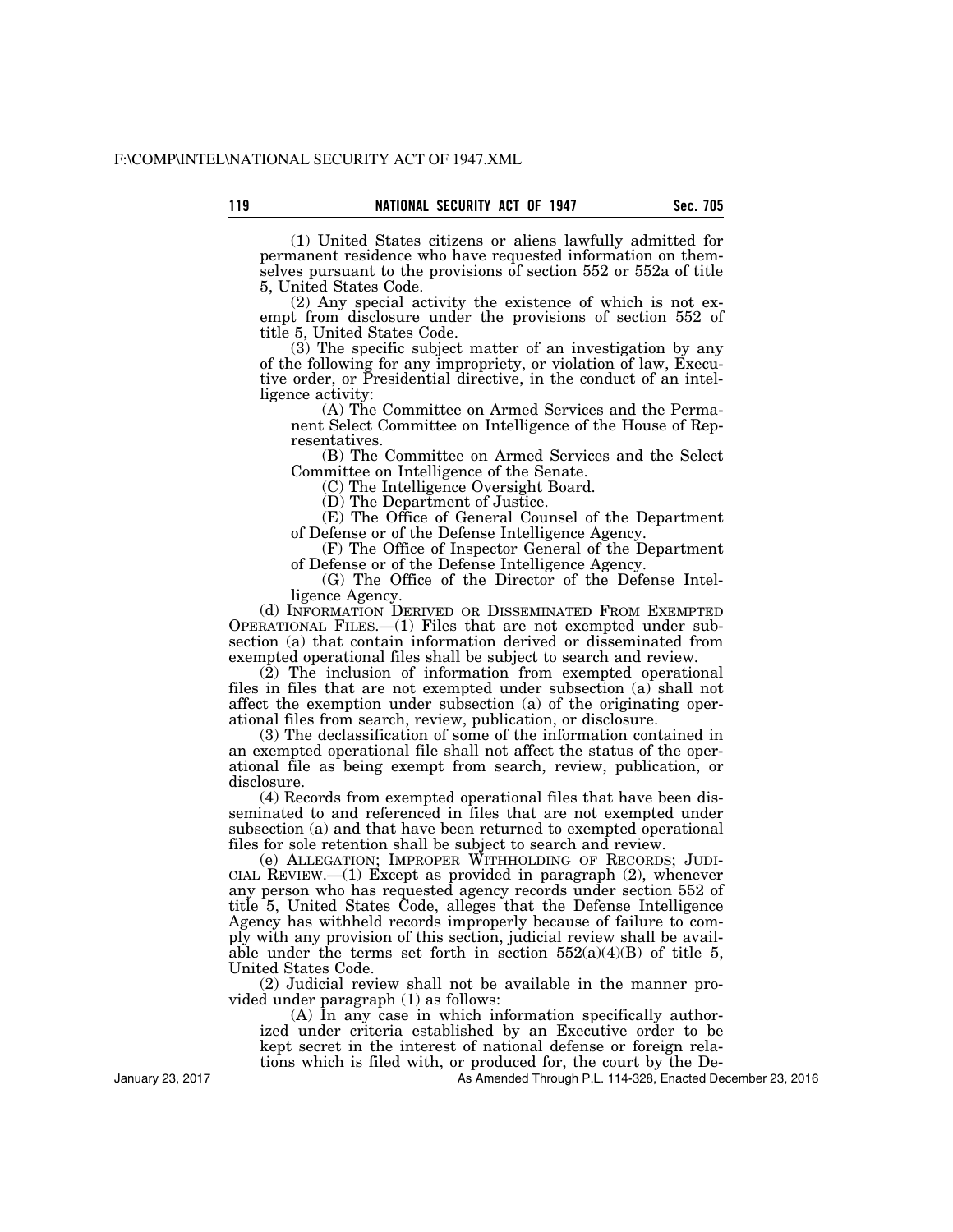fense Intelligence Agency, such information shall be examined ex parte, in camera by the court.

(B) The court shall determine, to the fullest extent practicable, issues of fact based on sworn written submissions of the parties.

(C) When a complainant alleges that requested records were improperly withheld because of improper placement solely in exempted operational files, the complainant shall support such allegation with a sworn written submission based upon personal knowledge or otherwise admissible evidence.

(D)(i) When a complainant alleges that requested records were improperly withheld because of improper exemption of operational files, the Defense Intelligence Agency shall meet its burden under section  $552(a)(4)(B)$  of title 5, United States Code, by demonstrating to the court by sworn written submission that exempted operational files likely to contain responsive records currently perform the functions set forth in subsection (b).

(ii) The court may not order the Defense Intelligence Agency to review the content of any exempted operational file or files in order to make the demonstration required under clause (i), unless the complainant disputes the Defense Intelligence Agency's showing with a sworn written submission based on personal knowledge or otherwise admissible evidence.

(E) In proceedings under subparagraphs (C) and (D), the parties shall not obtain discovery pursuant to rules 26 through 36 of the Federal Rules of Civil Procedure, except that requests for admission may be made pursuant to rules 26 and 36.

(F) If the court finds under this subsection that the Defense Intelligence Agency has improperly withheld requested records because of failure to comply with any provision of this subsection, the court shall order the Defense Intelligence Agency to search and review the appropriate exempted operational file or files for the requested records and make such records, or portions thereof, available in accordance with the provisions of section 552 of title 5, United States Code, and such order shall be the exclusive remedy for failure to comply with this section (other than subsection (f)).

(G) If at any time following the filing of a complaint pursuant to this paragraph the Defense Intelligence Agency agrees to search the appropriate exempted operational file or files for the requested records, the court shall dismiss the claim based upon such complaint.

(H) Any information filed with, or produced for the court pursuant to subparagraphs (A) and (D) shall be coordinated with the Director of National Intelligence before submission to the court.

(f) DECENNIAL REVIEW OF EXEMPTED OPERATIONAL FILES.—(1) Not less than once every 10 years, the Director of the Defense Intelligence Agency and the Director of National Intelligence shall review the exemptions in force under subsection (a) to determine whether such exemptions may be removed from a category of exempted files or any portion thereof. The Director of National Intel-

As Amended Through P.L. 114-328, Enacted December 23, 2016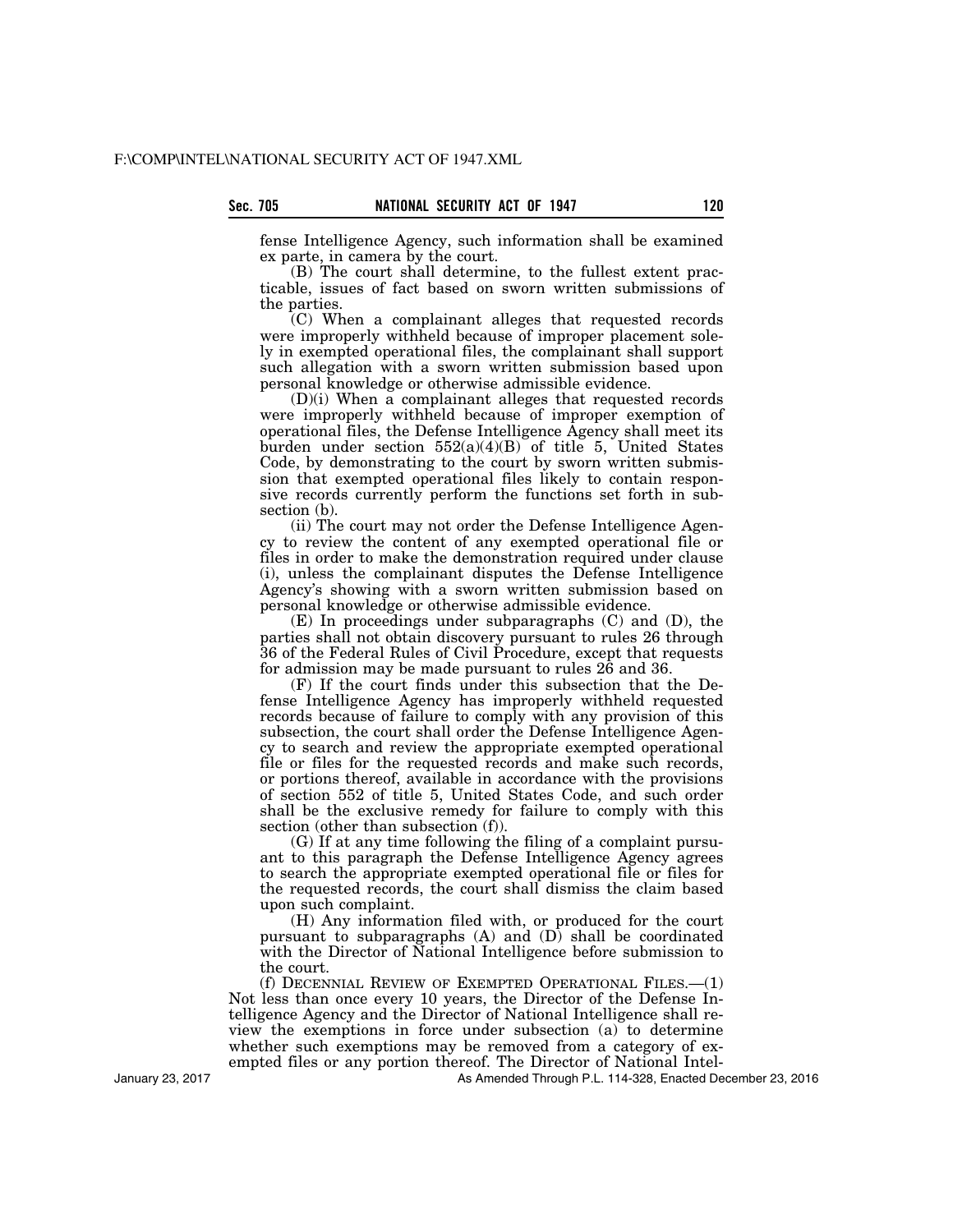ligence must approve any determinations to remove such exemptions.

(2) The review required by paragraph (1) shall include consideration of the historical value or other public interest in the subject matter of the particular category of files or portions thereof and the potential for declassifying a significant part of the information contained therein.

(3) A complainant that alleges that the Defense Intelligence Agency has improperly withheld records because of failure to comply with this subsection may seek judicial review in the district court of the United States of the district in which any of the parties reside, or in the District of Columbia. In such a proceeding, the court's review shall be limited to determining the following:

(A) Whether the Defense Intelligence Agency has conducted the review required by paragraph (1) before the expiration of the 10-year period beginning on the date of the enactment of this section or before the expiration of the 10-year period beginning on the date of the most recent review.

(B) Whether the Defense Intelligence Agency, in fact, considered the criteria set forth in paragraph (2) in conducting the required review.

(g) TERMINATION.—This section shall cease to be effective on December 31, 2007.

## PROTECTION OF CERTAIN FILES OF THE OFFICE OF THE DIRECTOR OF NATIONAL INTELLIGENCE

SEC. 706. [50 U.S.C. 3146] (a) INAPPLICABILITY OF FOIA TO EXEMPTED OPERATIONAL FILES PROVIDED TO ODNI.—(1) Subject to paragraph (2), the provisions of section 552 of title 5, United States Code, that require search, review, publication, or disclosure of a record shall not apply to a record provided to the Office of the Director of National Intelligence by an element of the intelligence community from the exempted operational files of such element.

(2) Paragraph (1) shall not apply with respect to a record of the Office that—

(A) contains information derived or disseminated from an exempted operational file, unless such record is created by the Office for the sole purpose of organizing such exempted operational file for use by the Office;

(B) is disseminated by the Office to a person other than an officer, employee, or contractor of the Office; or

(C) is no longer designated as an exempted operational file in accordance with this title.

(b) EFFECT OF PROVIDING FILES TO ODNI.—Notwithstanding any other provision of this title, an exempted operational file that is provided to the Office by an element of the intelligence community shall not be subject to the provisions of section 552 of title 5, United States Code, that require search, review, publication, or disclosure of a record solely because such element provides such exempted operational file to the Office.

(c) SEARCH AND REVIEW FOR CERTAIN PURPOSES.—Notwith-

standing subsection (a) or (b), an exempted operational file shall

As Amended Through P.L. 114-328, Enacted December 23, 2016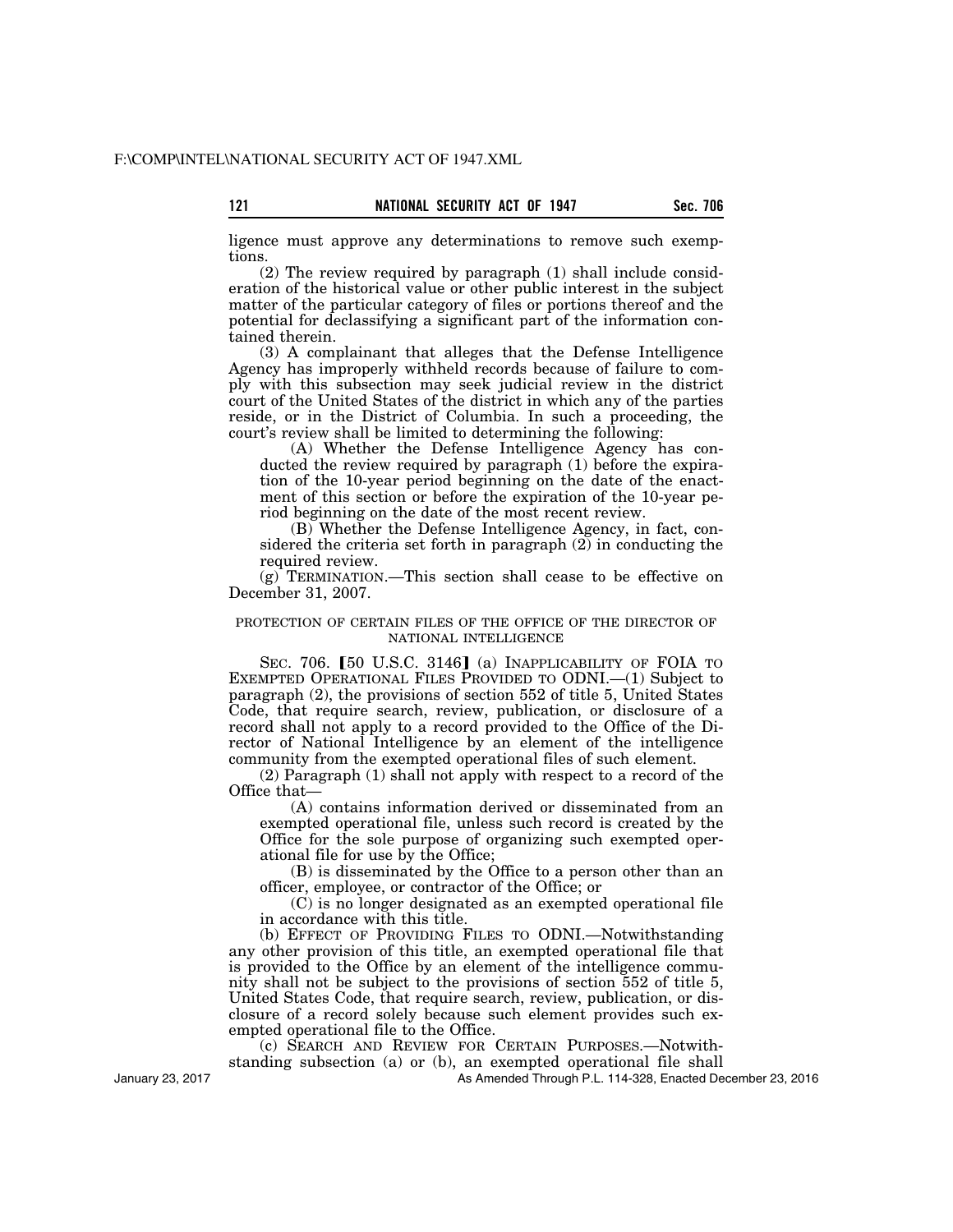continue to be subject to search and review for information concerning any of the following:

(1) United States citizens or aliens lawfully admitted for permanent residence who have requested information on themselves pursuant to the provisions of section 552 or 552a of title 5, United States Code.

(2) Any special activity the existence of which is not exempt from disclosure under the provisions of section 552 of title 5, United States Code.

(3) The specific subject matter of an investigation for any impropriety or violation of law, Executive order, or Presidential directive, in the conduct of an intelligence activity by any of the following:

(A) The Select Committee on Intelligence of the Senate.

(B) The Permanent Select Committee on Intelligence of the House of Representatives.

(C) The Intelligence Oversight Board.

(D) The Department of Justice.

(E) The Office of the Director of National Intelligence. (F) The Office of the Inspector General of the Intel-

ligence Community.

(d) DECENNIAL REVIEW OF EXEMPTED OPERATIONAL FILES.—(1) Not less than once every 10 years, the Director of National Intelligence shall review the exemptions in force under subsection (a) to determine whether such exemptions may be removed from any category of exempted files or any portion thereof.

(2) The review required by paragraph (1) shall include consideration of the historical value or other public interest in the subject matter of the particular category of files or portions thereof and the potential for declassifying a significant part of the information contained therein.

(3) A complainant that alleges that the Director of National Intelligence has improperly withheld records because of failure to comply with this subsection may seek judicial review in the district court of the United States of the district in which any of the parties reside, or in the District of Columbia. In such a proceeding, the court's review shall be limited to determining the following:

(A) Whether the Director has conducted the review required by paragraph (1) before the expiration of the 10-year period beginning on the date of the enactment of the Intelligence Authorization Act for Fiscal Year 2010 or before the expiration of the 10-year period beginning on the date of the most recent review.

(B) Whether the Director of National Intelligence, in fact, considered the criteria set forth in paragraph (2) in conducting the required review.

(e) SUPERSEDURE OF OTHER LAWS.—The provisions of this section may not be superseded except by a provision of law that is enacted after the date of the enactment of this section and that specifically cites and repeals or modifies such provisions.

(f) ALLEGATION; IMPROPER WITHHOLDING OF RECORDS; JUDI-CIAL REVIEW.—(1) Except as provided in paragraph  $(2)$ , whenever any person who has requested agency records under section 552 of

As Amended Through P.L. 114-328, Enacted December 23, 2016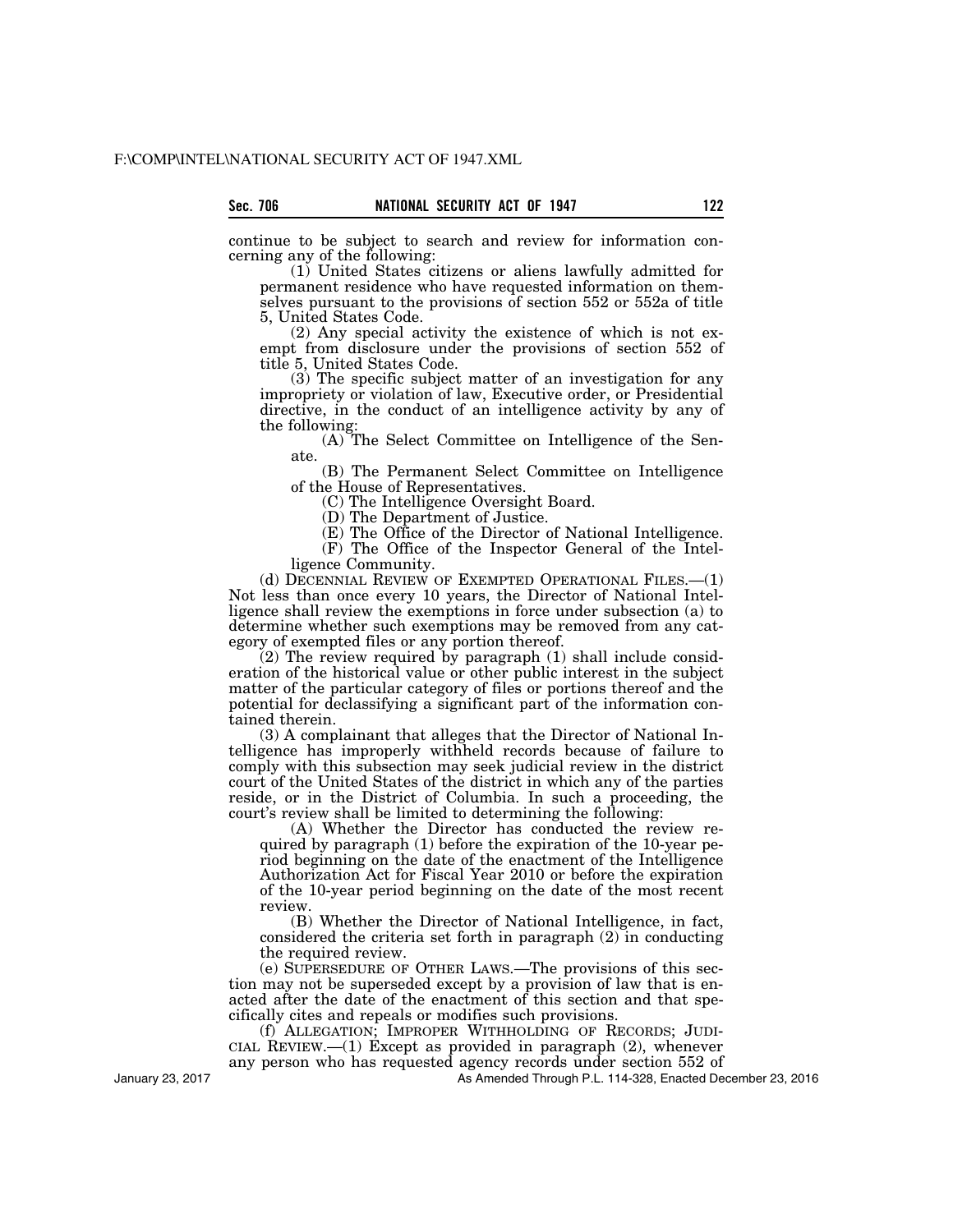title 5, United States Code, alleges that the Office has withheld records improperly because of failure to comply with any provision of this section, judicial review shall be available under the terms set forth in section 552(a)(4)(B) of title 5, United States Code.

(2) Judicial review shall not be available in the manner provided for under paragraph (1) as follows:

(A) In any case in which information specifically authorized under criteria established by an Executive order to be kept secret in the interests of national defense or foreign relations is filed with, or produced for, the court by the Office, such information shall be examined ex parte, in camera by the court.

(B) The court shall determine, to the fullest extent practicable, the issues of fact based on sworn written submissions of the parties.

 $(C)(i)$  When a complainant alleges that requested records were improperly withheld because of improper exemption of operational files, the Office may meet the burden of the Office under section  $552(a)(4)(B)$  of title 5, United States Code, by demonstrating to the court by sworn written submission that exempted files likely to contain responsive records are records provided to the Office by an element of the intelligence community from the exempted operational files of such element.

(ii) The court may not order the Office to review the content of any exempted file in order to make the demonstration required under clause (i), unless the complainant disputes the Office's showing with a sworn written submission based on personal knowledge or otherwise admissible evidence.

(D) In proceedings under subparagraph (C), a party may not obtain discovery pursuant to rules 26 through 36 of the Federal Rules of Civil Procedure, except that requests for admissions may be made pursuant to rules 26 and 36 of the Federal Rules of Civil Procedure.

(E) If the court finds under this subsection that the Office has improperly withheld requested records because of failure to comply with any provision of this section, the court shall order the Office to search and review each appropriate exempted file for the requested records and make such records, or portions thereof, available in accordance with the provisions of section 552 of title 5, United States Code (commonly referred to as the Freedom of Information Act), and such order shall be the exclusive remedy for failure to comply with this section.

(F) If at any time following the filing of a complaint pursuant to this paragraph the Office agrees to search each appropriate exempted file for the requested records, the court shall dismiss the claim based upon such complaint.

(g) DEFINITIONS.—In this section:

(1) The term ''exempted operational file'' means a file of an element of the intelligence community that, in accordance with this title, is exempted from the provisions of section 552 of title 5, United States Code, that require search, review, publication, or disclosure of such file.

(2) Except as otherwise specifically provided, the term ''Office'' means the Office of the Director of National Intelligence.

As Amended Through P.L. 114-328, Enacted December 23, 2016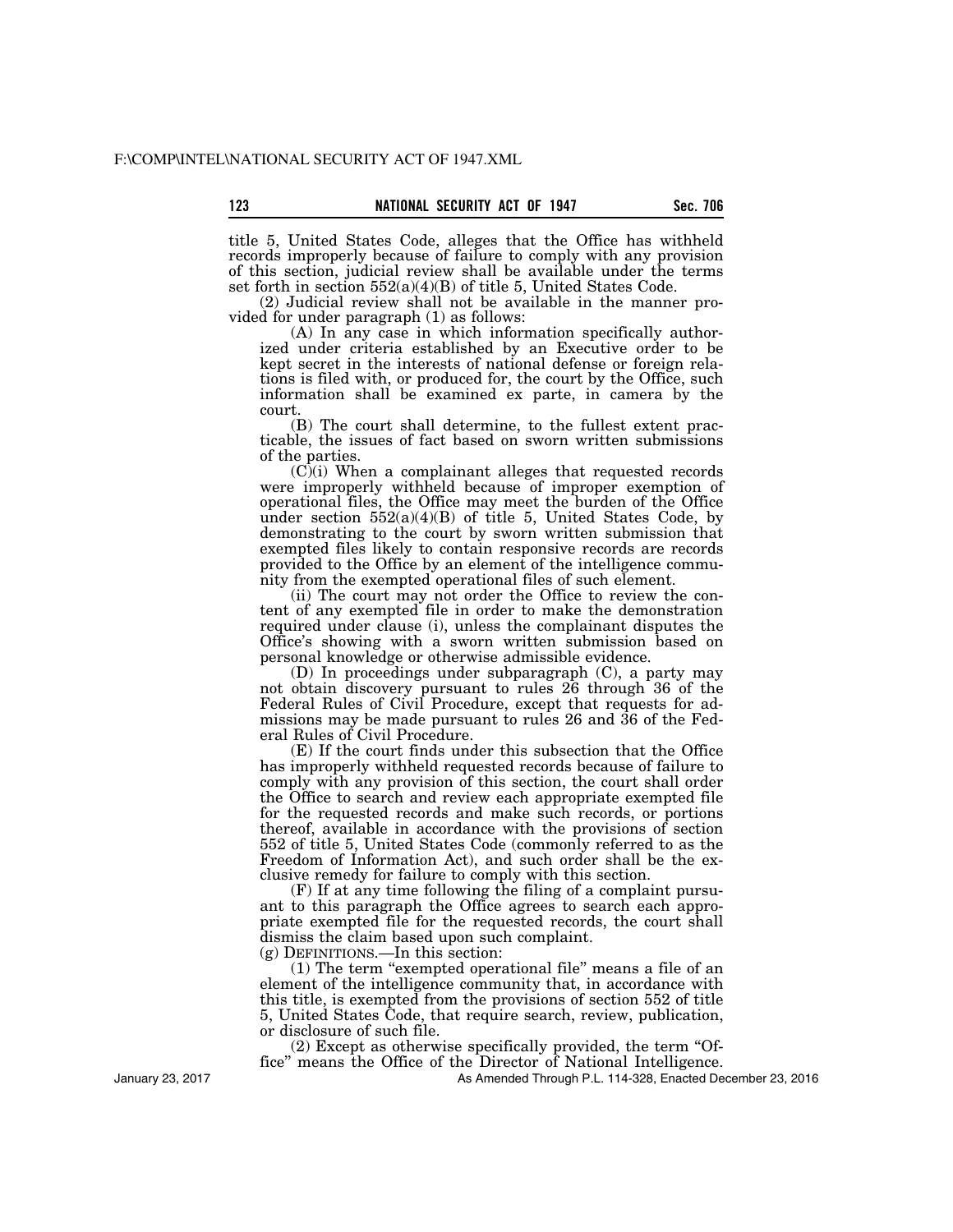# TITLE VIII—ACCESS TO CLASSIFIED INFORMATION

#### PROCEDURES

SEC. 801.  $\lceil 50 \text{ U.S.C } 3161 \rceil$  (a) Not later than 180 days after the date of enactment of this title, the President shall, by Executive order or regulation, establish procedures to govern access to classified information which shall be binding upon all departments, agencies, and offices of the executive branch of Government. Such procedures shall, at a minimum—

(1) provide that, except as may be permitted by the President, no employee in the executive branch of Government may be given access to classified information by any department, agency, or office of the executive branch of Government unless, based upon an appropriate background investigation, such access is determined to be clearly consistent with the national security interests of the United States;

(2) establish uniform minimum requirements governing the scope and frequency of background investigations and reinvestigations for all employees in the executive branch of Government who require access to classified information as part of their official responsibilities;

(3) provide that all employees in the executive branch of Government who require access to classified information shall be required as a condition of such access to provide to the employing department or agency written consent which permits access by an authorized investigative agency to relevant financial records, other financial information, consumer reports, travel records, and computers used in the performance of Government duties, as determined by the President, in accordance with section 802 of this title, during the period of access to classified information and for a period of three years thereafter;

(4) provide that all employees in the executive branch of Government who require access to particularly sensitive classified information, as determined by the President, shall be required, as a condition of maintaining access to such information, to submit to the employing department or agency, during the period of such access, relevant information concerning their financial condition and foreign travel, as determined by the President, as may be necessary to ensure appropriate security; and

(5) establish uniform minimum standards to ensure that employees in the executive branch of Government whose access to classified information is being denied or terminated under this title are appropriately advised of the reasons for such denial or termination and are provided an adequate opportunity to respond to all adverse information which forms the basis for such denial or termination before final action by the department or agency concerned.

(b)(1) Subsection (a) shall not be deemed to limit or affect the responsibility and power of an agency head pursuant to other law or Executive order to deny or terminate access to classified information if the national security so requires. Such responsibility and

As Amended Through P.L. 114-328, Enacted December 23, 2016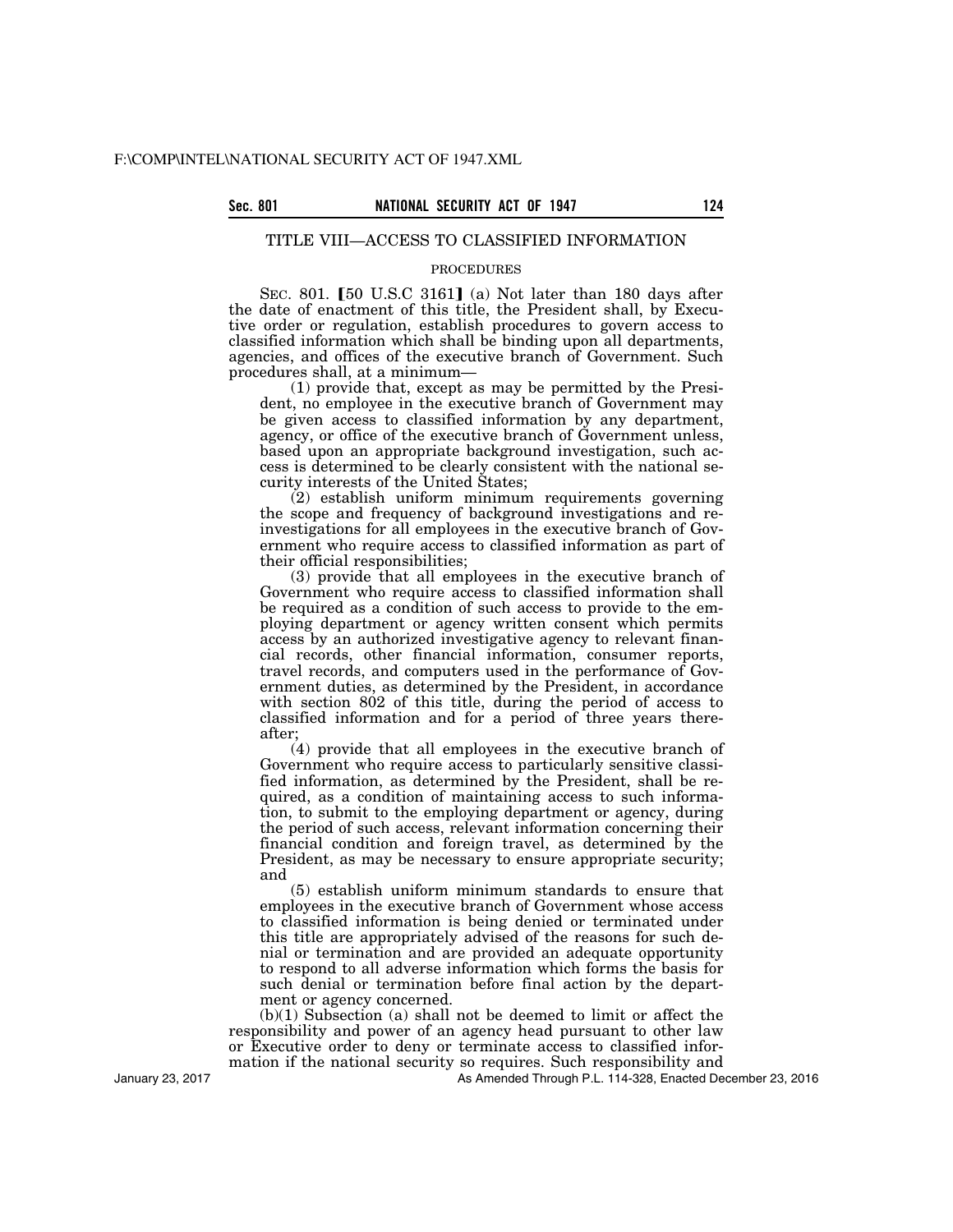power may be exercised only when the agency head determines that the procedures prescribed by subsection (a) cannot be invoked in a manner that is consistent with the national security.

(2) Upon the exercise of such responsibility, the agency head shall submit a report to the congressional intelligence committees.

## REQUESTS BY AUTHORIZED INVESTIGATIVE AGENCIES

SEC. 802. [50 U.S.C. 3162] (a)(1) Any authorized investigative agency may request from any financial agency, financial institution, or holding company, or from any consumer reporting agency, such financial records, other financial information, and consumer reports as may be necessary in order to conduct any authorized law enforcement investigation, counterintelligence inquiry, or security determination. Any authorized investigative agency may also request records maintained by any commercial entity within the United States pertaining to travel by an employee in the executive branch of Government outside the United States.

(2) Requests may be made under this section where—

 $(A)$  the records sought pertain to a person who is or was an employee in the executive branch of Government required by the President in an Executive order or regulation, as a condition of access to classified information, to provide consent, during a background investigation and for such time as access to the information is maintained, and for a period of not more than three years thereafter, permitting access to financial records, other financial information, consumer reports, and travel records; and

(B)(i) there are reasonable grounds to believe, based on credible information, that the person is, or may be, disclosing classified information in an unauthorized manner to a foreign power or agent of a foreign power;

(ii) information the employing agency deems credible indicates the person has incurred excessive indebtedness or has acquired a level of affluence which cannot be explained by other information known to the agency; or

(iii) circumstances indicate the person had the capability and opportunity to disclose classified information which is known to have been lost or compromised to a foreign power or an agent of a foreign power.

(3) Each such request—

(A) shall be accompanied by a written certification signed by the department or agency head or deputy department or agency head concerned, or by a senior official designated for this purpose by the department or agency head concerned (whose rank shall be no lower than Assistant Secretary or Assistant Director), and shall certify that—

(i) the person concerned is or was an employee within the meaning of paragraph  $(2)(A)$ ;

(ii) the request is being made pursuant to an authorized inquiry or investigation and is authorized under this section; and

(iii) the records or information to be reviewed are records or information which the employee has previously

As Amended Through P.L. 114-328, Enacted December 23, 2016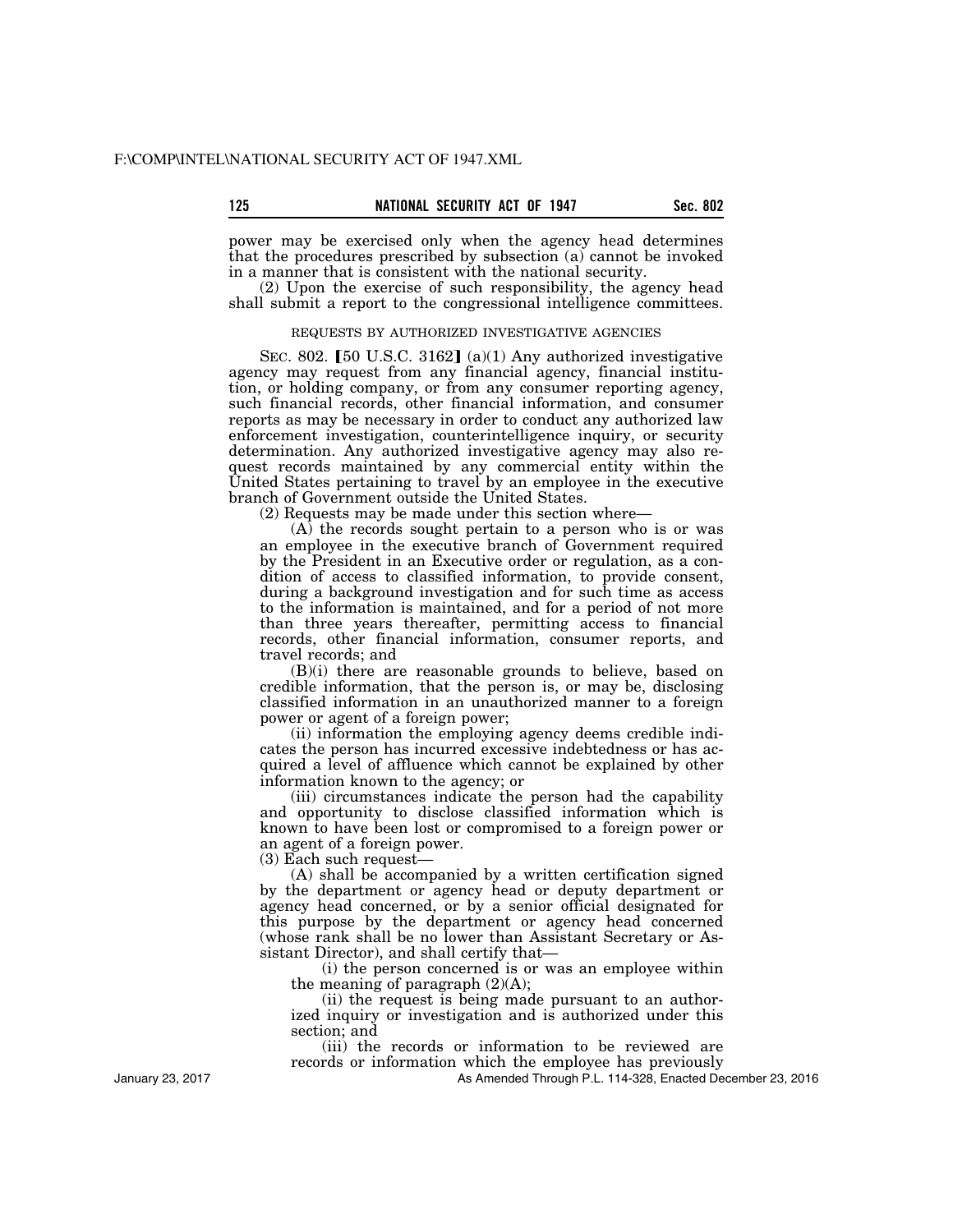agreed to make available to the authorized investigative agency for review;

(B) shall contain a copy of the agreement referred to in subparagraph (A)(iii);

(C) shall identify specifically or by category the records or information to be reviewed; and

(D) shall inform the recipient of the request of the prohibition described in subsection (b).

(b) PROHIBITION OF CERTAIN DISCLOSURE.—<br>
(1) PROHIBITION.—<br>
(A) IN GENERAL.—If a certification is issued under subparagraph (B) and notice of the right to judicial review under subsection (c) is provided, no governmental or private entity that receives a request under subsection (a), or officer, employee, or agent thereof, shall disclose to any person that an authorized investigative agency described in subsection (a) has sought or obtained access to information under subsection (a).

(B) CERTIFICATION.—The requirements of subparagraph (A) shall apply if the head of an authorized investigative agency described in subsection (a), or a designee, certifies that the absence of a prohibition of disclosure under this subsection may result in—

(i) a danger to the national security of the United States;

(ii) interference with a criminal, counterterrorism, or counterintelligence investigation;

(iii) interference with diplomatic relations; or

(iv) danger to the life or physical safety of any

person.<br>(2) EXCEPTION.—

 $(A)$  In GENERAL.—A governmental or private entity that receives a request under subsection (a), or officer, employee, or agent thereof, may disclose information otherwise subject to any applicable nondisclosure requirement to—

(i) those persons to whom disclosure is necessary in order to comply with the request;

(ii) an attorney in order to obtain legal advice or assistance regarding the request; or

(iii) other persons as permitted by the head of the authorized investigative agency described in subsection (a) or a designee.

(B) APPLICATION.—A person to whom disclosure is made under subparagraph  $(A)$  shall be subject to the nondisclosure requirements applicable to a person to whom a request is issued under subsection (a) in the same manner as the person to whom the request is issued.

(C) NOTICE.—Any recipient that discloses to a person described in subparagraph (A) information otherwise subject to a nondisclosure requirement shall inform the person of the applicable nondisclosure requirement.

(D) IDENTIFICATION OF DISCLOSURE RECIPIENTS.—At the request of the head of an authorized investigative

As Amended Through P.L. 114-328, Enacted December 23, 2016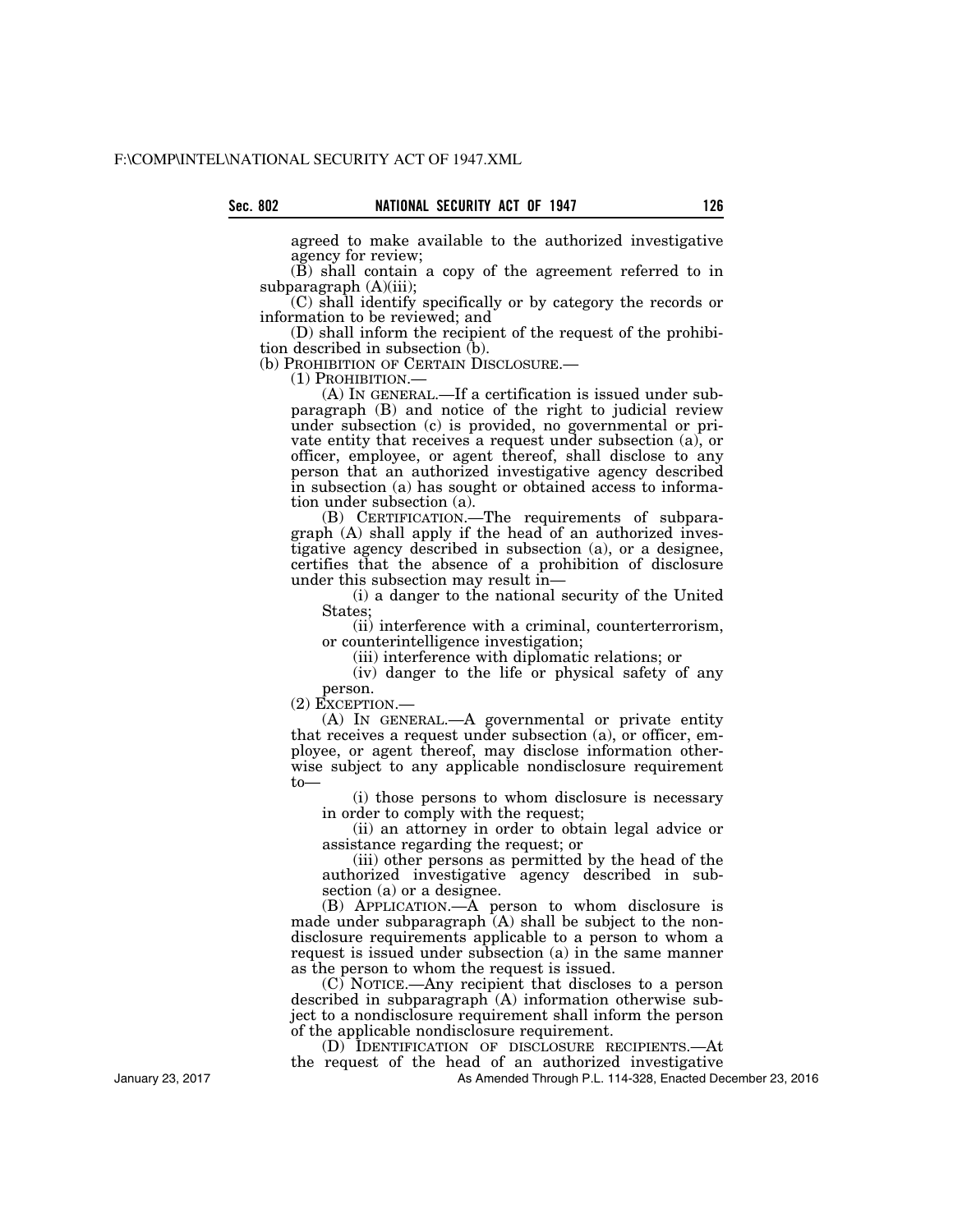agency described in subsection (a), or a designee, any person making or intending to make a disclosure under clause (i) or (iii) of subparagraph (A) shall identify to the head of the authorized investigative agency or such designee the person to whom such disclosure will be made or to whom such disclosure was made prior to the request.

(c) JUDICIAL REVIEW.—

(1) IN GENERAL.—A request under subsection (a) or a nondisclosure requirement imposed in connection with such request under subsection (b) shall be subject to judicial review under section 3511 of title 18, United States Code.

(2) NOTICE.—A request under subsection (a) shall include notice of the availability of judicial review described in paragraph (1).

 $(d)(1)$  Notwithstanding any other provision of law (other than section 6103 of the Internal Revenue Code of 1986), an entity receiving a request for records or information under subsection (a) shall, if the request satisfies the requirements of this section, make available such records or information within 30 days for inspection or copying, as may be appropriate, by the agency requesting such records or information.

(2) Any entity (including any officer, employee, or agent thereof) that discloses records or information for inspection or copying pursuant to this section in good faith reliance upon the certifications made by an agency pursuant to this section shall not be liable for any such disclosure to any person under this title, the constitution of any State, or any law or regulation of any State or any political subdivision of any State.

(e) Any agency requesting records or information under this section may, subject to the availability of appropriations, reimburse a private entity for any cost reasonably incurred by such entity in responding to such request, including the cost of identifying, reproducing, or transporting records or other data.

(f) An agency receiving records or information pursuant to a request under this section may disseminate the records or information obtained pursuant to such request outside the agency only—

(1) to the agency employing the employee who is the subject of the records or information;

(2) to the Department of Justice for law enforcement or counterintelligence purposes; or

(3) with respect to dissemination to an agency of the United States, if such information is clearly relevant to the authorized responsibilities of such agency.

(g) Nothing in this section may be construed to affect the authority of an investigative agency to obtain information pursuant to the Right to Financial Privacy Act (12 U.S.C. 3401 et seq.) or the Fair Credit Reporting Act (15 U.S.C. 1681 et seq.).

### **EXCEPTIONS**

SEC. 803. [50 U.S.C. 3163] Except as otherwise specifically provided, the provisions of this title shall not apply to the President and Vice President, Members of the Congress, Justices of the Supreme Court, and Federal judges appointed by the President.

January 23, 2017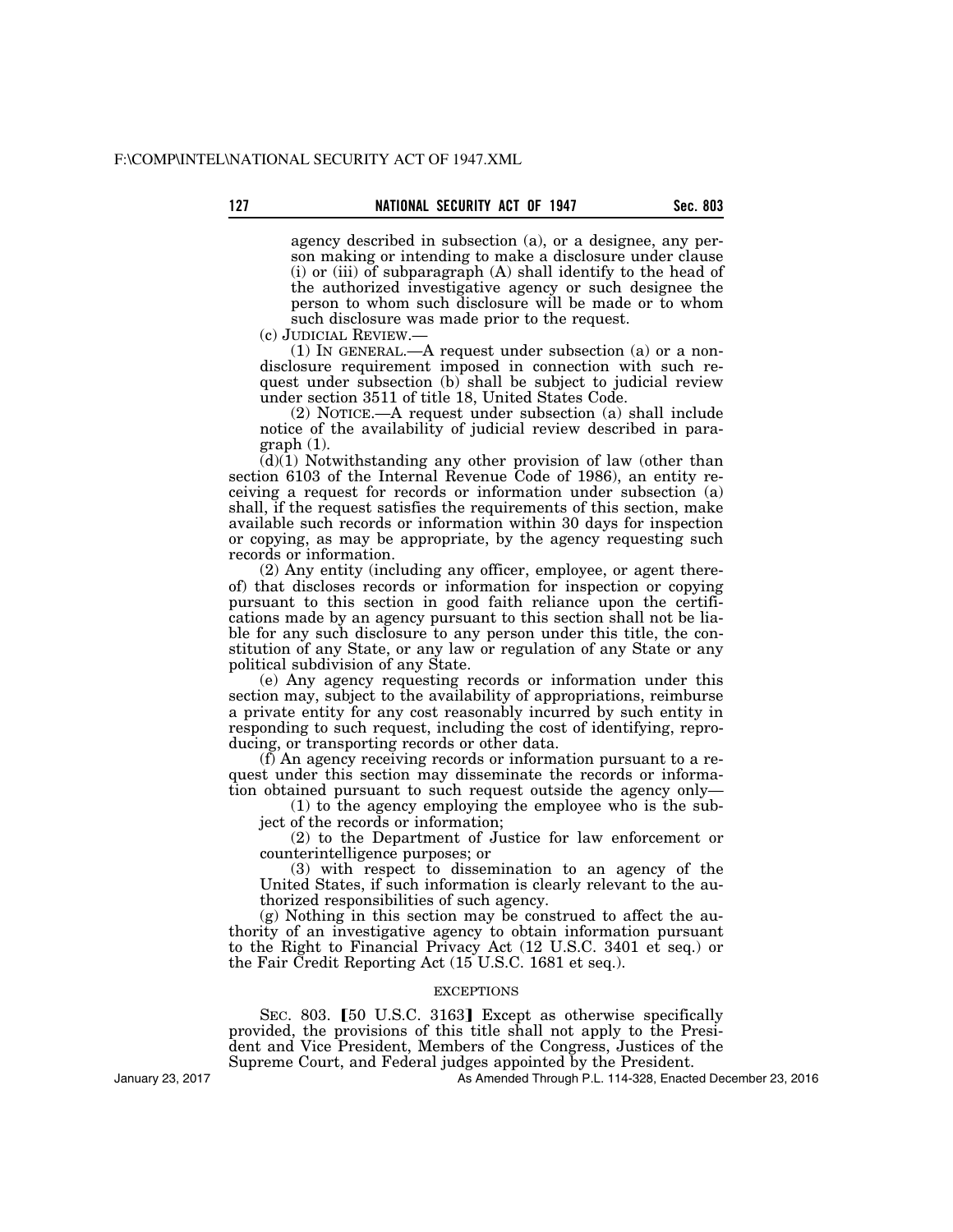# Sec. 804 **NATIONAL SECURITY ACT OF 1947** 128

#### DEFINITIONS

SEC. 804.  $[50 \text{ U.S.C. } 3164]$  For purposes of this title—

(1) the term ''authorized investigative agency'' means an agency authorized by law or regulation to conduct a counterintelligence investigation or investigations of persons who are proposed for access to classified information to ascertain whether such persons satisfy the criteria for obtaining and retaining access to such information;

 $(2)$  the term "classified information" means any information that has been determined pursuant to Executive Order No. 12356 of April 2, 1982, or successor orders, or the Atomic Energy Act of 1954, to require protection against unauthorized disclosure and that is so designated;

(3) the term "consumer reporting agency" has the meaning given such term in section 603 of the Consumer Credit Protection Act (15 U.S.C. 1681a);

(4) the term ''employee'' includes any person who receives a salary or compensation of any kind from the United States Government, is a contractor of the United States Government or an employee thereof, is an unpaid consultant of the United States Government, or otherwise acts for or on behalf of the United States Government, except as otherwise determined by the President;

(5) the terms ''financial agency'' and ''financial institution'' have the meanings given to such terms in section 5312(a) of title 31, United States Code, and the term ''holding company'' has the meaning given to such term in section 1101(6) of the Right to Financial Privacy Act of 1978 (12 U.S.C. 3401);

(6) the terms ''foreign power'' and ''agent of a foreign power" have the same meanings as set forth in sections 101  $\vec{a}$ ) and (b), respectively, of the Foreign Intelligence Surveillance Act of 1978 (50 U.S.C. 1801);

(7) the term ''State'' means each of the several States of the United States, the District of Columbia, the Commonwealth of Puerto Rico, the Commonwealth of the Northern Mariana Islands, the United States Virgin Islands, Guam, American Samoa, the Republic of the Marshall Islands, the Federated States of Micronesia, and the Republic of Palau, and any other possession of the United States; and

(8) the term ''computer'' means any electronic, magnetic, optical, electrochemical, or other high speed data processing device performing logical, arithmetic, or storage functions, and includes any data storage facility or communications facility directly related to or operating in conjunction with such device and any data or other information stored or contained in such device.

## TITLE IX—APPLICATION OF SANCTIONS LAWS TO INTELLIGENCE ACTIVITIES

#### STAY OF SANCTIONS

SEC. 901.  $\left[50 \right]$  U.S.C. 3171] Notwithstanding any provision of law identified in section 904, the President may stay the imposition As Amended Through P.L. 114-328, Enacted December 23, 2016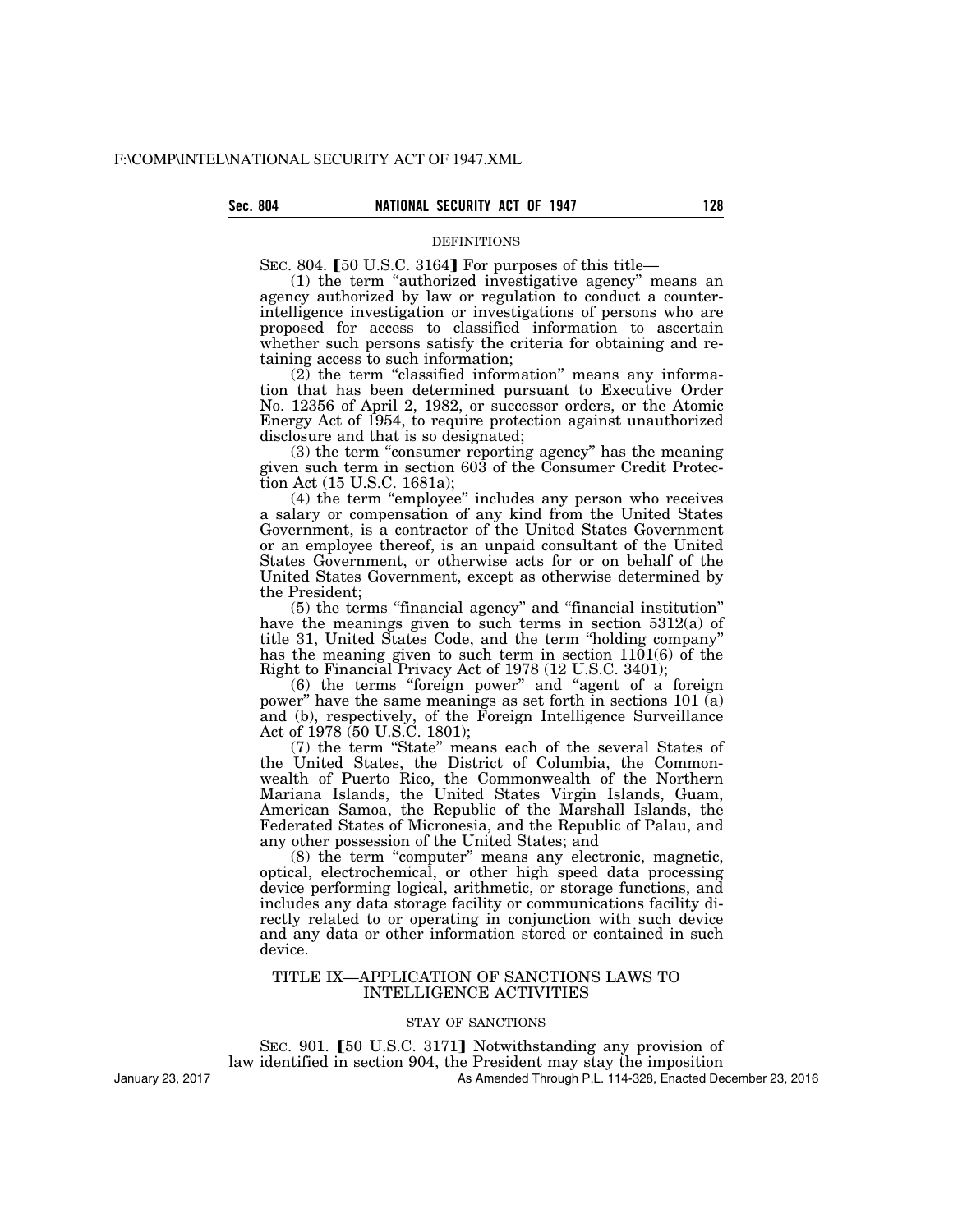## **129 Sec. 904 SECURITY ACT OF 1947** Sec. 904

of an economic, cultural, diplomatic, or other sanction or related action by the United States Government concerning a foreign country, organization, or person when the President determines and reports to Congress in accordance with section 903 that to proceed without delay would seriously risk the compromise of an ongoing criminal investigation directly related to the activities giving rise to the sanction or an intelligence source or method directly related to the activities giving rise to the sanction. Any such stay shall be effective for a period of time specified by the President, which period may not exceed 120 days, unless such period is extended in accordance with section 902.

## EXTENSION OF STAY

SEC. 902. [50 U.S.C. 3172] Whenever the President determines and reports to Congress in accordance with section 903 that a stay of sanctions or related actions pursuant to section 901 has not afforded sufficient time to obviate the risk to an ongoing criminal investigation or to an intelligence source or method that gave rise to the stay, he may extend such stay for a period of time specified by the President, which period may not exceed 120 days. The authority of this section may be used to extend the period of a stay pursuant to section 901 for successive periods of not more than 120 days each.

## REPORTS

SEC. 903. [50 U.S.C. 3173] Reports to Congress pursuant to sections 901 and 902 shall be submitted promptly upon determinations under this title. Such reports shall be submitted to the Committee on International Relations of the House of Representatives and the Committee on Foreign Relations of the Senate. With respect to determinations relating to intelligence sources and methods, reports shall also be submitted to the congressional intelligence committees. With respect to determinations relating to ongoing criminal investigations, reports shall also be submitted to the Committees on the Judiciary of the House of Representatives and the Senate.

## LAWS SUBJECT TO STAY

SEC. 904. [50 U.S.C. 3174] The President may use the authority of sections 901 and 902 to stay the imposition of an economic, cultural, diplomatic, or other sanction or related action by the United States Government related to the proliferation of weapons of mass destruction, their delivery systems, or advanced conventional weapons otherwise required to be imposed by the Chemical and Biological Weapons Control and Warfare Elimination Act of 1991 (title III of Public Law 102–182); the Nuclear Proliferation Prevention Act of 1994 (title VIII of Public Law 103–236); title XVII of the National Defense Authorization Act for Fiscal Year 1991 (Public Law 101–510) (relating to the nonproliferation of missile technology); the Iran-Iraq Arms Nonproliferation Act of 1992 (title XVI of Public Law 102–484); section 573 of the Foreign Operations, Export Financing Related Programs Appropriations Act, 1994 (Public Law 103–87); section 563 of the Foreign Operations,

January 23, 2017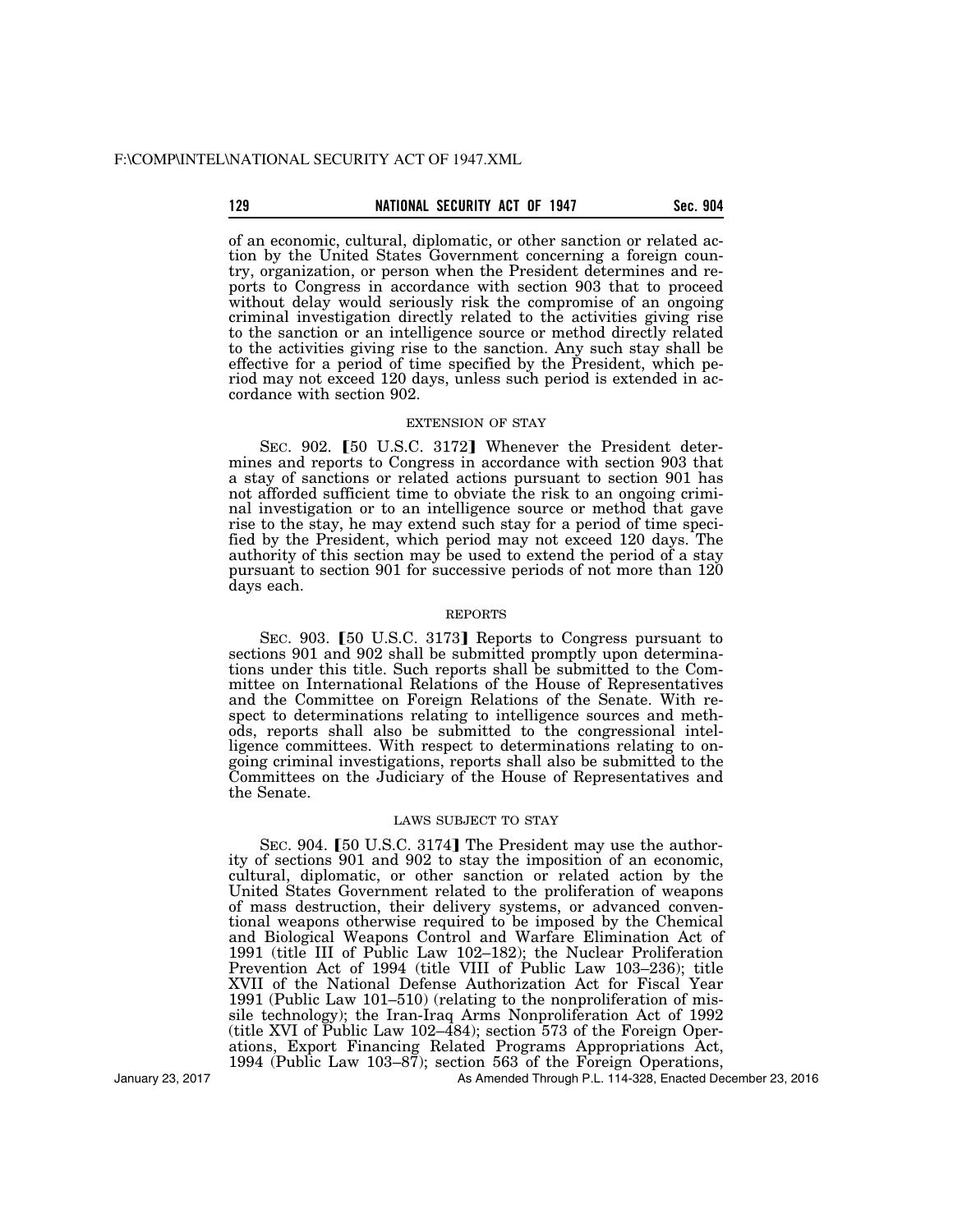Export Financing Related Programs Appropriations Act, 1995 (Public Law 103–306); and comparable provisions.

[Section  $905$  was repealed by section  $313(a)$  of Public Law 108–177, December 13, 2003, 117 Stat. 2610; 50 U.S.C. 3175]

## TITLE X—EDUCATION IN SUPPORT OF NATIONAL INTELLIGENCE

### SUBTITLE A—SCIENCE AND TECHNOLOGY

#### SCHOLARSHIPS AND WORK-STUDY FOR PURSUIT OF GRADUATE DEGREES IN SCIENCE AND TECHNOLOGY

SEC. 1001. [50 U.S.C. 3191] (a) PROGRAM AUTHORIZED.—The Director of National Intelligence may carry out a program to provide scholarships and work-study for individuals who are pursuing graduate degrees in fields of study in science and technology that are identified by the Director as appropriate to meet the future needs of the intelligence community for qualified scientists and engineers.

(b) ADMINISTRATION.—If the Director of National Intelligence carries out the program under subsection (a), the Director of National Intelligence shall administer the program through the Office of the Director of National Intelligence.

(c) IDENTIFICATION OF FIELDS OF STUDY.—If the Director of National Intelligence carries out the program under subsection (a), the Director shall identify fields of study under subsection (a) in consultation with the other heads of the elements of the intelligence community.

(d) ELIGIBILITY FOR PARTICIPATION.—An individual eligible to participate in the program is any individual who—

(1) either—

(A) is an employee of the intelligence community; or

(B) meets criteria for eligibility for employment in the intelligence community that are established by the Director of National Intelligence;

(2) is accepted in a graduate degree program in a field of study in science or technology identified under subsection (a); and

(3) is eligible for a security clearance at the level of Secret or above.

(e) REGULATIONS.—If the Director of National Intelligence carries out the program under subsection (a), the Director shall prescribe regulations for purposes of the administration of this section.

### FRAMEWORK FOR CROSS-DISCIPLINARY EDUCATION AND TRAINING

SEC. 1002. [50 U.S.C. 3192] The Director of National Intelligence shall establish an integrated framework that brings together the educational components of the intelligence community in order to promote a more effective and productive intelligence community through cross-disciplinary education and joint training.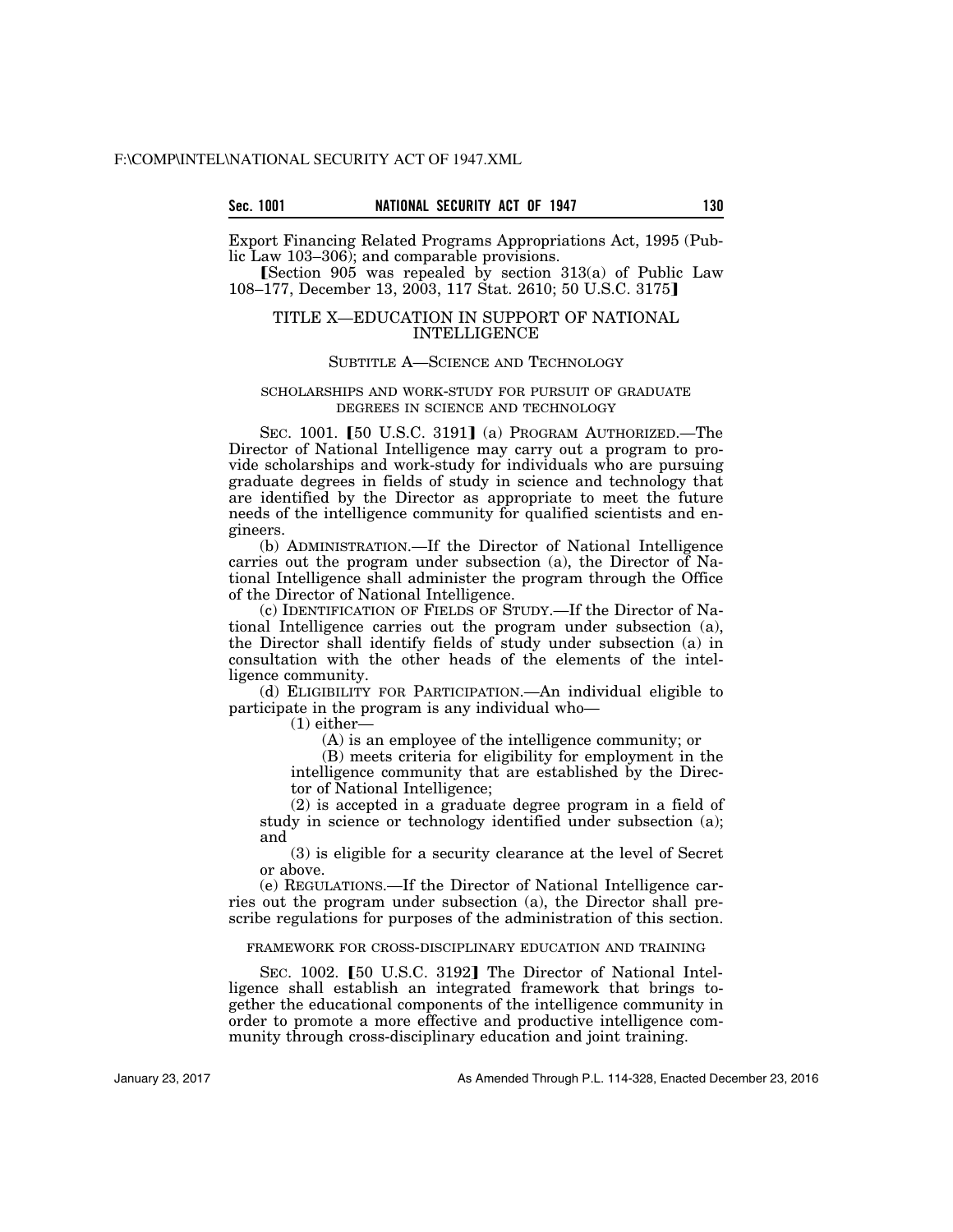#### SUBTITLE B—FOREIGN LANGUAGES PROGRAM

#### PROGRAM ON ADVANCEMENT OF FOREIGN LANGUAGES CRITICAL TO THE INTELLIGENCE COMMUNITY

SEC. 1011.  $[50 \text{ U.S.C. } 3201]$  (a) In GENERAL.—The Secretary of Defense and the Director of National Intelligence may jointly carry out a program to advance skills in foreign languages that are critical to the capability of the intelligence community to carry out the national security activities of the United States (hereinafter in this subtitle referred to as the ''Foreign Languages Program'').

(b) IDENTIFICATION OF REQUISITE ACTIONS.—In order to carry out the Foreign Languages Program, the Secretary of Defense and the Director of National Intelligence shall jointly identify actions required to improve the education of personnel in the intelligence community in foreign languages that are critical to the capability of the intelligence community to carry out the national security activities of the United States and to meet the long-term intelligence needs of the United States.

#### EDUCATION PARTNERSHIPS

SEC. 1012. [50 U.S.C. 3202] (a) In GENERAL.—In carrying out the Foreign Languages Program, the head of a covered element of the intelligence community may enter into one or more education partnership agreements with educational institutions in the United States in order to encourage and enhance the study in such educational institutions of foreign languages that are critical to the capability of the intelligence community to carry out the national security activities of the United States.

(b) ASSISTANCE PROVIDED UNDER EDUCATIONAL PARTNERSHIP AGREEMENTS.—Under an educational partnership agreement entered into with an educational institution pursuant to this section, the head of a covered element of the intelligence community may provide the following assistance to the educational institution:

(1) The loan of equipment and instructional materials of the element of the intelligence community to the educational institution for any purpose and duration that the head of the element considers appropriate.

(2) Notwithstanding any other provision of law relating to the transfer of surplus property, the transfer to the educational institution of any computer equipment, or other equipment, that is-

(A) commonly used by educational institutions;

(B) surplus to the needs of the element of the intelligence community; and

(C) determined by the head of the element to be appropriate for support of such agreement.

(3) The provision of dedicated personnel to the educational institution—

(A) to teach courses in foreign languages that are critical to the capability of the intelligence community to carry out the national security activities of the United States; or

(B) to assist in the development for the educational in-

stitution of courses and materials on such languages.

As Amended Through P.L. 114-328, Enacted December 23, 2016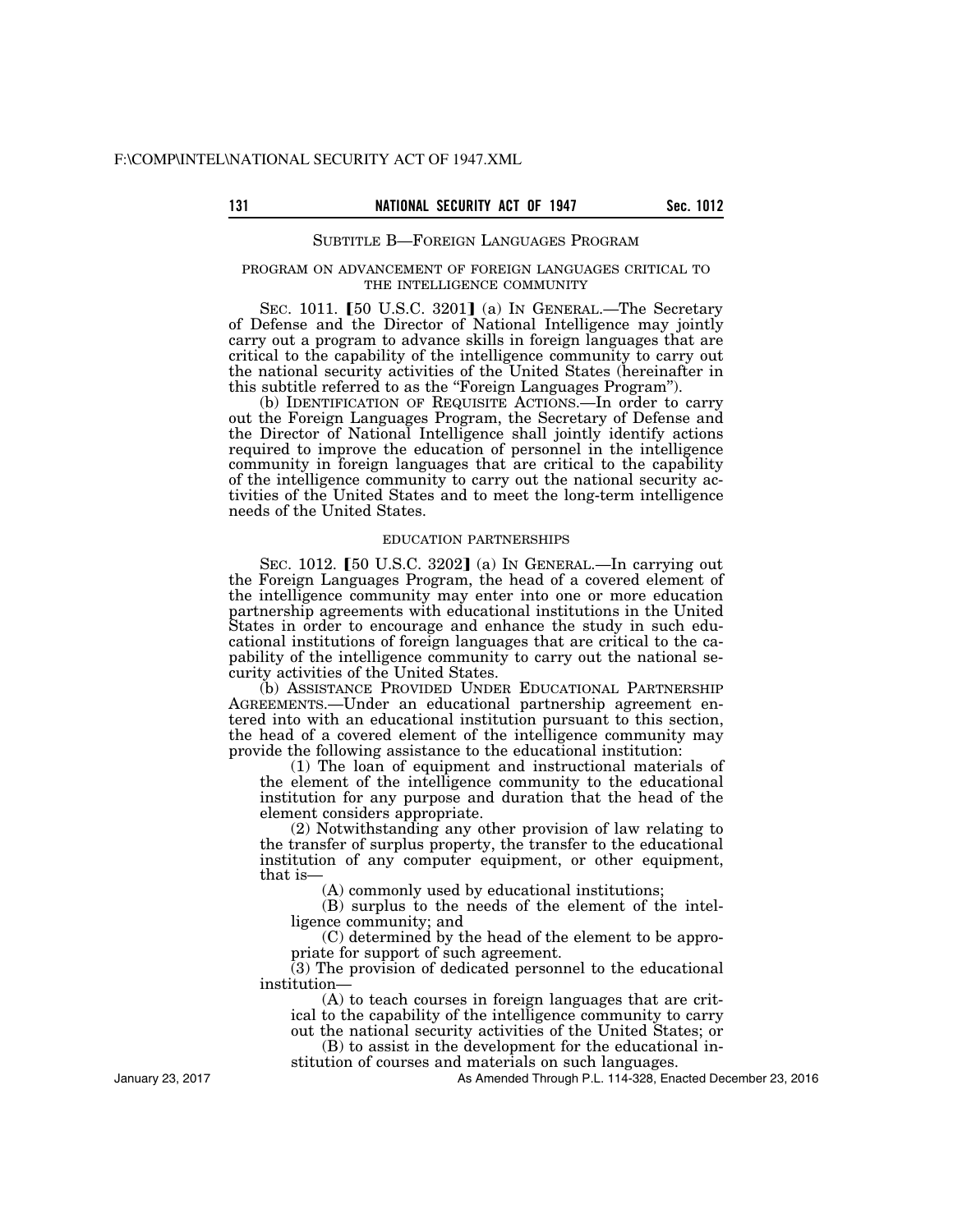(4) The involvement of faculty and students of the educational institution in research projects of the element of the intelligence community.

(5) Cooperation with the educational institution in developing a program under which students receive academic credit at the educational institution for work on research projects of the element of the intelligence community.

(6) The provision of academic and career advice and assistance to students of the educational institution.

(7) The provision of cash awards and other items that the head of the element of the intelligence community considers appropriate.

## VOLUNTARY SERVICES

SEC. 1013. [50 U.S.C. 3203] (a) AUTHORITY TO ACCEPT SERV-ICES.—Notwithstanding section 1342 of title 31, United States Code, and subject to subsection (b), the Foreign Languages Program under section 1011 shall include authority for the head of a covered element of the intelligence community to accept from any dedicated personnel voluntary services in support of the activities authorized by this subtitle.

(b) REQUIREMENTS AND LIMITATIONS.—(1) In accepting voluntary services from an individual under subsection (a), the head of a covered element of the intelligence community shall—

(A) supervise the individual to the same extent as the head of the element would supervise a compensated employee of that element providing similar services; and

(B) ensure that the individual is licensed, privileged, has appropriate educational or experiential credentials, or is otherwise qualified under applicable law or regulations to provide such services.

(2) In accepting voluntary services from an individual under subsection (a), the head of a covered element of the intelligence community may not—

(A) place the individual in a policymaking position, or other position performing inherently governmental functions; or

(B) compensate the individual for the provision of such services.

(c) AUTHORITY TO RECRUIT AND TRAIN INDIVIDUALS PROVIDING SERVICES.—The head of a covered element of the intelligence community may recruit and train individuals to provide voluntary services under subsection (a).

(d) STATUS OF INDIVIDUALS PROVIDING SERVICES.—(1) Subject to paragraph (2), while providing voluntary services under subsection (a) or receiving training under subsection (c), an individual shall be considered to be an employee of the Federal Government only for purposes of the following provisions of law:

(A) Section 552a of title 5, United States Code (relating to maintenance of records on individuals).

(B) Chapter 11 of title 18, United States Code (relating to conflicts of interest).

January 23, 2017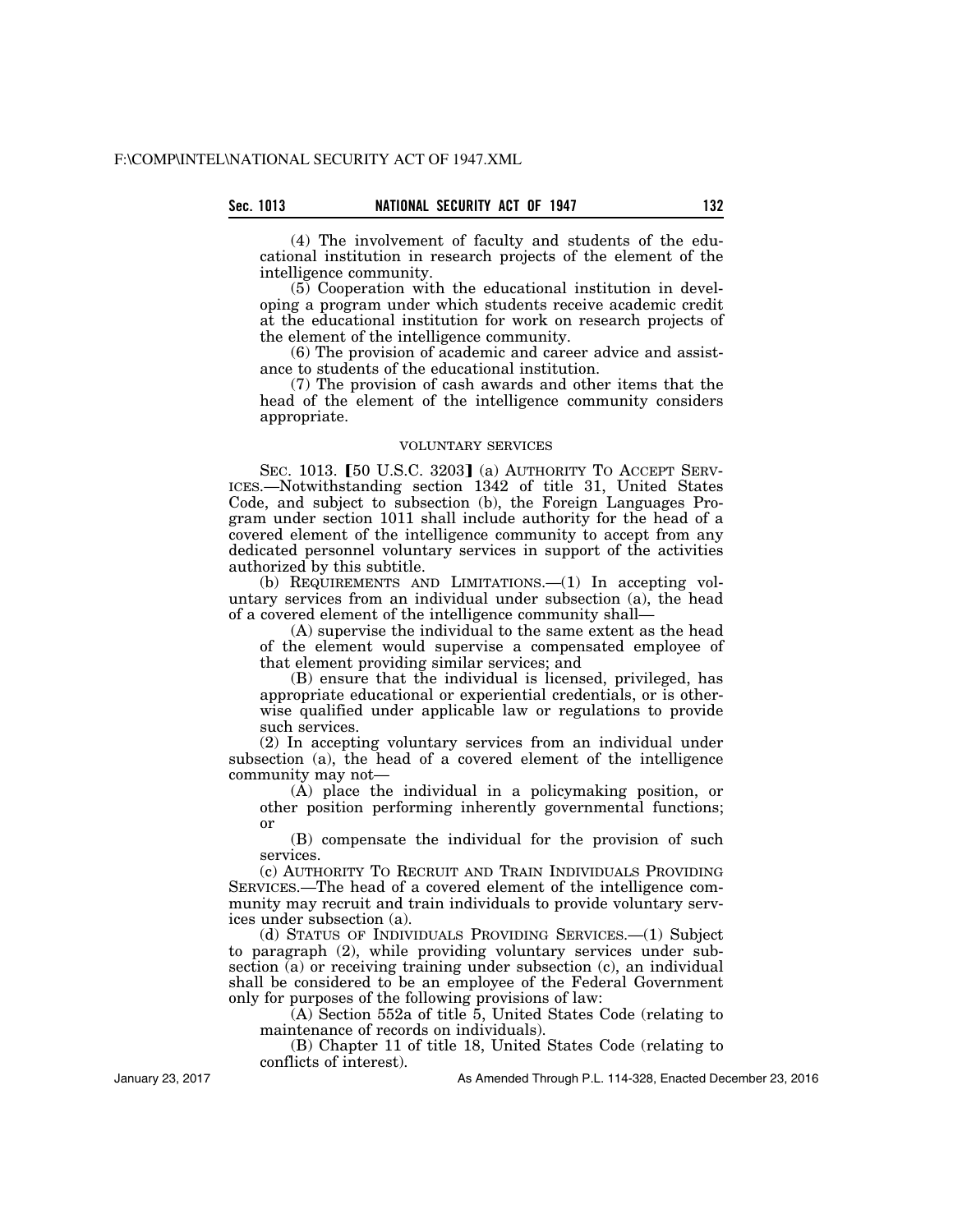$(2)(A)$  With respect to voluntary services under paragraph  $(1)$ provided by an individual that are within the scope of the services accepted under that paragraph, the individual shall be deemed to be a volunteer of a governmental entity or nonprofit institution for purposes of the Volunteer Protection Act of 1997 (42 U.S.C. 14501 et seq.).

(B) In the case of any claim against such an individual with respect to the provision of such services, section 4(d) of such Act  $(42 \text{ U.S.C. } 14503(d))$  shall not apply.

(3) Acceptance of voluntary services under this section shall have no bearing on the issuance or renewal of a security clearance.

(e) REIMBURSEMENT OF INCIDENTAL EXPENSES.—(1) The head of a covered element of the intelligence community may reimburse an individual for incidental expenses incurred by the individual in providing voluntary services under subsection (a). The head of a covered element of the intelligence community shall determine which expenses are eligible for reimbursement under this subsection.

(2) Reimbursement under paragraph (1) may be made from appropriated or nonappropriated funds.

(f) AUTHORITY TO INSTALL EQUIPMENT.— $(1)$  The head of a covered element of the intelligence community may install telephone lines and any necessary telecommunication equipment in the private residences of individuals who provide voluntary services under subsection (a).

(2) The head of a covered element of the intelligence community may pay the charges incurred for the use of equipment installed under paragraph (1) for authorized purposes.

(3) Notwithstanding section 1348 of title 31, United States Code, the head of a covered element of the intelligence community may use appropriated funds or nonappropriated funds of the element in carrying out this subsection.

#### REGULATIONS

SEC. 1014.  $[50 \text{ U.S.C. } 3204]$  (a) In GENERAL.—The Secretary of Defense and the Director of National Intelligence shall jointly prescribe regulations to carry out the Foreign Languages Program.

(b) ELEMENTS OF THE INTELLIGENCE COMMUNITY.—The head of each covered element of the intelligence community shall prescribe regulations to carry out sections 1012 and 1013 with respect to that element including the following:

(1) Procedures to be utilized for the acceptance of voluntary services under section 1013.

(2) Procedures and requirements relating to the installation of equipment under section 1013(f).

## **DEFINITIONS**

SEC. 1015.  $[50 \text{ U.S.C. } 3205]$  In this subtitle:

(1) The term ''covered element of the intelligence commu-

nity'' means an agency, office, bureau, or element referred to

in subparagraphs  $(B)$  through  $(L)$  of section 3(4).

(2) The term ''educational institution'' means—

As Amended Through P.L. 114-328, Enacted December 23, 2016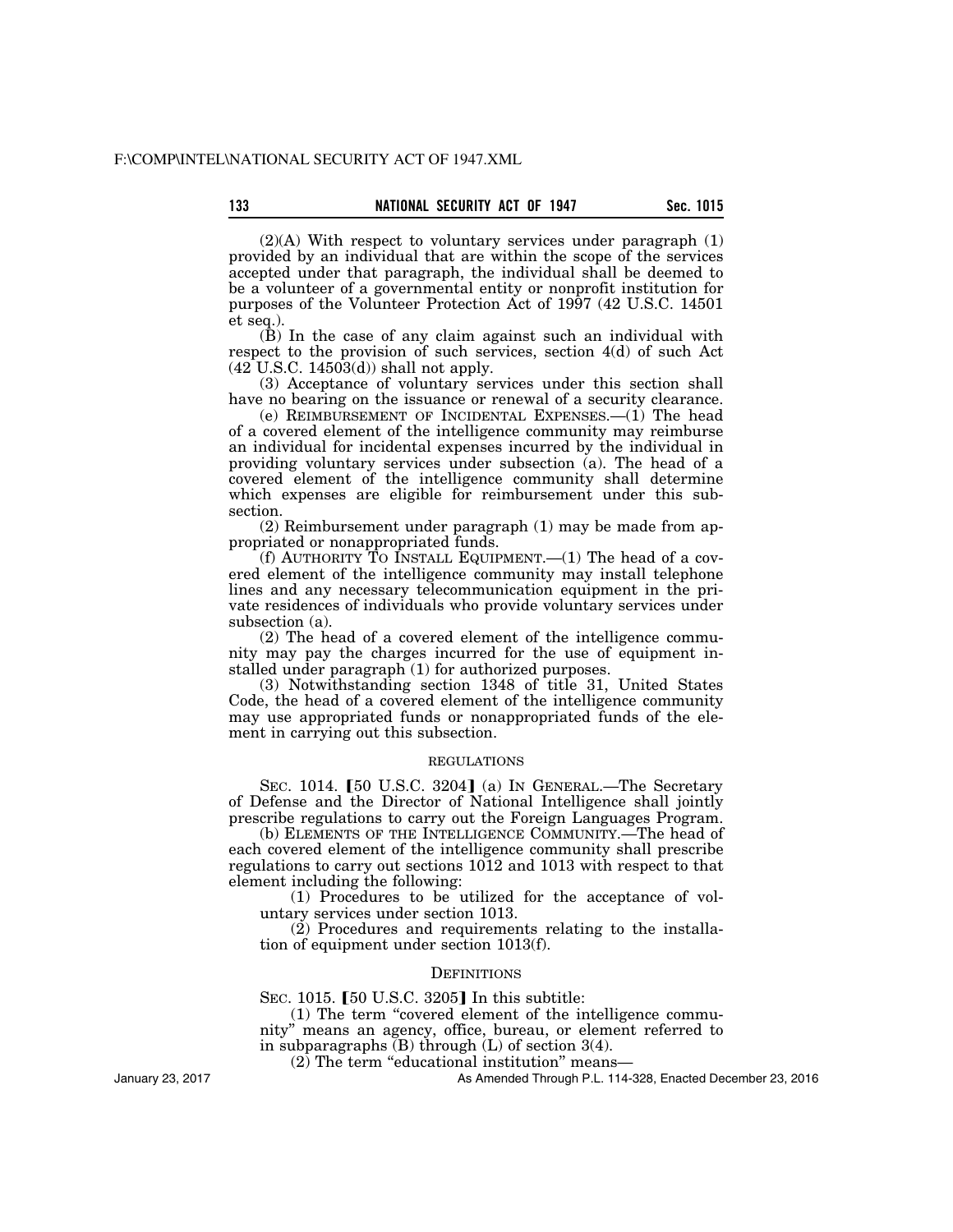(A) a local educational agency (as that term is defined in section 8101 of the Elementary and Secondary Education Act of 1965);

(B) an institution of higher education (as defined in section 102 of the Higher Education Act of 1965 (20 U.S.C. 1002) other than institutions referred to in subsection  $(a)(1)(C)$  of such section); or

(C) any other nonprofit institution that provides instruction of foreign languages in languages that are critical to the capability of the intelligence community to carry out national security activities of the United States.

(3) The term ''dedicated personnel'' means employees of the intelligence community and private citizens (including former civilian employees of the Federal Government who have been voluntarily separated, and members of the United States Armed Forces who have been honorably discharged, honorably separated, or generally discharged under honorable circumstances and rehired on a voluntary basis specifically to perform the activities authorized under this subtitle).

#### SUBTITLE C—ADDITIONAL EDUCATION PROVISIONS

## ASSIGNMENT OF INTELLIGENCE COMMUNITY PERSONNEL AS LANGUAGE STUDENTS

SEC. 1021. [50 U.S.C. 3221] (a) IN GENERAL.—The Director of National Intelligence, acting through the heads of the elements of the intelligence community, may assign employees of such elements in analyst positions requiring foreign language expertise as students at accredited professional, technical, or other institutions of higher education for training at the graduate or undergraduate level in foreign languages required for the conduct of duties and responsibilities of such positions.

(b) AUTHORITY FOR REIMBURSEMENT OF COSTS OF TUITION AND TRAINING.—(1) The Director of National Intelligence may reimburse an employee assigned under subsection (a) for the total cost of the training described in that subsection, including costs of educational and supplementary reading materials.

(2) The authority under paragraph (1) shall apply to employees who are assigned on a full-time or part-time basis.

(3) Reimbursement under paragraph (1) may be made from appropriated or nonappropriated funds.

(c) RELATIONSHIP TO COMPENSATION AS AN ANALYST.—Reimbursement under this section to an employee who is an analyst is in addition to any benefits, allowances, travel expenses, or other compensation the employee is entitled to by reason of serving in such an analyst position.

## PROGRAM ON RECRUITMENT AND TRAINING

SEC. 1022. [50 U.S.C. 3222] (a) PROGRAM. $-(1)$  The Director of National Intelligence shall carry out a program to ensure that selected students or former students are provided funds to continue academic training, or are reimbursed for academic training previously obtained, in areas of specialization that the Director, in

As Amended Through P.L. 114-328, Enacted December 23, 2016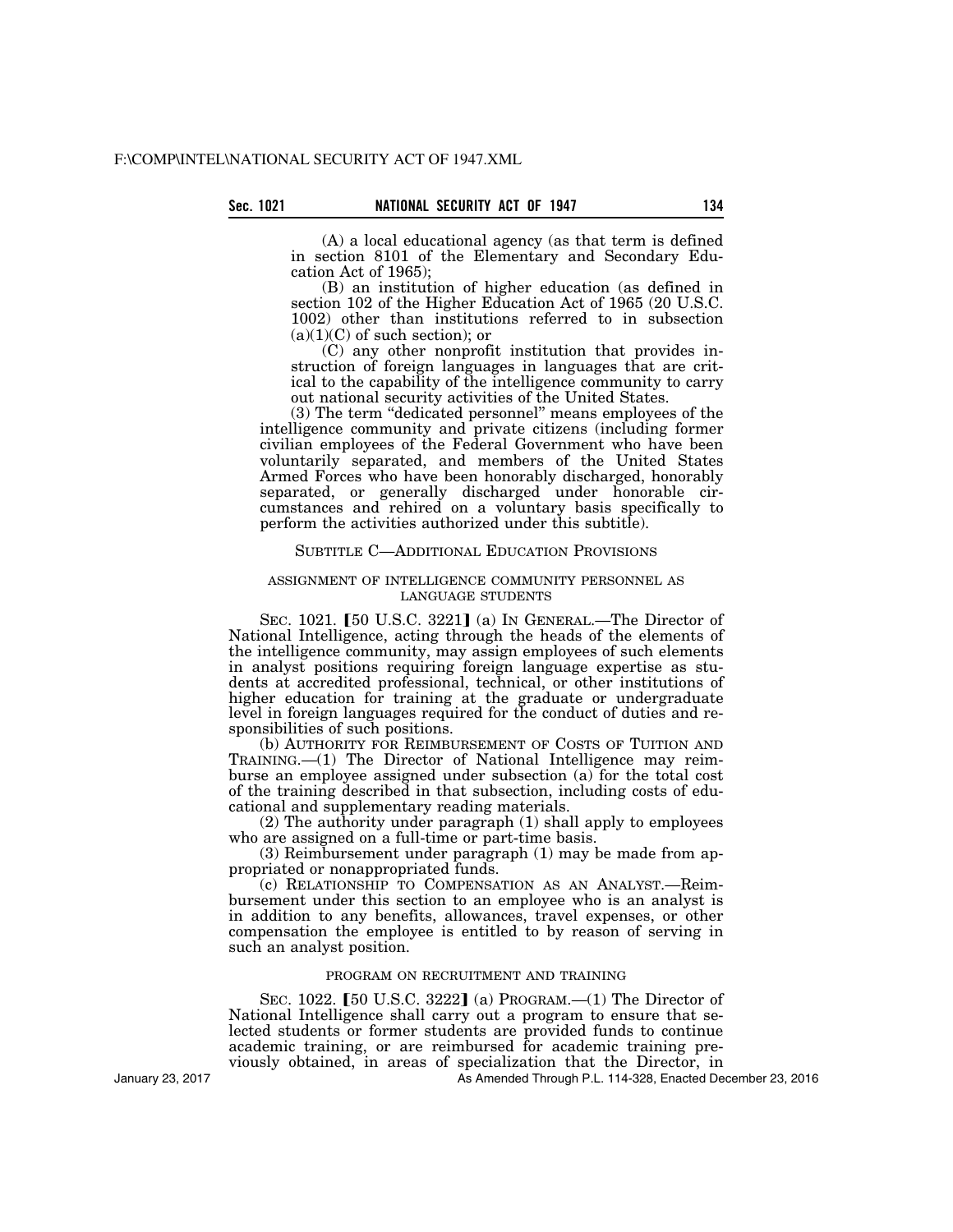consultation with the other heads of the elements of the intelligence community, identifies as areas in which the current capabilities of the intelligence community are deficient or in which future capabilities of the intelligence community are likely to be deficient.

(2) A student or former student selected for participation in the program shall commit to employment with an element of the intelligence community, following completion of appropriate academic training, under such terms and conditions as the Director considers appropriate.

(3) The program shall be known as the Pat Roberts Intelligence Scholars Program.

(b) ELEMENTS.—In carrying out the program under subsection (a), the Director shall—

(1) establish such requirements relating to the academic training of participants as the Director considers appropriate to ensure that participants are prepared for employment as intelligence professionals; and

(2) periodically review the areas of specialization of the elements of the intelligence community to determine the areas in which such elements are, or are likely to be, deficient in capabilities.

 $\overline{c}$  USE OF FUNDS.—Funds made available for the program under subsection (a) shall be used—

(1) to provide a monthly stipend for each month that a student is pursuing a course of study;

(2) to pay the full tuition of a student or former student for the completion of such course of study;

(3) to pay for books and materials that the student or former student requires or required to complete such course of study;

(4) to pay the expenses of the student or former student for travel requested by an element of the intelligence community in relation to such program; or

(5) for such other purposes the Director considers reasonably appropriate to carry out such program.

#### EDUCATIONAL SCHOLARSHIP PROGRAM

SEC. 1023.  $[50 \text{ U.S.C. } 3223]$  The head of a department or agency containing an element of the intelligence community may establish an undergraduate or graduate training program with respect to civilian employees and prospective civilian employees of such element similar in purpose, conditions, content, and administration to the program that the Secretary of Defense is authorized to establish under section 16 of the National Security Agency Act of 1959 (50 U.S.C. 402 note).

#### INTELLIGENCE OFFICER TRAINING PROGRAM

SEC. 1024. [50 U.S.C. 3224] (a) PROGRAMS.—(1) The Director of National Intelligence may carry out grant programs in accordance with subsections (b) and (c) to enhance the recruitment and retention of an ethnically and culturally diverse intelligence com-

January 23, 2017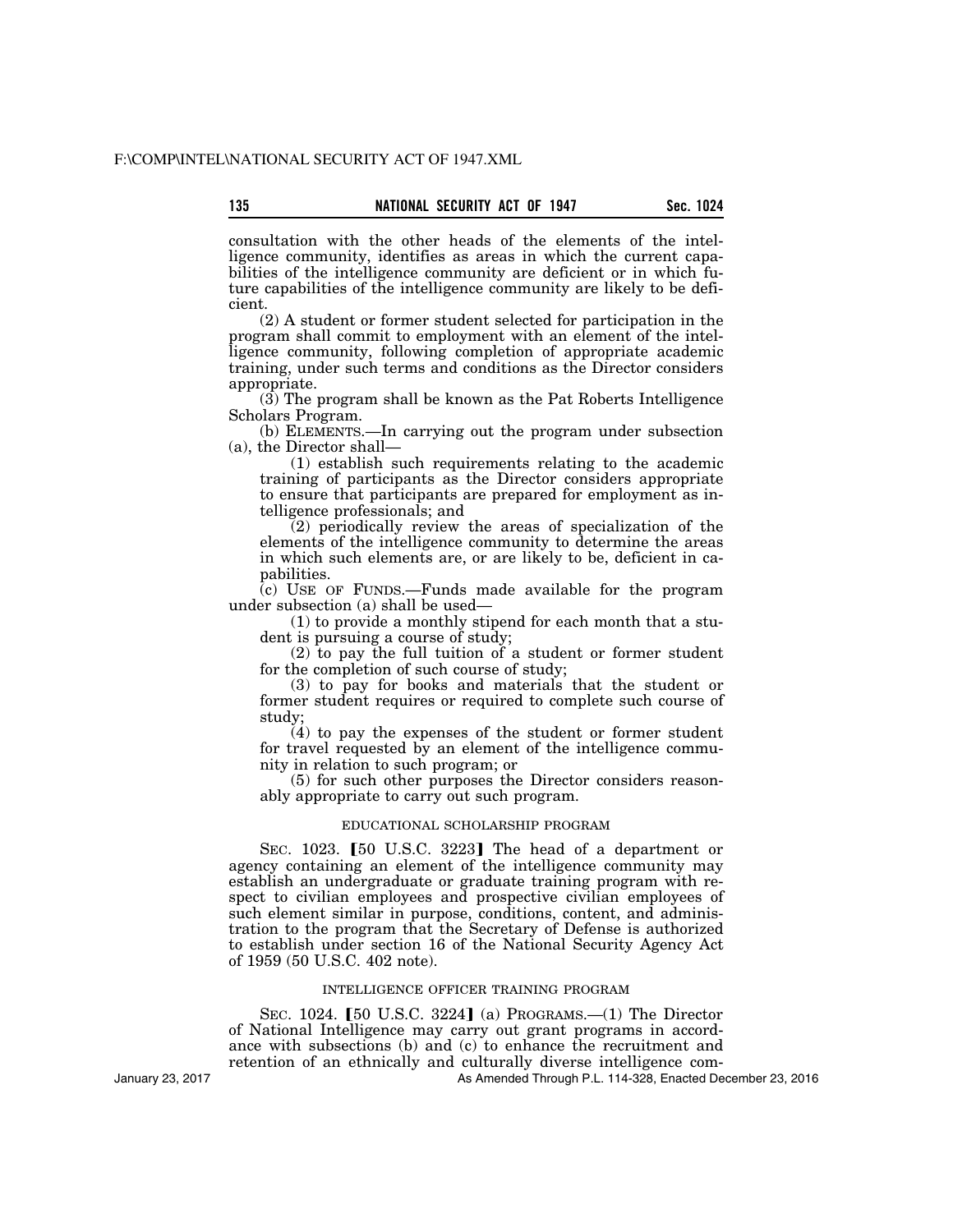munity workforce with capabilities critical to the national security interests of the United States.

(2) In carrying out paragraph (1), the Director shall identify the skills necessary to meet current or emergent needs of the intelligence community and the educational disciplines that will provide individuals with such skills.

(b) INSTITUTIONAL GRANT PROGRAM.—(1) The Director may provide grants to institutions of higher education to support the establishment or continued development of programs of study in educational disciplines identified under subsection (a)(2).

(2) A grant provided under paragraph (1) may, with respect to the educational disciplines identified under subsection  $(a)$  $(2)$ , be used for the following purposes:

(A) Curriculum or program development.

(B) Faculty development.

(C) Laboratory equipment or improvements.

(D) Faculty research.

(c) GRANT PROGRAM FOR CERTAIN MINORITY-SERVING COL-LEGES AND UNIVERSITIES.—(1) The Director may provide grants to historically black colleges and universities, Predominantly Black Institutions, Hispanic-serving institutions, and Asian American and Native American Pacific Islander-serving institutions to provide programs of study in educational disciplines identified under subsection  $(a)(2)$  or described in paragraph  $(\overline{2})$ .

(2) A grant provided under paragraph (1) may be used to provide programs of study in the following educational disciplines:

(A) Intermediate and advanced foreign languages deemed in the immediate interest of the intelligence community, including Farsi, Pashto, Middle Eastern, African, and South Asian dialects.

(B) Study abroad programs and cultural immersion programs.

(d) APPLICATION.—An institution of higher education seeking a grant under this section shall submit an application describing the proposed use of the grant at such time and in such manner as the Director may require.

(e) REPORTS.—An institution of higher education that receives a grant under this section shall submit to the Director regular reports regarding the use of such grant, including—

(1) a description of the benefits to students who participate in the course of study funded by such grant;

(2) a description of the results and accomplishments related to such course of study; and

(3) any other information that the Director may require.

(f) REGULATIONS.—The Director shall prescribe such regulations as may be necessary to carry out this section.

(g) DEFINITIONS.—In this section:

(1) The term ''Director'' means the Director of National Intelligence.

(2) HISTORICALLY BLACK COLLEGE AND UNIVERSITY.—The term ''historically black college and university'' has the meaning given the term "part B institution" in section 322 of the Higher Education Act of 1965 (20 U.S.C. 1061).

January 23, 2017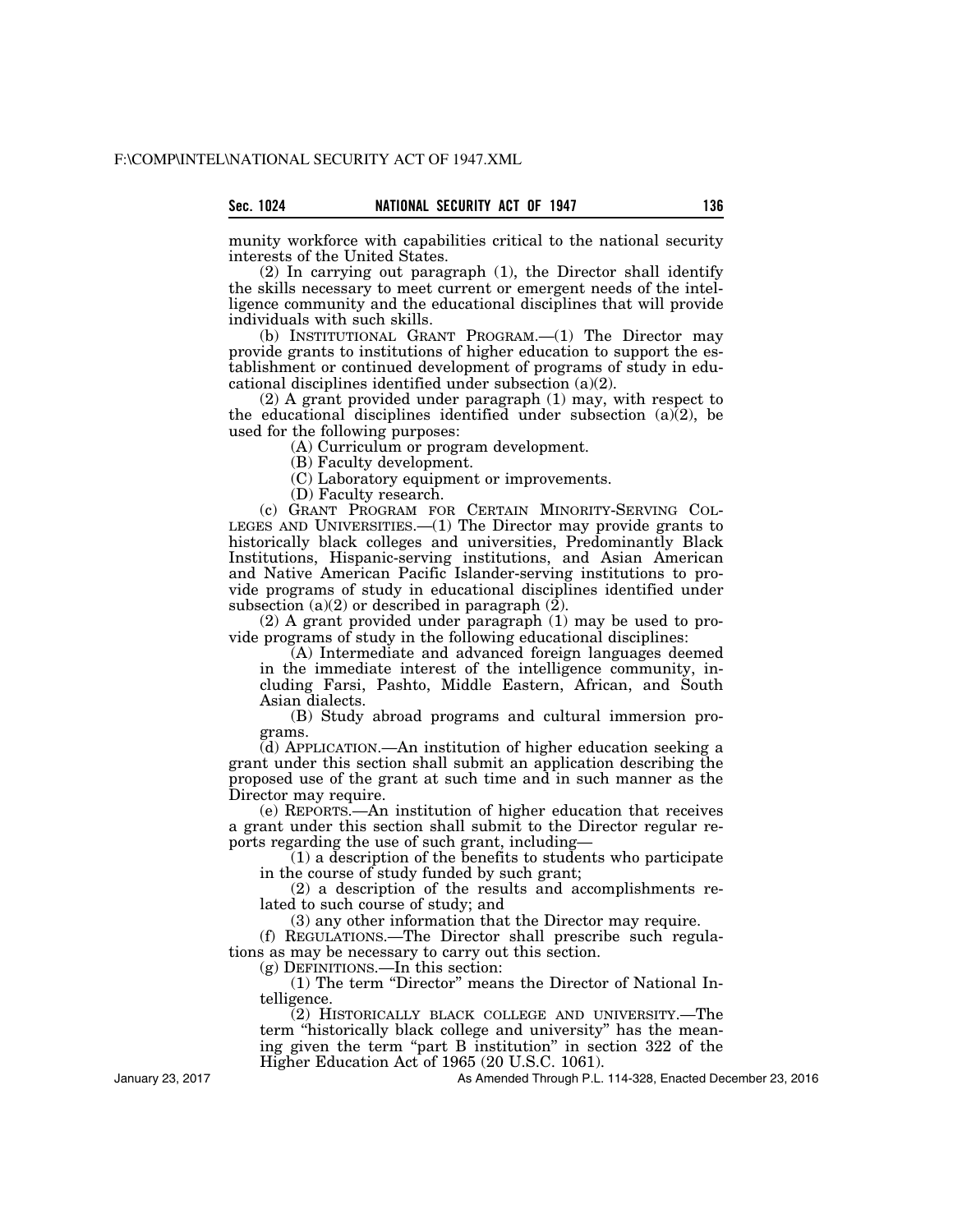(3) The term ''institution of higher education'' has the meaning given the term in section 101 of the Higher Education Act of 1965 (20 U.S.C. 1001).

(4) PREDOMINANTLY BLACK INSTITUTION.—The term ''Predominantly Black Institution'' has the meaning given the term in section 318 of the Higher education Act of 1965 (20 U.S.C. 1059e).

(5) HISPANIC-SERVING INSTITUTION.—The term ''Hispanicserving institution'' has the meaning given that term in section  $502(a)(5)$  of the Higher Education Act of 1965 (20 U.S.C.  $1101a(a)(5)$ ).

(6) ASIAN AMERICAN AND NATIVE AMERICAN PACIFIC IS-LANDER-SERVING INSTITUTION.—The term ''Asian American and Native American Pacific Islander-serving institution'' has the meaning given that term in section  $320(b)(2)$  of the Higher Education Act of 1965 (20 U.S.C. 1059g(b)(2)).

(7) STUDY ABROAD PROGRAM.—The term ''study abroad program'' means a program of study that—

(A) takes places outside the geographical boundaries of the United States;

(B) focuses on areas of the world that are critical to the national security interests of the United States and are generally underrepresented in study abroad programs at institutions of higher education, including Africa, Asia, Central and Eastern Europe, Eurasia, Latin America, and the Middle East; and

(C) is a credit or noncredit program.

## TITLE XI—ADDITIONAL MISCELLANEOUS PROVISIONS

APPLICABILITY TO UNITED STATES INTELLIGENCE ACTIVITIES OF FED-ERAL LAWS IMPLEMENTING INTERNATIONAL TREATIES AND AGREE-**MENTS** 

SEC. 1101. [50 U.S.C. 3231] (a) In GENERAL.—No Federal law enacted on or after the date of the enactment of the Intelligence Authorization Act for Fiscal Year 2001 that implements a treaty or other international agreement shall be construed as making unlawful an otherwise lawful and authorized intelligence activity of the United States Government or its employees, or any other person to the extent such other person is carrying out such activity on behalf of, and at the direction of, the United States, unless such Federal law specifically addresses such intelligence activity.

(b) AUTHORIZED INTELLIGENCE ACTIVITIES.—An intelligence activity shall be treated as authorized for purposes of subsection (a) if the intelligence activity is authorized by an appropriate official of the United States Government, acting within the scope of the official duties of that official and in compliance with Federal law and any applicable Presidential directive.

### COUNTERINTELLIGENCE INITIATIVES

SEC. 1102.  $\overline{150}$  U.S. C. 3232<sup> $\overline{1}$ </sup> (a) INSPECTION PROCESS.—In order to protect intelligence sources and methods from unauthorized disclosure, the Director of National Intelligence shall establish

As Amended Through P.L. 114-328, Enacted December 23, 2016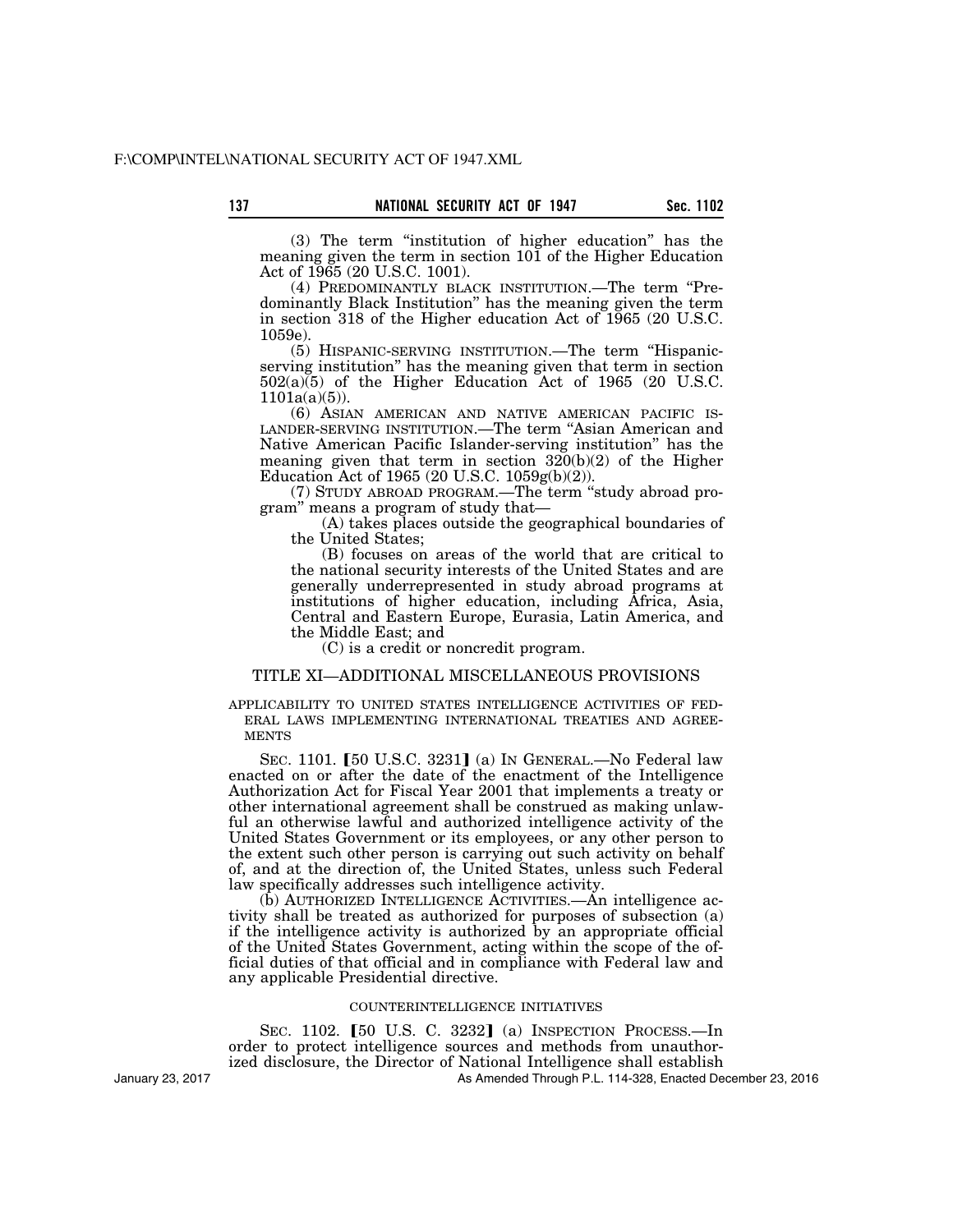## **Sec. 1103 NATIONAL SECURITY ACT OF 1947 138**

and implement an inspection process for all agencies and departments of the United States that handle classified information relating to the national security of the United States intended to assure that those agencies and departments maintain effective operational security practices and programs directed against counterintelligence activities.

(b) ANNUAL REVIEW OF DISSEMINATION LISTS.—The Director of National Intelligence shall establish and implement a process for all elements of the intelligence community to review, on an annual basis, individuals included on distribution lists for access to classified information. Such process shall ensure that only individuals who have a particularized "need to know" (as determined by the Director) are continued on such distribution lists.

(c) COMPLETION OF FINANCIAL DISCLOSURE STATEMENTS RE-QUIRED FOR ACCESS TO CERTAIN CLASSIFIED INFORMATION.—The Director of National Intelligence shall establish and implement a process by which each head of an element of the intelligence community directs that all employees of that element, in order to be granted access to classified information referred to in subsection (a) of section 1.3 of Executive Order No. 12968 (August 2, 1995; 60 Fed. Reg. 40245; 50 U.S.C. 435 note), submit financial disclosure forms as required under subsection (b) of such section.

(d) ARRANGEMENTS TO HANDLE SENSITIVE INFORMATION.—The Director of National Intelligence shall establish, for all elements of the intelligence community, programs and procedures by which sensitive classified information relating to human intelligence is safeguarded against unauthorized disclosure by employees of those elements.

## MISUSE OF THE OFFICE OF THE DIRECTOR OF NATIONAL INTELLIGENCE NAME, INITIALS, OR SEAL

SEC. 1103. [50 U.S.C. 3233] (a) PROHIBITED ACTS.—No person may, except with the written permission of the Director of National Intelligence, or a designee of the Director, knowingly use the words ''Office of the Director of National Intelligence'', the initials ''ODNI'', the seal of the Office of the Director of National Intelligence, or any colorable imitation of such words, initials, or seal in connection with any merchandise, impersonation, solicitation, or commercial activity in a manner reasonably calculated to convey the impression that such use is approved, endorsed, or authorized by the Director of National Intelligence.

(b) INJUNCTION.—Whenever it appears to the Attorney General that any person is engaged or is about to engage in an act or practice which constitutes or will constitute conduct prohibited by subsection (a), the Attorney General may initiate a civil proceeding in a district court of the United States to enjoin such act or practice. Such court shall proceed as soon as practicable to the hearing and determination of such action and may, at any time before final determination, enter such restraining orders or prohibitions, or take such other action as is warranted, to prevent injury to the United States or to any person or class of persons for whose protection the action is brought.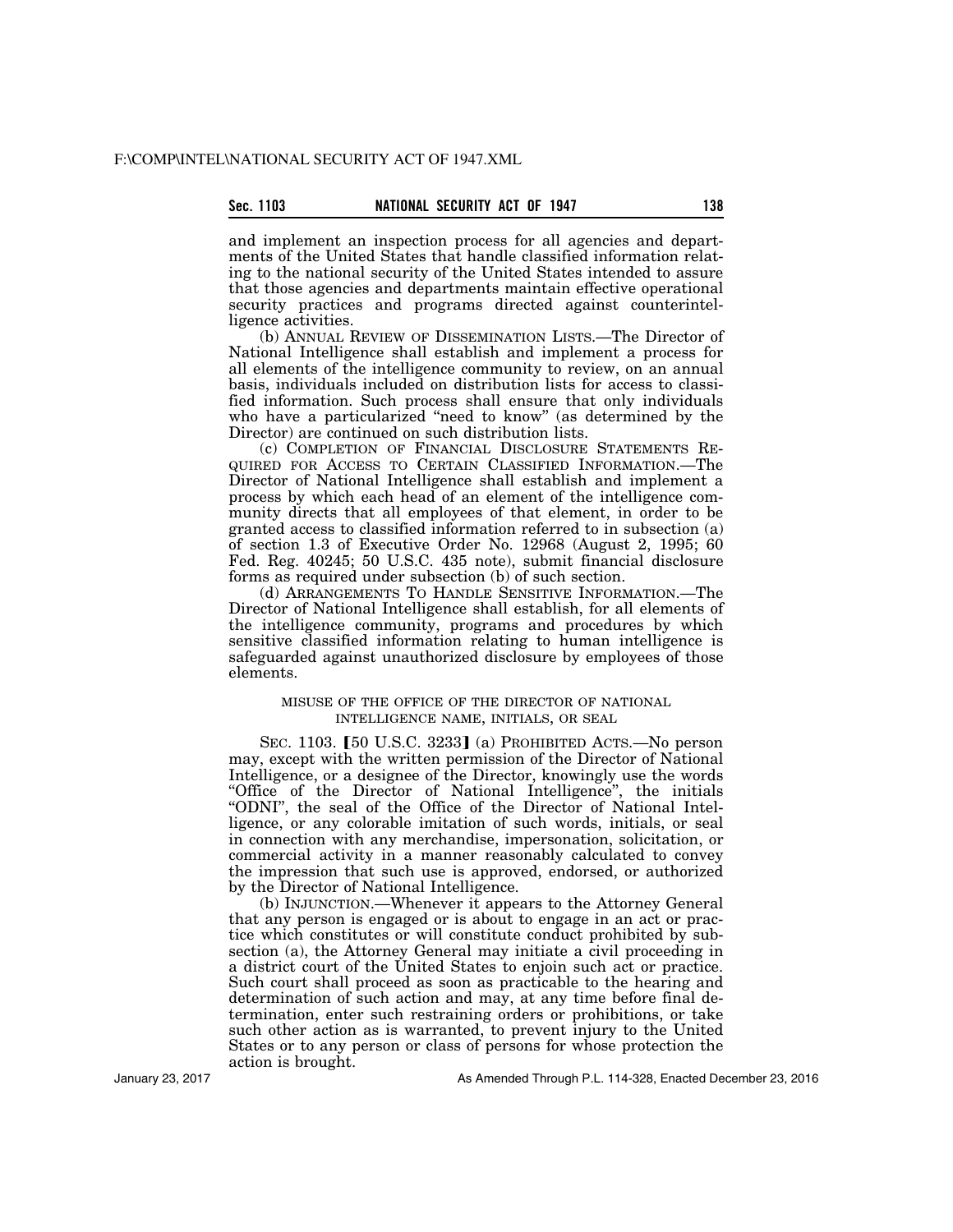## **SEC. 1104. [50 U.S.C. 3234] PROHIBITED PERSONNEL PRACTICES IN THE INTELLIGENCE COMMUNITY.**

(a) DEFINITIONS.—In this section:

(1) AGENCY.—The term ''agency'' means an executive department or independent establishment, as defined under sections 101 and 104 of title 5, United States Code, that contains an intelligence community element, except the Federal Bureau of Investigation.

(2) COVERED INTELLIGENCE COMMUNITY ELEMENT.—The term "covered intelligence community element"-

 $(A)$  means-

(i) the Central Intelligence Agency, the Defense Intelligence Agency, the National Geospatial-Intelligence Agency, the National Security Agency, the Office of the Director of National Intelligence, and the National Reconnaissance Office; and

(ii) any executive agency or unit thereof determined by the President under section  $2302(a)(2)(C)(ii)$ of title 5, United States Code, to have as its principal function the conduct of foreign intelligence or counterintelligence activities; and

(B) does not include the Federal Bureau of Investigation.

(3) PERSONNEL ACTION.—The term ''personnel action'' means, with respect to an employee in a position in a covered intelligence community element (other than a position excepted from the competitive service due to its confidential, policy-determining, policymaking, or policy-advocating character)—

 $\overline{A}$  an appointment;

(B) a promotion;

(C) a disciplinary or corrective action;

(D) a detail, transfer, or reassignment;

(E) a demotion, suspension, or termination;

(F) a reinstatement or restoration;

(G) a performance evaluation;

(H) a decision concerning pay, benefits, or awards;

(I) a decision concerning education or training if such education or training may reasonably be expected to lead to an appointment, promotion, or performance evaluation; or

(J) any other significant change in duties, responsibilities, or working conditions.

(b) IN GENERAL.—Any employee of an agency who has authority to take, direct others to take, recommend, or approve any personnel action, shall not, with respect to such authority, take or fail to take a personnel action with respect to any employee of a covered intelligence community element as a reprisal for a lawful disclosure of information by the employee to the Director of National Intelligence (or an employee designated by the Director of National Intelligence for such purpose), the Inspector General of the Intelligence Community, the head of the employing agency (or an employee designated by the head of that agency for such purpose), the appropriate inspector general of the employing agency, a congressional intelligence committee, or a member of a congressional intel-

As Amended Through P.L. 114-328, Enacted December 23, 2016